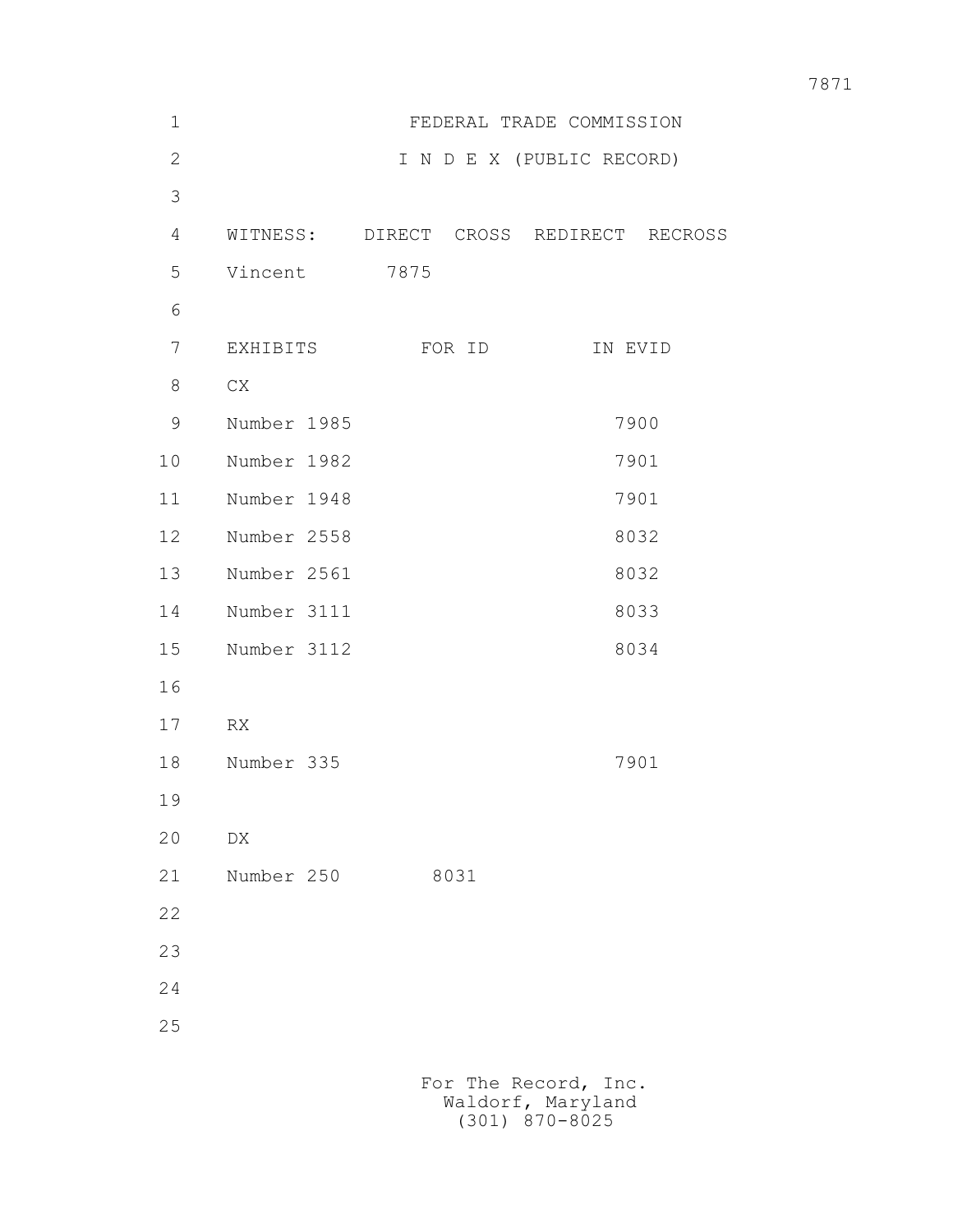| $\mathbf 1$   |                                | UNITED STATES OF AMERICA                |  |
|---------------|--------------------------------|-----------------------------------------|--|
| $\sqrt{2}$    |                                | FEDERAL TRADE COMMISSION                |  |
| 3             |                                |                                         |  |
| 4             | In the Matter of:              | $\lambda$                               |  |
| 5             | Rambus, Inc.                   | ) Docket No. 9302                       |  |
| 6             |                                |                                         |  |
| 7             |                                |                                         |  |
| $8\,$         |                                |                                         |  |
| $\mathcal{G}$ |                                | Monday, June 30, 2003                   |  |
| 10            |                                | $9:31$ a.m.                             |  |
| 11            |                                |                                         |  |
| 12            |                                |                                         |  |
| 13            |                                | TRIAL VOLUME 38                         |  |
| 14            |                                | PART 1                                  |  |
| 15            |                                | PUBLIC RECORD                           |  |
| 16            |                                |                                         |  |
| 17            |                                | BEFORE THE HONORABLE STEPHEN J. MCGUIRE |  |
| 18            | Chief Administrative Law Judge |                                         |  |
| 19            | Federal Trade Commission       |                                         |  |
| 20            |                                | 600 Pennsylvania Avenue, N.W.           |  |
| 21            |                                | Washington, D.C.                        |  |
| 22            |                                |                                         |  |
| 23            |                                |                                         |  |
| 24            |                                |                                         |  |
| 25            |                                | Reported by: Josett F. Hall, RMR-CRR    |  |
|               | For The Record, Inc.           | Waldorf, Maryland<br>$(301)$ 870-8025   |  |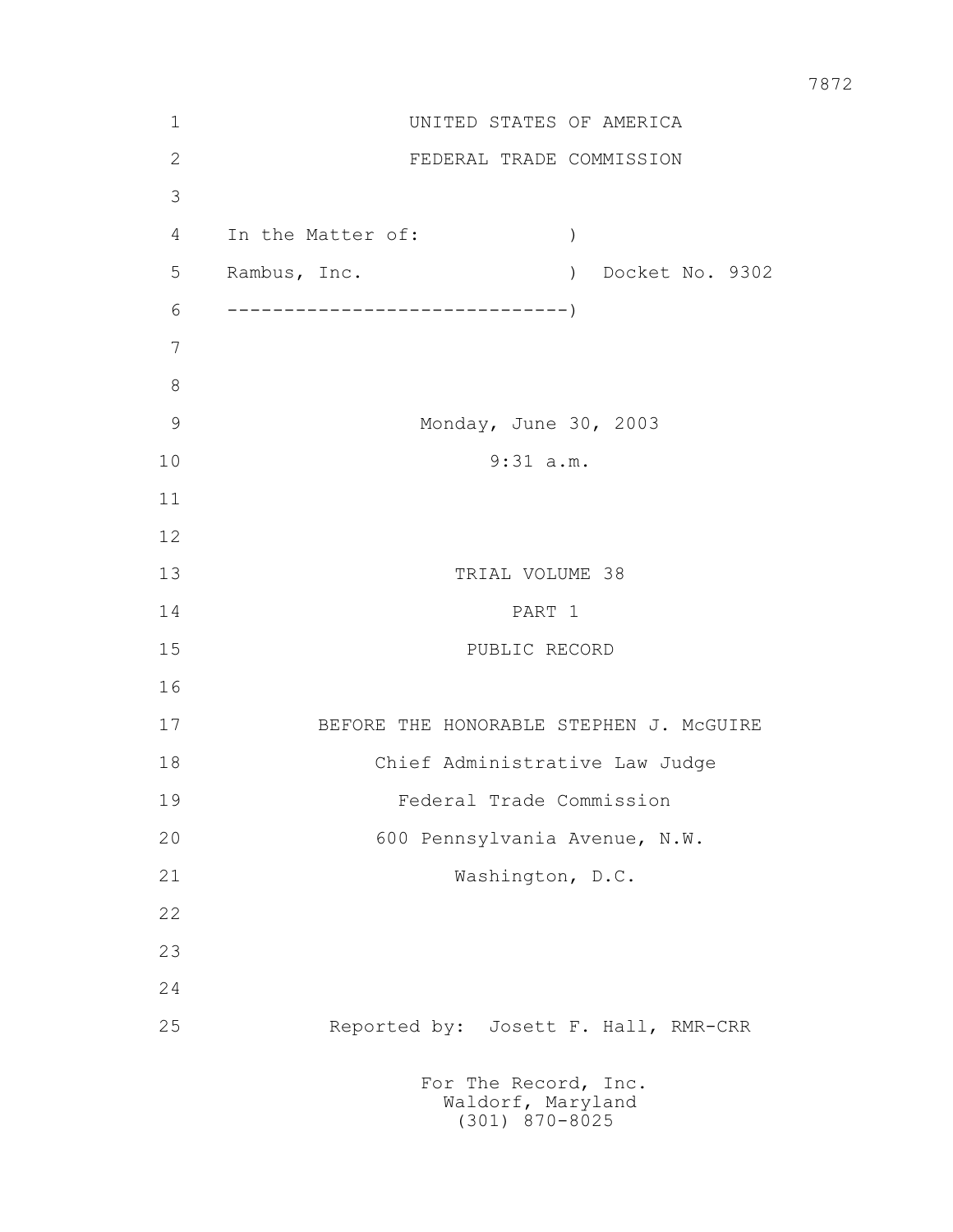2

| 3  | ON BEHALF OF THE FEDERAL TRADE COMMISSION: |
|----|--------------------------------------------|
| 4  | M. SEAN ROYALL, Attorney                   |
| 5  | GEOFFREY OLIVER, Attorney                  |
| 6  | JOHN C. WEBER, Attorney                    |
| 7  | MICHAEL FRANCHAK, Attorney                 |
| 8  | Federal Trade Commission                   |
| 9  | 601 New Jersey Avenue, N.W.                |
| 10 | Washington, D.C. 20580-0000                |
| 11 | $(202)$ 326-3663                           |
| 12 |                                            |
| 13 | ON BEHALF OF THE RESPONDENT:               |
| 14 | GREGORY P. STONE, Attorney                 |
| 15 | STEVEN M. PERRY, Attorney                  |
| 16 | PETER A. DETRE, Attorney                   |
| 17 | SEAN GATES, Attorney                       |
| 18 | Munger, Tolles & Olson LLP                 |
| 19 | 355 South Grand Avenue, 35th Floor         |
| 20 | Los Angeles, California 90071-1560         |
| 21 | $(213)$ 683-9255                           |
| 22 |                                            |
| 23 |                                            |
| 24 |                                            |
| 25 |                                            |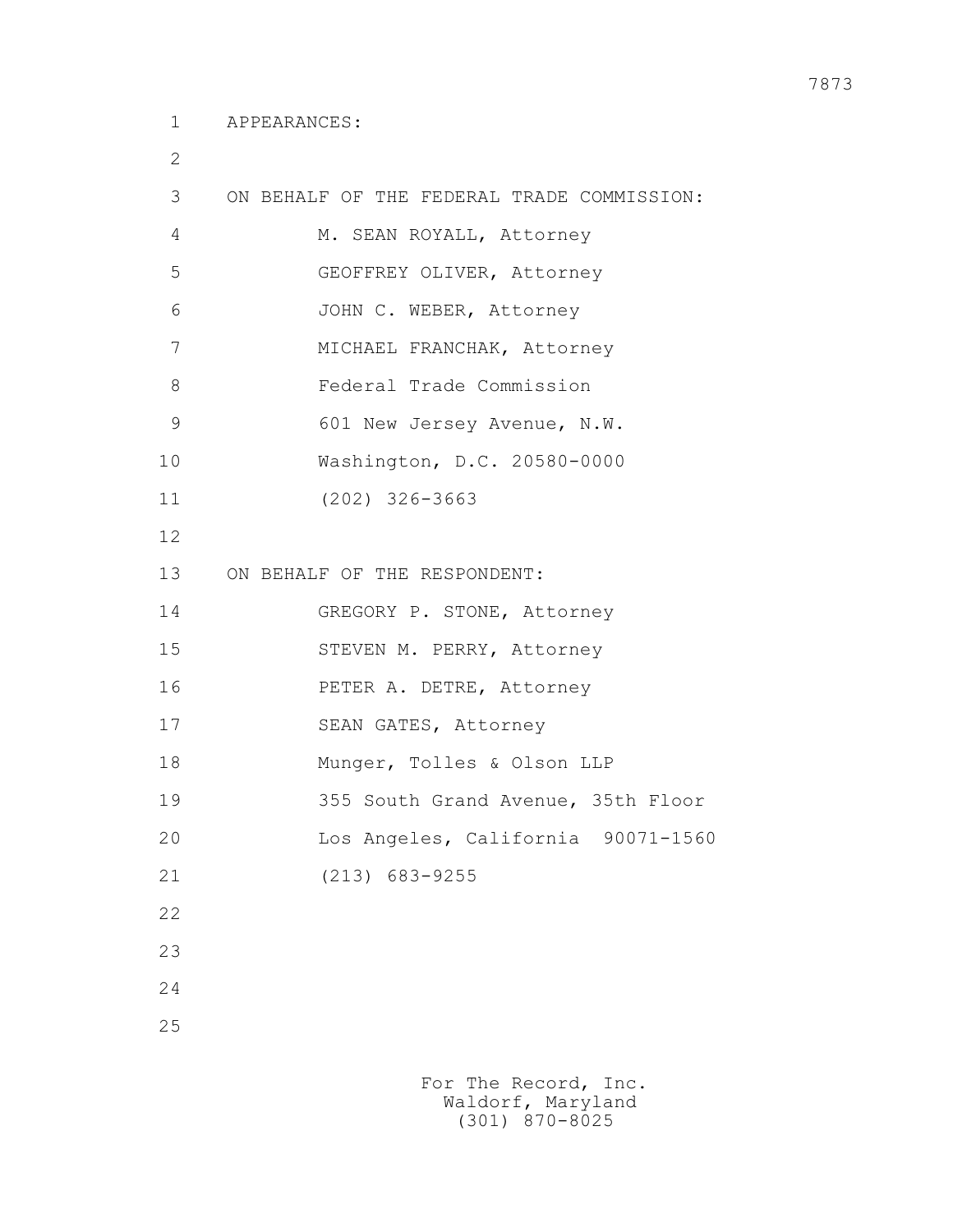```
 1 APPEARANCES:
2
        3 ON BEHALF OF THE RESPONDENT:
       4 A. DOUGLAS MELAMED, Attorney
        5 Wilmer, Cutler & Pickering
        6 2445 M Street, N.W.
        7 Washington, D.C. 20037-1420
        8 (202) 663-6090
9
       10
       11
       12
       13
       14
       15
       16
       17
       18
       19
       20
       21
       22
       23
       24
       25
```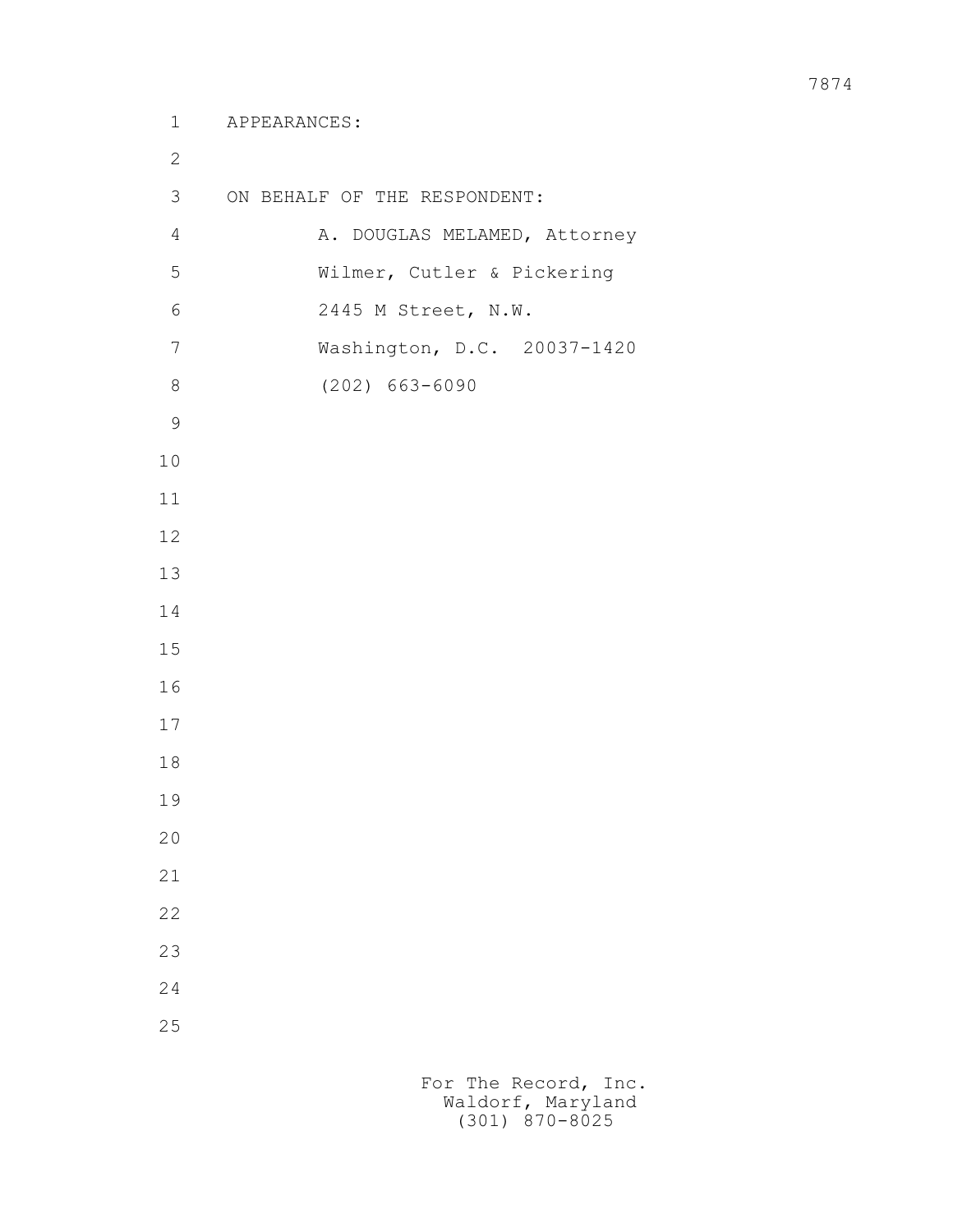1 P R O C E E D I N G S  $2$  - - - - - 3 JUDGE McGUIRE: This hearing is now in order. 4 Counsel, how are you doing this morning? I 5 hope you had a good weekend. 6 Any items that should come to the court's 7 attention this morning before we begin? 8 MR. OLIVER: No, Your Honor. 9 JUDGE McGUIRE: Mr. Stone? 10 MR. STONE: No, Your Honor. 11 JUDGE McGUIRE: If not, then complaint counsel 12 may call its next witness. 13 MR. OLIVER: Complaint counsel calls 14 Mr. Lester Vincent. 15 JUDGE McGUIRE: Mr. Vincent, would you please 16 approach the bench and then you'll be sworn by the 17 court reporter.  $18$  - - - - - - 19 Whereupon -- 20 LESTER VINCENT 21 a witness, called for examination, having been first 22 duly sworn, was examined and testified as follows: 23 DIRECT EXAMINATION 24 BY MR. OLIVER: 25 Q. Good morning, Mr. Vincent.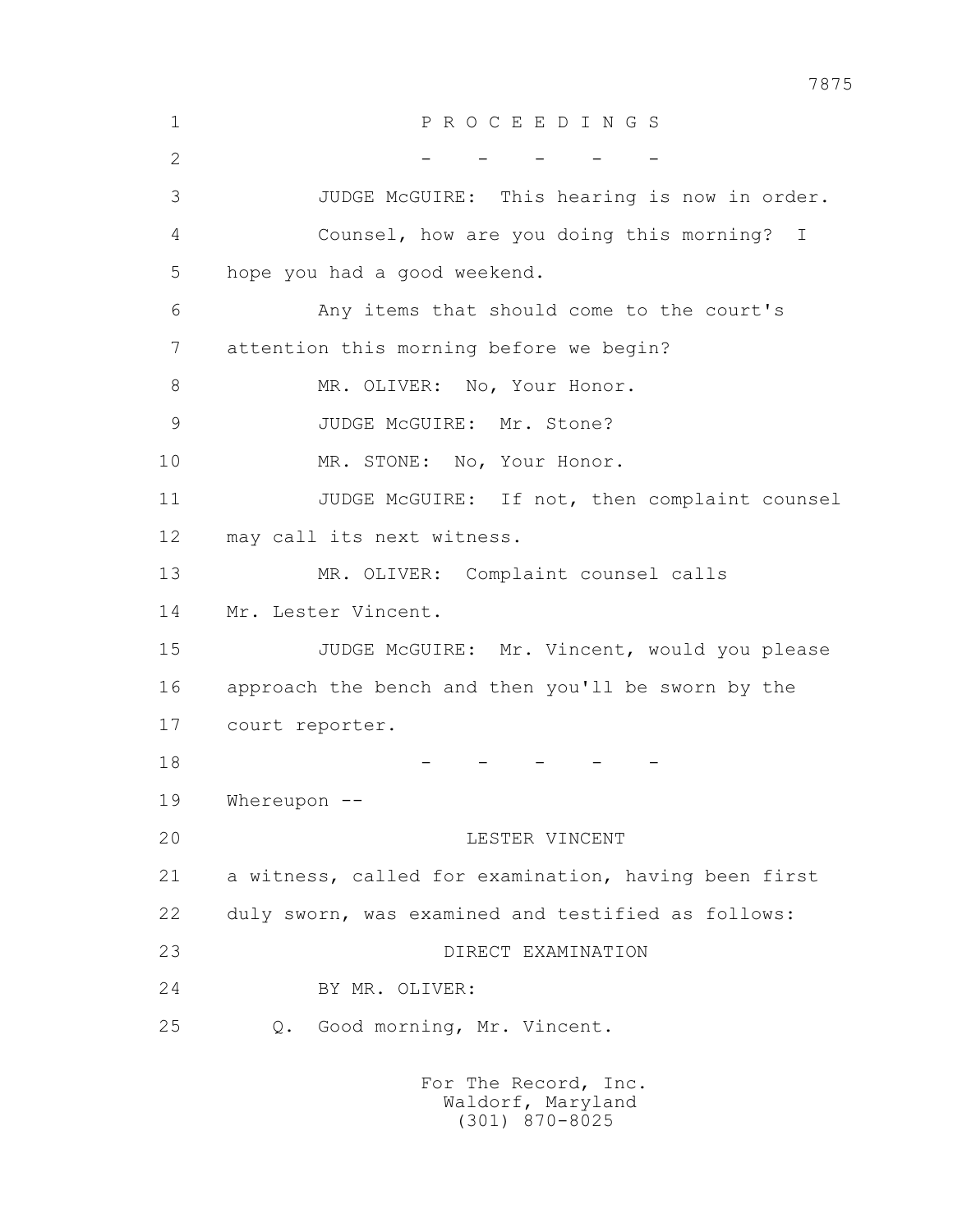1 A. Good morning.

2 0. How are you today?

3 A. Okay.

 4 MR. OLIVER: Your Honor, before I proceed, 5 because we're in a somewhat unusual posture given that 6 we're taking Mr. Vincent out of order and we have 7 previously read a portion of his deposition transcript, 8 I thought I'd just take a moment to explain to you, to 9 respondent and also to Mr. Vincent just what we do want 10 to try to accomplish here today.

11 JUDGE McGUIRE: All right. Go ahead. 12 MR. OLIVER: First of all, because a fair 13 number of matters were covered with the deposition 14 readings, we do not expect this morning to be covering 15 background matters, any matters before December 1991, 16 anything regarding the preparations for enforcement of 17 the '327 patent with respect to Mosys, the withdrawal 18 letter, and document retention or document 19 destruction.

 20 We do intend to cover issues relating to 21 foreign patents and also issues related to events 22 between December 1991 and June 1996.

 23 Now, with respect to the events between 24 December 1991 and June 1996, that will involve going 25 back over some of the documents that have been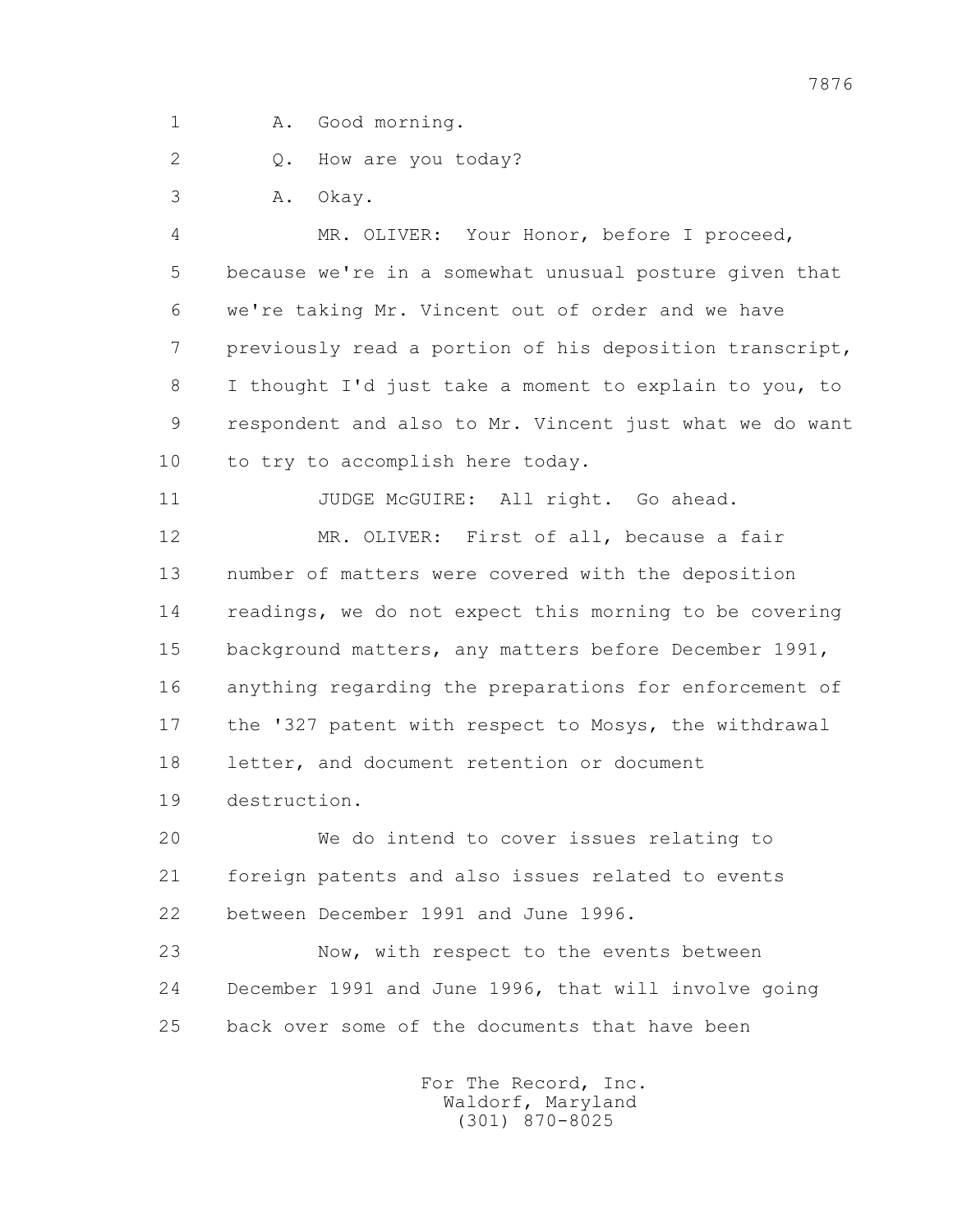1 discussed previously. We expect that we will be able 2 to avoid most of the questioning we've done before. We 3 expect we will have to ask a few questions in order to 4 set in context some additional documents that we have 5 not had a chance to ask about. 6 JUDGE McGUIRE: Okay. Mr. Oliver, you may 7 proceed. 8 BY MR. OLIVER: 9 Q. Mr. Vincent, I'd like to ask just a few basic 10 background questions before we start. 11 First of all, you were deposed in connection 12 with the private litigation between Rambus and 13 Infineon; is that right? 14 A. Yes. 15 Q. And were you represented by counsel in 16 connection with those depositions? 17 A. Yes. 18 Q. Who was your counsel? 19 A. Gray Cary. 20 Q. That was the same counsel that represented 21 Rambus in that matter? 22 A. Yes. 23 Q. Who paid your counsel in connection with that 24 matter? 25 A. Rambus.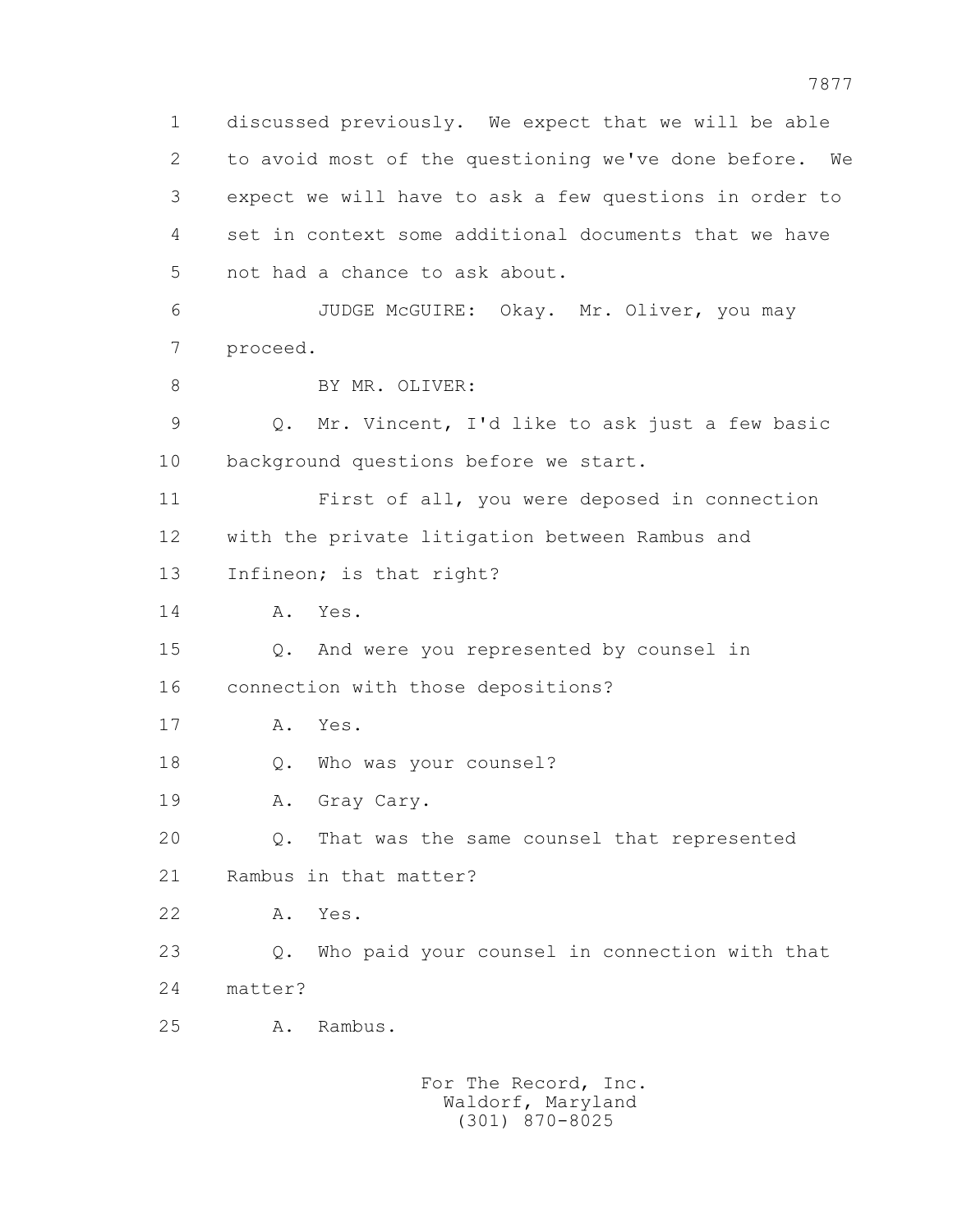1 Q. You were also deposed in connection with the 2 litigation between Rambus and Micron? 3 A. Yes. 4 Q. And were you represented by counsel in that 5 matter? 6 A. Yes. 7 Q. And who was your counsel in that matter? 8 A. Gray Cary. 9 Q. And who paid for your counsel in that matter? 10 A. Rambus. 11 Q. Are you represented by counsel here today? 12 A. Yes. 13 Q. Who is your counsel today? 14 A. The firm Munger, Tolles & Olson. 15 Q. And who is paying your counsel in connection 16 with this matter? 17 A. Rambus. 18 Q. Now, Mr. Vincent, a part of your work on behalf 19 of Rambus between 1991 and June 1996 involved foreign 20 patent filings; isn't that right? 21 A. Yes. 22 Q. And one of the things that you did was to 23 counsel Rambus representatives with respect to the 24 countries in which they should file patent 25 applications?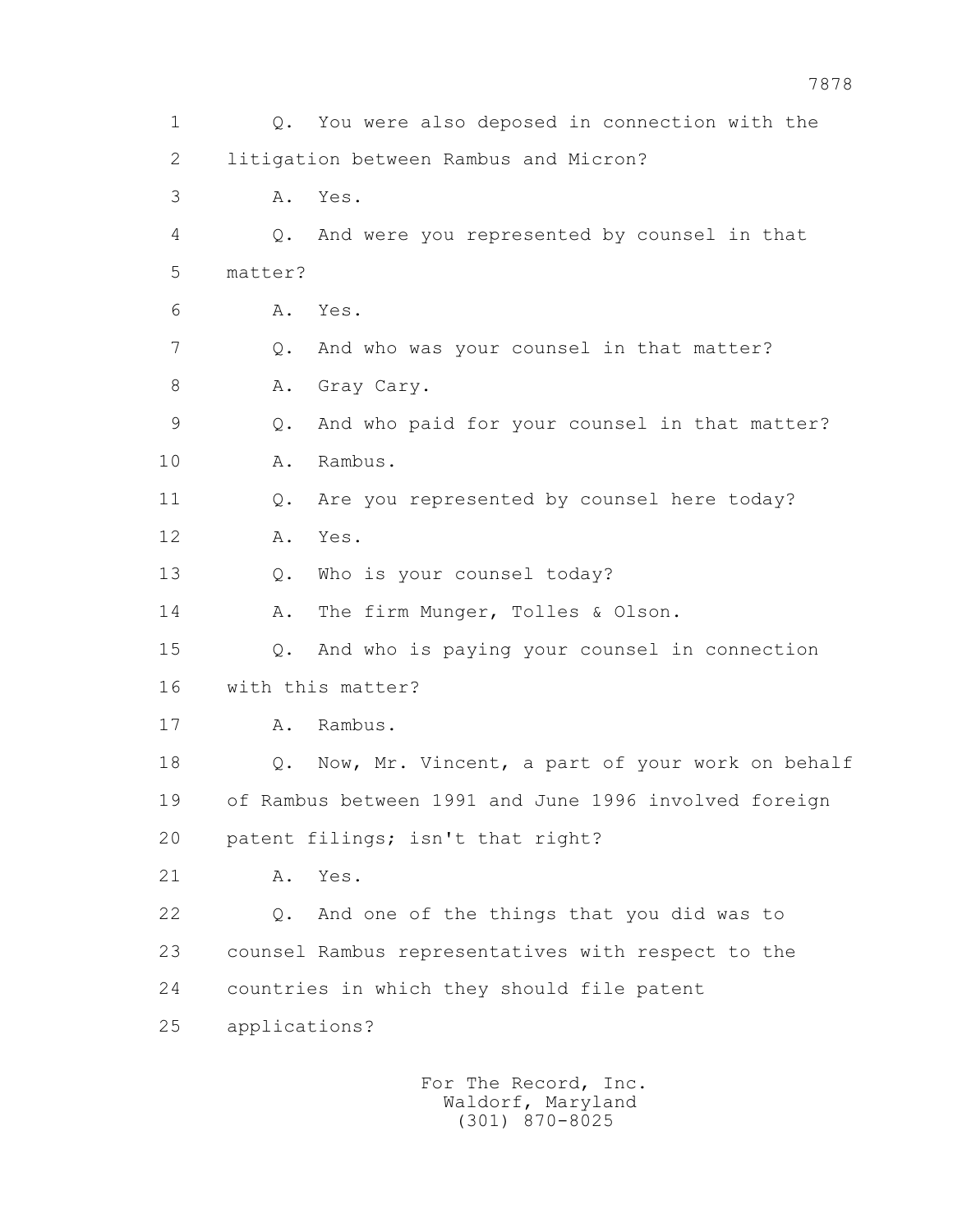1 A. Yes.

 2 Q. And another one of the things that you did was 3 try to ensure that various changes were made to foreign 4 filings in order to track some of the changes made to 5 United States filings; is that right? 6 MR. STONE: Your Honor, I'm going to object 7 that this invades the area of attorney-client privilege 8 with respect to the work that he did with respect to 9 foreign filings which were not the subject of 10 Judge Payne's order. 11 MR. OLIVER: Your Honor, I'll withdraw that 12 question. 13 JUDGE McGUIRE: All right. Thank you. 14 MR. OLIVER: Your Honor, we do have one 15 in camera document that we expect to be discussing 16 today, and that's going to be coming up next, so at 17 this point I would like to continue the proceedings 18 in camera. 19 JUDGE McGUIRE: Okay. To the audience then, 20 let me just advise you, as I have before, that due to 21 the prior order issued in this case, the testimony 22 we're about to hear is closed to the public, and we'll 23 open the door at the time when it's open again for 24 public session. 25 MR. OLIVER: I can add Your Honor, I expect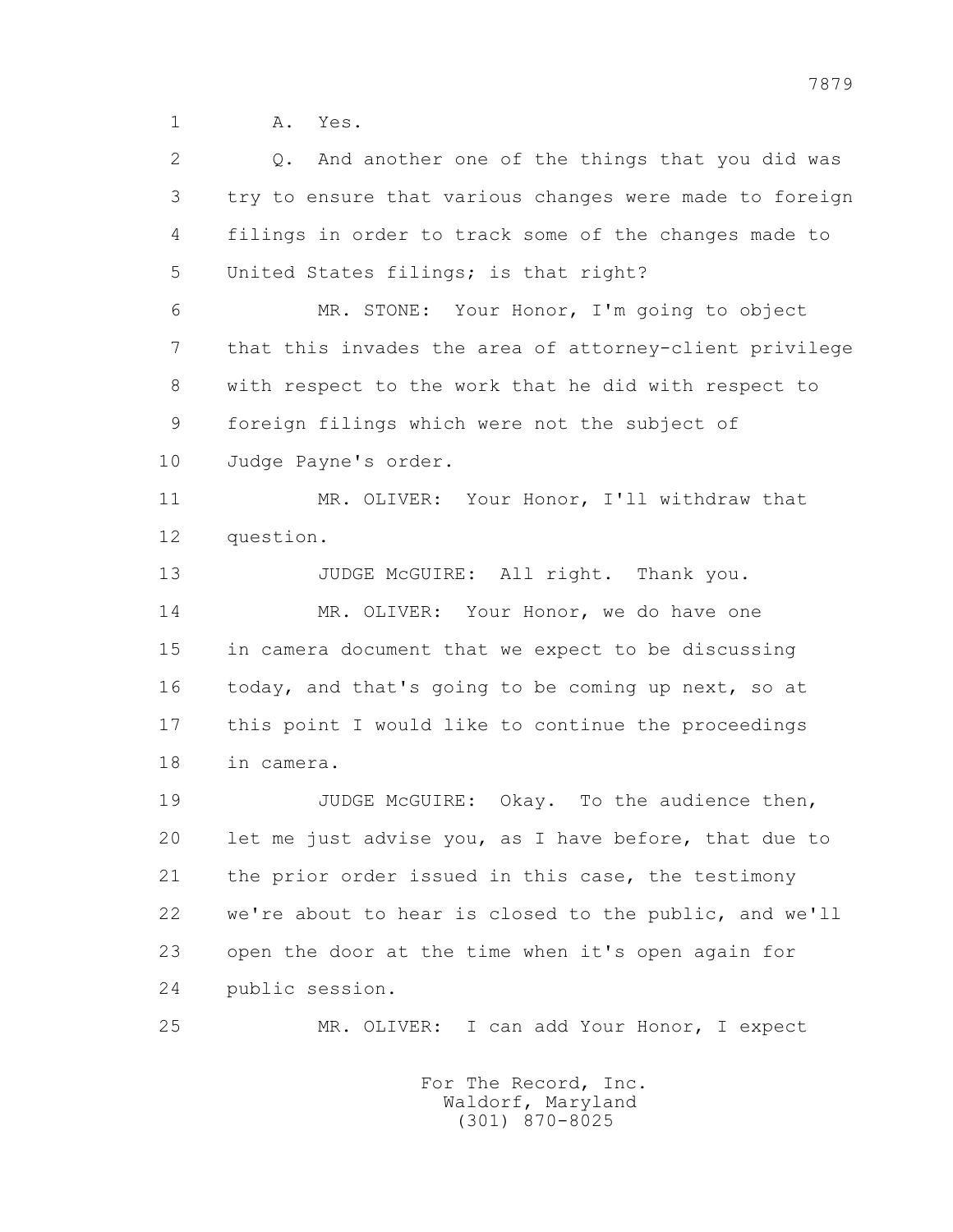1 this to be very short, I expect five minutes. 2 JUDGE McGUIRE: Again, I'll ask that counsel 3 certify to the court that everyone at their table and 4 everyone behind them is clear for access to this 5 in camera evidence. 6 MR. OLIVER: Yes, Your Honor, we can certify. 7 MR. STONE: It's Rambus information? 8 MR. OLIVER: Yes, it is. 9 MR. STONE: And I understand it's Rambus 10 information and so I can certify on behalf of 11 respondent. 12 JUDGE McGUIRE: Thank you. 13 To the court reporter, we are now in in camera 14 session. 15 (The in camera testimony continued in 16 Volume 38, Part 2, Pages 8046 through 8049, then 17 resumed as follows.) 18 BY MR. OLIVER: 19 Q. Mr. Vincent, if I could ask you to look at the 20 next document in the left-hand stack of documents. If 21 you'll look in the lower right-hand corner, you should 22 see a number CX-1982. 23 A. Yes. 24 Q. This is a document the cover page of which 25 bears the caption PCT Countries as of March 23, 1995. For The Record, Inc. Waldorf, Maryland

(301) 870-8025

7880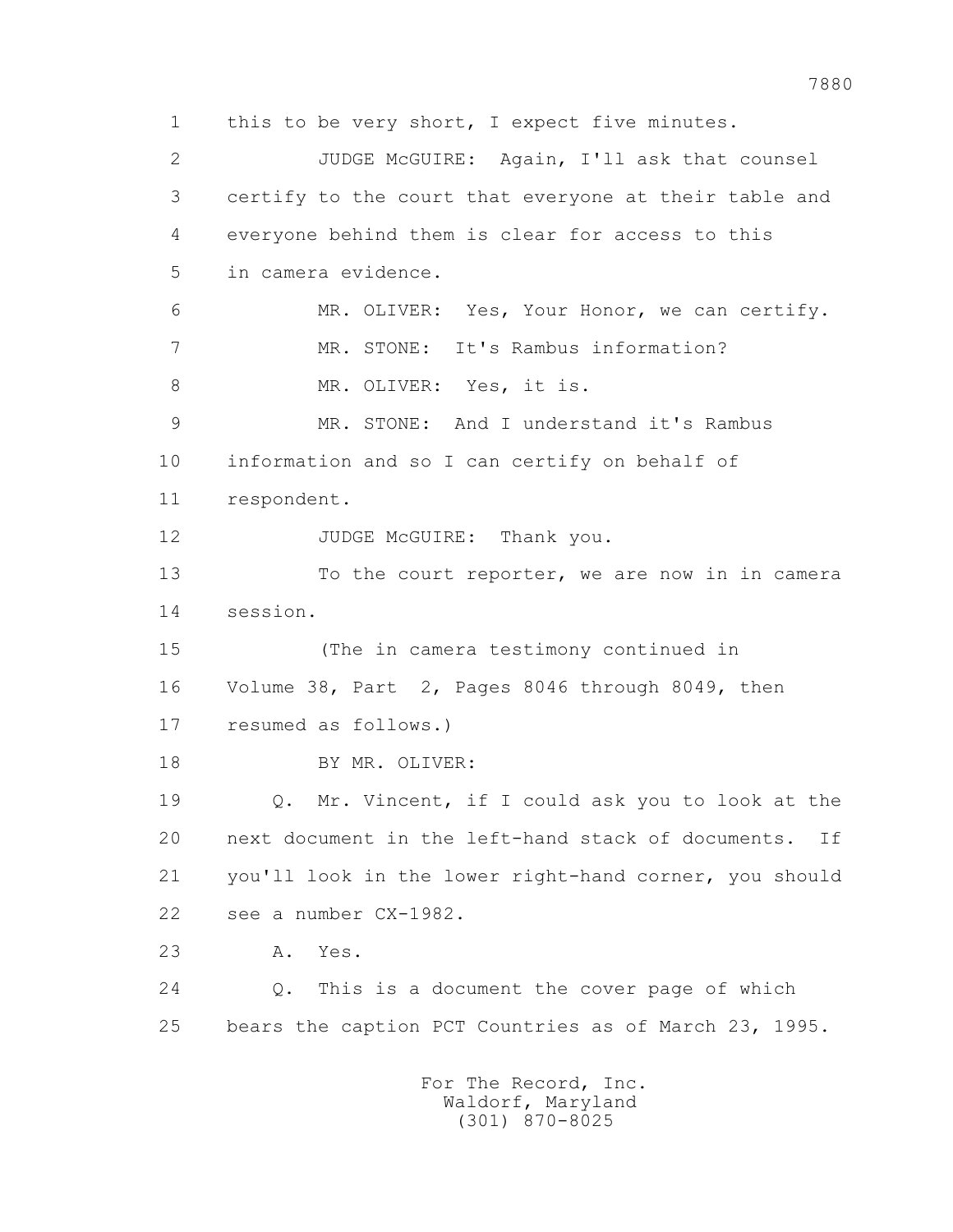1 The first two pages then consist of a list, and after 2 that, there's a series of pages with the caption 3 Rambus, Inc. Report, and then towards the back there's 4 a series of drawings. 5 A. Okay. Let me take a look through here. 6 (Pause in the proceedings.) 7 Q. Mr. Vincent, I'd like to ask you a question 8 about certain pages. If I could ask you to turn first 9 to page 3. 10 A. Yes. 11 Q. Then let me ask first if you can explain what 12 this page is. 13 MR. STONE: Your Honor, I think the proper 14 foundation would be first to ask him if he's ever seen 15 it before before we ask him about the contents or 16 substance of it. I object on the grounds of lack of 17 foundation. 18 MR. OLIVER: I'll withdraw the question then. 19 BY MR. OLIVER: 20 Q. Have you seen this document before? 21 A. I'm a little shaky on whether I have or not. I 22 may have. I'm just not entirely sure. 23 Q. But do you have an understanding of the 24 contents of page 3? 25 A. You mean from what it says from the face of it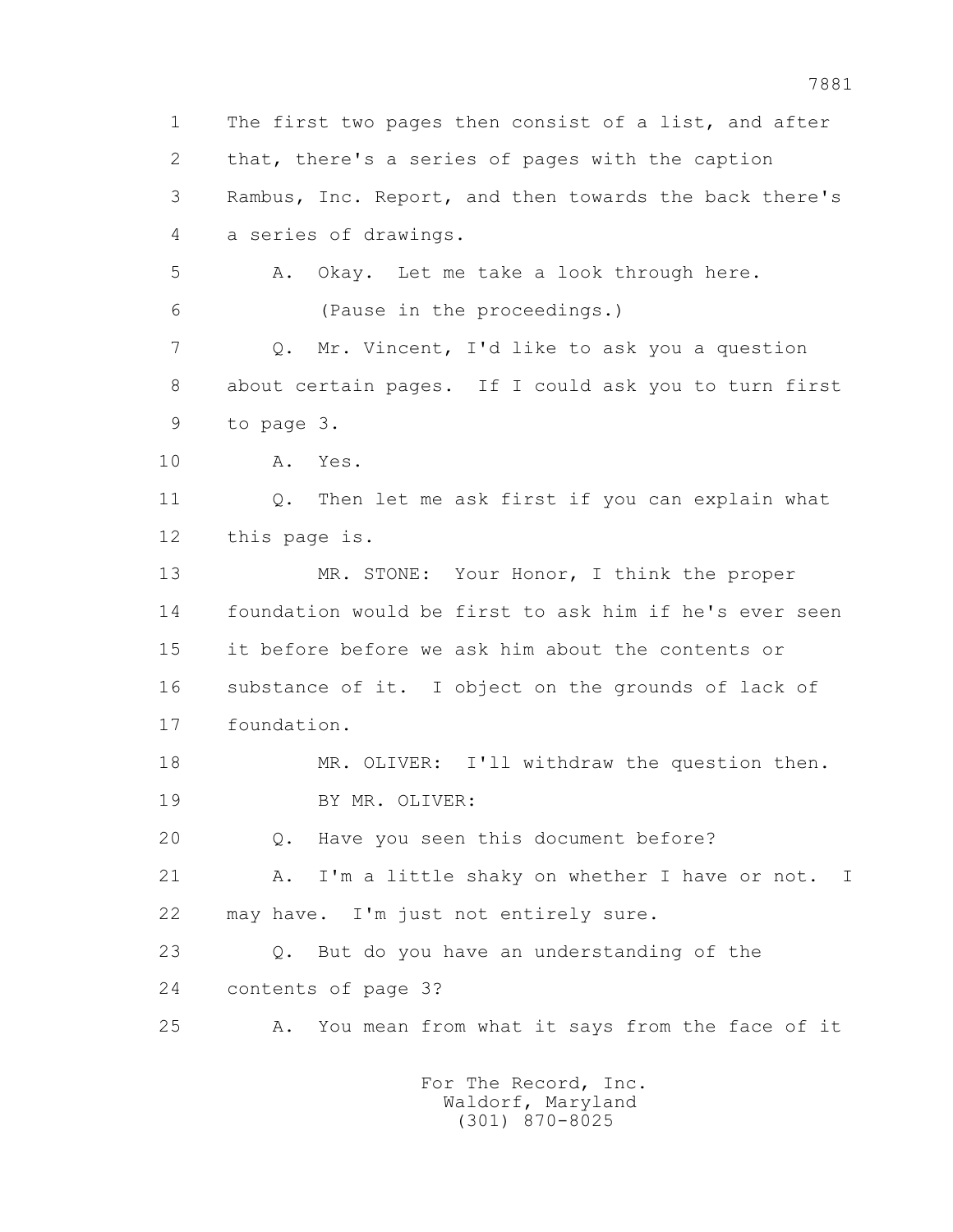1 or whatever? It says it's a report and lists a matter 2 number and some other information. 3 Q. Do you have a recollection of having prepared 4 reports of Rambus patents? 5 A. Yes. 6 Q. And do you have a recollection of having 7 prepared reports of Rambus' pending patent 8 application? 9 A. Yes. 10 Q. And does the document at page 3 appear to be 11 one of those reports? 12 A. No. Not one that I had prepared. 13 Q. Do you recall that Rambus had a pending patent 14 application in India as of approximately 1995? 15 A. Yes. 16 Q. And you recall that that patent involved 17 integrated circuit I/O using a high-performance bus 18 interface? 19 A. Yes. 20 Q. And do you also recall that that patent 21 application was in substance similar to the first 22 patent application Rambus filed in the United States? 23 A. Yes. 24 Q. Do you recall that as of 1995 Rambus had a 25 pending patent application known as a PCT application? For The Record, Inc. Waldorf, Maryland

(301) 870-8025

7882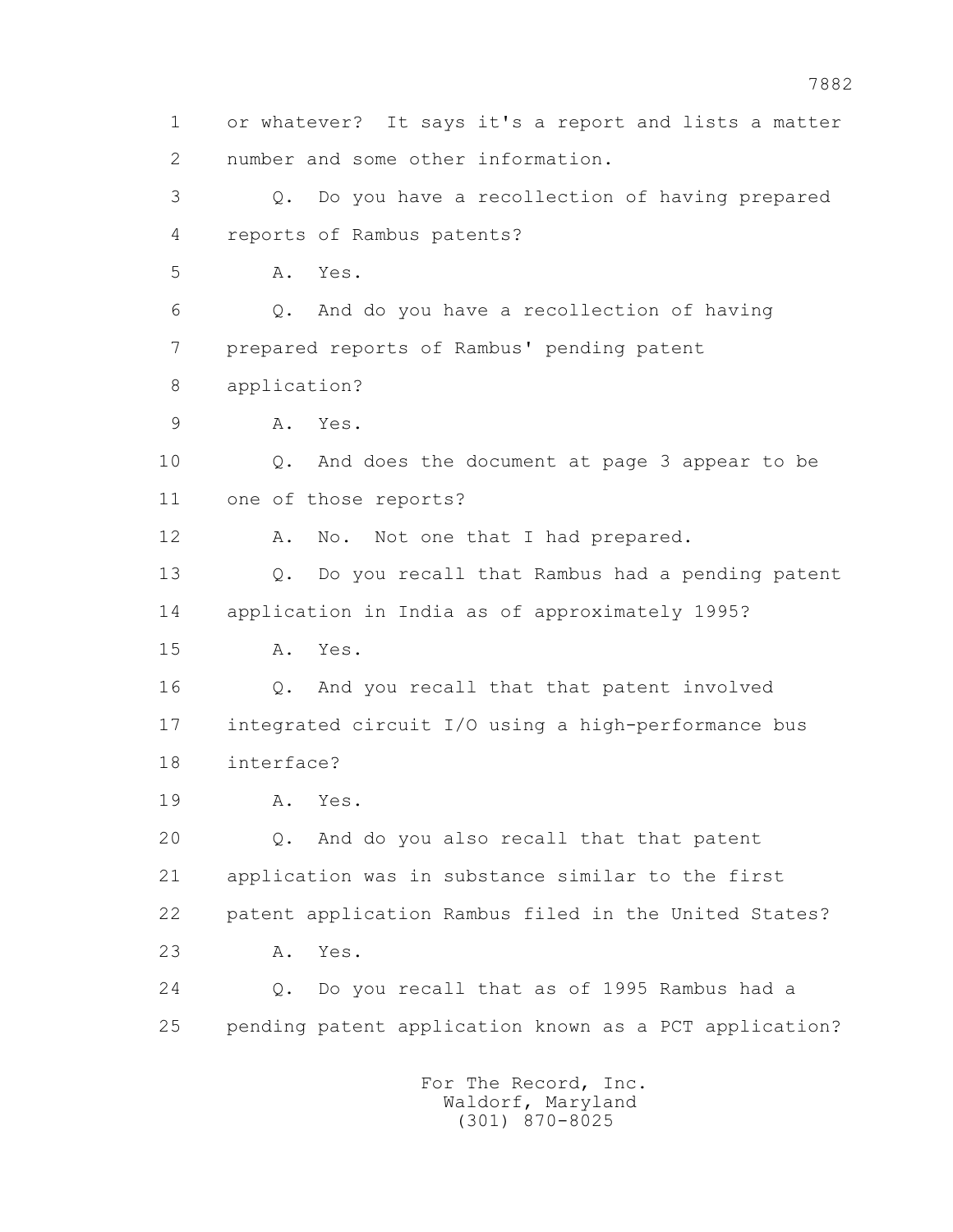1 A. Yes.

 2 Q. Can you please explain your understanding of 3 what PCT stood for at that time? 4 A. PCT stands for Patent Cooperation Treaty. It's 5 a -- do you want me to explain it? 6 Q. Yes, please. 7 A. Yeah. A PCT application is a -- it's a 8 mechanism where you file a patent application. It's 9 then put in a certain format and published. It's 10 World Intellectual Property Organization, WIPO. It's a 11 creation of that, and it allows one to file a PCT 12 application and then after a certain period of time 13 then go from the PCT and enter various foreign 14 countries at the end of the period. 15 It's sort of like a waiting period and during 16 that waiting period certain formalities are done and 17 the patent application is published. 18 Q. Now, was it your recollection that the PCT 19 application was based on Rambus' first United States 20 patent application? 21 A. Yes. 22 Q. And it had the same priority date? 23 A. Yes. You get the priority date when you file a 24 PCT application. 25 Q. Now, is it your recollection that as of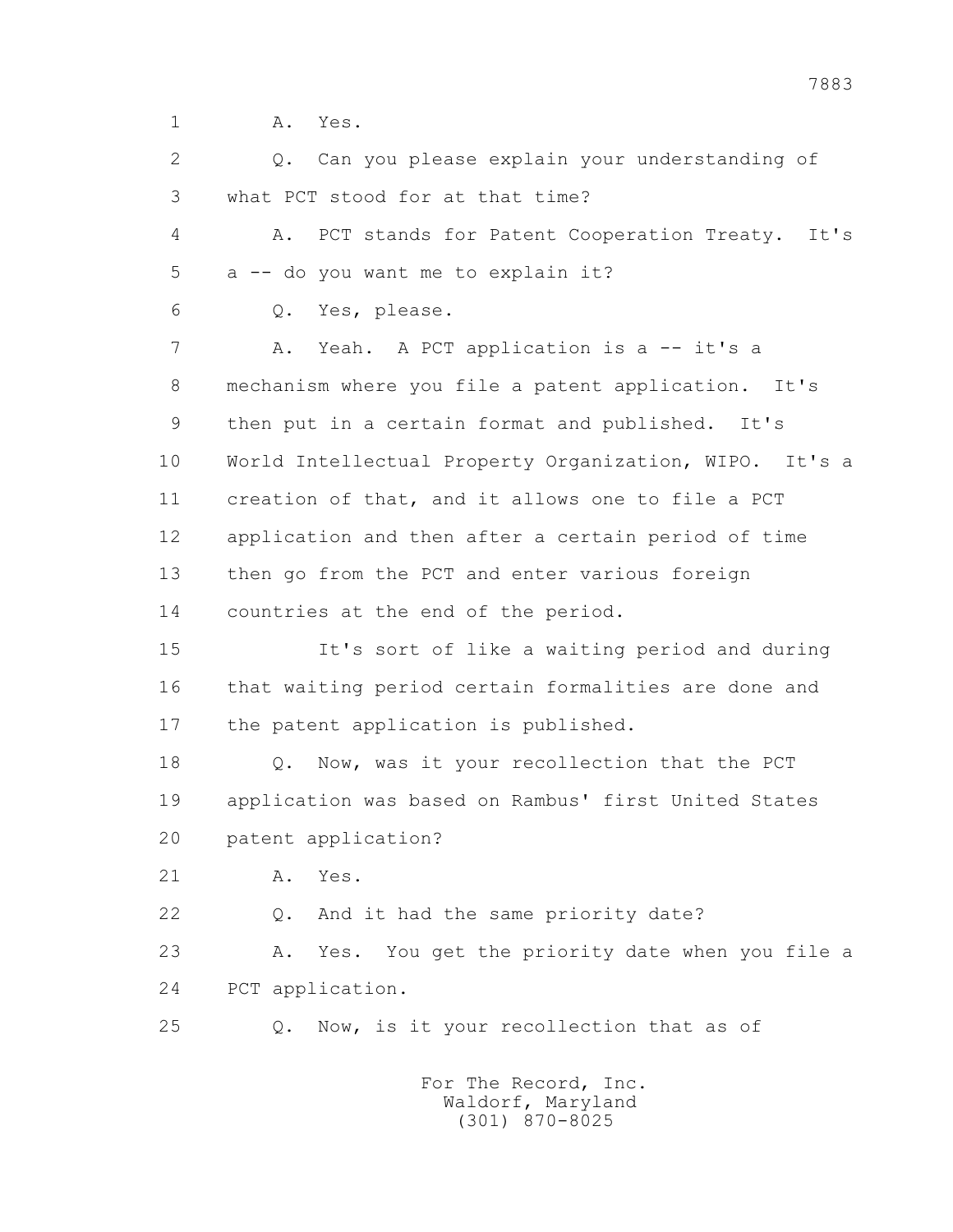1 approximately 1995 Rambus had an issued patent in 2 Taiwan?

3 A. I believe that's correct.

 4 Q. And again, the original patent application in 5 Taiwan was also based on Rambus' first patent 6 application in the United States?

 7 A. In terms of base, Taiwan does not, because it's 8 not technically a country -- I mean, according to the 9 international community -- at least the People's 10 Republic of China doesn't think so. It's not party to 11 the various treaties that other countries have where 12 you give them priority, so you don't get priority on a 13 Taiwan application to a U.S. application.

 14 But the disclosure or the specification in the 15 Taiwan application is the same as the original filed 16 U.S. case.

 17 Q. And the claims in the filing in Taiwan were 18 identical to the claims in the original U.S. filing as 19 well?

 20 A. I believe that's the case, original file, yeah. 21 Well, you know what. I want to back up. You know, I 22 haven't looked at it in a while, so I don't -- I'd have 23 to check, but I don't -- I don't recall actually. But 24 the specification would have been the same. The claims 25 may have been the same. I just don't know without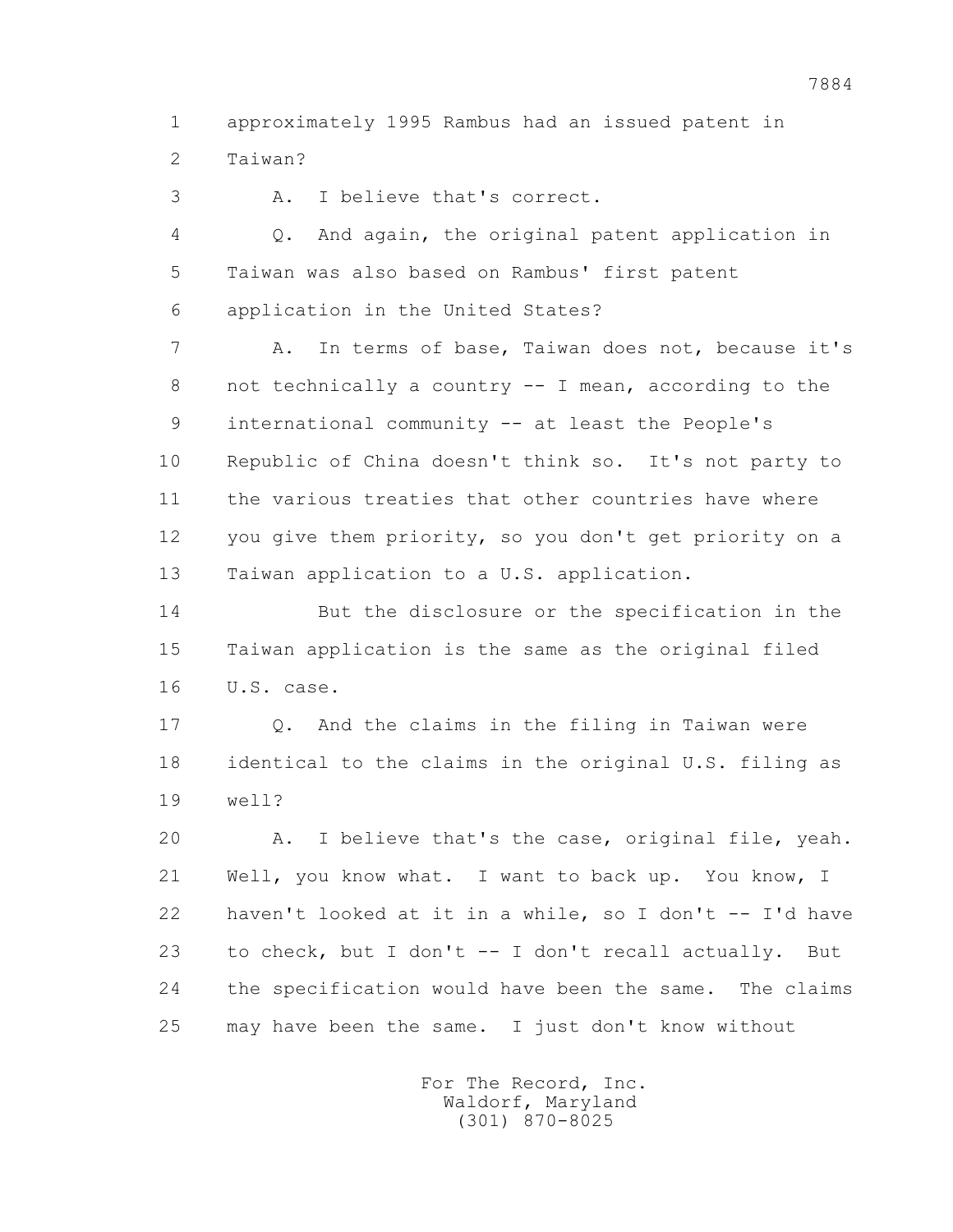1 checking.

 2 Q. Is it also your recollection that during the 3 1991 to 1996 time frame Rambus had various patent 4 applications pending in Israel? 5 A. I don't know about various. I remember there 6 was at least one. 7 Q. Do you remember there was at least one that 8 again in substance was identical or very similar to the 9 original filing in the United States? 10 A. I believe that's the case, yes. 11 Q. Now, is it also your recollection between 12 1991 and 1996 Rambus had a patent application pending 13 in Europe? 14 A. That, I don't exactly remember. I'm not sure. 15 I'd have to check. 16 Q. If I could ask you to turn to page 19 of this 17 document. 18 A. Yes. 19 Q. Actually before I ask you about that, let me 20 ask you a separate question. 21 Between 1991 and 1996, were you familiar with 22 the term "EPO"? 23 A. Yes. 24 Q. And what was your understanding of the term 25 "EPO"?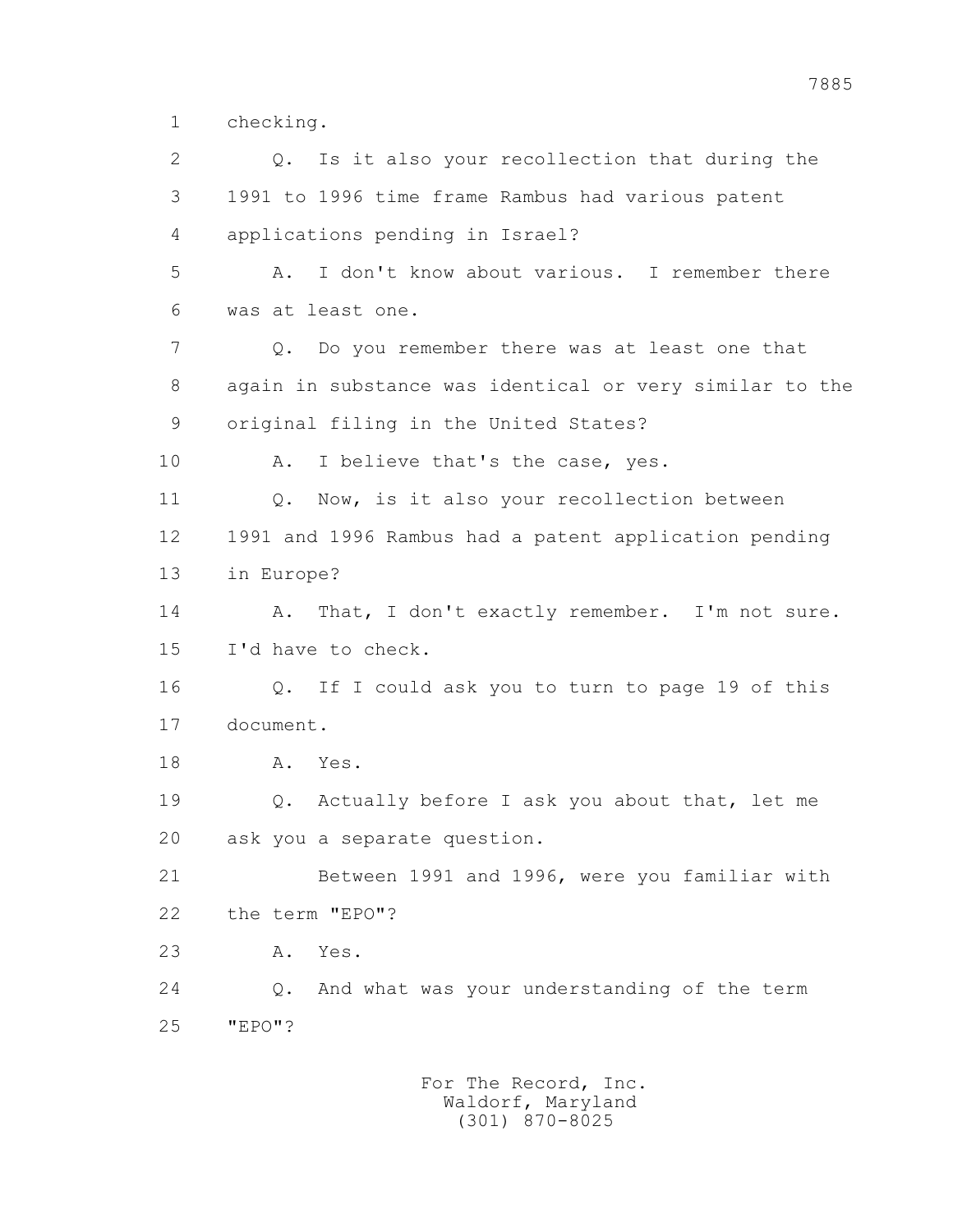1 A. That stands for European Patent Office, which 2 is the European -- various European countries do -- 3 it's a centralized examination of patent applications. 4 Q. Let me ask you to take a look at page 19. I'd 5 like to ask if this refreshes your recollection that 6 Rambus had a patent application pending in Europe. 7 A. Yes, it does. 8 Q. And what is your recollection? 9 A. That it did. 10 Q. And again, the -- is it your recollection that 11 the application Rambus had pending in Europe between 12 1991 and 1996 was also based on the original 13 United States filing? 14 A. Yes. 15 Q. Is it also your recollection that between 16 1991 and 1996 Rambus had a pending patent application 17 in Japan? 18 A. I'd have to be refreshed. I don't remember. 19 Q. Okay. If you could turn to the next page of 20 the document, please, page 20. 21 A. Yes. 22 Q. Does that refresh your recollection as to 23 whether Rambus had a pending patent application in 24 Japan? 25 A. Yes. It did. For The Record, Inc.

 Waldorf, Maryland (301) 870-8025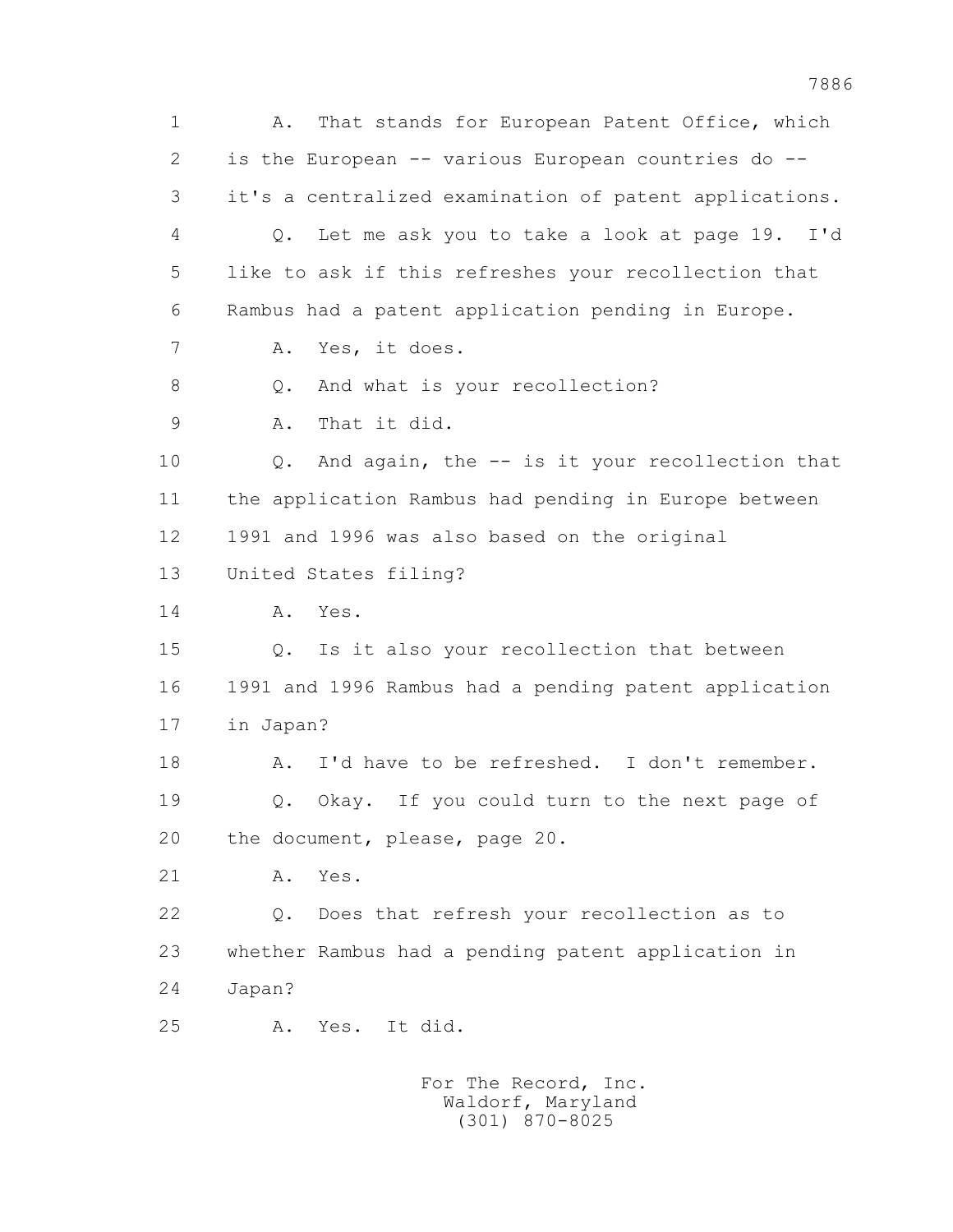1 Q. And was that application also based on Rambus' 2 original filing in the United States? 3 A. Yes. 4 Q. Do you also have a recollection as to whether 5 Rambus had a pending patent application in Korea 6 between 1991 and 1996? 7 A. I don't remember. 8 Q. If I could ask you to turn to the next page, 9 please, page 21. 10 A. Yes. 11 Q. Does that refresh your recollection as to 12 whether Rambus had a pending patent application in 13 Korea between 1991 and 1996? 14 A. Yes, it does. 15 Q. And what is your recollection? 16 A. It did. 17 Q. Was that application also based on Rambus' 18 original filing in the United States? 19 A. Yes. 20 Q. Mr. Vincent, if I could ask you to take a look 21 at the next document in the left-hand pile in front of 22 you. It should have a Bates number CX-1937 in the 23 lower right-hand corner. 24 A. Yes. 25 Q. Now, CX-1937 is a collection of invoices that For The Record, Inc. Waldorf, Maryland

(301) 870-8025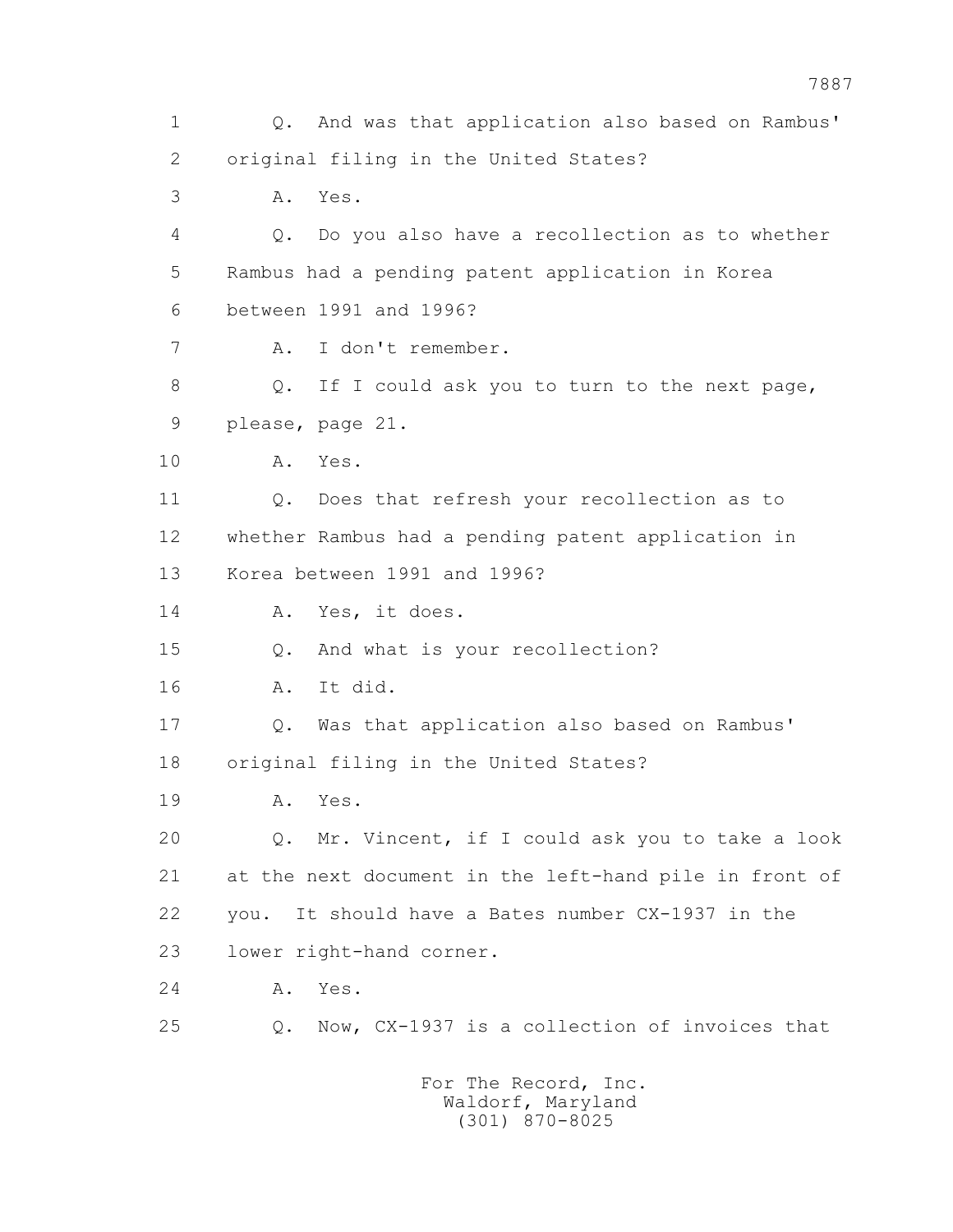1 your firm sent to Rambus for services rendered; is that 2 right?

3 A. Yes. Redacted.

 4 Q. If I could ask you to turn, please, to page 28. 5 A. Yes.

 6 Q. And I'd like to focus your attention on the 7 paragraph beginning "services rendered in connection 8 with preparation," and in particular I'd like to focus 9 on a couple of sentences within that paragraph. 10 A. Let me -- can I just read it for a second?

11 0. Certainly.

12 (Pause in the proceedings.)

13 A. Yes.

14 0. If we could look at the second sentence, it 15 reads, "Teleconference with Allen Roberts concerning 16 foreign filing of P001 case."

17 Do you see that?

18 A. Yes.

 19 Q. Now, Allen Roberts was vice president of Rambus 20 at the time; right?

 21 A. I don't remember what his position was. He 22 worked for Rambus. I knew that.

 23 Q. Did you understand him to be the person at 24 Rambus responsible for intellectual property matters at 25 this time?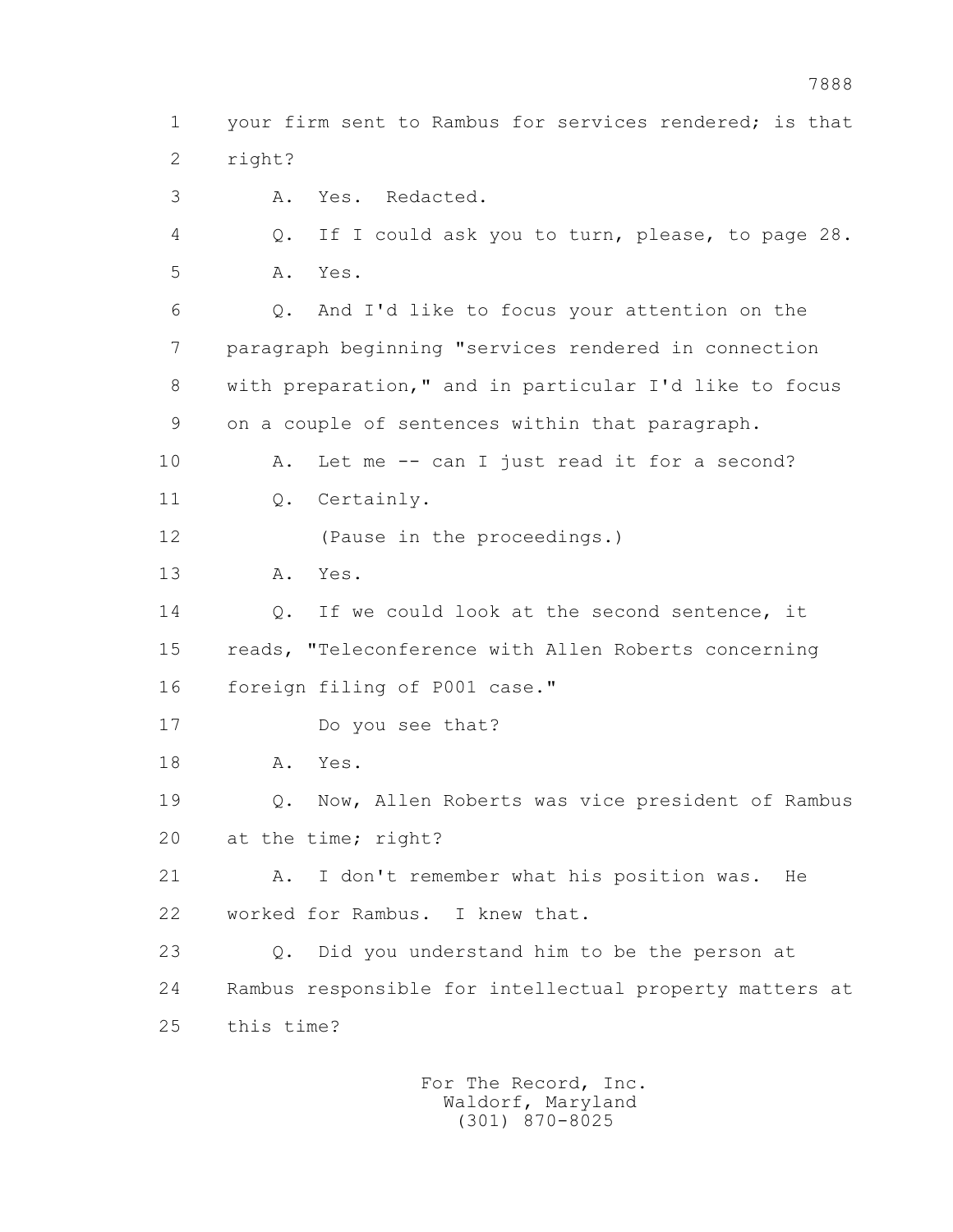1 A. That was part of his -- that was part of his 2 responsibility, yes. 3 Q. Then with respect to your reference here to 4 P001 case, that referred to Rambus' original 5 application; is that right? 6 A. Yes. 7 Q. And then if I could direct your attention two 8 sentences further on, "Teleconference with Geoff Tate 9 concerning foreign filing of Rambus P001 PCT patent 10 application." 11 Do you see that? 12 A. Yes. 13 Q. And this then refers to the general foreign 14 application I think you referred to a couple moments 15 ago? 16 A. Yes. This concerns the PCT application. 17 By the way, when I said Allen Roberts before, I 18 mean, there were other people -- I mean, Rambus is a 19 small company so I would talk to various people about 20 various things, intellectual property. 21 Q. And if I could direct your attention to the 22 last sentence, "Prepare memorandum to Maureen Tieman 23 regarding filing EPO, Japan and South Korea patent 24 applications." 25 Do you see that?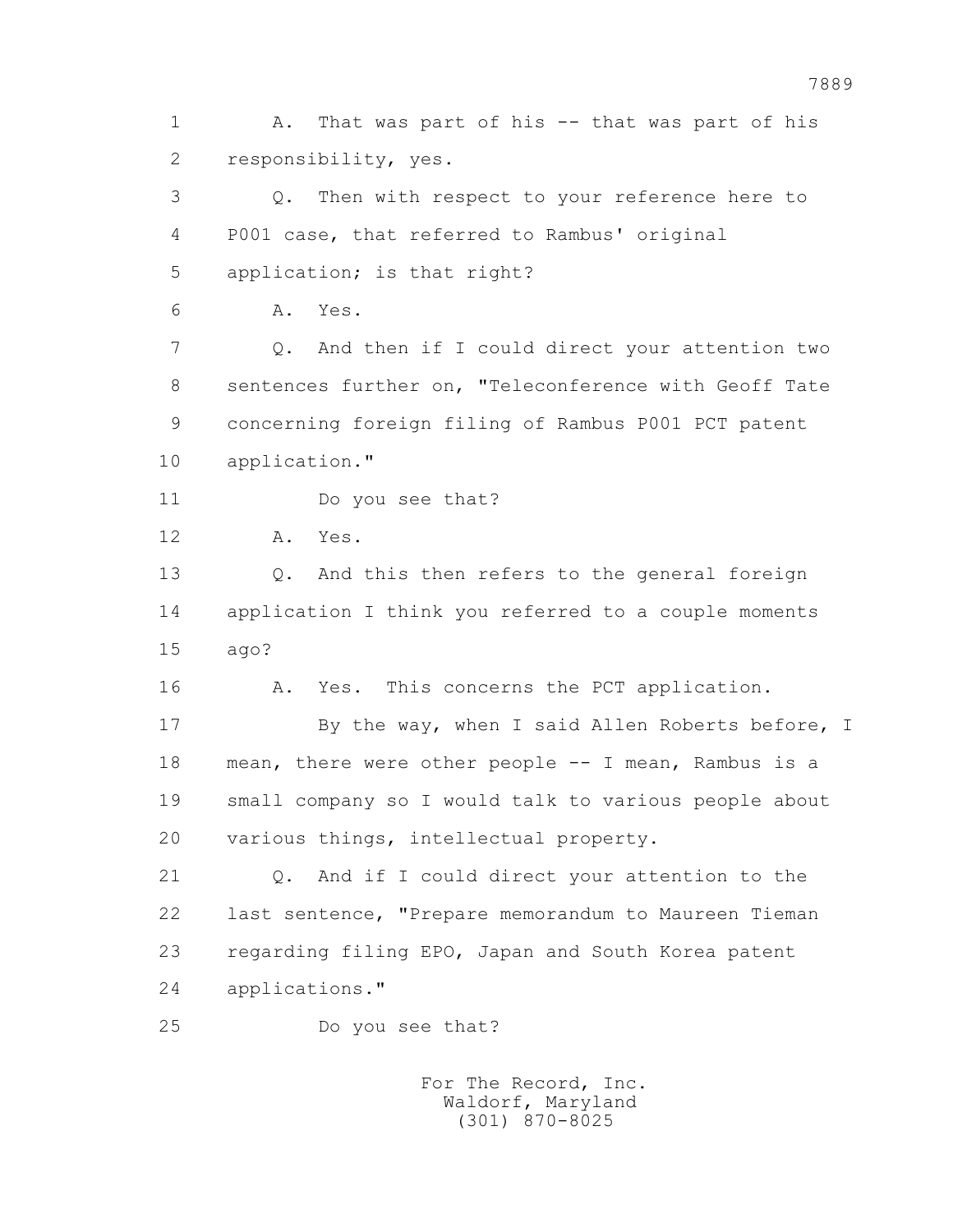1 A. Yes.

2 0. Who is Maureen Tieman?

 3 A. Maureen Tieman is the -- she's the head of our 4 foreign filing department in LA in this -- at our 5 Los Angeles office at this time. Back then, the 6 foreign department was only in LA. Now we also have 7 one in our Sunnyvale office. 8 Q. And if I could direct your attention to the 9 next sentence -- I'm sorry. Let me pause there for a 10 moment. 11 I assume from the structure of this invoice 12 that everything we've read so far reflects services

13 that you rendered on behalf of Rambus?

14 A. Yes.

 15 Q. And then the following sentence reflects 16 services rendered by Maureen Tieman?

17 A. Yes.

18 **Q.** And the sentence there reads, "Services 19 rendered in connection with entering the national stage 20 in the EPO, Japan and Korea."

21 Do you see that?

22 A. Yes.

 23 Q. Now, what did you mean when you wrote "entering 24 the national stage"?

25 A. Well, as I'd mentioned earlier, I think the PCT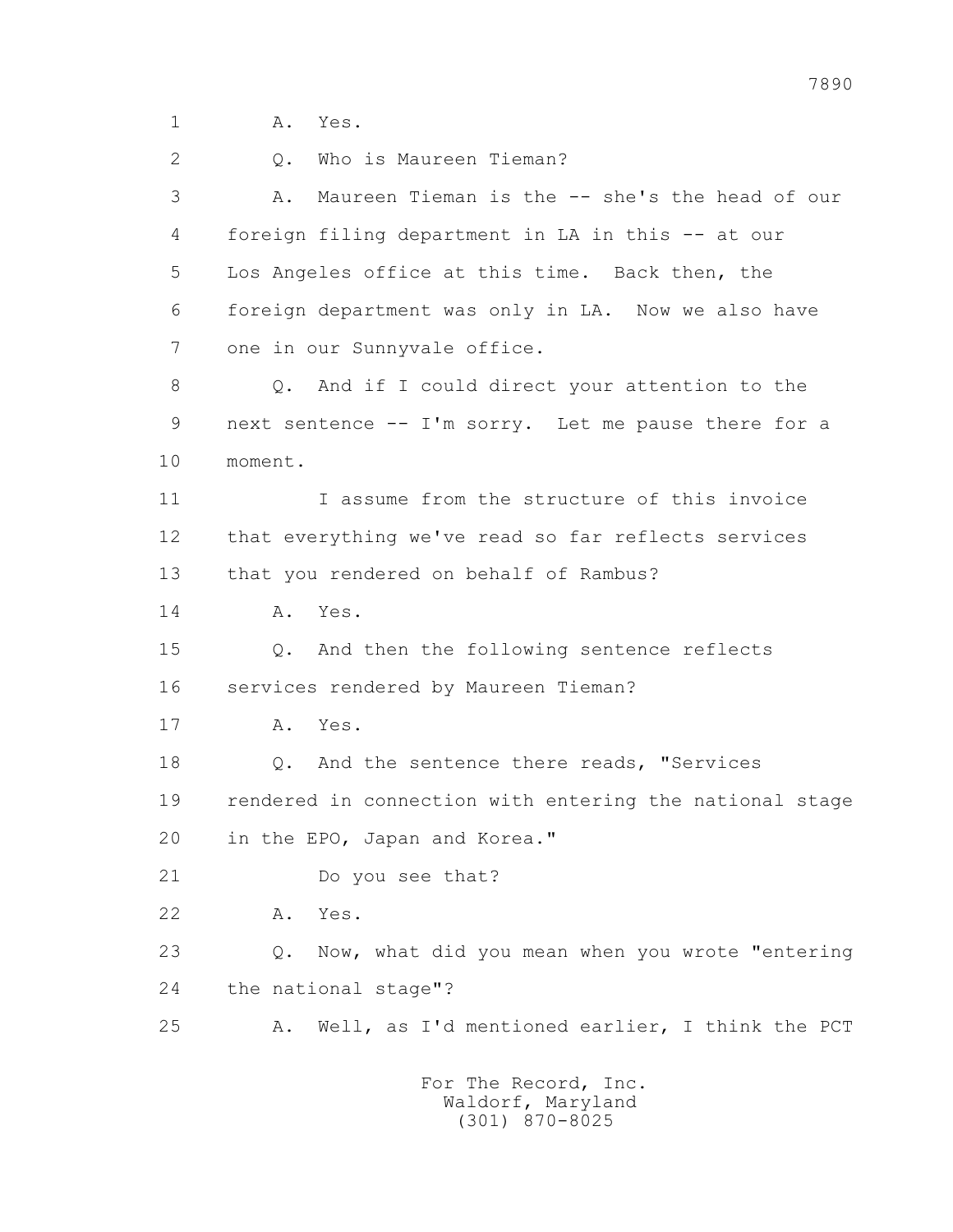1 is sort of a waiting period and so at the end of it you 2 then -- it's expensive to go into these various 3 countries, and so the PCT defers the costs of entering 4 them, and so at the end of the PCT period you have to 5 decide what to do because the PCT doesn't issue -- 6 there's no PCT patent, it's just this waiting period, 7 so you have to decide which countries you're going to 8 enter, if any, and so it's -- it's actually national 9 phase or regional phase because the EPO is not actually 10 a country; right? It's a region.

 11 So you then get the priority that goes all the 12 way back to your U.S. filing, so you sort of end the 13 PCT period. You then go into these various countries 14 or regional patent offices and continue the examination 15 phase of the patent application, it still hasn't 16 issued, and you get the priority date all the way back 17 to your original U.S. filing date.

 18 For a country -- and only certain countries are 19 members of the PCT, so there's only certain countries 20 you can go into.

 21 Q. In fact, one of the subjects that you were 22 discussing with Allen Roberts and Geoff Tate in these 23 teleconferences was trying to decide which countries to 24 enter; isn't that right?

25 A. I don't recall.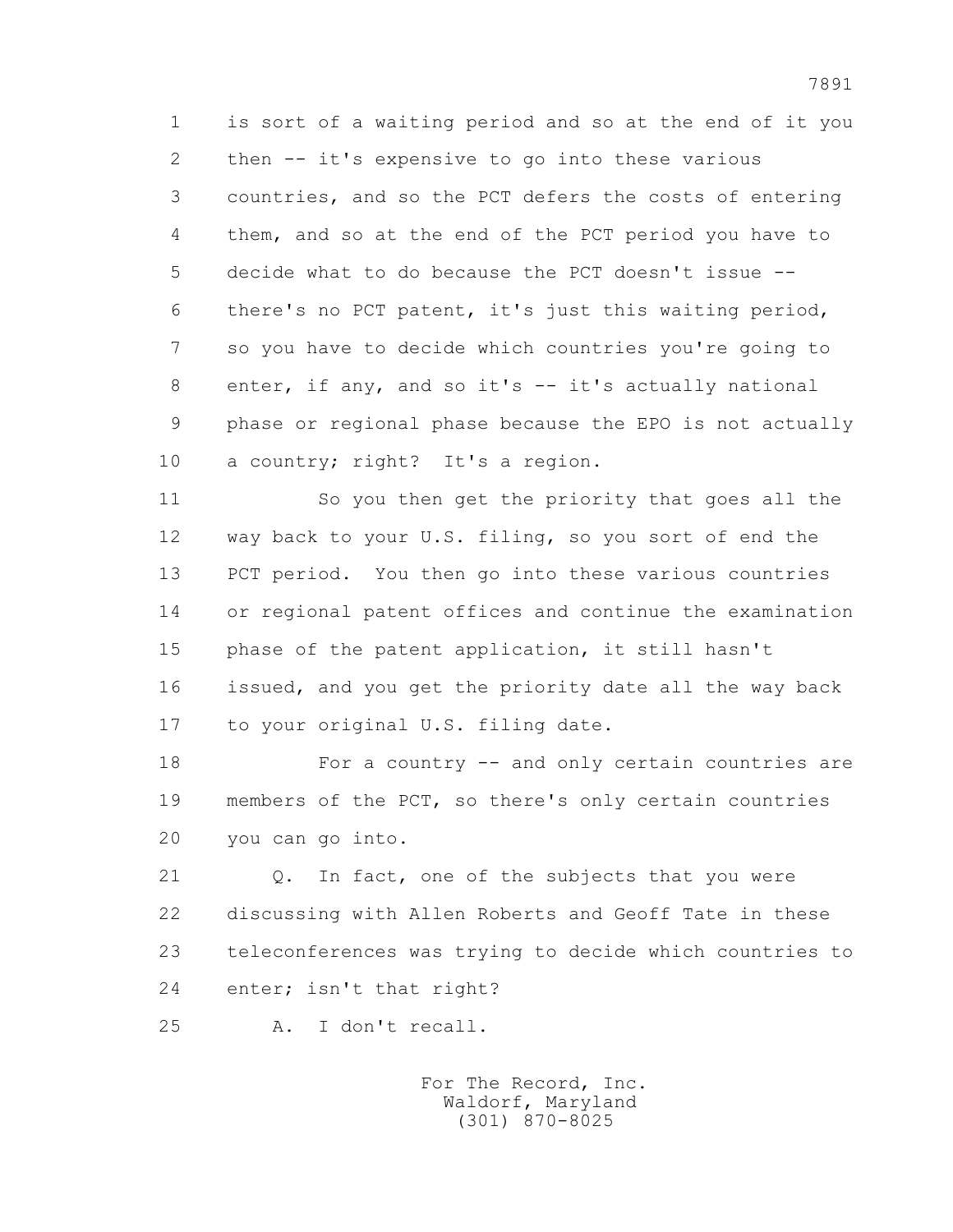1 Q. I'd like to ask you to take a look at the next 2 document in the left-hand pile. It should have a 3 number in the lower right-hand corner CX-1948. 4 A. Yes. 5 Q. Actually, I'm sorry. Before we take a look at 6 CX-1948, could I ask you to take one more look back at 7 CX-1937 on page 28. 8 A. Yes. 9 Q. The services we were just discussing appear on 10 an invoice captioned towards the top Additional 11 Services Rendered Through October 1992; right? 12 A. Yes. 13 Q. Okay. If I could then ask you to take a look 14 at CX-1948. 15 Now, this is a letter from you to Geoff Tate of 16 Rambus from the previous month, September 4, 1992; 17 right? 18 A. Let me just take a look at it here. 19 0. Sure. 20 (Pause in the proceedings.) 21 A. Yes. I'm sorry. I've read it now. What was 22 the question? 23 Q. This is a letter you sent to Mr. Tate from the 24 previous month, the month before the invoice we were 25 just looking at, in September 1992; right? For The Record, Inc. Waldorf, Maryland

(301) 870-8025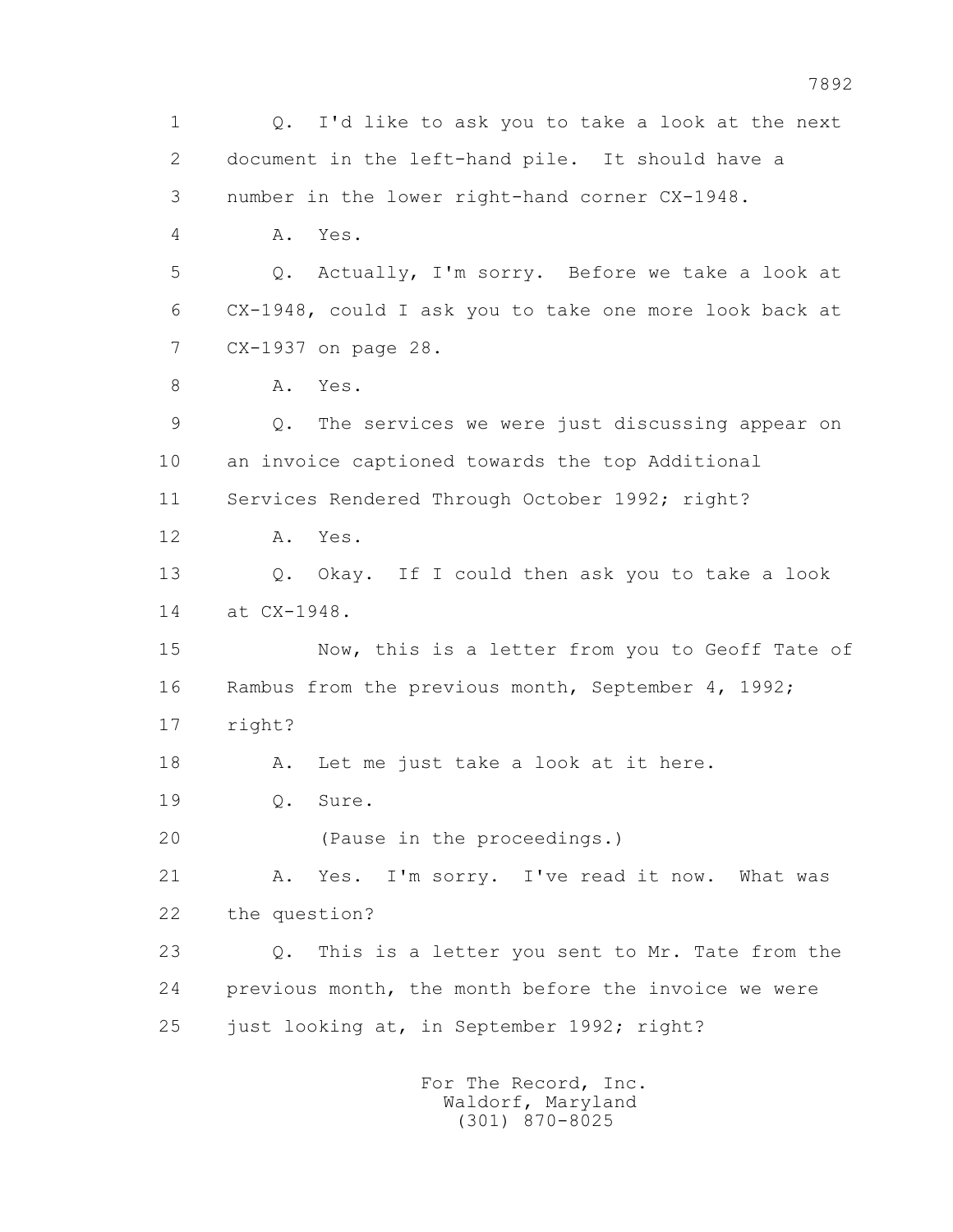1 A. Yes.

 2 Q. And one of the things that you told Geoff Tate 3 at this time is that prior to October 18, 1992, Rambus 4 must decide which countries or regions to enter? 5 A. That's not exactly what it says, but yeah, 6 that's the drift of what it's saying. 7 Q. Okay. And following discussions with you, 8 Rambus decided to enter, among other countries, the 9 United Kingdom, France, Italy and Germany; right? 10 A. I'm sorry. You're talking kind of fast. I 11 missed the first part of that one. 12 Q. Following discussions with you, Rambus decided 13 to enter, among other countries, United Kingdom, 14 France, Italy and Germany; right? 15 A. Yes. That' what it appears, yes. 16 Q. If I could ask you to take a look at the next 17 document on the left-hand side. This one should have a 18 number RX-335. 19 A. By the way, just to clarify, that last thing, I 20 mean, I think France -- you know, looking at the 21 billing records, we talked about the EPO. Well, I'm 22 not sure about, you know, France. I think you have to 23 come out of the EPO and then go into France, so at this 24 immediate time it's not going into France, it's going 25 into the EPO. It would have been a later time if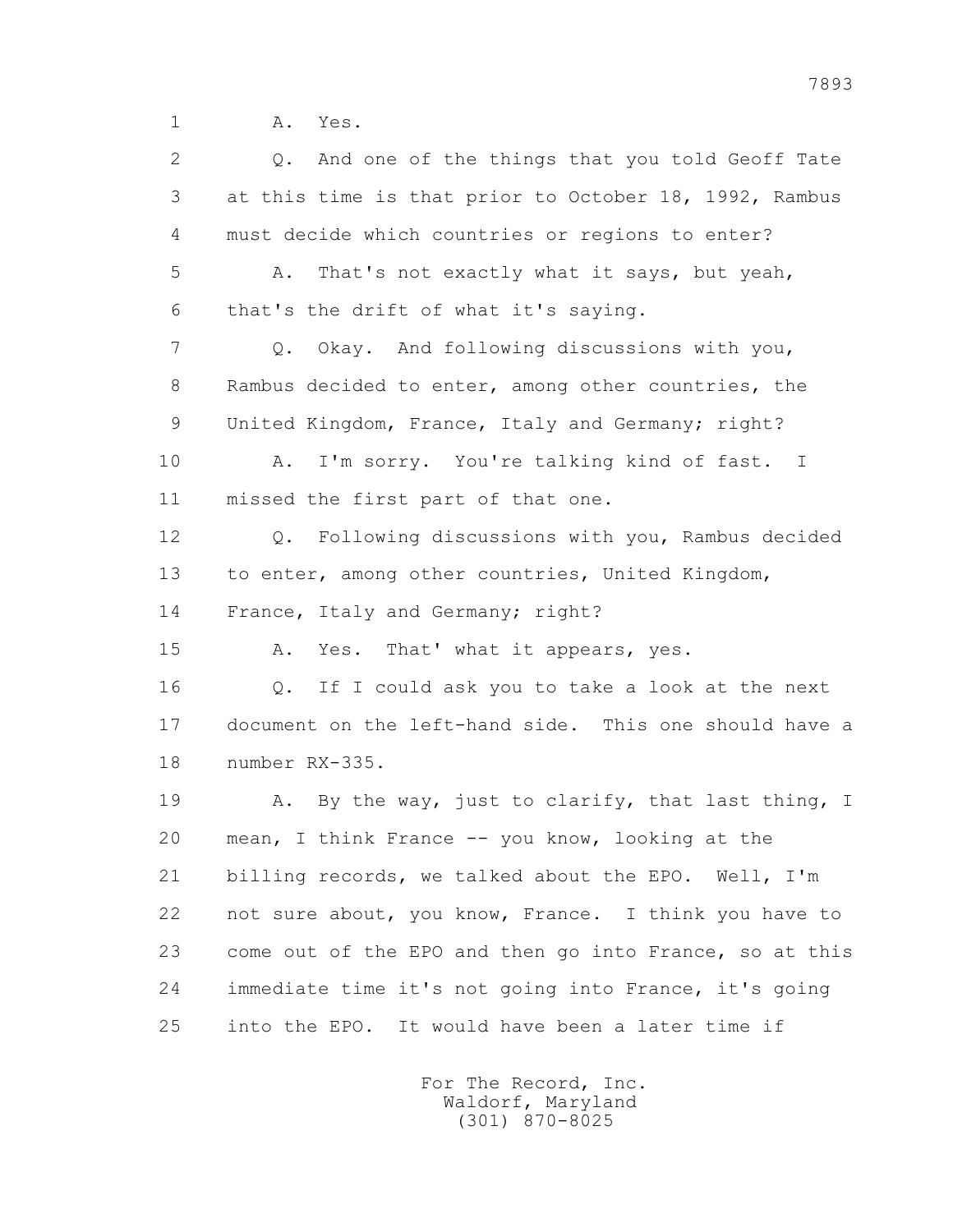1 France was listed in what you were saying.

2 Q. Okay.

 3 A. The same thing with Italy. You know, it's -- I 4 believe -- I'd have to look at the records, but see, 5 the EPO is kind of an examination period and at the end 6 of that you go into the various countries, so there's 7 another decision-making process there down the road for 8 those countries, so... 9 Q. But at some point in time, though, Rambus 10 then -- actually let me break it down into two 11 questions. 12 Initially then Rambus decided to go into the 13 EPO? 14 A. That's what it appears, yeah, from the 15 documents you've showed me, yes. 16 Q. And that would be the European Union as a 17 whole? 18 A. It's not exactly -- it's not exactly a 19 one-to-one correspondence between the EPO office and 20 the EU, especially now, the EU has changed, but some 21 countries are, you know, not in the one, and then the 22 other one -- and actually I believe -- you know, 23 testing my recollection here, but I believe that some 24 of them are not in EU or, you know, in the EPO, so --25 and it changes, so I don't know what it was back then,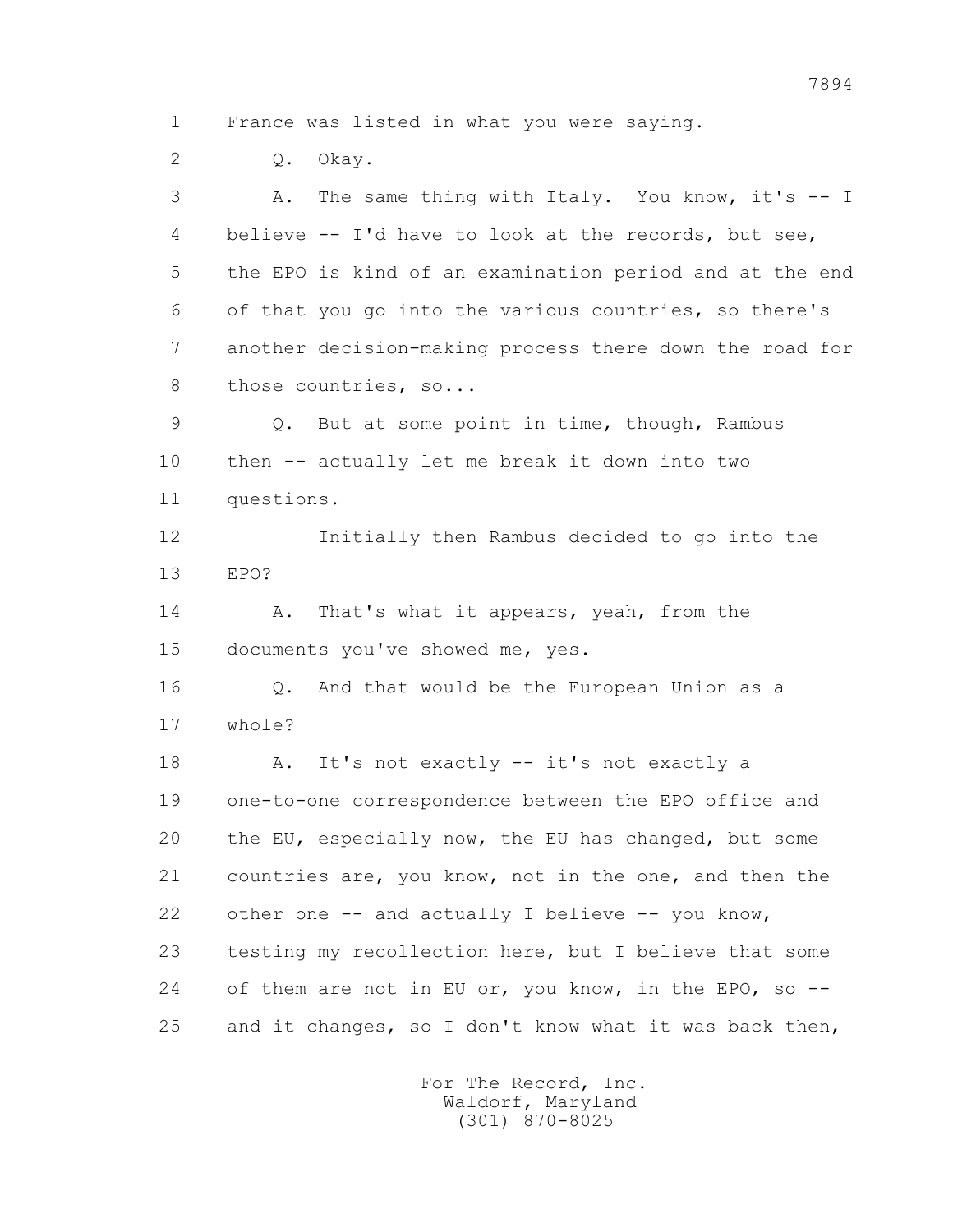1 so... 2 Q. Would it be fair to say it's a collection of 3 European countries? 4 A. It's a collection of European countries, not 5 all of them, some of them. 6 Q. And it did include United Kingdom, France, 7 Germany and Italy at that time? 8 A. Yes. 9 Q. And then at some subsequent point in time 10 Rambus decided to enter United Kingdom, France, Germany 11 and Italy? 12 A. I believe that's right, yes. 13 Q. If I could ask you to look at RX-335, this is a 14 letter from you to Mr. -- is it "Wombwell"? Is that 15 how you pronounce that? 16 A. That's a good question. I don't really talk to 17 the guy. I think it's "Wombwell." 18 Q. "Wombwell"? 19 A. That's how I said it. 20 Q. Dated October 7, 1992. I'll give you a moment 21 to look at it. 22 A. Yeah, if you'll give me just a moment to take a 23 look at it. 24 (Pause in the proceedings.) 25 Yes. I've had a chance to look at it.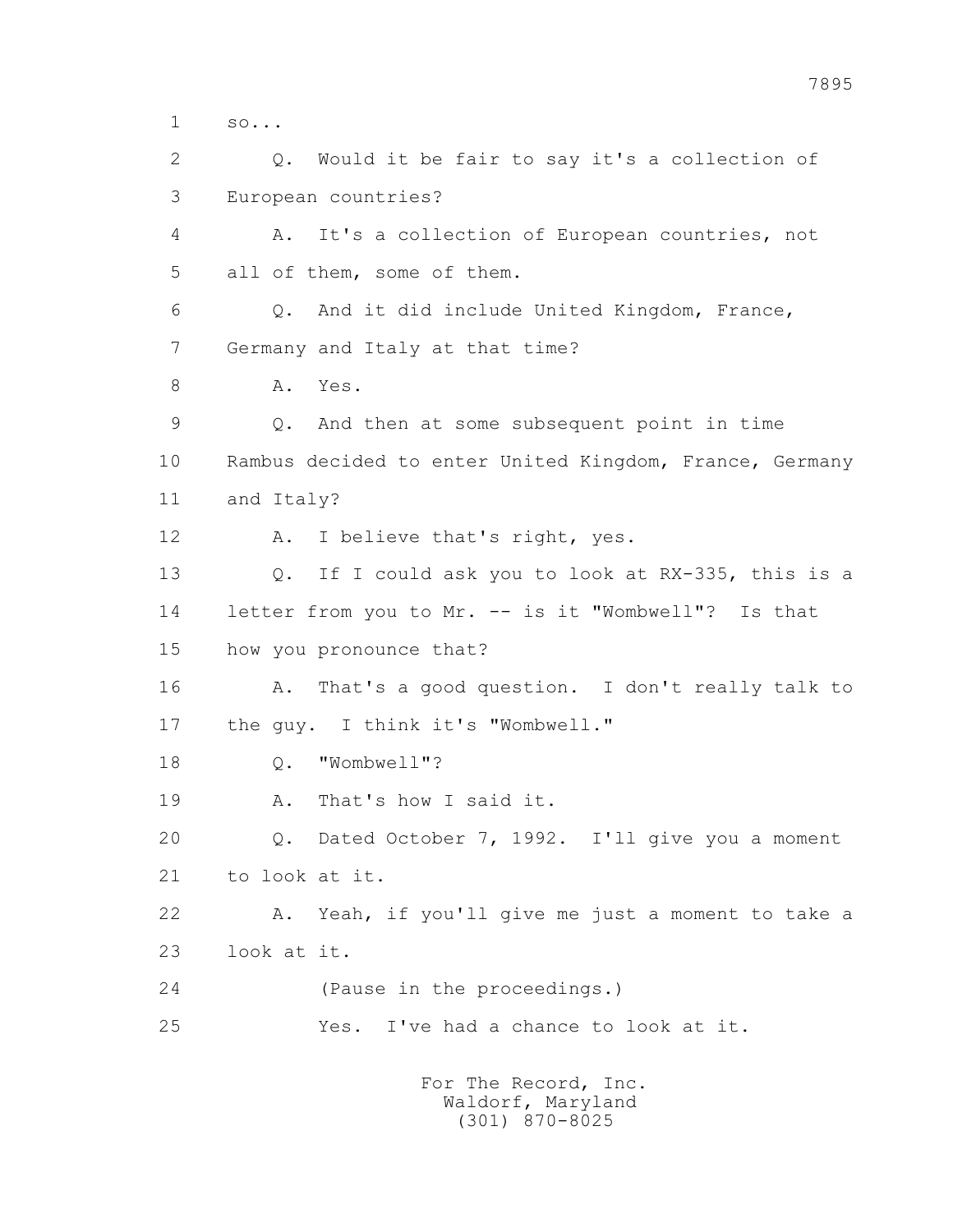1 Q. Well, first of all, who is or who was at this 2 time Mr. Wombwell?

 3 A. Mr. Wombwell was a U.K. attorney who was also 4 an EPO attorney, you know, able to practice before the 5 European Patent Office, and he was what we call one of 6 our foreign associates, one of the firms we use around 7 the world to file patent applications in other regions 8 or countries outside of the United States.

9 Q. And what was Potts Kerr and Company?

10 A. So it's a British law firm.

 11 Q. That was his law firm or he was a member of 12 that law firm?

13 A. Yes.

14 0. If I could direct your attention to the second 15 paragraph here on the first page, the paragraph begins, 16 "Our client now wishes to file a patent application in 17 the EPO designating the United Kingdom, France, Italy 18 and Germany."

 19 Now, what did you mean by filing a patent 20 application in the EPO designating those four

21 countries?

 22 A. Well, this is the patent -- you'd be filing the 23 patent application in the European Patent Office 24 because they now need to examine the patent 25 application.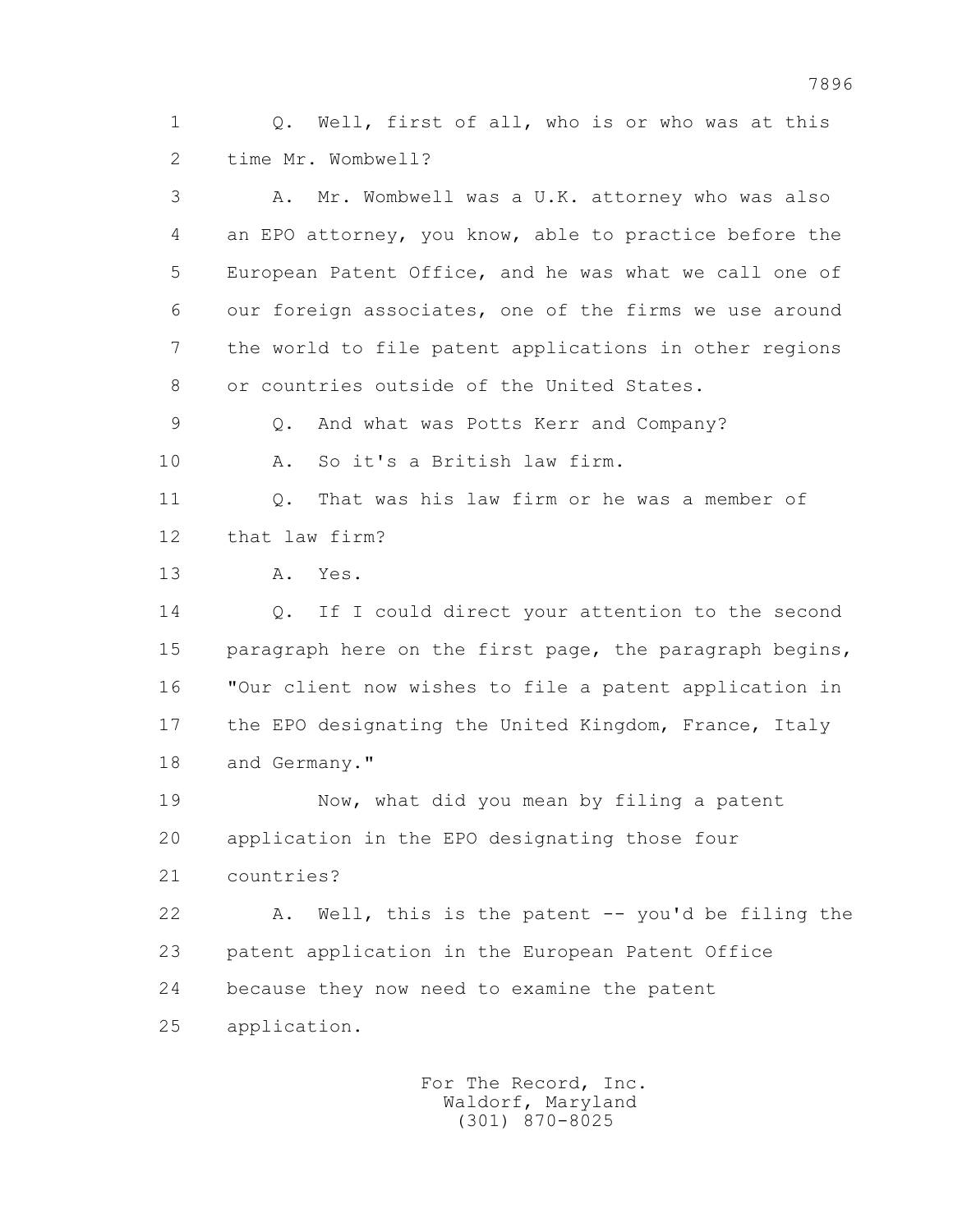1 Designating, you can -- well, basically how the 2 procedure works is you designate up front when you file 3 in the EPO which countries you want to have the 4 opportunity to file in at the end of the EPO.

 5 So what I was saying about, you know, you then 6 later at the end of the EPO go into the countries. 7 What happens is you can designate a whole bunch of 8 countries up front and then at the end decide to only 9 go into some of those countries. It's very similar to 10 the way the PCT works also.

 11 So -- now, I'm not sure if I was saying here 12 that those were the only ones to designate -- you 13 know, there's one procedure where you would actually 14 check off and just say we want to be able to go into 15 anywhere and then later decide to go into a few, 16 subset of countries, so I'm not sure I was saying just 17 designate these only or, you know, these down the road 18 we have an idea that we might decide to go into these 19 countries.

 20 Q. But in any event, at least among the countries 21 to be designated were United Kingdom, France, Italy and 22 Germany?

23 A. That's correct.

 24 Q. And looking at the remainder of that sentence, 25 "and claiming priority from the PCT application and the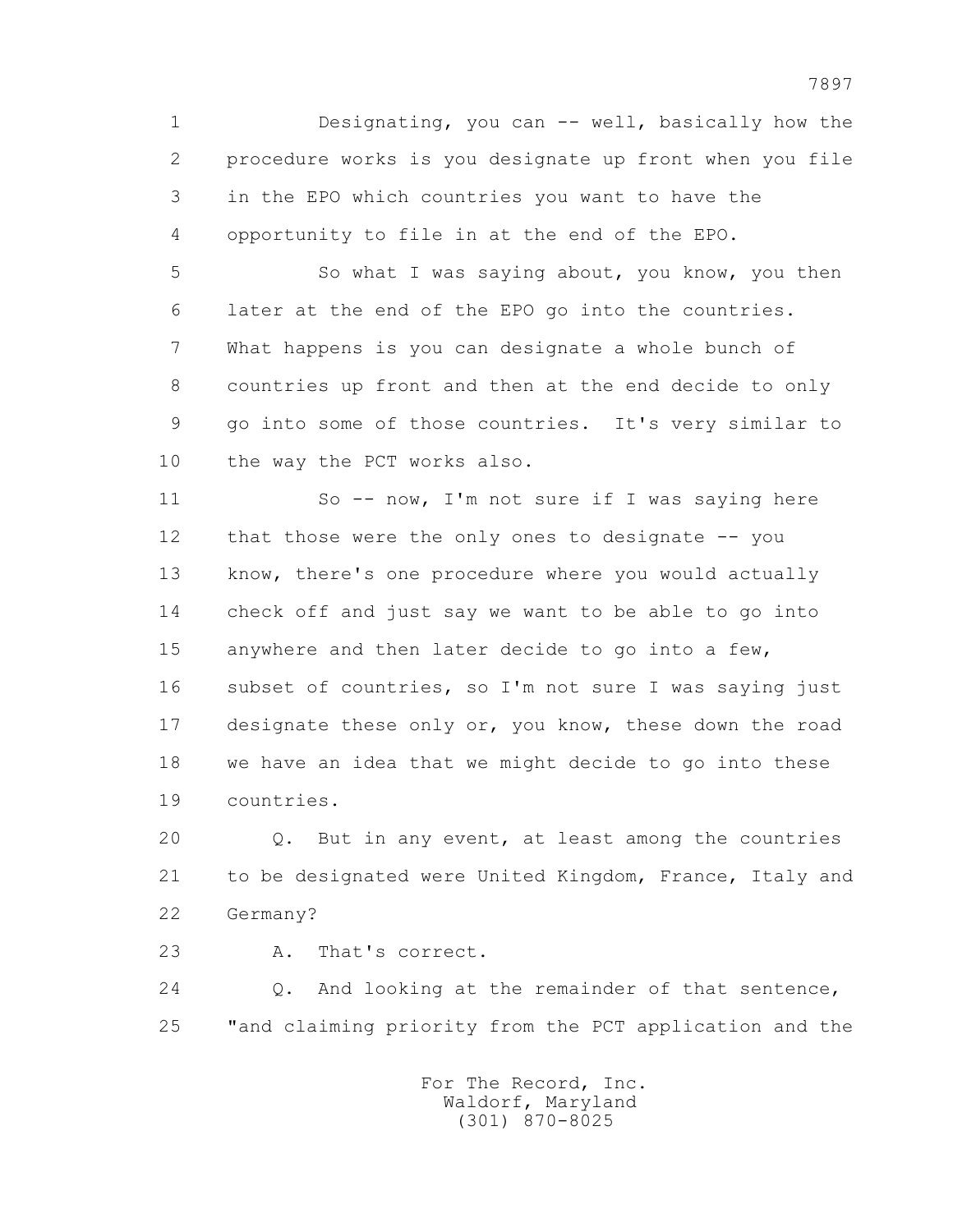1 U.S. case," what did you mean by that?

 2 A. I meant that you would file it and you would -- 3 you actually, you know, on the form when you file you 4 claim priority, which means you want to get the 5 original, the benefit of the original filing date. 6 You know, first you go back to the PCT -- it 7 kind of bootstraps. It goes back to the PCT and then 8 goes back all the way to the original filing date of 9 the U.S., so you're claiming the advantage of that 10 filing date. 11 0. So does this claim the advantage of the filing 12 date of the Rambus original '898 application in the 13 United States? 14 A. I -- Pl is -- if you want to tell me that's 15 '898, yeah, the P1, because it says "re: P1" on the 16 letter. 17 Q. P1 being your internal designation? 18 A. Yes. That's our internal matter number 19 designation for the patent application. 20 Q. If I could ask you to turn to the second page, 21 please. 22 A. Yes. 23 Q. I'd like to direct your attention to the second 24 paragraph. 25 And --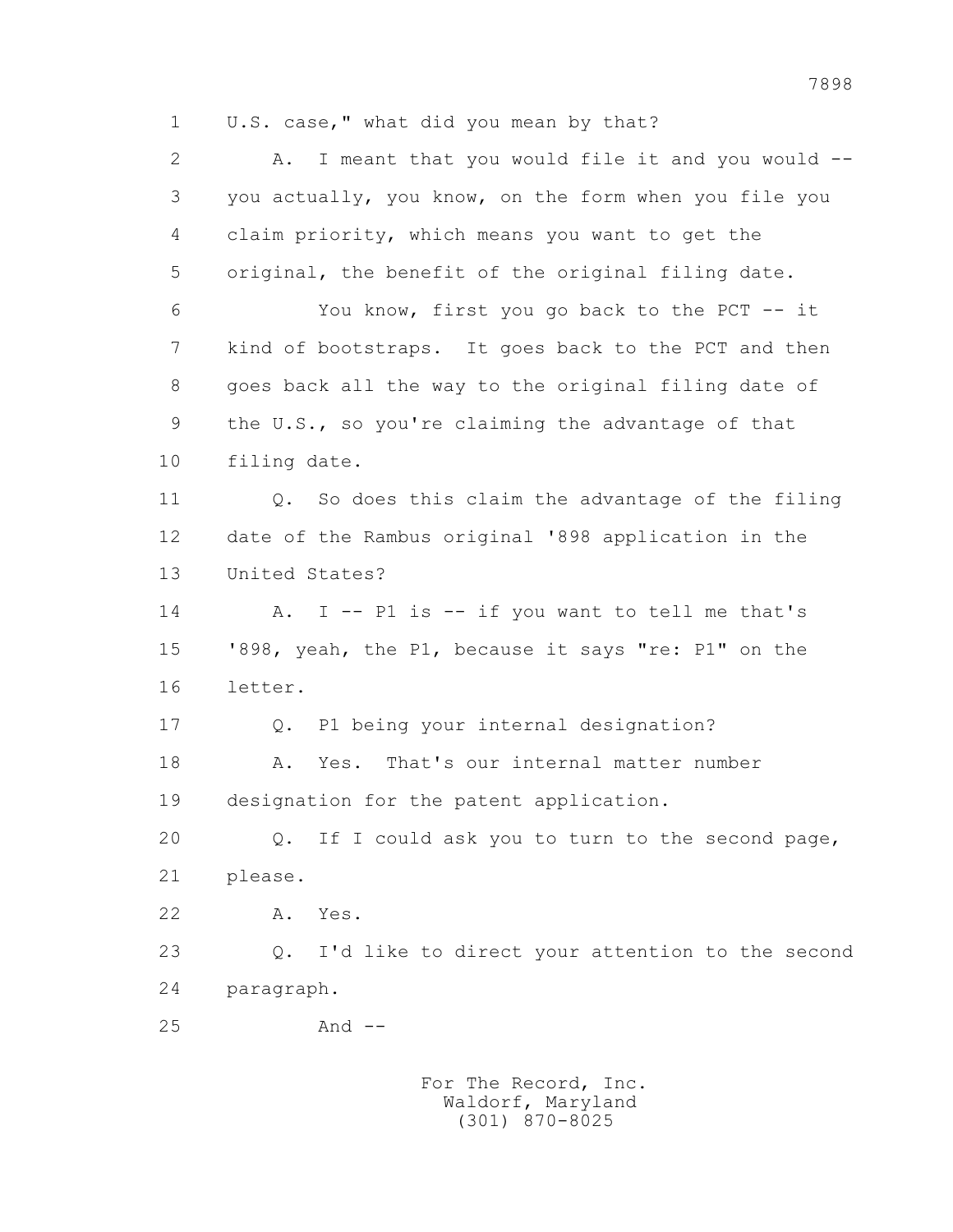1 A. Yes.

2 0. That paragraph, the first sentence reads, 3 "After the EPO application is filed, we are planning to 4 then have a preliminary amendment filed that would 5 conform certain ones of the independent claims to the 6 amended claims currently being prosecuted in the U.S. 7 case." 8 Do you see that? 9 A. Yes. 10 Q. Now, essentially what you were telling 11 Mr. Wombwell there is that Rambus was planning to file 12 a preliminary amendment in the EPO; is that right? 13 A. Well, I was, you know, I was -- in the next 14 sentence I'm sort of asking -- I'm trying to get 15 information from him, but as part of the next coming -- 16 the next question that's coming up I'm saying that 17 we're planning to file a preliminary amendment in the 18 EPO. But then I'm asking the question if it's a proper 19 procedure. 20 Q. But in any event, the purpose there was to try 21 to conform certain independent claims in the EPO 22 application to the amended claims being prosecuted in 23 the United States; is that right? 24 A. Yeah, that seems to be the proposal, yes. 25 Q. So then with that background, would it be fair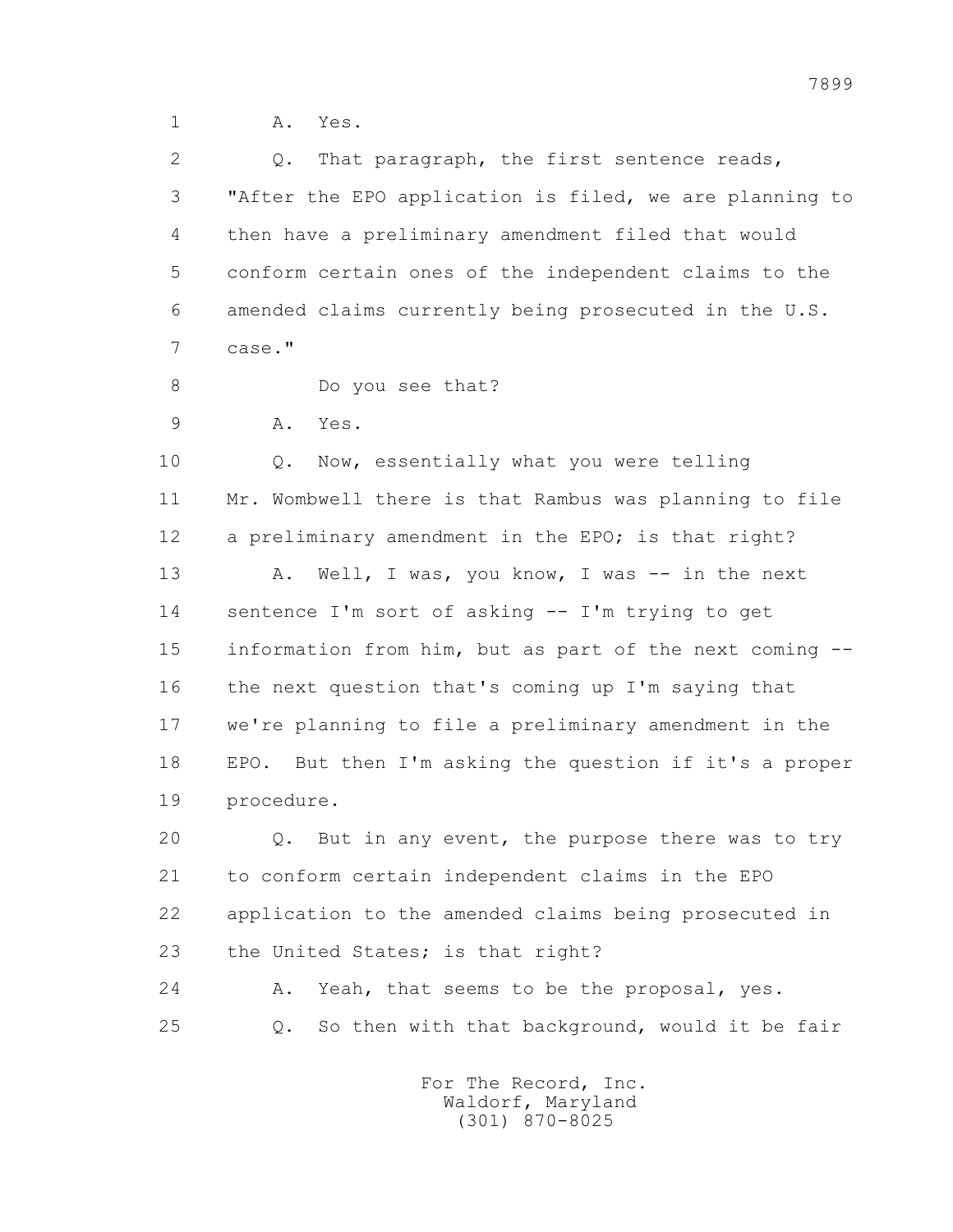1 to say that one of the services that you were rendering 2 on behalf of Rambus between 1991 and 1996 was trying to 3 ensure that certain of Rambus' foreign patent 4 applications tracked Rambus' United States 5 applications? Is that right? 6 A. Well, I mean, I don't recall specifically. I 7 mean, I was writing here with a question about, you 8 know, about certain ones of the claims that would 9 conform to the U.S. case, so I don't -- you know, in 10 that sense for that particular narrow thing, you know, 11 I was -- that's what I was doing. 12 Q. In any event, that's what you were doing here 13 in this letter; is that right? 14 A. Well, I was asking a question. I don't recall 15 what I actually ended up doing. 16 MR. OLIVER: Your Honor, at this point I'd like 17 to pause for a moment and move to admit CX-1985 into 18 evidence. 19 JUDGE McGUIRE: Any objection? 20 MR. STONE: No objection. 21 JUDGE McGUIRE: Entered. 22 (CX Exhibit Number 1985 was admitted into 23 evidence.) 24 MR. OLIVER: And I'd like to move to admit 25 CX-1982.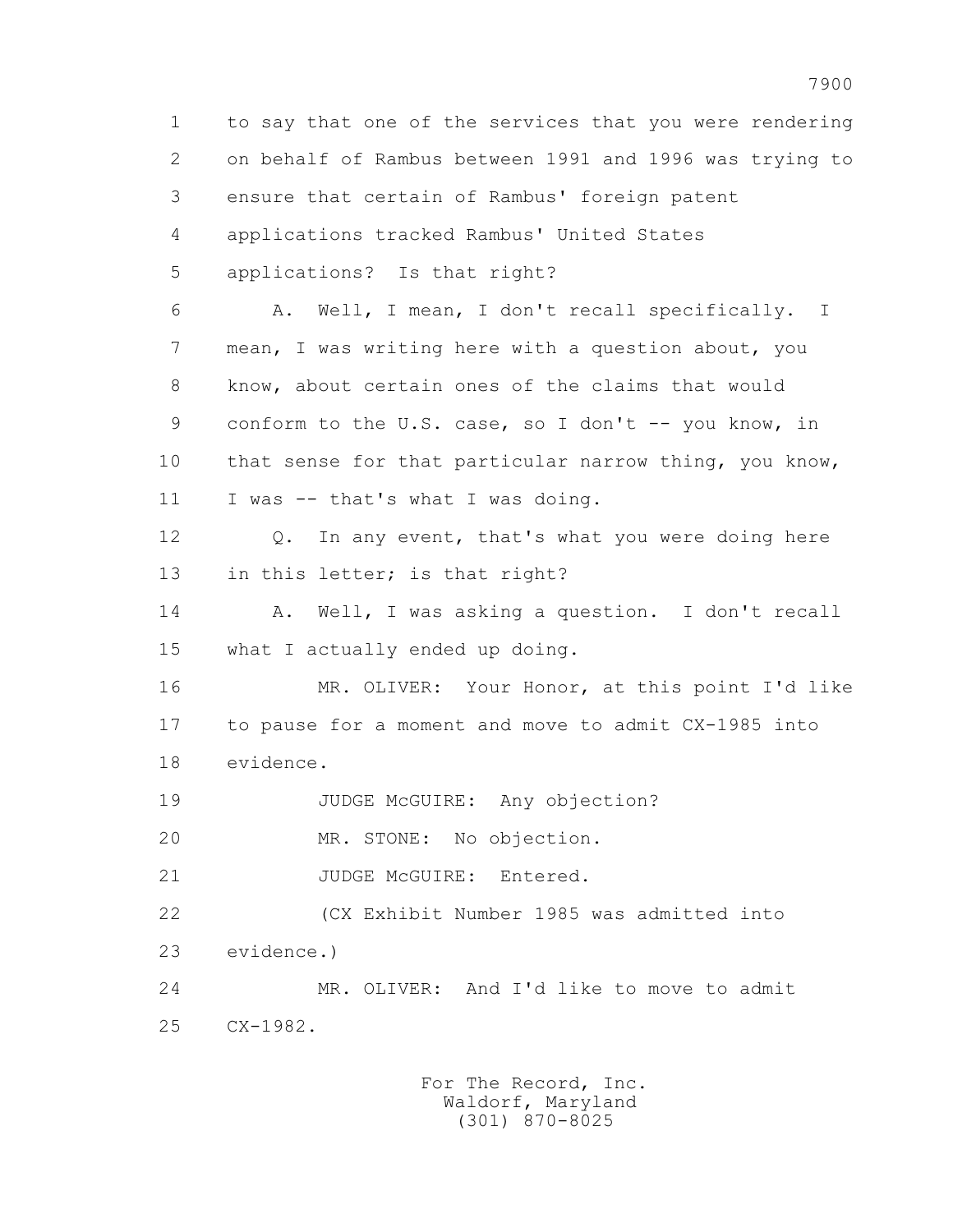1 MR. STONE: No objection. 2 JUDGE McGUIRE: Entered. 3 (CX Exhibit Number 1982 was admitted into 4 evidence.) 5 MR. OLIVER: And I'd like to move to admit 6 CX-1948. 7 MR. STONE: No objection. 8 JUDGE McGUIRE: Entered. 9 (CX Exhibit Number 1948 was admitted into 10 evidence.) 11 MR. OLIVER: And I'd like to move to admit 12 RX-335. 13 MR. STONE: No objection. 14 JUDGE McGUIRE: Entered. 15 (RX Exhibit Number 335 was admitted into 16 evidence.) 17 MR. OLIVER: Your Honor, we're going to move on 18 to a new topic now and we'll get some events between 19 December 1991 and June of 1996 and we've prepared a 20 demonstrative that we'd like to place up on the tripod 21 here. 22 JUDGE McGUIRE: All right. Go ahead. 23 If you want to just pull your chair up here, 24 Mr. Stone, that would be all right, too. 25 MR. STONE: Thank you.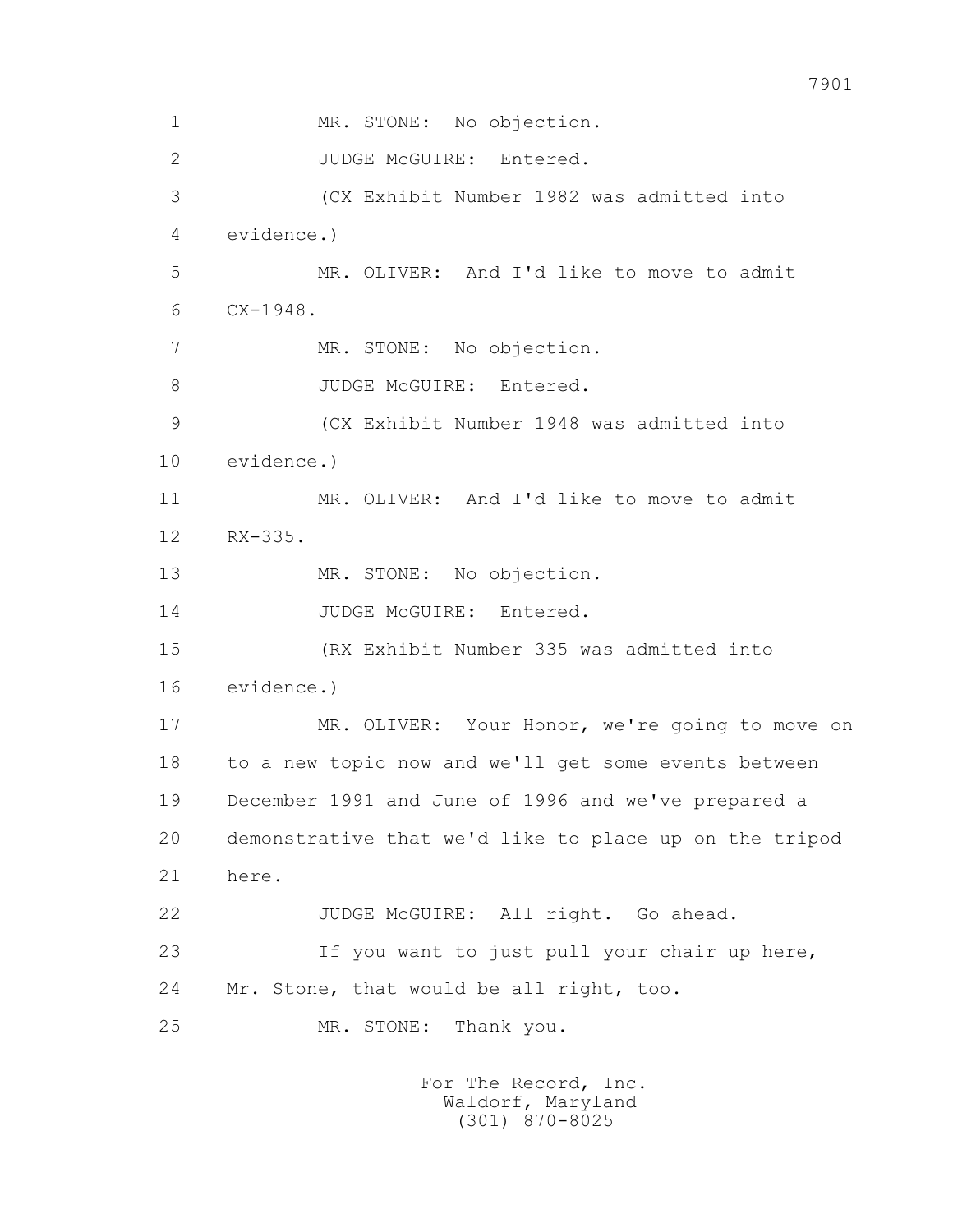1 BY MR. OLIVER:

2 0. Mr. Vincent, if I could ask you to locate the 3 next document in the left-hand side on the table in 4 front of you. That should have an indication in the 5 lower right-hand corner CX-1941. 6 A. Yes. 7 Q. Now, these are your notes of a telephone call 8 with Rambus vice president Allen Roberts? 9 A. Let me take just a quick look at it. 10 Q. Certainly. 11 (Pause in the proceedings.) 12 A. Okay. I've had a chance to look at it. 13 Q. Are these your notes of a telephone call with 14 Rambus vice president Allen Roberts? 15 A. Yes. 16 Q. And that was March 25, 1992? 17 A. Yes. Assuming he was vice president then, 18 yes. 19 Q. Okay. And if you could look down to heading 20 Roman numeral II? 21 A. Yes. 22 Q. It reads, "Said need preplanning before accuse 23 others of infringement"; right? 24 A. Yes. 25 MR. STONE: Your Honor, I object. This line of For The Record, Inc. Waldorf, Maryland

(301) 870-8025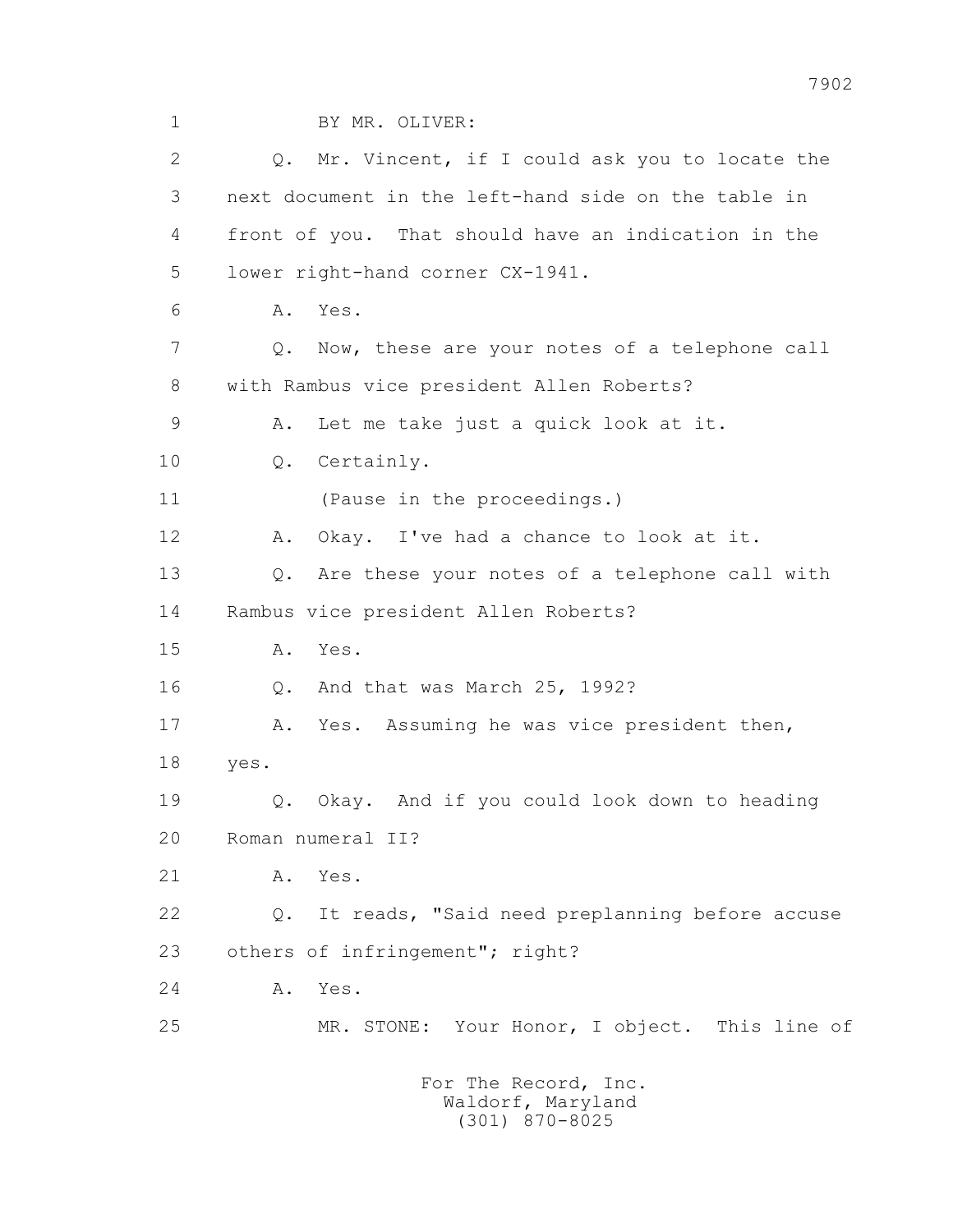1 questioning was covered in the deposition testimony 2 that was already presented and in fact these very 3 questions about this document were covered. 4 MR. OLIVER: Your Honor, I'm simply trying to 5 lay a little bit of background so we can then go into 6 some other documents and proceed through this 7 demonstrative. 8 MR. STONE: My point is it's cumulative and the 9 background has already been laid through the deposition 10 testimony. 11 JUDGE McGUIRE: If it's already been laid, you 12 can go ahead then and proceed with your upcoming 13 questions. 14 BY MR. OLIVER: 15 Q. If you could please take a look at the next 16 document in the left-hand pile in front of you. It has 17 the number CX-1942. 18 A. Yes. 19 Q. I'll give you a moment to take a look at that. 20 A. Thank you. 21 (Pause in the proceedings.) 22 Yes, I see it. 23 Q. Now, these are your notes of a meeting with 24 Richard Crisp and Allen Roberts on March 27, 1992? 25 A. Yes.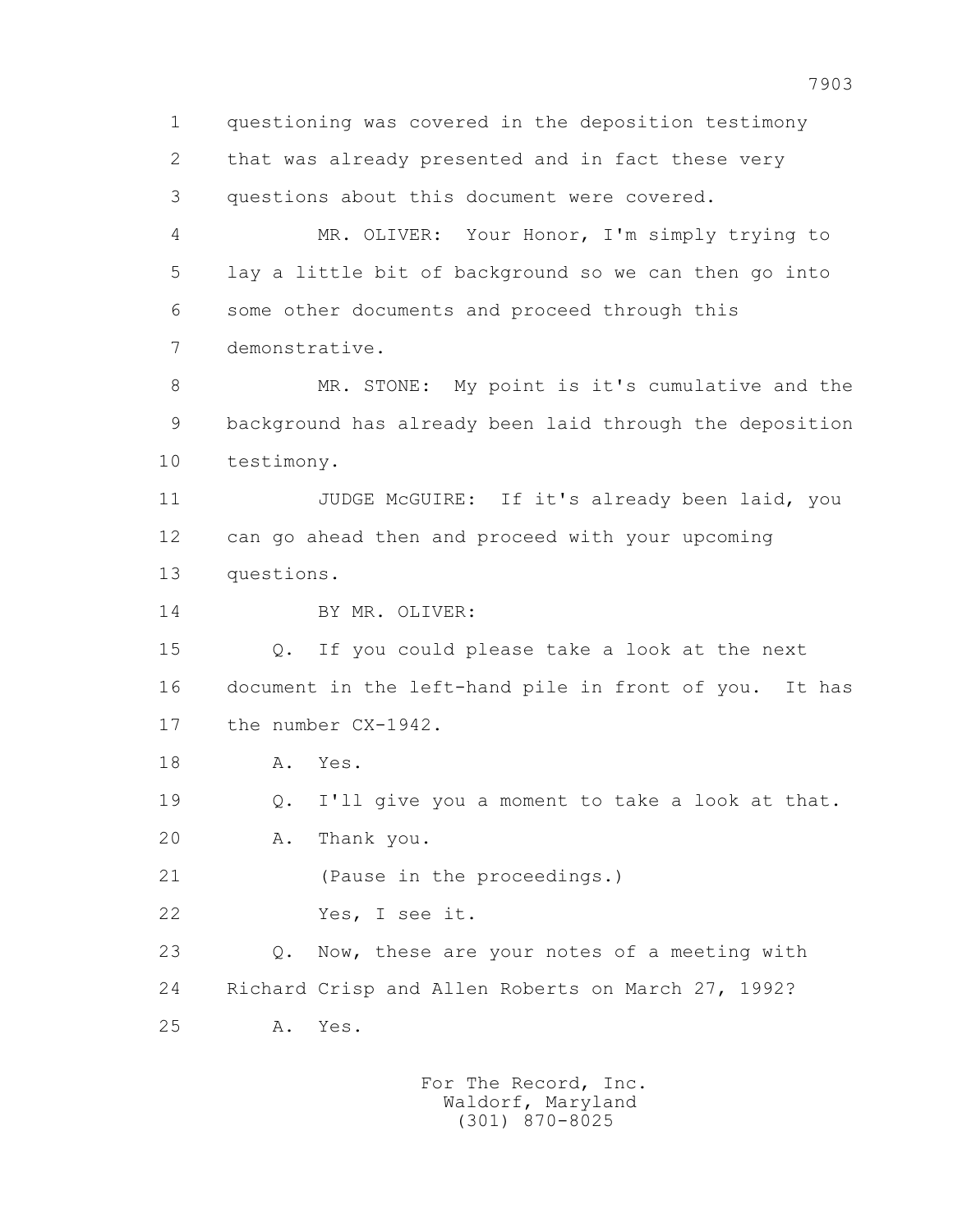1 Q. Now, if I could direct your attention about 2 halfway down the page in this document. 3 A. Yes. 4 Q. And there's a statement that reads: I said 5 there could be equitable estoppel problem if Rambus 6 creates impression on JEDEC that it would not enforce 7 its patent or patent applications. 8 Did I read that correctly? 9 A. Well, it says "its patent or patent 10 application." 11 0. Okay. With that correction, did I read that 12 correctly? 13 A. Yes. 14 JUDGE McGUIRE: Mr. Stone? 15 MR. STONE: Your Honor, again, this document 16 was covered in the deposition testimony that was read. 17 These questions were asked about is this a document 18 that reflects a conference on March 27, are these the 19 words, they went into who said what at the meeting. 20 It's all been covered in the testimony that's been 21 presented. I think it's cumulative. 22 JUDGE McGUIRE: Mr. Oliver, I mean, if that's 23 the case, then what is the point of your inquiry again 24 on this? 25 MR. OLIVER: Your Honor, I'm in a rather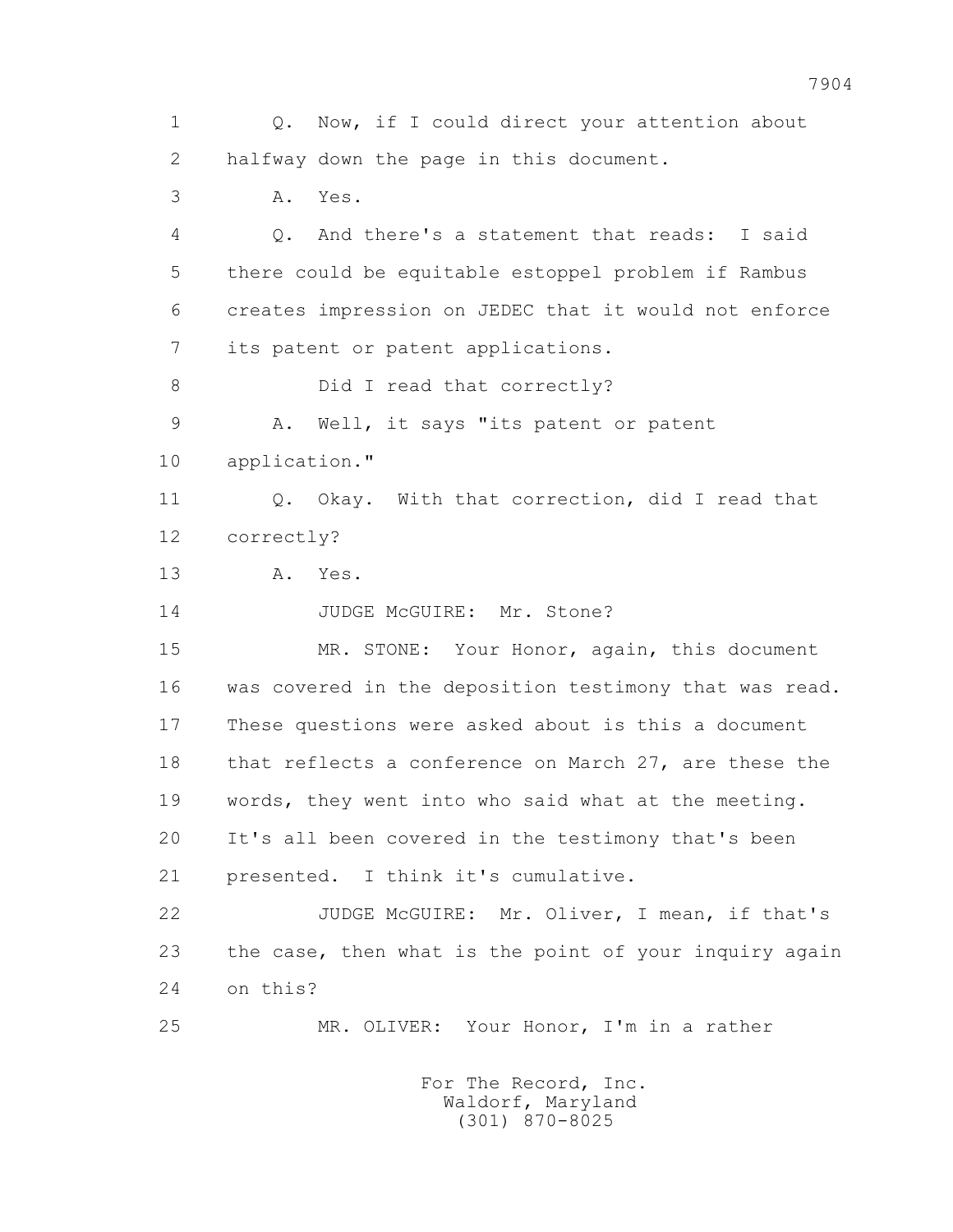1 difficult position here. As you know, this is not the 2 way that we wanted to conduct this examination. It was 3 actually at Mr. Stone's suggestion that we do the 4 deposition readings earlier. I am doing my best not to 5 cover old ground unnecessarily, but I am trying to lay 6 some foundation so we can then explore what exactly was 7 discussed and what information Mr. Vincent had at the 8 time of this meeting.

9 MR. STONE: Your Honor --

 10 JUDGE McGUIRE: I'll give you some leeway in 11 that regard, but don't go any further than you 12 absolutely have to if it is cumulative, so I'm going to 13 give you some flexibility in that regard.

14 MR. OLIVER: Thank you, Your Honor.

15 BY MR. OLIVER:

 16 Q. And then if I could direct your attention 17 towards the bottom of the page, about four lines up 18 there's a line that reads: But can't mislead JEDEC 19 into thinking that Rambus will not enforce its 20 patents.

21 Did I read that correctly?

 22 A. It says "patent" singular, but other than that, 23 yes, you did.

 24 Q. And I think that you have said that at the time 25 of this meeting you were concerned about the upside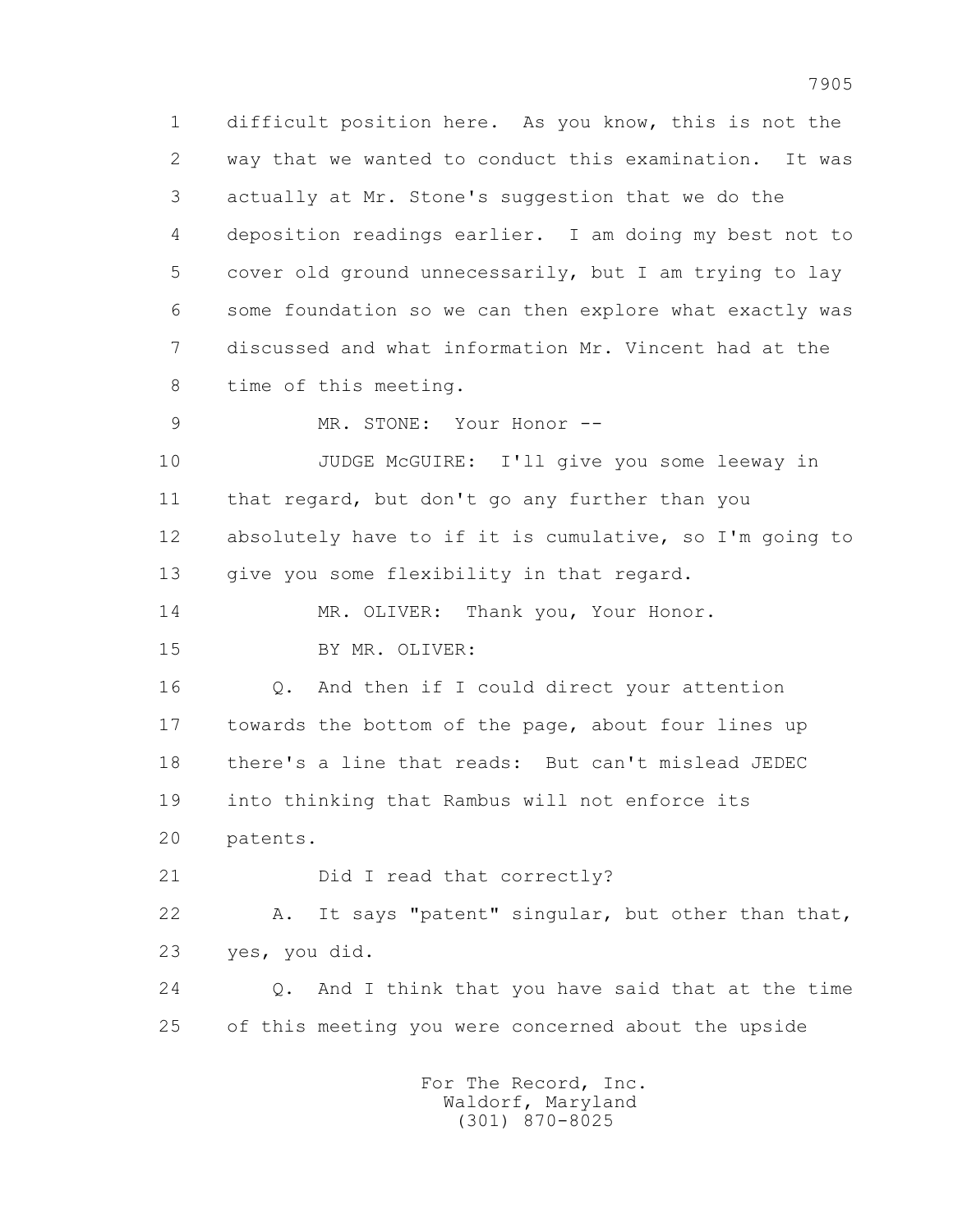1 potential for downside risk; is that right?

2 A. I don't recall.

 3 Q. Okay. In any event, I believe you said that at 4 the time you did not think it was a very good idea for 5 Rambus to participate in JEDEC; is that right? 6 A. I don't remember. 7 Q. At this point I'd like to see whether you saw

 8 certain other documents related to this topic either at 9 the time of this meeting or subsequently. If I could 10 start with CX-204, EIA Legal Guides, which I think is 11 the next document in the left-hand pile.

12 A. Okay. I've taken a brief look at this.

 13 Q. Do you recall whether Mr. Crisp or Mr. Allen -- 14 Mr. Allen Roberts -- excuse me -- showed you this 15 document at the March 1992 meeting?

 16 A. I don't believe I was shown any documents at 17 that March teleconference -- I mean at that March 18 conference you were just showing me.

 19 Q. Do you recall having seen this document at any 20 time before the end of June 1996?

21 A. I don't remember.

 22 Q. You don't remember having seen this document? 23 A. That's correct.

 24 MR. OLIVER: Your Honor, what I'd like to do 25 is, as we proceed through certain events with certain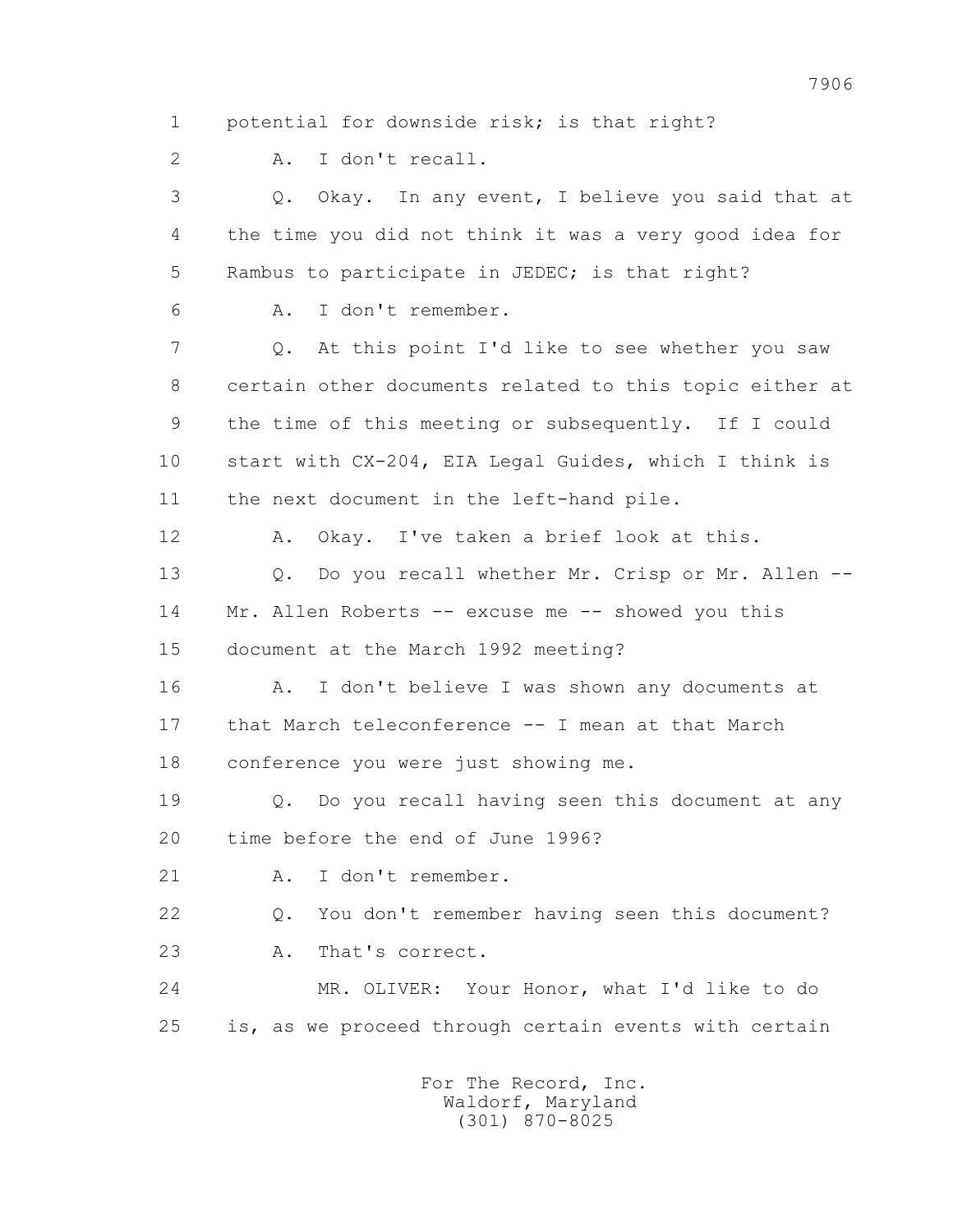1 documents, I'd like to color them in in terms of 2 whether there's evidence that Mr. Vincent did see 3 documents or was aware of events or as to whether he 4 was not aware or can't recall. 5 JUDGE McGUIRE: All right. Proceed. 6 MR. OLIVER: And with your permission, I'd just 7 like to ask Ms. Pitlick to actually stand there and 8 color as we proceed? 9 JUDGE McGUIRE: Go ahead. 10 BY MR. OLIVER: 11 Q. And I believe we've discussed first -- I'm 12 sorry. Could you stand -- thank you -- the Roberts 13 conference towards the bottom there, if you -- yes. 14 JUDGE McGUIRE: All right. Let's have some 15 sort of a code here. 16 MR. OLIVER: Actually, I'm sorry. I've 17 indicated the wrong box. If you could -- the 18 Roberts/Crisp conference above that, and she's 19 coloring yellow, so I think that yellow then will 20 indicate that these are either events that Mr. Vincent 21 was involved in or documents that he saw based on 22 evidence such as handwritten notes, billing records or 23 other evidence. 24 BY MR. OLIVER: 25 Q. Then we discussed the EIA Legal Guides, which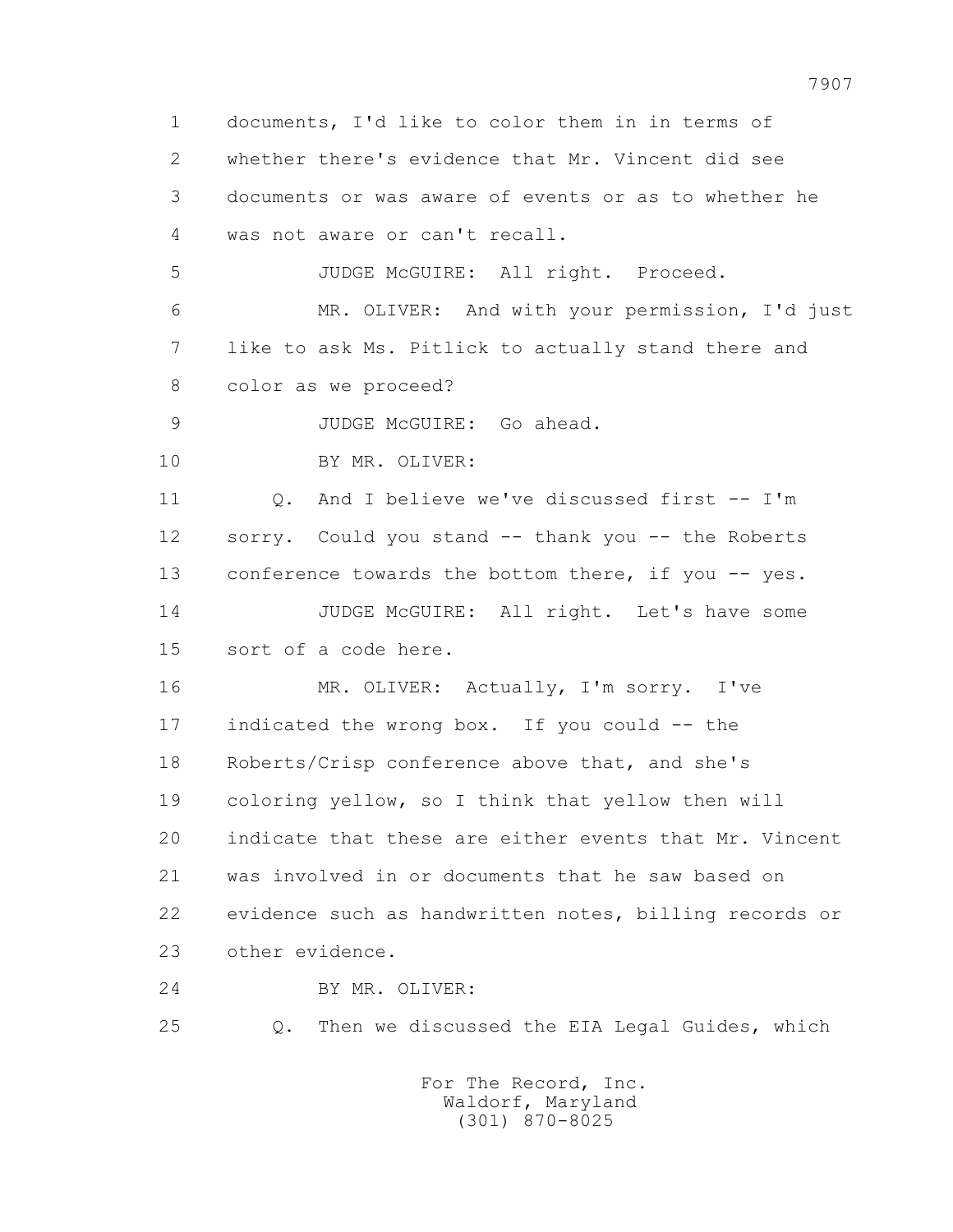1 appear up towards the top, and before you proceed, I'll 2 just indicate that blue indicates documents that either 3 there's no written evidence that you have seen or you 4 don't recall having seen. Is that fair? 5 A. You're asking me? 6 Q. Is it fair to indicate -- 7 MR. STONE: If you want red, we can probably 8 move to red. 9 JUDGE McGUIRE: I think he prefers green. 10 BY MR. OLIVER: 11 Q. I just want to be fair that this is a document 12 you don't recall having seen as you sit here today. 13 A. That's correct, yes. 14 Q. In that case we'll color that one blue. 15 Mr. Vincent, if I could ask you to look at the 16 first document in the right-hand pile in front of you. 17 A. Okay. 18 Q. This is a document that consists of minutes of 19 the JC-42.3 subcommittee of JEDEC, a meeting in 20 February 1992, and I'm going to ask you just about a 21 specific piece of this document. Feel free to look at 22 the entire document if you wish to do so, but my 23 question will be based on a specific piece. 24 I'd like you to turn if you could, please, to 25 page 5. And under the caption Patent Presentation, if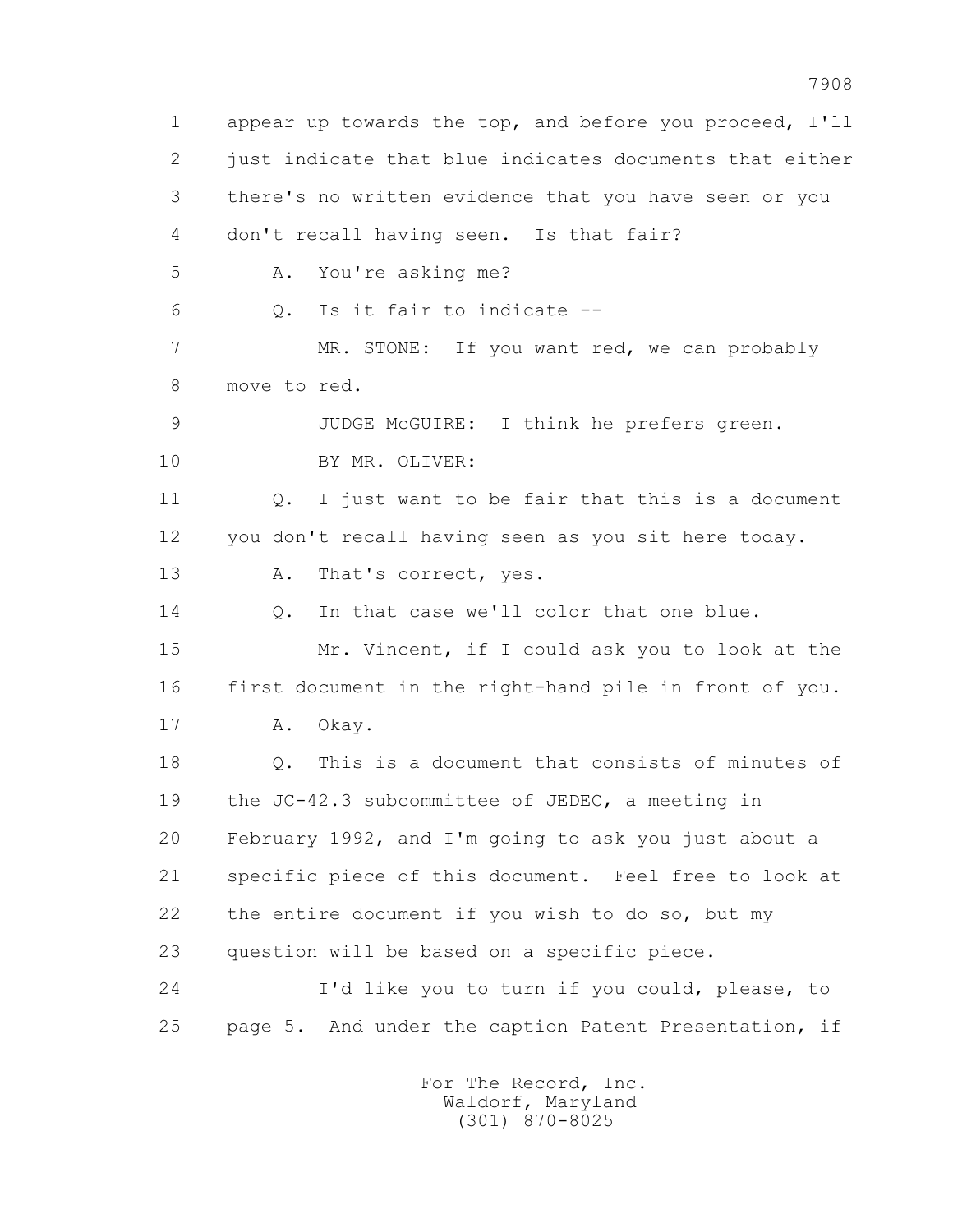1 you could -- well, first, let me indicate that it 2 begins, "EIA patent policies were shown by 3 Mr. Townsend." If you could read that paragraph to 4 yourself. I recognize the typing is rather small. 5 We've blown it up on the computer screen if that's 6 easier for you. 7 (Pause in the proceedings.) 8 Mr. Vincent -- 9 A. Okay. I've read that -- I've read that 10 paragraph. 11 Q. My question is: Focusing on the meeting with 12 Mr. Roberts and Mr. Crisp in March of 1992, did either 13 Mr. Roberts or Mr. Crisp describe for you any 14 presentations of this sort made by Mr. Townsend at 15 JEDEC meetings? 16 A. I don't believe so. 17 Q. Do you recall at any time before June of 1996 18 anybody describing for you presentations made by 19 Mr. Townsend at JEDEC meetings? 20 A. I don't recall. 21 MR. OLIVER: We can now color the next bock, 22 Your Honor. 23 BY MR. OLIVER: 24 Q. Mr. Vincent, if I could ask you to turn, 25 please, to page 29 in this same document. For The Record, Inc.

 Waldorf, Maryland (301) 870-8025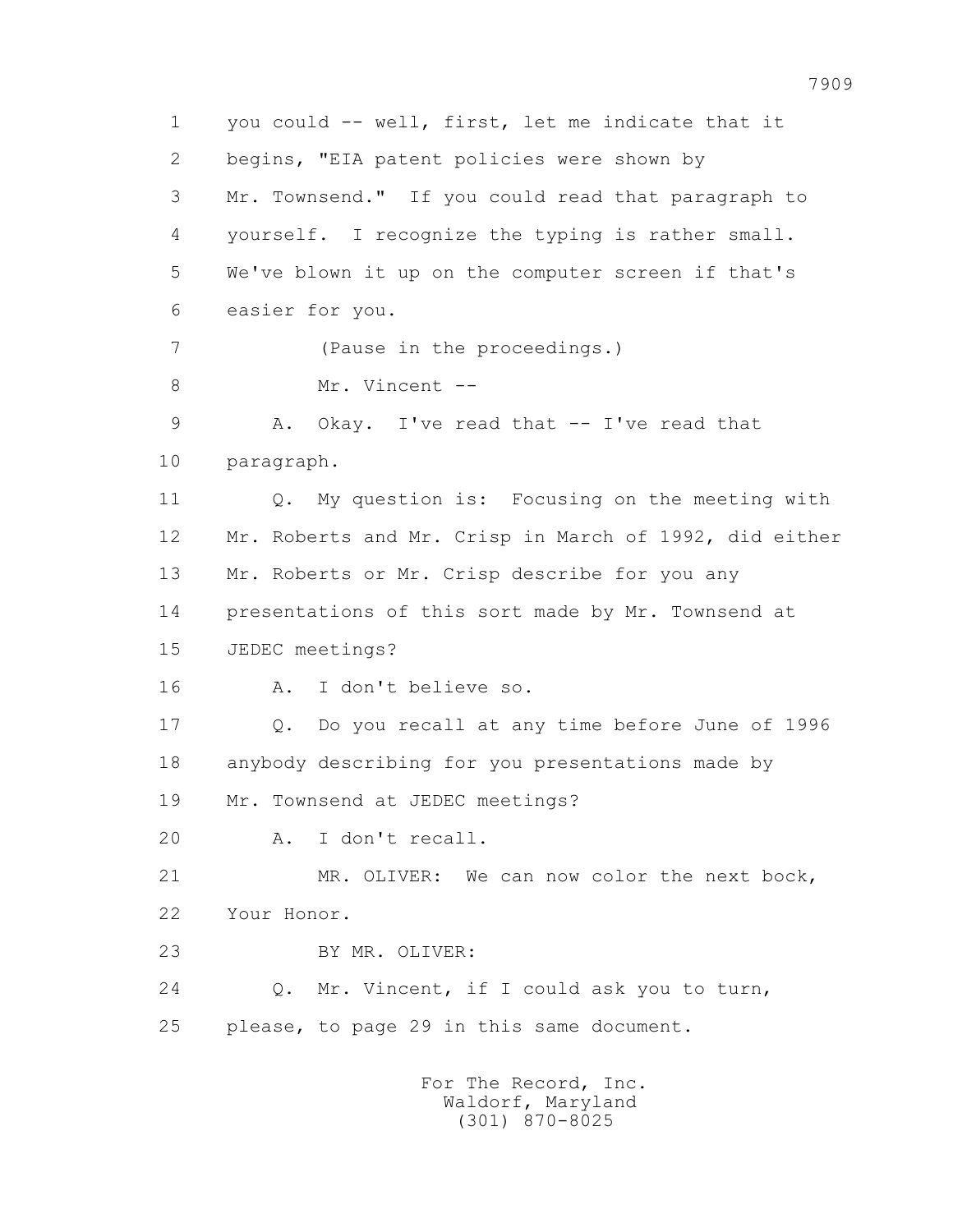1 MR. STONE: Your Honor, I do object to the use 2 of a document in this fashion. There's been no 3 foundation the witness has seen the document before. 4 He hasn't been asked that. But there's no foundation 5 he's ever seen the document before, and I know it's 6 been the position of complaint counsel that I could not 7 show a witness a document or have it on the screen 8 unless I could lay a foundation that the witness had 9 seen the document before. 10 JUDGE McGUIRE: Mr. Oliver? 11 MR. OLIVER: I will ask that question if the 12 witness -- 13 JUDGE McGUIRE: I would ask you to ask that 14 question of any such document so we can save some 15 time. 16 MR. OLIVER: Okay. Thank you, Your Honor. 17 BY MR. OLIVER: 18 Q. Mr. Vincent, page 29 is a page with the 19 handwritten note at the top right-hand corner 20 "Attachment D" and bears the caption Patent Issues to 21 Track. And then under that there are a number of 22 columns: patent number, holder, subject, source, 23 status. 24 A. Wait. I'm sorry. On page 29? 25 Q. Yes.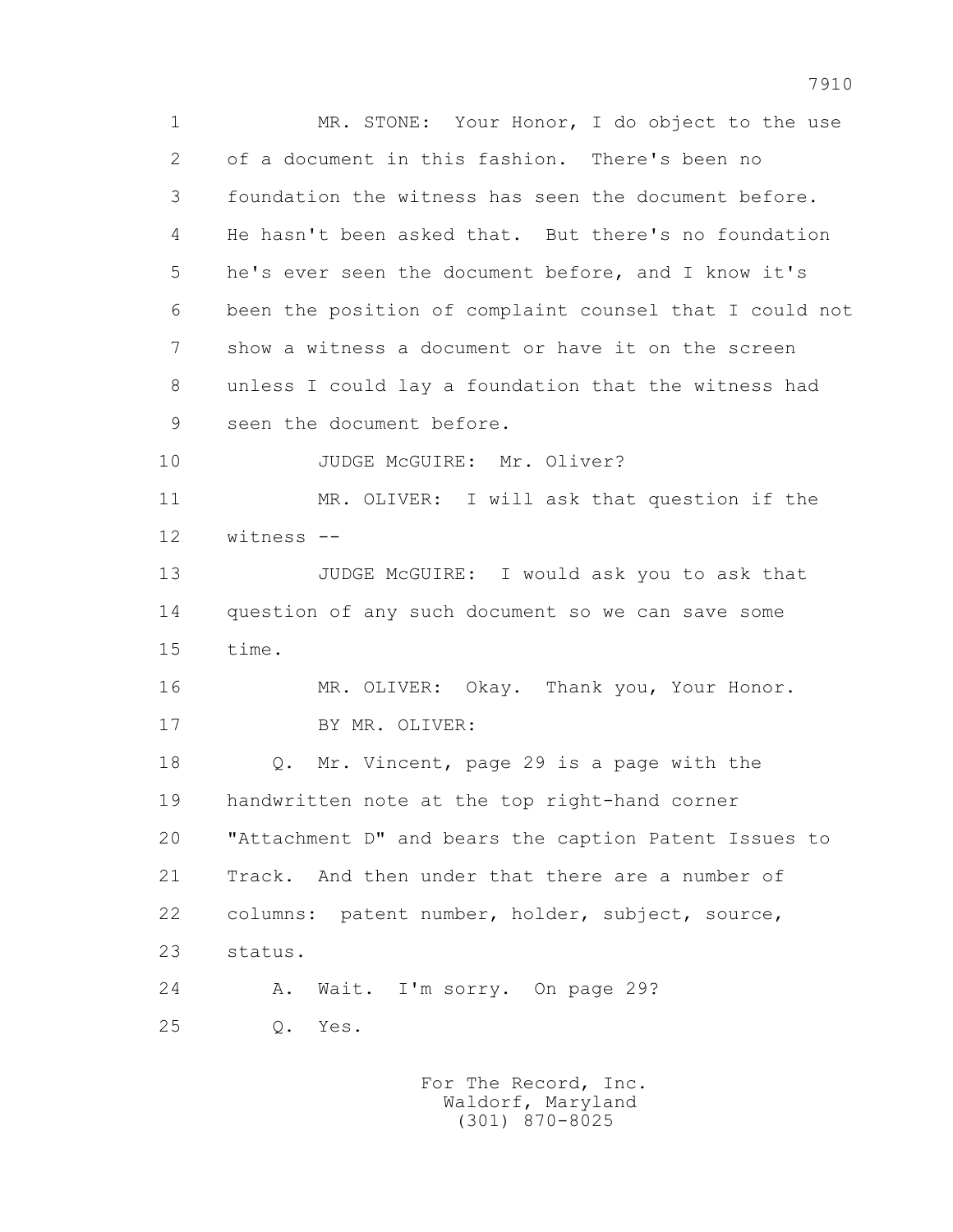1 A. Attachment D? Is that the one (indicating)? 2 MR. OLIVER: May I approach, Your Honor? 3 JUDGE McGUIRE: Yes. 4 BY MR. OLIVER: 5 Q. So on that page do you see in the upper 6 right-hand corner a handwritten note "Attachment D"? 7 A. Yes. 8 Q. And then in the center of the page under that, 9 Patent Issues to Track? 10 A. Yes. I see that. 11 Q. And then do you see under that a number of 12 columns? 13 A. Yes. 14 0. And the column headings reading from left to 15 right are patent number, holder, subject -- 16 JUDGE McGUIRE: All right. Mr. Oliver, you can 17 ask him at this point has he ever seen the document 18 before we go into the kind of detail that you're going 19 into. It's a very easy process. Just up front ask him 20 if he's seen this document. 21 BY MR. OLIVER: 22 Q. Mr. Vincent, at any time between December 1991 23 and June 1996 did you see this document? 24 A. No. 25 Q. Did you see any similar document? For The Record, Inc. Waldorf, Maryland

(301) 870-8025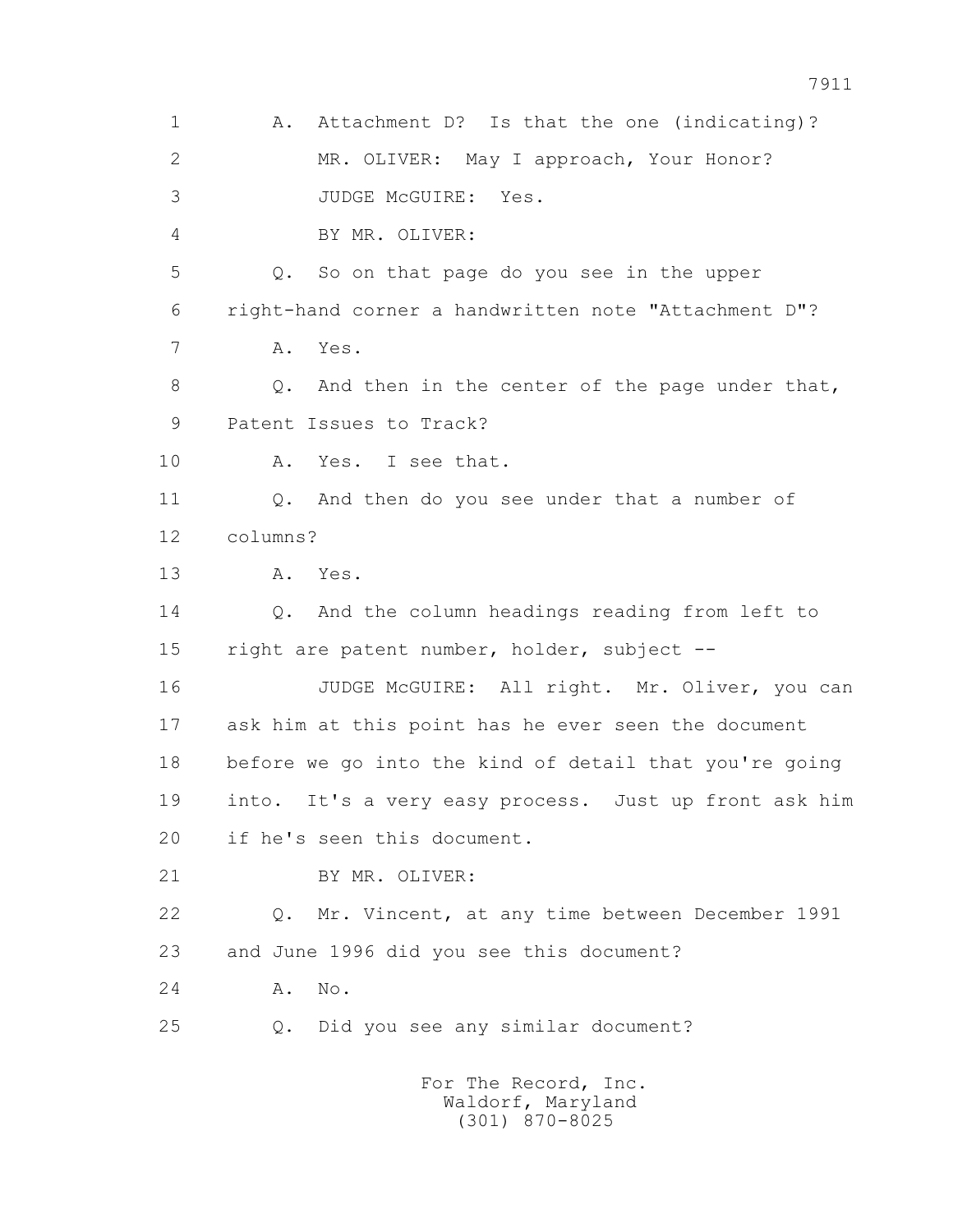1 A. Not that I recall.

 2 MR. OLIVER: Your Honor, if we can color in the 3 next box, please.

4 JUDGE McGUIRE: Go ahead.

5 BY MR. OLIVER:

 6 Q. If I could ask you to look at the next 7 document in the right-hand pile. It has a number in 8 the lower right-hand corner CX-37A. This is a set of 9 minutes from the JEDEC JC-42.3 subcommittee from 10 July of 1992.

11 A. Hold on a second.

 12 Q. And again, feel free to look through the entire 13 document. My question will relate to a single page, 14 and that will be page 7 of this document, that is, 15 looking at CX-0037a-007.

16 (Pause in the proceedings.)

 17 And page 7 of the exhibit actually contains two 18 pages in the original document, and I would just like 19 to identify this page for the record is a page with a 20 handwritten note in the upper right-hand corner 21 "Attachment A" with a caption in the middle of the page 22 Fax Patents. There's a list of recipients, a list of 23 cc's to, from Toshiba J. Townsend. The date appears to 24 be May 26, 1992.

25 A. Okay. I've had a brief chance to look through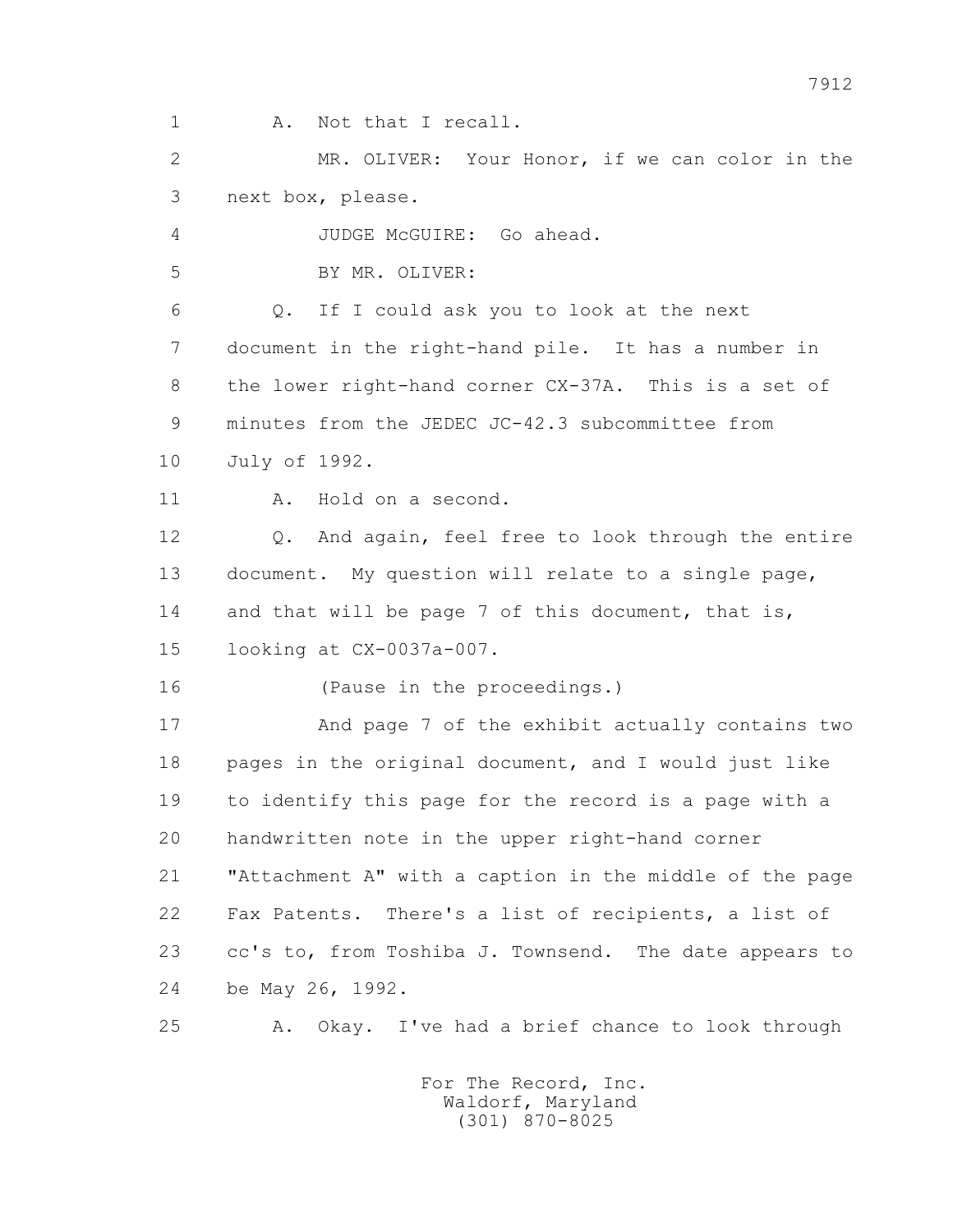1 this.

 2 Q. Have you seen the page I've identified, page 7? 3 A. Yes. With "Attachment A" in the right-hand 4 corner.

5 Q. Yes.

6 A. I see that.

 7 Q. Do you recall having seen this document at any 8 time between December 1991 and June of 1996?

9 A. No, I don't recall having seen it.

 10 Q. Do you recall having seen any similar document 11 from Mr. Townsend to a list of recipients of this 12 sort?

13 A. No, I don't recall seeing any similar 14 document.

15 MR. OLIVER: If we can color in the next box, 16 please, Your Honor.

17 JUDGE McGUIRE: Yes.

18 BY MR. OLIVER:

 19 Q. If I could ask you to look at the next document 20 in the left-hand stack of documents. It has a CX 21 number in the lower right-hand corner CX-672.

22 A. Yes.

 23 Q. For the record, this is a document that bears 24 the caption Subject: JEDEC Meeting Notes 2/27-2/28, to 25 staff, to Garrett, the last line Billy. It appears to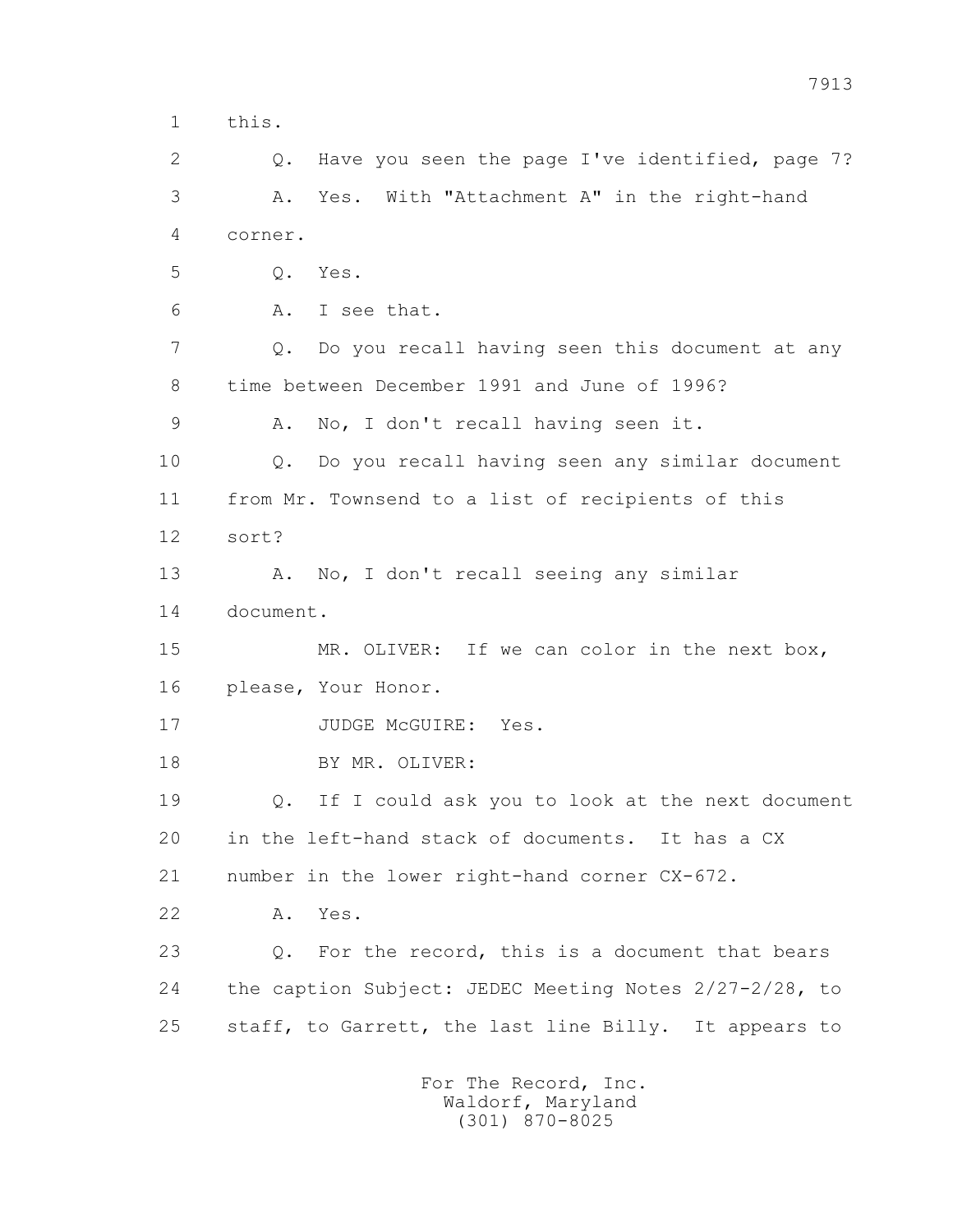1 indicate that it was from Billy Garrett. 2 (Pause in the proceedings.) 3 A. Okay. I've had a chance to quickly look 4 through it. 5 Q. Mr. Vincent, do you recall having seen CX-672 6 at any time between February of 1992 and June of 1996? 7 A. I don't recall having seen it. 8 Q. If you could set that document aside then, 9 please. 10 Do you recall, again between February of 1992 11 and June of 1996, any Rambus representative -- actually 12 let me withdraw that question and break it in two 13 parts. 14 Focusing first on the meeting that you had with 15 Mr. Roberts and Mr. Crisp in late March of 1992, do you 16 recall either Mr. Roberts or Mr. Crisp informing you 17 that Fujitsu had indicated at a JEDEC meeting that it 18 had patents applied for but would comply with JEDEC 19 requirements to make it a standard? 20 A. I don't recall that. 21 Q. Do you recall at any time before June of 1996 22 anybody at Rambus telling you that Fujitsu had 23 indicated at a JEDEC meeting that they had patents 24 applied for but would comply with JEDEC requirements to 25 make it a standard?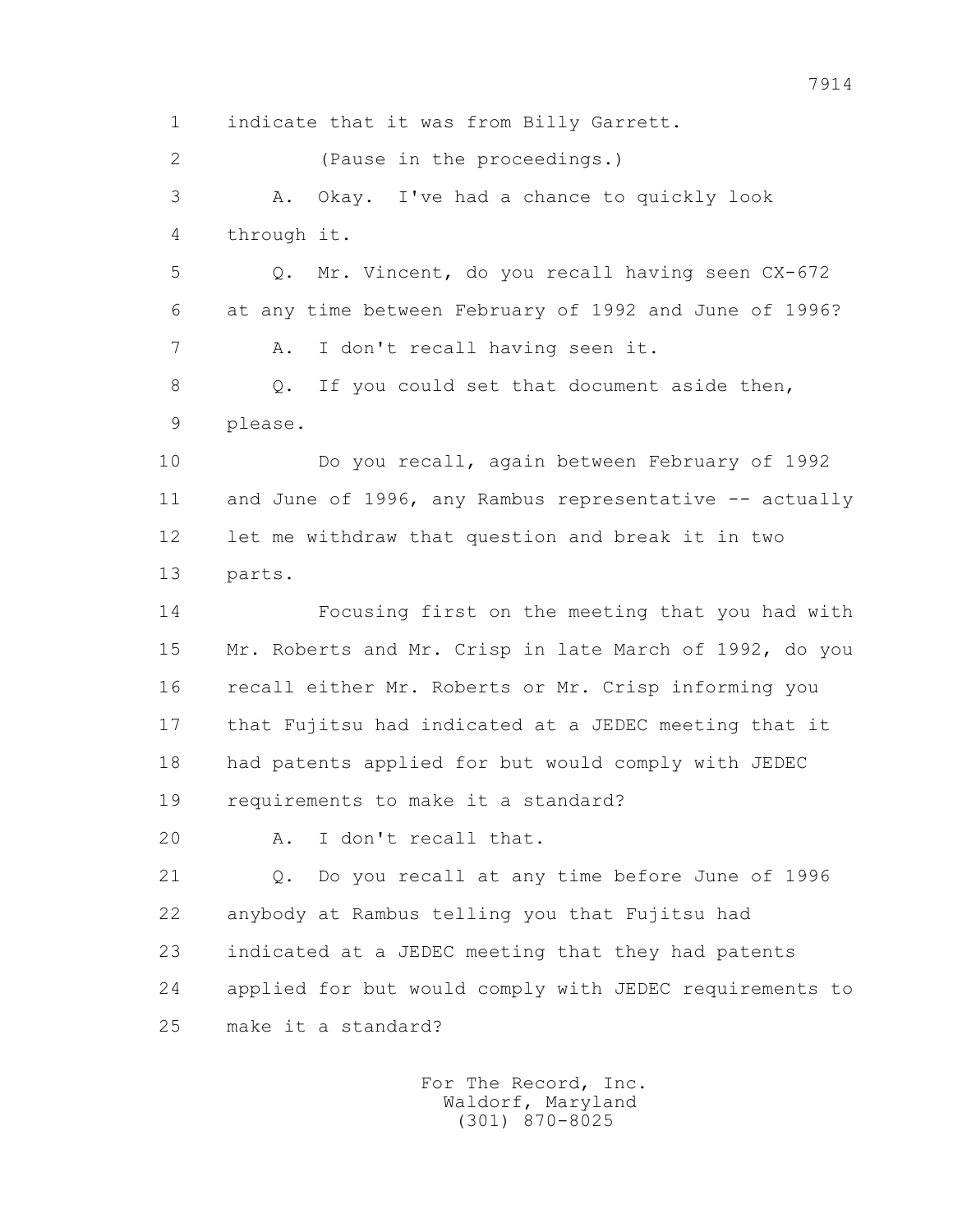1 A. I don't recall.

2 0. If I could ask you to look at the next 3 document from the left-hand stack of documents, 4 please -- 5 JUDGE McGUIRE: Before we do that, Mr. Oliver, 6 aren't you going to mark this last one? 7 MR. OLIVER: Actually, this too will be 8 related, Your Honor. But thank you, Your Honor. 9 JUDGE McGUIRE: Okay. I'm trying to keep you 10 on your toes. 11 MR. OLIVER: Thank you, Your Honor. 12 BY MR. OLIVER: 13 Q. If you could look at the next document in the 14 left-hand pile, which is CX-685. 15 For the record, this is an e-mail from 16 David Mooring subject to -- excuse me -- subject: 17 JEDEC notes, to a number of individuals at Rambus, date 18 December 11, 1992. 19 A. Okay. I've had a brief chance to look at it. 20 Q. Do you recall seeing this document at any time 21 before the end of June 1996? 22 A. No. 23 Q. If you could set that document aside then. 24 At any point before the end of June 1996 do you 25 recall anybody at Rambus telling you that IBM had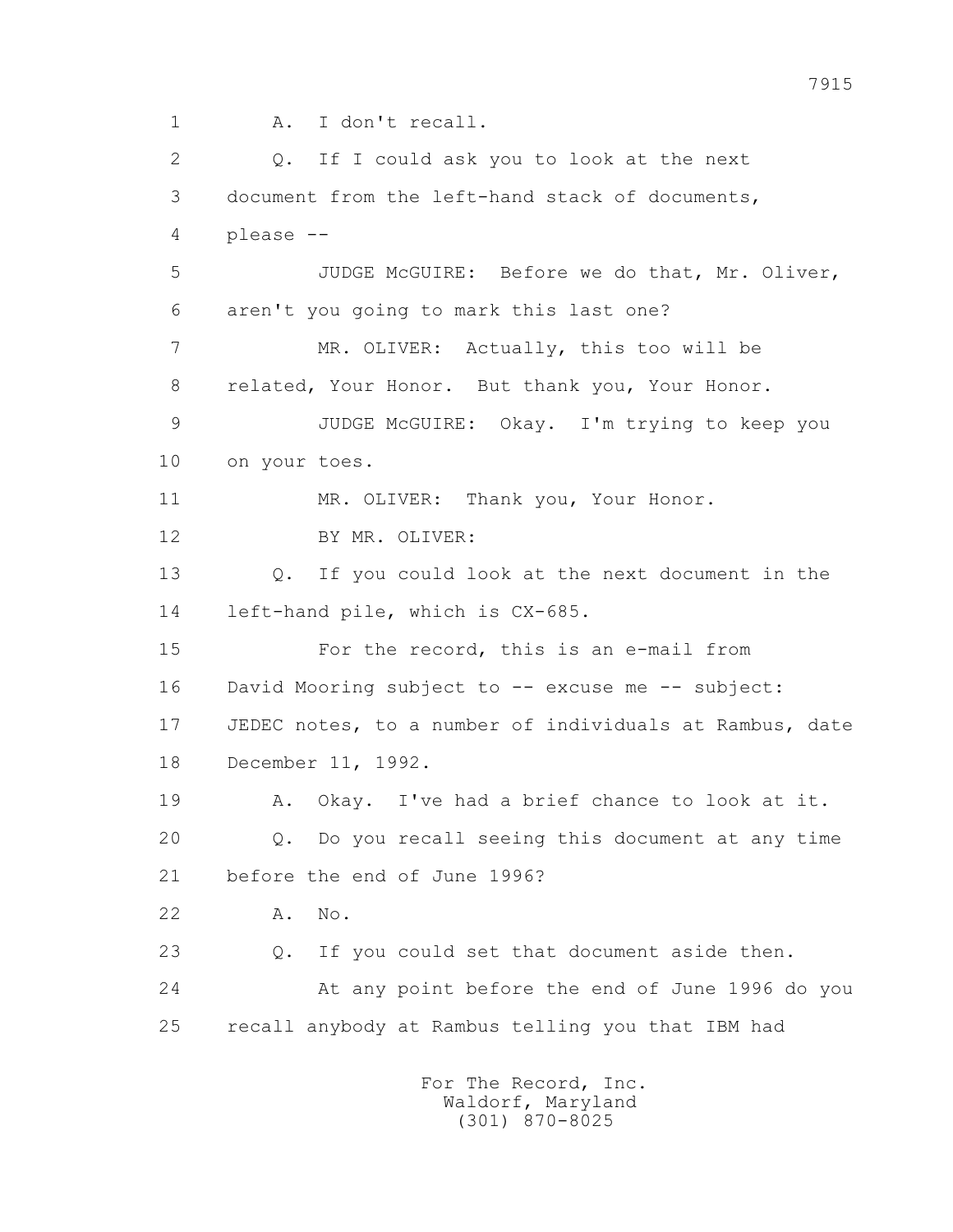1 stated at a JEDEC meeting that there were some voting 2 JEDEC attendees with patents pending on SDRAMs that 3 they had not made the committee aware of and that IBM 4 would come to the next meeting with a list of 5 offenders? 6 A. I don't recall that. 7 MR. OLIVER: Your Honor, at this point I'd like 8 to color in the next box, please. 9 JUDGE McGUIRE: All right. 10 MR. OLIVER: Thank you. 11 BY MR. OLIVER: 12 Q. Mr. Vincent, if you could take a look at the 13 next document in the left-hand pile, CX-208. It bears 14 the caption JEDEC Publication, JEDEC Manual of 15 Organization and Procedure, JEP 21-I, with the date 16 October 1993. 17 (Pause in the proceedings.) 18 A. Okay. I've had a chance to briefly look 19 through it. 20 Q. Mr. Vincent, at any time between October 1993 21 and the end of June 1996 do you recall having seen 22 CX-208? 23 A. I don't remember. 24 Q. If we could color in the next box. 25 Mr. Vincent, if I could ask you to take a look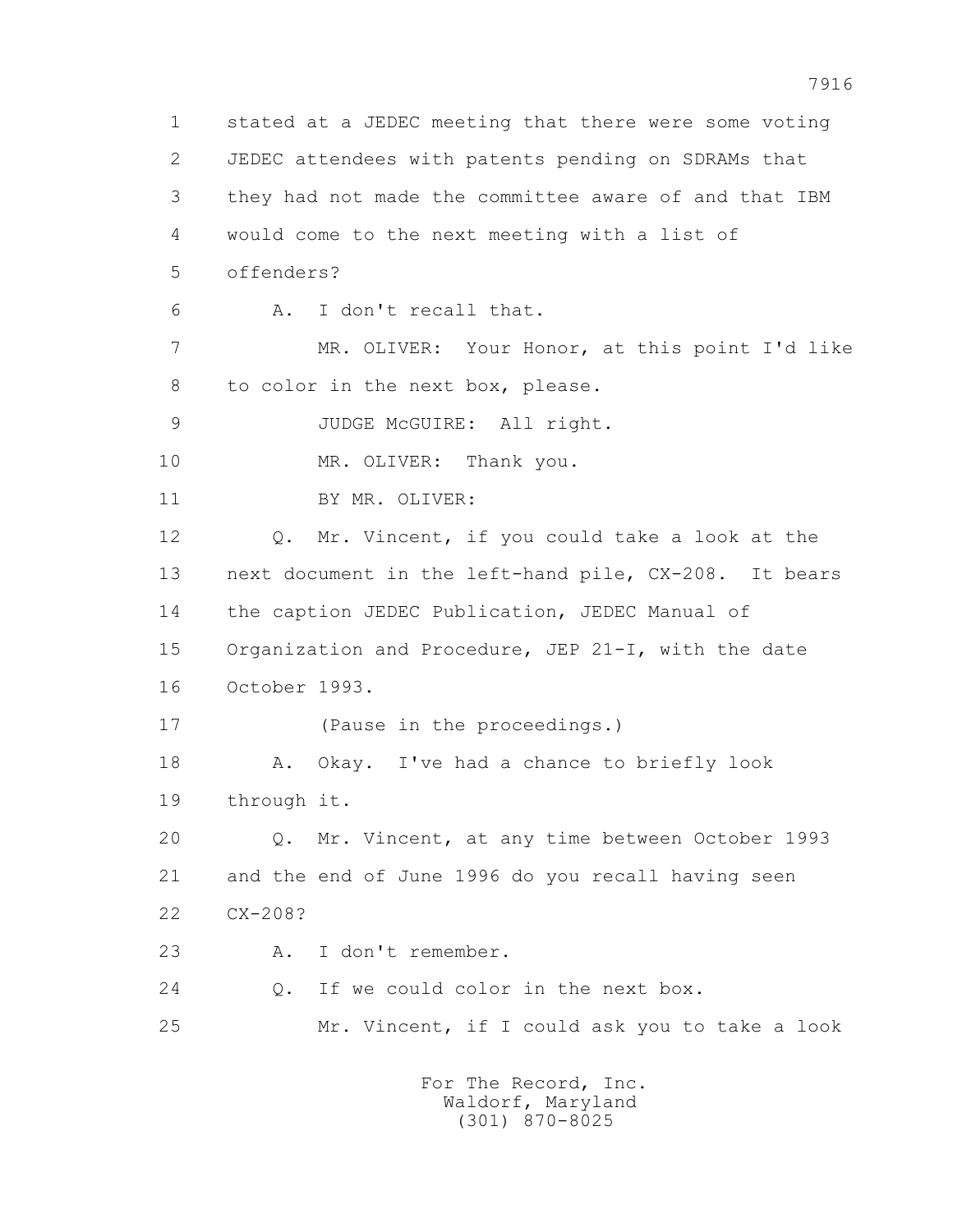1 at the next document in the left-hand stack of 2 documents.

 3 JUDGE McGUIRE: Okay. Now, I'm still looking 4 at this other box. It's only been about halfway 5 circled. Was that an error at the time? 6 MR. OLIVER: It was an error at the time, 7 Your Honor. We'll be coming back to that one in a 8 couple minutes. 9 JUDGE McGUIRE: Very good. 10 MR. OLIVER: We can't pull anything past you. 11 JUDGE McGUIRE: I know it's tough up here. 12 There's a lot of pressure on you. 13 MR. OLIVER: We can't sneak anything past you, 14 Your Honor. 15 JUDGE McGUIRE: Right. 16 BY MR. OLIVER: 17 Q. Mr. Vincent, I've asked you to take a look at 18 CX-306. It's a document, a two-page document. The 19 front page has a number of seals across the top. 20 Underneath that it reads "Meeting Attendance Roster." 21 A. Okay. I've had a chance to look at it. 22 Q. Mr. Vincent, do you recall at any time before 23 the end of June 1996 having seen a copy of CX-306? 24 A. I don't recall ever seeing this. 25 MR. OLIVER: If we could fill in the next box,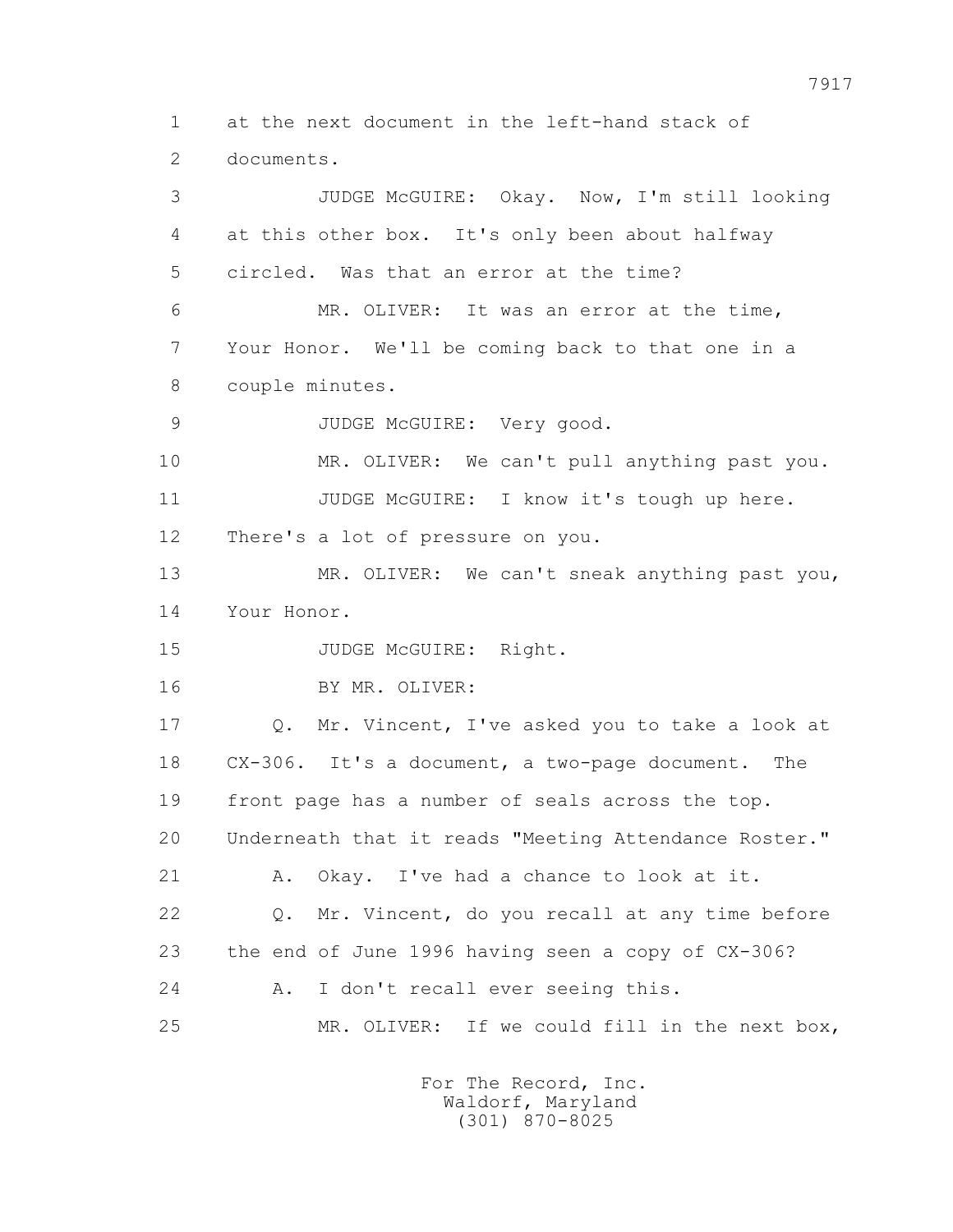1 please, Your Honor.

 2 JUDGE McGUIRE: Go ahead. 3 BY MR. OLIVER: 4 Q. If I could ask you to take a look at the next 5 document in the left-hand stack of documents. It has a 6 number in the lower right-hand corner CX-1967. 7 (Pause in the proceedings.) 8 A. Yes, I've had a chance to look through this 9 document. 10 Q. Now, this is a set of your own handwritten 11 notes; is that right? 12 A. Yes. 13 Q. It reflects a teleconference with Richard Crisp 14 on I believe it's October 29, 1993; is that right? 15 A. Yes. 16 Q. And he has asked you to get copies of a number 17 of Texas Instruments patents? 18 A. I don't recall. 19 Q. He has asked you to get copies of complaints 20 and docket sheets in Micron suing Texas Instruments in 21 Boise, Idaho and Texas Instruments suing Micron in 22 Texas? 23 A. Yes. 24 Q. Now, at the time of this teleconference, do you 25 recall Mr. Crisp telling you that this issue had arisen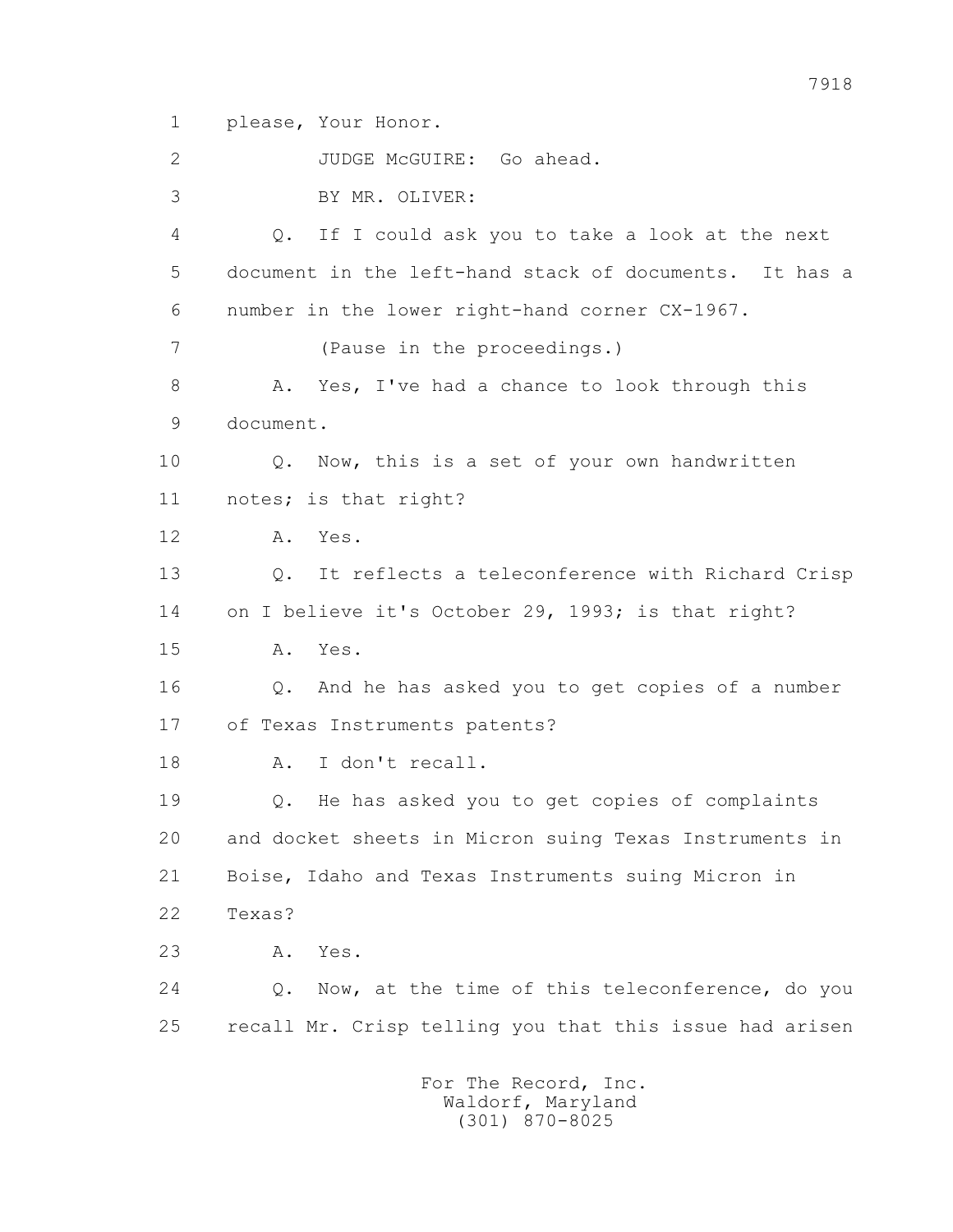1 at a JEDEC meeting?

 2 A. I don't remember. 3 Q. With respect to this teleconference, do you 4 recall Mr. Crisp saying anything at the time with 5 respect to a so-called quad CAS dispute within JEDEC? 6 A. I'm sorry. What was that? 7 Q. My question is whether at the time of this 8 teleconference Mr. Crisp said anything to you about a 9 so-called quad CAS dispute within JEDEC. 10 A. Quad CAS -- is that C-A -- quad CAS. 11 0. Quad CAS, O-U-A-D-C-A-S. 12 A. I don't remember. 13 Q. If I could ask you to set that document aside 14 and take a look at the next document in the left-hand 15 pile in front of you. 16 And Mr. Crisp, this document requires a bit of 17 explanation. Let me represent to you that this 18 document, CX-711, consists of a compilation of various 19 e-mails that were sent by or to Mr. Richard Crisp, and 20 we will be referring to this from time to time during 21 the course of the day and each time we will have to 22 refer to each separate e-mail since at the time, as 23 best we can tell, they were sent and received at 24 different times. 25 I'd like to ask you to look if you could,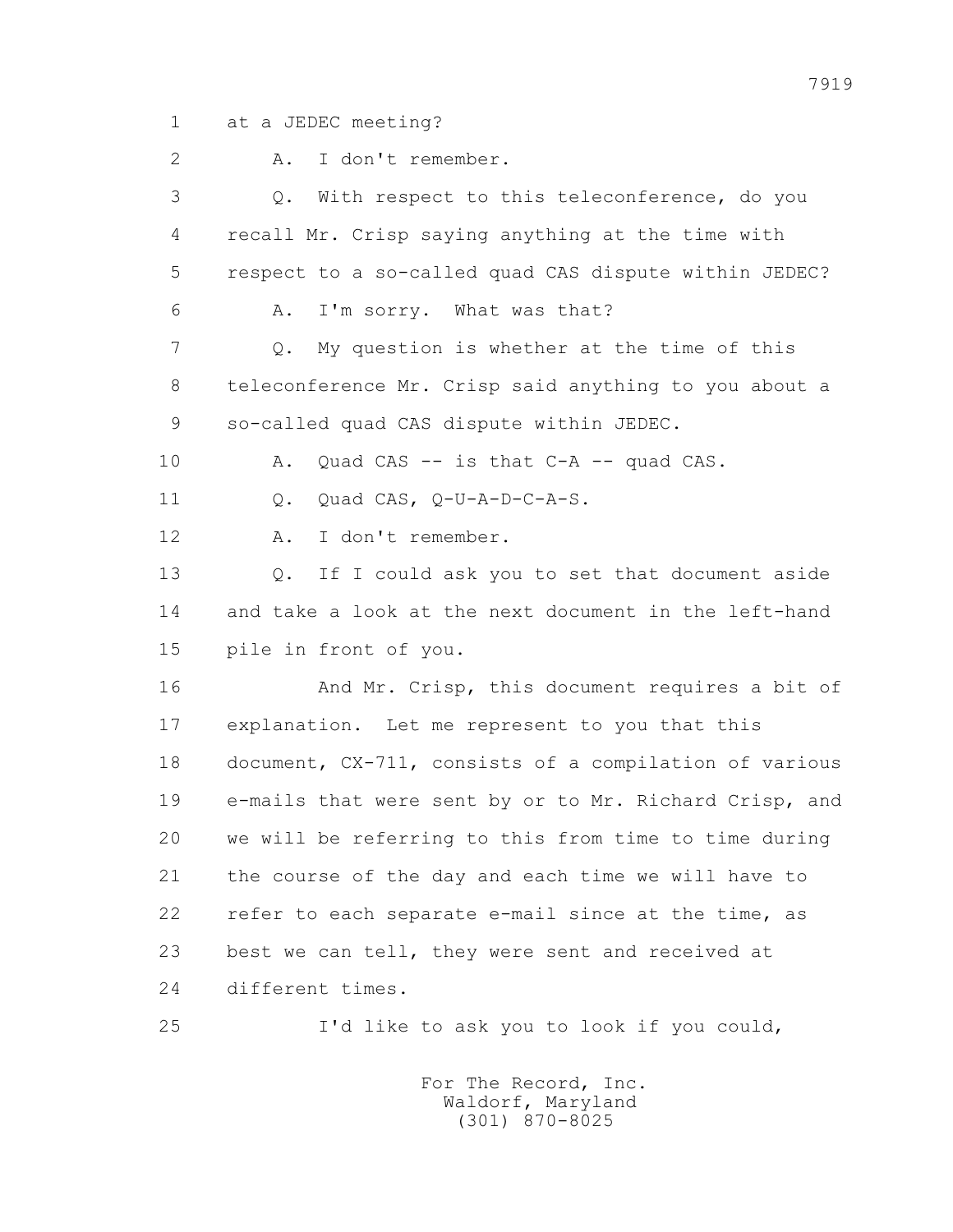1 please, at the bottom of page 15.

2 A. So it's page 15 of 199?

3 Q. Yes. That's right.

 4 And if you look at the bottom of page 15, it 5 appears to be the beginning of an e-mail dated 6 Wednesday, March 9, 1994, a few lines down, to 7 marketing, G. Tate, Kamo, K-A-M-O, from crisp@jupiter 8 (Richard Crisp), subject: JEDEC day two.

 9 And I'd like to ask you, please, to read the 10 following page, page 16, focusing in particular 11 starting the fifth line, "The meeting opened with a 12 lot of controversy regarding patents," and reading the 13 rest of page 16 and onto the first two lines of 14 page 17.

 15 A. So -- wait. I'm starting at line 5 and what 16 was the ending point?

 17 Q. The top -- well, actually let me revise that. 18 If you read from the fifth line, "The meeting 19 opened with a lot of controversy regarding patents," 20 and then read down about three-quarters of the way down 21 the page to the heading that begins Other Patent News, 22 I think you can stop reading at that point.

23 A. Okay.

24 (Pause in the proceedings.)

25 Okay. I've had a chance to read it.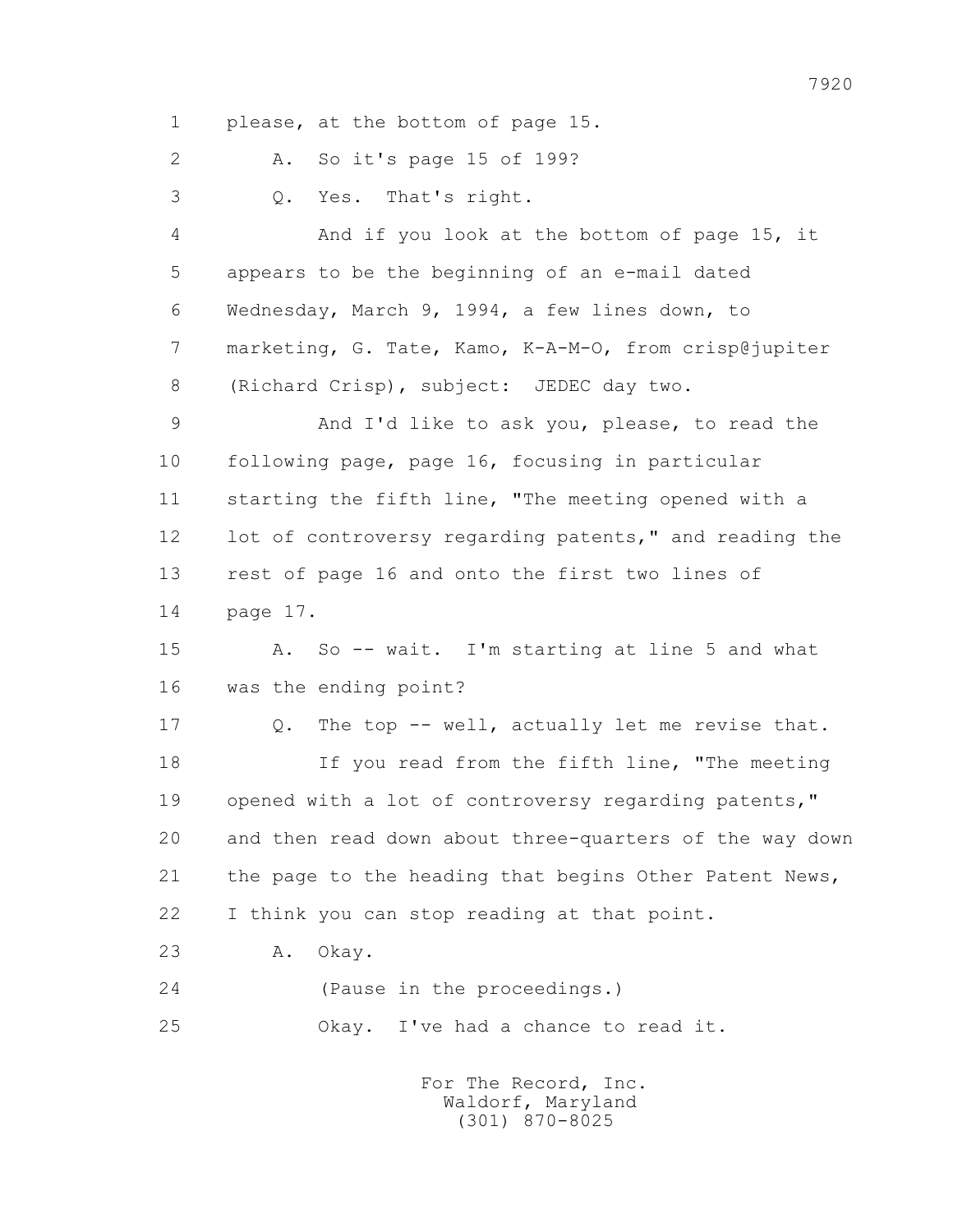1 Q. Do you recall having seen that e-mail at any 2 time before the end of June 1996?

3 A. No.

 4 Q. If I could ask you to locate the next document 5 in the pile to your left. It should have a number 6 CX-355.

 7 Now, for the record, CX-355 is a document with 8 the caption JEDEC Solid State Products Engineering 9 Council, underneath that a memo to JC-42 committee 10 members from Ken McGhee, date May 12, 1994, subject: 11 EIA legal response to TI letter dated March 9, 1994. 12 It attaches a memorandum from John Kelly dated 13 March 29, 1994 and a document with the title 14 Guidelines for Implementation of the ANSI Patent 15 Policy.

 16 A. Okay. I've had a chance to look through the 17 document briefly.

 18 Q. Do you recall having seen CX-355 at any time 19 before the end of June 1996?

20 A. No.

 21 MR. OLIVER: Your Honor, at this time I'd like 22 to finish filling in the quad CAS box, please.

23 JUDGE McGUIRE: Go ahead.

24 BY MR. OLIVER:

25 Q. If I could ask you to take a look at the next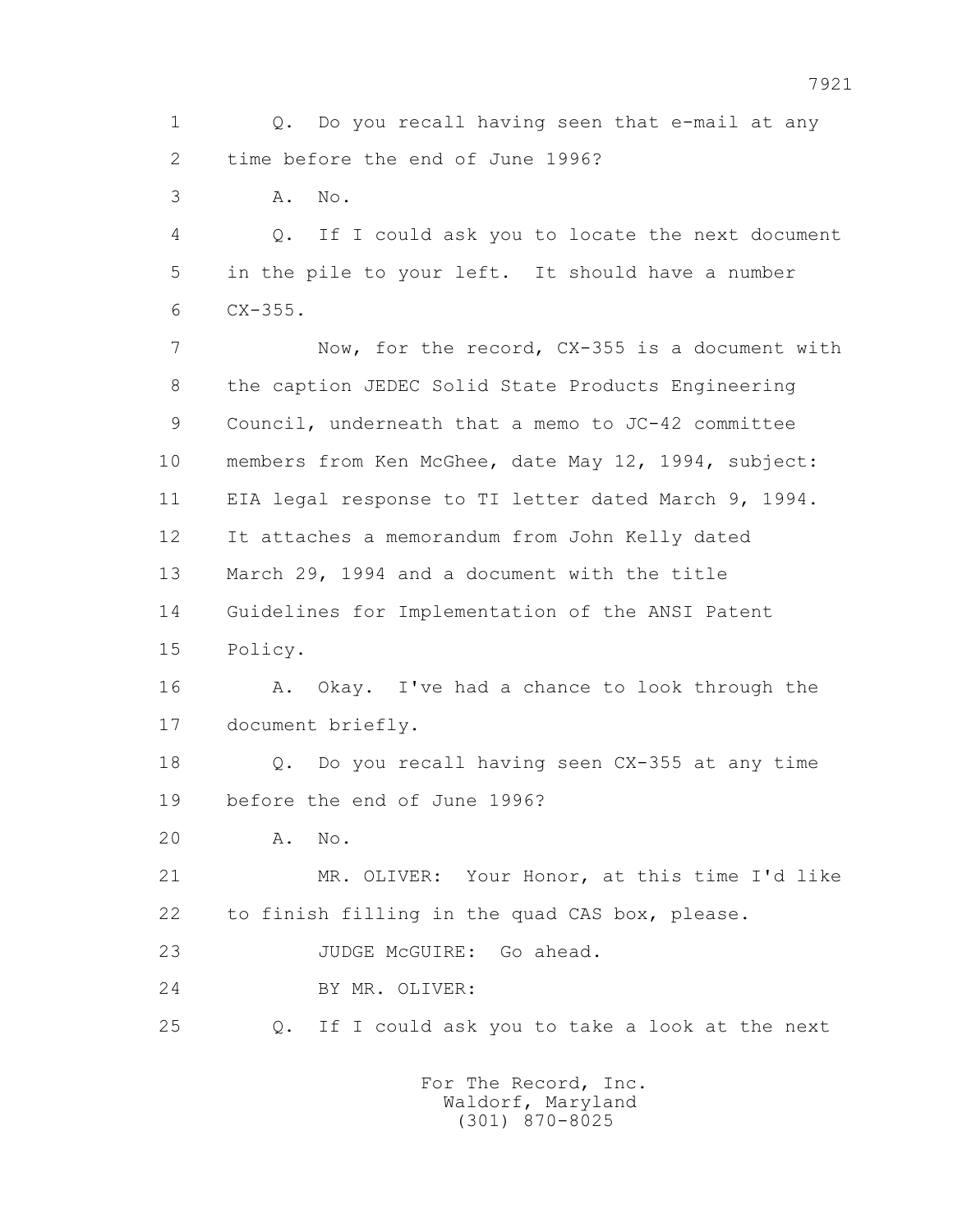1 document in the left-hand pile in front of you, 2 please. It has a number in the lower right-hand 3 corner CX-673. 4 For the record, it has a caption at the top, 5 first reads "SDRAM" and then "Subject: No subject 6 (file transmission)," to G. Tate, Mooring, Roberts, 7 quick news flash from JEDEC 5-6-92, and at the very end 8 has the initials RDC. 9 (Pause in the proceedings.) 10 A. Okay. I've had a chance to briefly look 11 through it. 12 Q. Do you recall having seen CX-673 at any time 13 before the end of June 1996? 14 **A.** No. 15 Q. Okay. Would you please set that document 16 aside. 17 Do you recall Mr. Richard Crisp telling you at 18 any point before the end of June 1996 that 19 Mr. Gordon Kelley of IBM had asked him about Rambus 20 patents at a JEDEC meeting and that he had declined to 21 comment? 22 A. I don't recall. 23 Q. Mr. Vincent, if I could ask you to locate 24 CX-711, the document we just looked at a moment ago. 25 It's on the bench up there. It's the thick, 200-page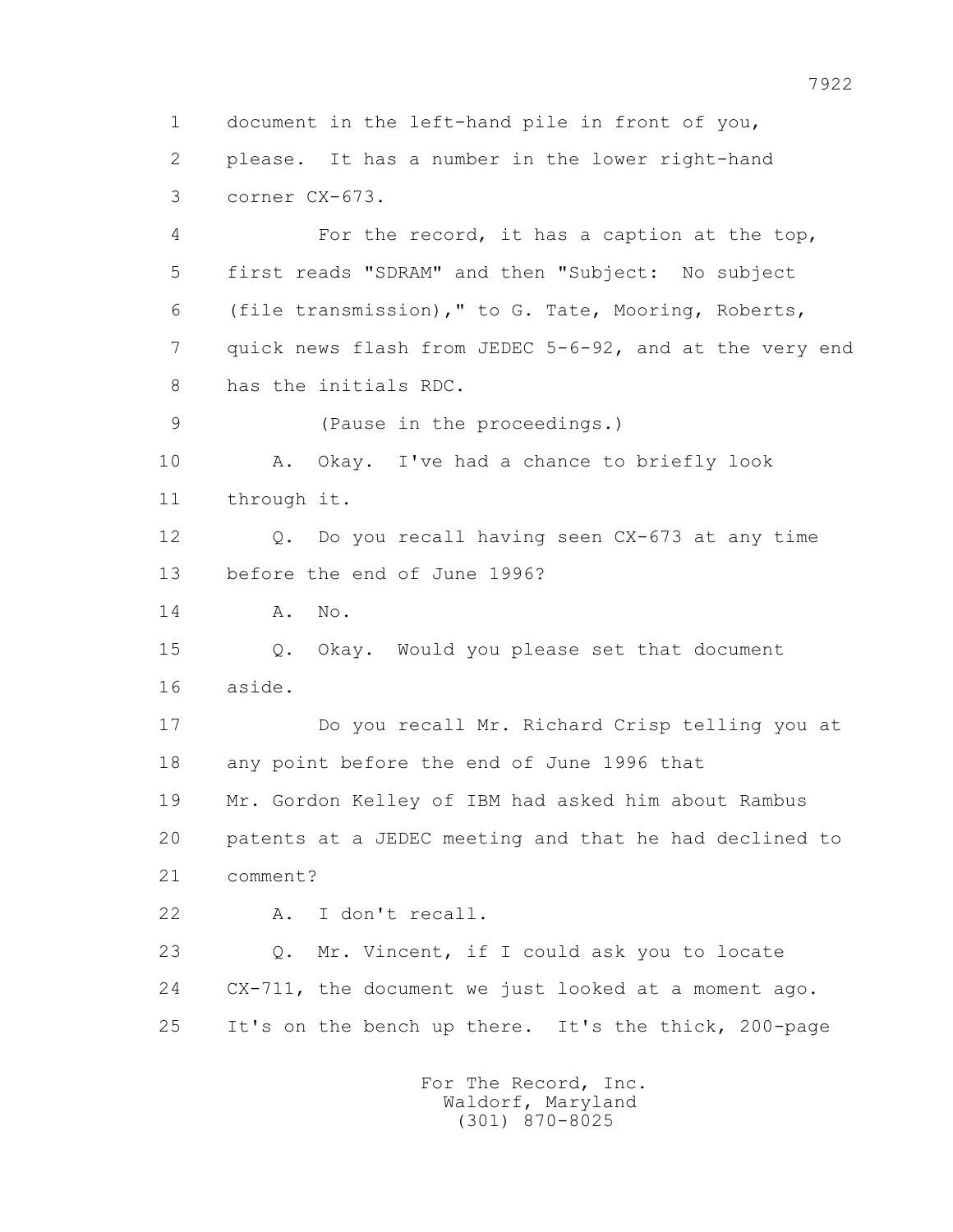1 compilation of e-mails.

 2 A. CX-711? Yes, I have that in front of me. 3 Q. I'd like to ask you to turn, please, to 4 page 68. And you see at the bottom of page 68 is an 5 e-mail with the date May 24, 1995, and if you look over 6 to the top of page 69, to E-N-G-M-G-R-S-E-X-E-C-B-D 7 market from crisp@jupiter (Richard Crisp), subject: 8 JEDEC JC-42 meeting notes. 9 And I'd like to ask you to look quickly if you 10 could from page 69 through page 75. 11 The text I'm most interested in appears about 12 two-thirds of the way down page 72 and continuing to 13 the bottom of page 73. 14 (Pause in the proceedings.) 15 Mr. Vincent, I don't mean to rush you. Take 16 more time if you need it. My question is going to be: 17 Do you recall having seen this e-mail at any time 18 before the end of June 1996? 19 A. I haven't gotten through it all, but no, I 20 don't recall having seen it. 21 Q. If you could set that document aside then. 22 Mr. Vincent, do you recall at any time before 23 the end of June 1996 Mr. Crisp ever telling you that 24 Mr. Gordon Kelley had asked him at a JEDEC meeting to 25 have Rambus state whether it knew of any patents that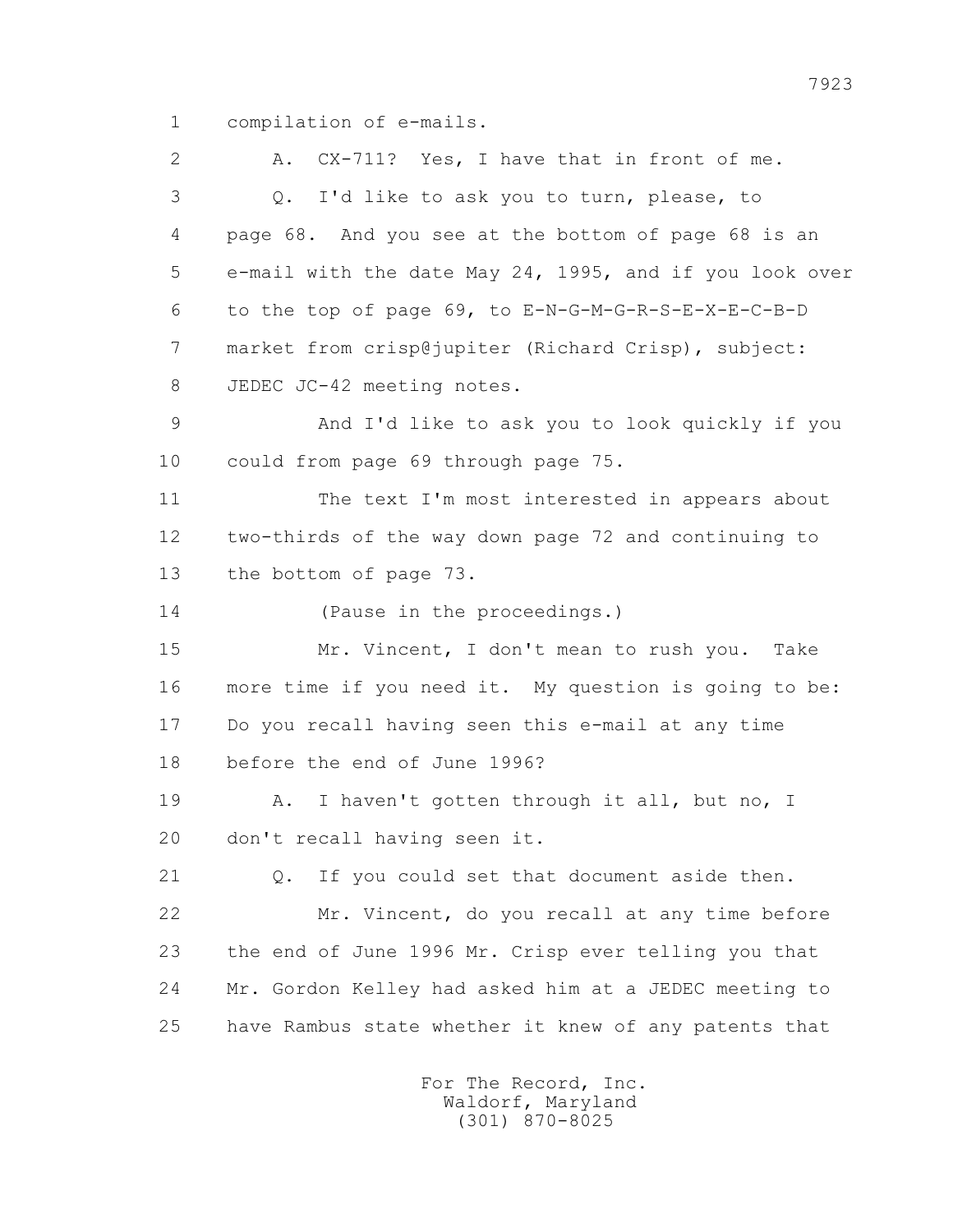1 might read on SyncLink?

2 A. I don't recall.

 3 Q. If I could ask you to take a look at the next 4 document in the right-hand stack in front of you, 5 please. It should have a Bates number in the lower 6 right-hand corner JX-27. 7 A. Yes. 8 Q. And again, please feel free to look through the 9 entire document if you wish to do so. My question is 10 focused on one particular page, page 26, of JX-27. 11 For the record, this is a page with handwriting 12 in the upper right-hand corner "Attachment C," 13 facsimile sheet, in the upper left-hand corner bears 14 the Rambus logo, and date September 11, 1995. 15 (Pause in the proceedings.) 16 A. Okay. I've had a chance to briefly look 17 through the document and I'm on page 26 also. 18 Q. And my question is: Do you recall seeing the 19 document on page 26 at any time before the end of 20 June 1996? 21 A. No. 22 MR. OLIVER: Your Honor, we'd like to fill in 23 the next box, specific requests, if we could. 24 JUDGE McGUIRE: Go ahead. 25 MR. OLIVER: Your Honor, actually this would be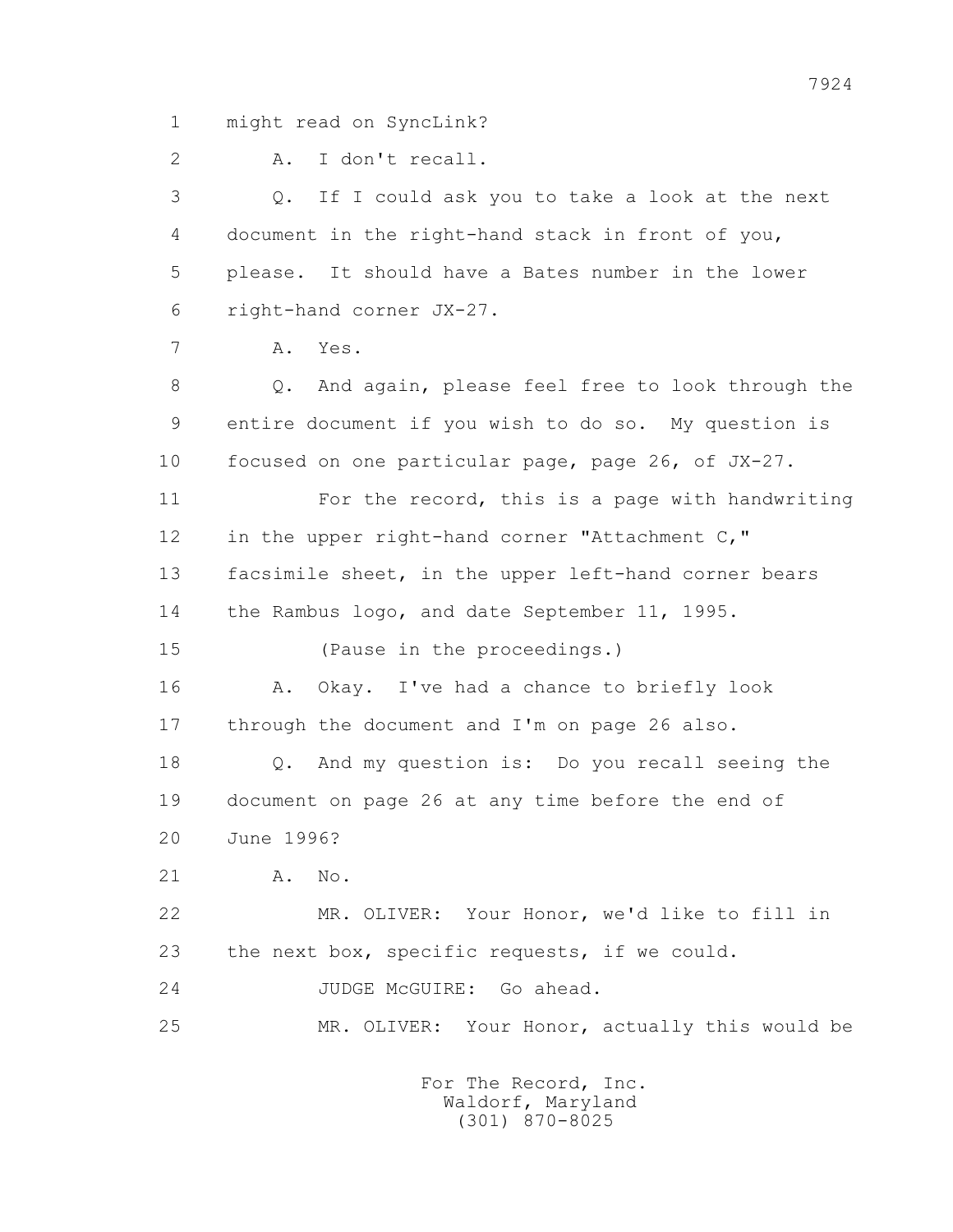1 probably a convenient place for a midmorning break if 2 that's okay with you. 3 JUDGE McGUIRE: All right. Very good. Let's 4 take a ten-minute break or recess. 5 (Recess) 6 BY MR. OLIVER: 7 Q. Mr. Vincent, if you could next locate the 8 document CX-1946. It should be in the top of the 9 left-hand pile in front of you. 10 Now, Mr. Vincent, CX-1946 is a set of your 11 handwritten notes from the meeting with 12 Mr. Allen Roberts of Rambus on May 2 or May 12, 1992; 13 is that right? 14 **A.** Yes. 15 Q. And if I could direct your attention to the 16 beginning of the notes, it reads: Richard Crisp wants 17 to add claims to original application, arrow, add 18 claims to mode register to control latency output 19 timing. 20 Did I read that right? 21 A. Yes. 22 Q. And then a couple lines below that it reads, 23 "Check whether original application has blocks"? 24 A. Yes -- 25 MR. STONE: Your Honor, actually these are For The Record, Inc.

 Waldorf, Maryland (301) 870-8025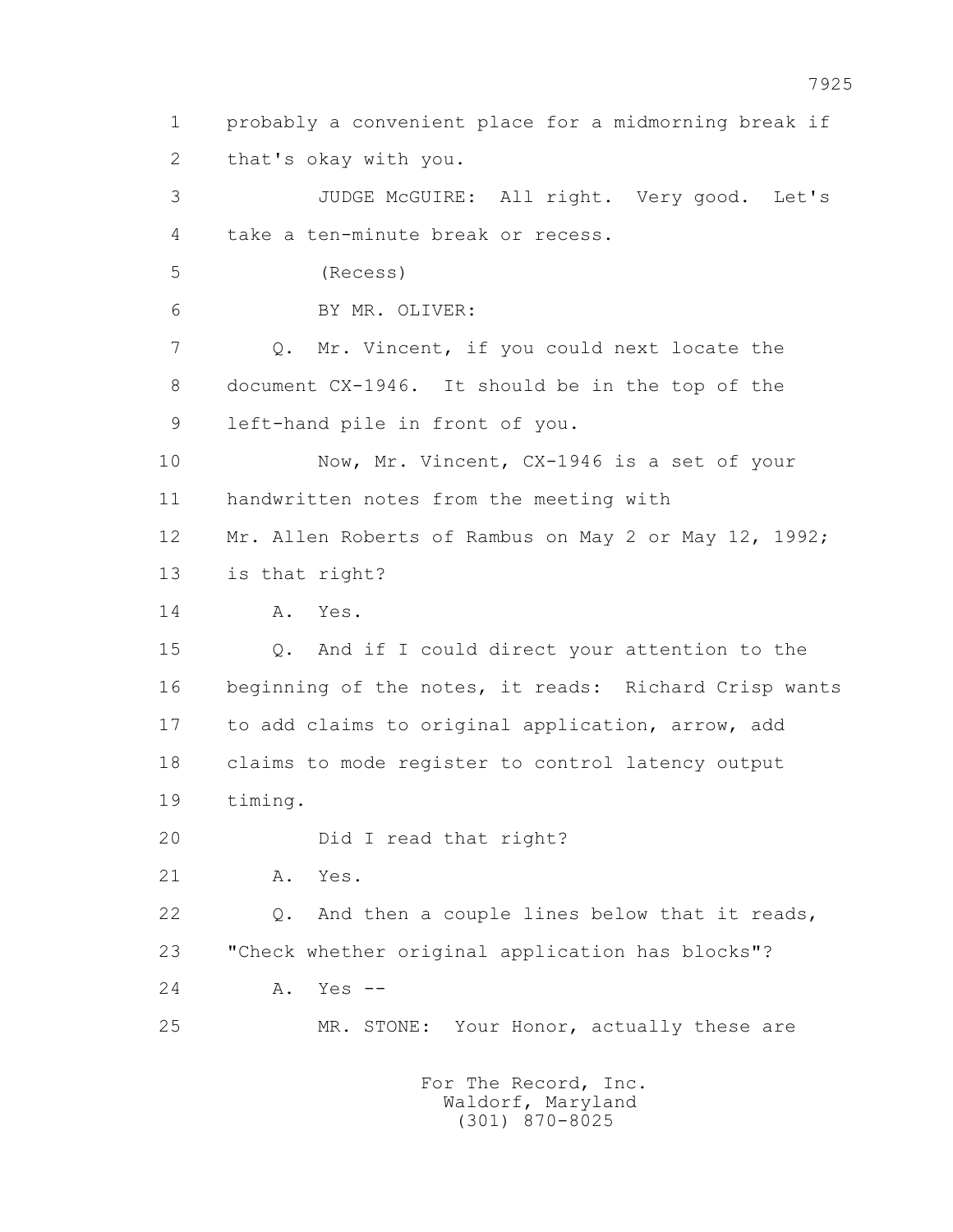1 questions that were already read in through the 2 deposition testimony almost word for word the way 3 Mr. Oliver is reading them now. They're in the record 4 and it's cumulative. 5 MR. OLIVER: Your Honor, that's the last of my 6 foundation questions and I can then move on. 7 JUDGE McGUIRE: Okay. We'll let it in. 8 THE WITNESS: I think I said yes, but there's a 9 question mark in parentheses after that. 10 BY MR. OLIVER: 11 0. Okay. Thank you. 12 Since you clearly were at that meeting, we 13 would like to color that box in yellow, if we could 14 then, Your Honor. 15 JUDGE McGUIRE: Go ahead. 16 BY MR. OLIVER: 17 Q. Mr. Vincent, if you could locate the next 18 document in the right-hand stack of documents. It 19 should be JX-10. 20 MR. STONE: Your Honor, I do think if all we're 21 doing with documents like the one we just did is 22 repeating questions that have been asked at the 23 deposition in order to color the boxes, we probably 24 already have in the record whatever to color in the 25 boxes now.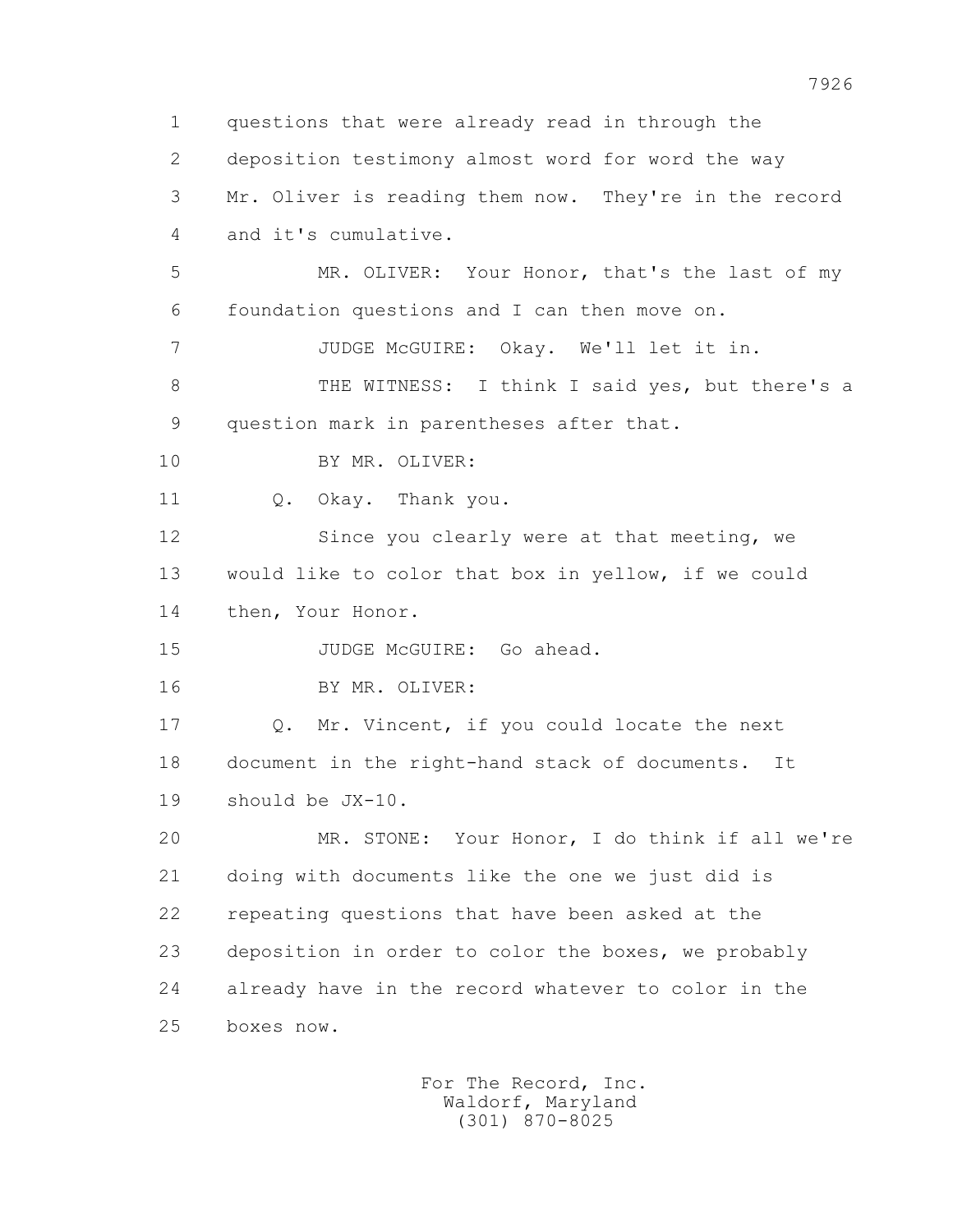1 JUDGE McGUIRE: Mr. Oliver, is that --

 2 MR. OLIVER: Your Honor, what I'm trying to do 3 is lay a foundation, nothing but foundation, about the 4 fact that this meeting occurred, who was there, what 5 they discussed, so I can then ask some follow-up 6 questions in terms of what else may or may not have 7 been discussed at that meeting.

8 JUDGE McGUIRE: But if I understand their side, 9 they're saying that's already been done in this record, 10 has it not, or at least you've asked some questions 11 pertaining to these documents as to whether he's 12 already seen these or not?

13 MR. OLIVER: Well, Your Honor --

 14 JUDGE McGUIRE: I mean, I want to give you the 15 opportunity, but if there's some approach where we can 16 save some time in here, I think we ought to take 17 advantage of it.

 18 MR. OLIVER: Well, Your Honor, what I wish to 19 do is ask whether Mr. Roberts showed Mr. Vincent 20 certain documents or discussed certain events with him 21 at that meeting, and I think in fairness to 22 Mr. Vincent, I think I need to give him at least some 23 foundation as to what the meeting was about. 24 JUDGE McGUIRE: Go ahead. I'm just trying to

25 see if we can find a way to expedite this.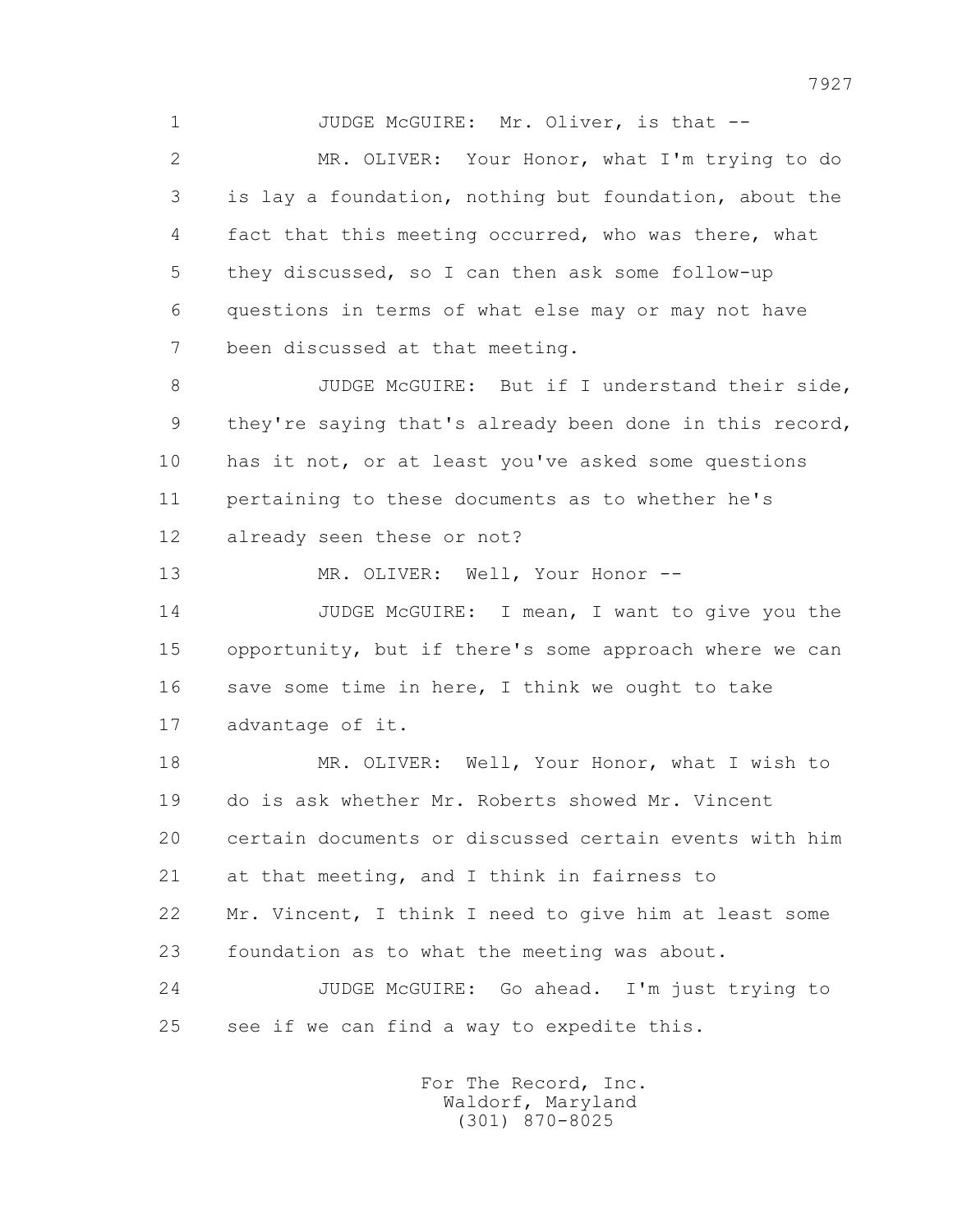1 MR. OLIVER: Thank you, Your Honor. 2 BY MR. OLIVER: 3 Q. Mr. Vincent, I've handed you a document marked 4 JX-10. This consists of meeting minutes of the JC-42.3 5 subcommittee meeting in December 1991. Again, feel 6 free to flip through the entire document if you wish to 7 do so, but I do intend to ask you only about certain 8 pages. I would like you to focus if you could, please, 9 on pages 49 to 55, and I'd like to focus in particular 10 on page 53. 11 (Pause in the proceedings.) 12 And my question, Mr. Vincent, is whether 13 Mr. Roberts showed this document to you at the May 1992 14 meeting. 15 A. I don't recall that happening. 16 Q. Do you recall ever having seen this document 17 before June of 1996? 18 **A.** No. 19 Q. If I could then ask you to turn, please, to 20 pages 56 through 65 of the same document. And I'd 21 like to focus in particular on the first page, 22 page 56. 23 A. Okay. I've had a chance to quickly look at 24 it. 25 Q. Again, did Mr. Roberts show you this document

7928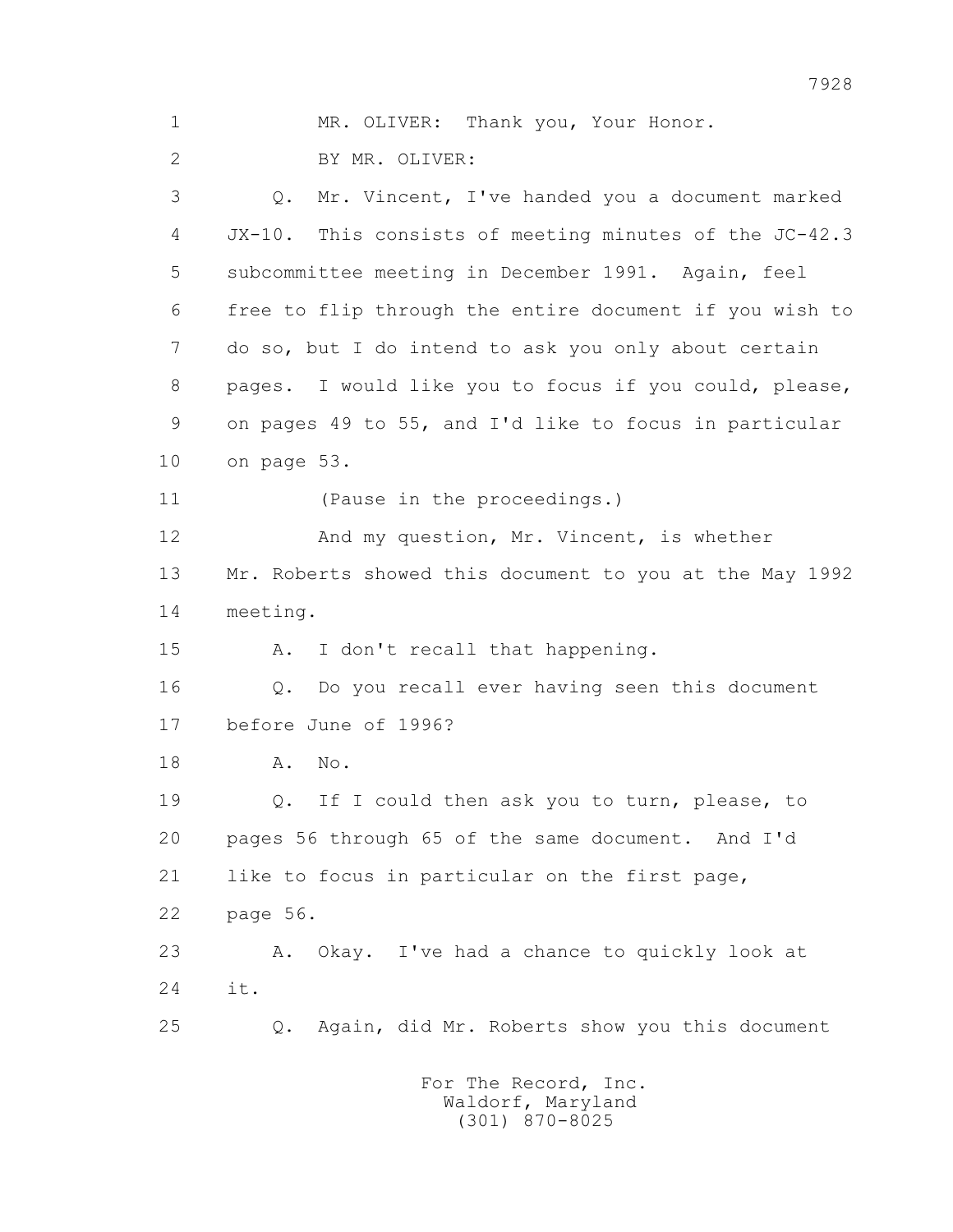1 at the May 1992 meeting?

2 A. Not that I recall.

 3 Q. Do you recall seeing this document at any time 4 before the end of June 1996?

5 A. No.

 6 MR. OLIVER: Your Honor, if we could color in 7 the next box.

8 BY MR. OLIVER:

 9 Q. Mr. Vincent, I'd like to ask you to look at the 10 next document at the top of the left-hand pile. This 11 should be CX-670.

 12 For the record, this is an e-mail, top line 13 reads: Subject: Forwarded e-mail to everyone, trip 14 information, JEDEC meeting December 4-7, 1991, at the 15 end of the second page Billy, apparently from 16 Billy Garrett.

 17 A. Okay. I've had the chance to quickly skim 18 through it.

 19 Q. Mr. Vincent, do you recall having seen CX-670 20 at any time before the end of June 1996?

21 A. No.

 22 Q. If you could set that document aside then, 23 please.

 24 Do you recall Mr. Roberts telling you at the 25 May 1992 meeting that you had with him that NEC had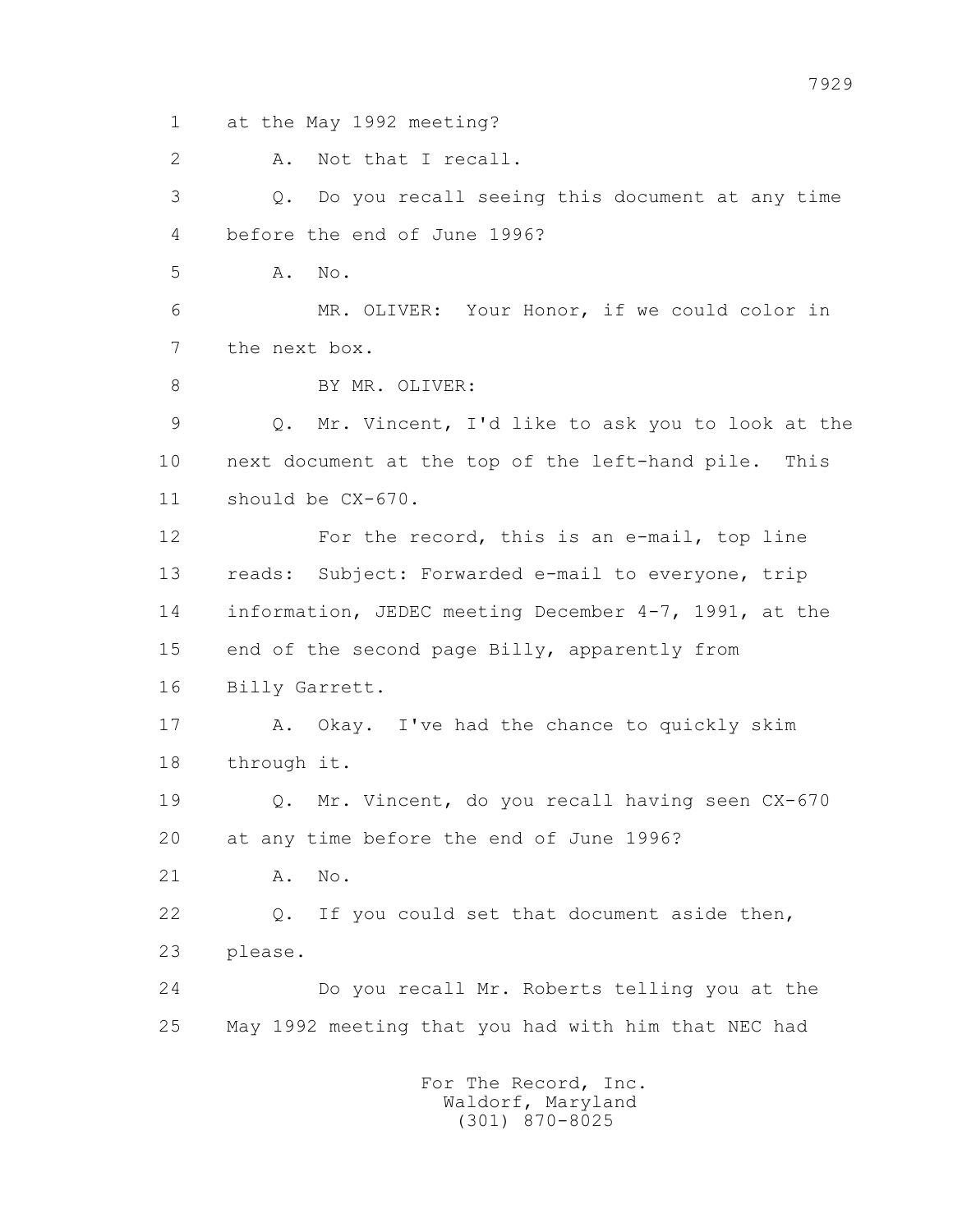1 proposed at the JEDEC meeting in December 1991 that 2 latency should be programmable and burst sequence and 3 wrap length should be programmable? 4 A. I don't recall. 5 MR. OLIVER: Your Honor, if we could color in 6 the next box, please. 7 JUDGE McGUIRE: Go ahead. 8 BY MR. OLIVER: 9 Q. Mr. Vincent, if I could ask you to locate 10 JX-12. It's the set of JEDEC minutes that we looked at 11 already this morning. It should be in the pile on the 12 bench. 13 A. Give me a hint. Is it near the bottom? 14 Q. Excuse me? 15 A. Is it near the bottom? 16 Q. I think it is near the bottom. It's a thick 17 document. 18 I don't think it's quite that far down. 19 Your Honor, may I approach? 20 JUDGE McGUIRE: Go ahead. 21 THE WITNESS: Oh, there it is. I found it. 22 BY MR. OLIVER: 23 Q. JX-12 is a set of meeting minutes from the 24 February 1992 meeting of the JC-42.3 subcommittee, and 25 again, Mr. Vincent, feel free to flip through this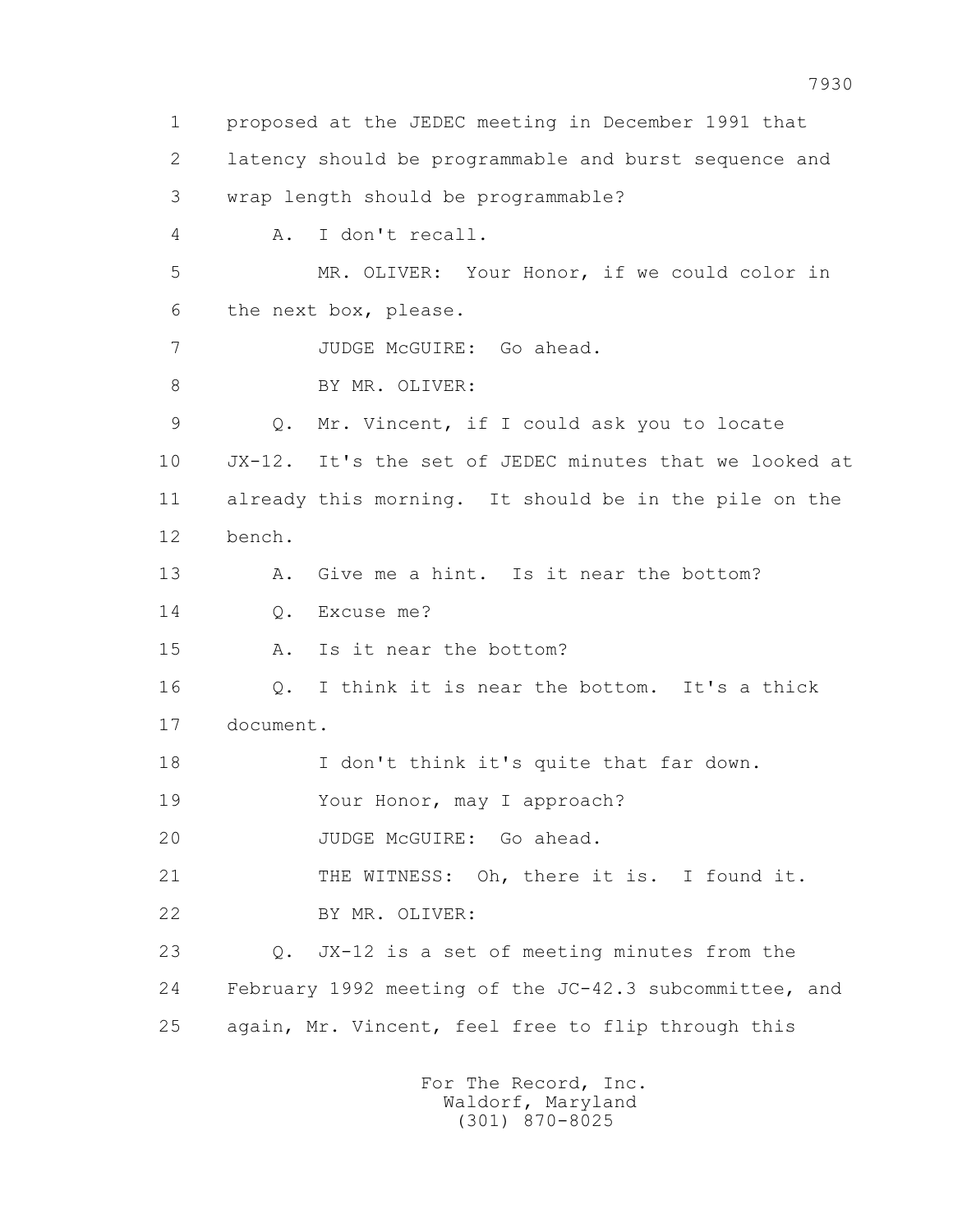1 entire document if you want to do so, but my question 2 will be directed specifically at pages 39 through 54 3 with particular reference to page 42. 4 (Pause in the proceedings.) 5 Now, Mr. Vincent, my question is whether you 6 recall either Mr. Roberts or Mr. Crisp showing you 7 this presentation at any time before the end of 8 June 1996. 9 A. No. 10 Q. Do you recall having seen this presentation at 11 all at any time before the end of June 1996? 12 A. No. 13 MR. OLIVER: If we could fill in the next box, 14 please, Your Honor. 15 JUDGE McGUIRE: All right. 16 BY MR. OLIVER: 17 Q. If I could ask you to take a look at the next 18 document in the right-hand side pile. It has a number 19 CX-34. 20 A. Your Honor, do you mind if I stand up? I have 21 a cramp in my foot. 22 JUDGE McGUIRE: No. By all means. 23 THE WITNESS: Sorry. I get them sometimes. 24 JUDGE McGUIRE: Yeah, I've got a cramp too, 25 just not in my legs.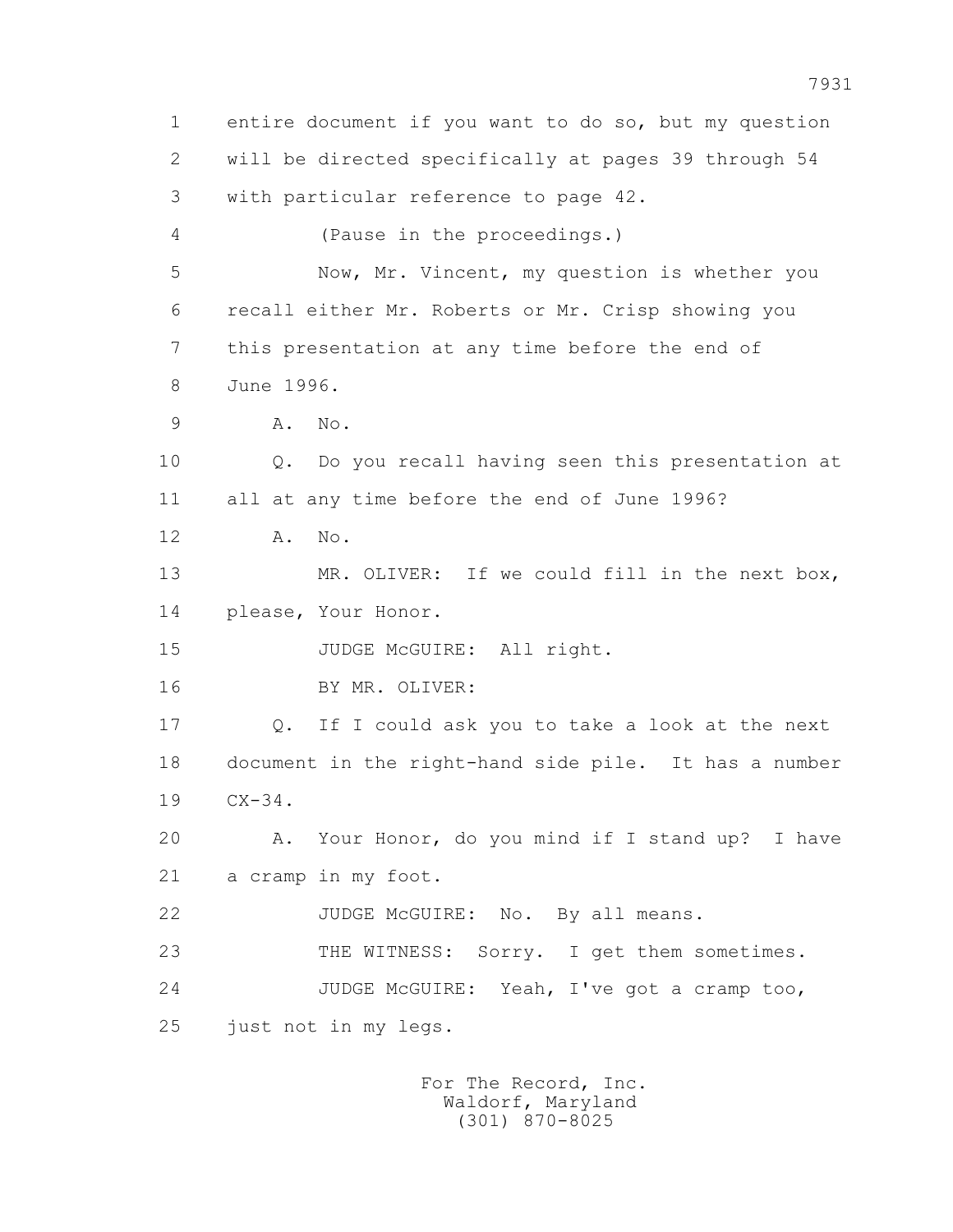1 (Pause in the proceedings.) 2 THE WITNESS: Okay. 3 Okay. CX-34? 4 BY MR. OLIVER: 5 Q. CX-34. And again, please feel free to flip 6 through the entire document if you want to do so, but 7 my question is going to be specific to pages 30 through 8 34. 9 (Pause in the proceedings.) 10 And again, Mr. Vincent, my question is simply 11 whether you recall having seen the document at pages 30 12 through 34 of CX-34 at any time before the end of 13 June 1996. 14 **A.** No. 15 Q. You can set that document aside, but we will be 16 coming back to that in just a moment. 17 At the May 1992 meeting that you had with 18 Mr. Roberts, do you recall Mr. Roberts saying anything 19 at all with respect to any presentations made at the 20 JEDEC meeting in April of 1992 in Dallas, Texas? 21 A. No, I don't recall. 22 MR. OLIVER: Your Honor, if we could fill in 23 the next box, please. 24 BY MR. OLIVER: 25 Q. Mr. Vincent, if you could take a look at the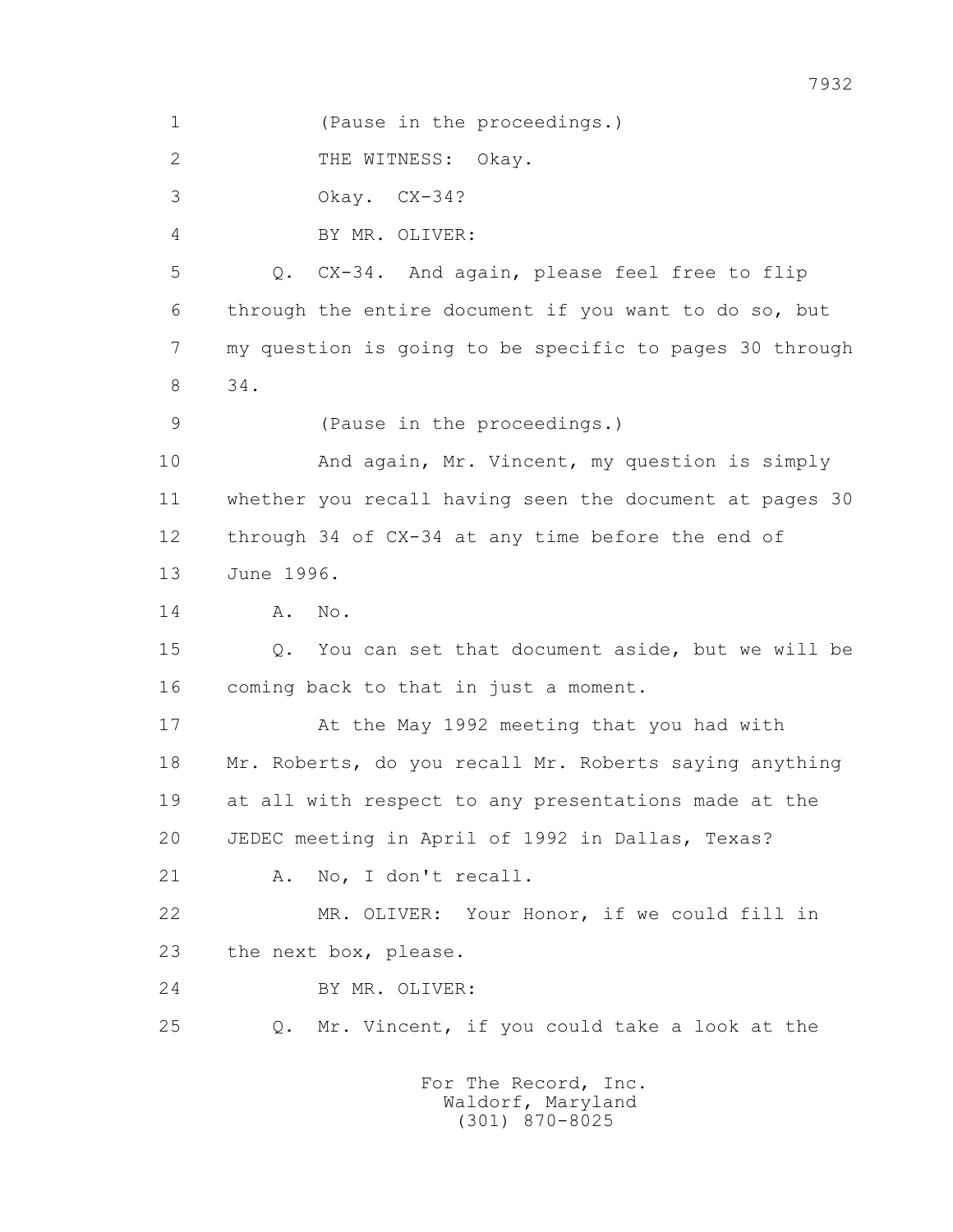1 next document in the left-hand pile.

 2 This document is CX-1947. And this is a page 3 of your handwritten notes from a teleconference with 4 Richard Crisp on May 29, 1992; right?

5 A. Yes.

 6 Q. And if I could direct your attention to the 7 last bullet point, it reads, "Richard has claims for 8 cases we have filed plus claims for divisionals"; is 9 that right?

10 A. Yes.

 11 MR. OLIVER: If we could now fill in the next 12 box, which will be yellow.

 13 MR. STONE: Which box is that? This will be 14 "Crisp conf" below the line? I don't understand what 15 we're filling it in on the basis of, but I probably 16 haven't understood that with a bunch of these.

 17 MR. OLIVER: Your Honor, this is being colored 18 yellow simply to represent that Mr. Vincent 19 participated in this conference and therefore had an 20 understanding of this event at the time.

 21 MR. STONE: Well, Your Honor, I -- the very two 22 questions that Mr. Oliver asked about this document, if 23 that's all we're going to do with these notes, the very 24 two questions he asked he read in through deposition 25 testimony, the very same questions.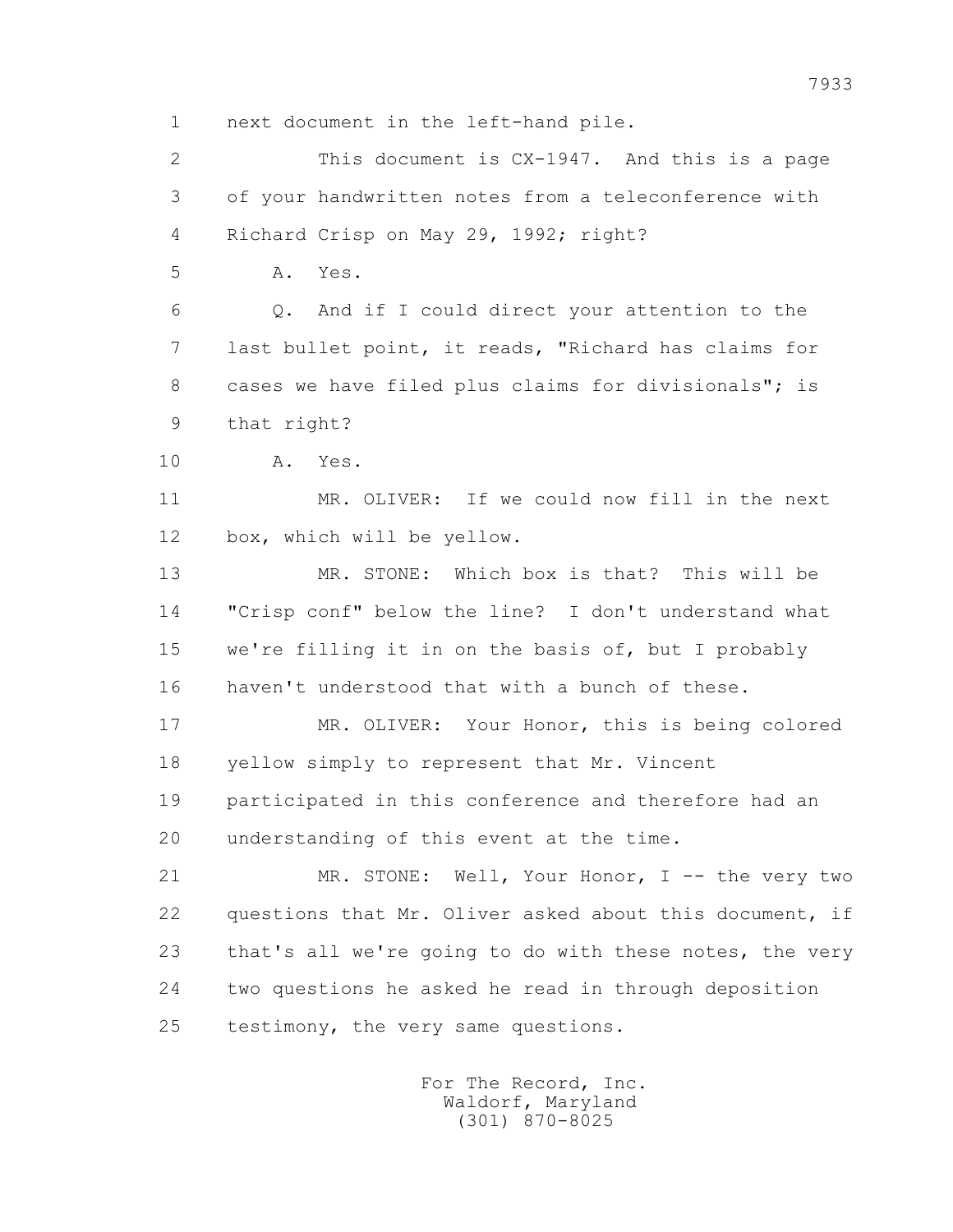1 MR. OLIVER: Your Honor, my next question is 2 going to be with reference to another document and I 3 want to ask whether Mr. Crisp said anything else during 4 this meeting, and again, in fairness to Mr. Vincent, I 5 think I want to give him enough context in order to 6 understand --

 7 JUDGE McGUIRE: Well, you know, again, is there 8 any way that this can be expedited, Mr. Oliver? And I 9 appreciate what you're trying to do for him, but I'm 10 almost thinking maybe we should just take a break and 11 let him go through all of these and maybe you can come 12 back and just go into it on the record at that time. I 13 don't know. I'm just -- and I don't want to interfere 14 with how you want to proceed, but this is taking a long 15 time, and I assume that you're going to go through all 16 these documents; right?

 17 MR. OLIVER: Yes, Your Honor. I would be 18 willing to take a break and see if we can go through 19 the document with Mr. Vincent during a break and then 20 do it more quickly if --

 21 JUDGE McGUIRE: I think that might be helpful. 22 I don't know.

 23 Do you have any comment on this, Mr. Stone? 24 Because you obviously have some concerns about how 25 we're proceeding.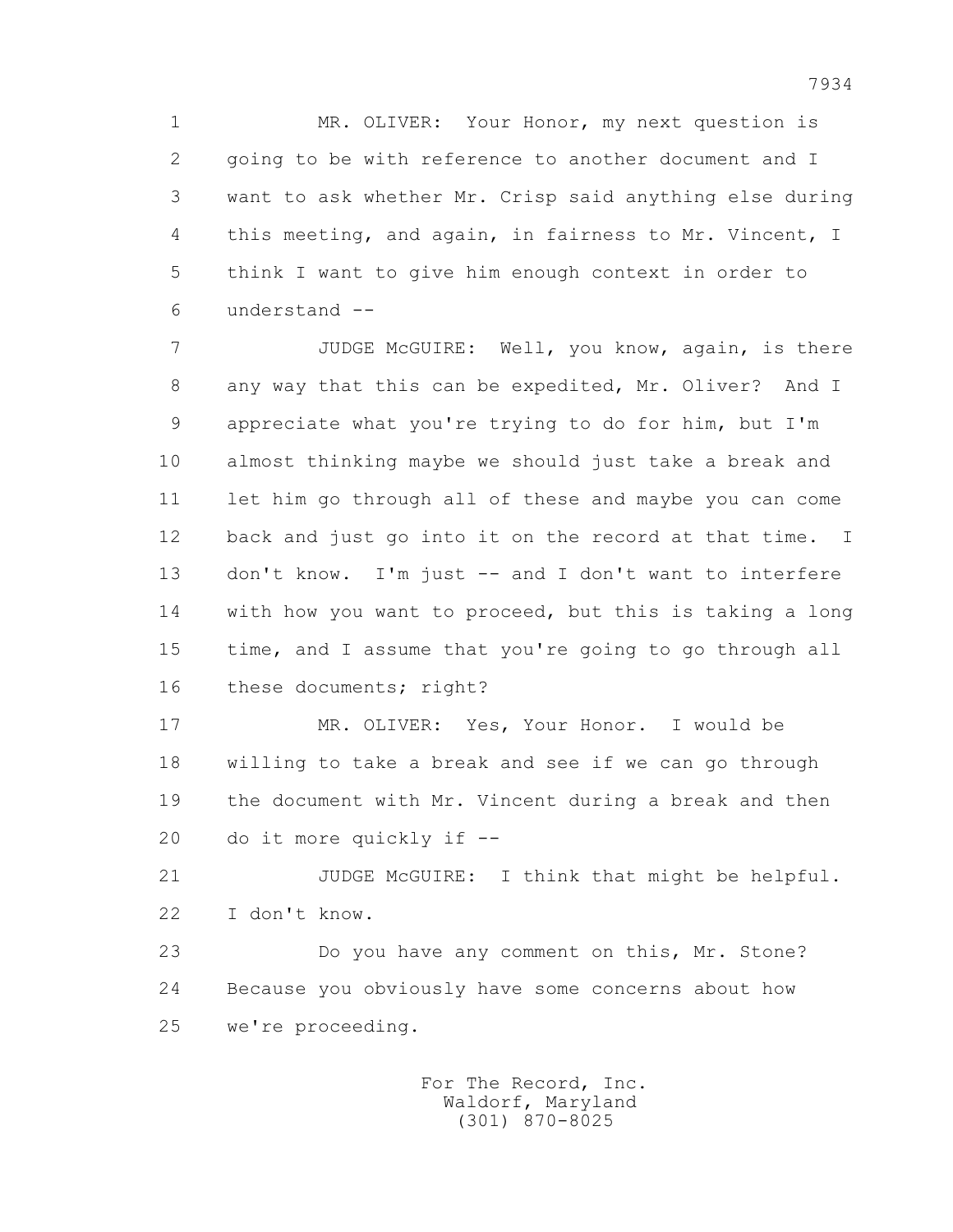1 MR. STONE: I just wonder as to minutes from 2 JEDEC meetings, I think a general question to 3 Mr. Vincent does he recall having seen any minutes from 4 JEDEC meetings might simplify the presentation of the 5 JEDEC minutes, for example. I think -- 6 JUDGE McGUIRE: You know, it's up to you, 7 Mr. Oliver. I'm not and I'm sure opposing counsel is 8 not trying to tell you how to conduct your inquiry, but 9 I'm just trying to contemplate some way we can go 10 through this in a little better fashion, and I just 11 said we can take a break, but that may not be helpful. 12 I don't know. 13 MR. OLIVER: Your Honor, with respect to the

 14 minutes, I do want to refer him to specific 15 presentations because it's possible he saw a 16 presentation in isolation, but again, I'm certainly 17 willing, if Mr. Stone would agree, to take a break, 18 see if we could go through those with Mr. Vincent 19 during a break and see if that expedites the 20 procedure.

 21 JUDGE McGUIRE: How much time do you think you 22 want to do? Maybe we should break for lunch at this 23 time. I don't know.

 24 MR. STONE: I think that would not speed it 25 up. If he's going to go through every presentation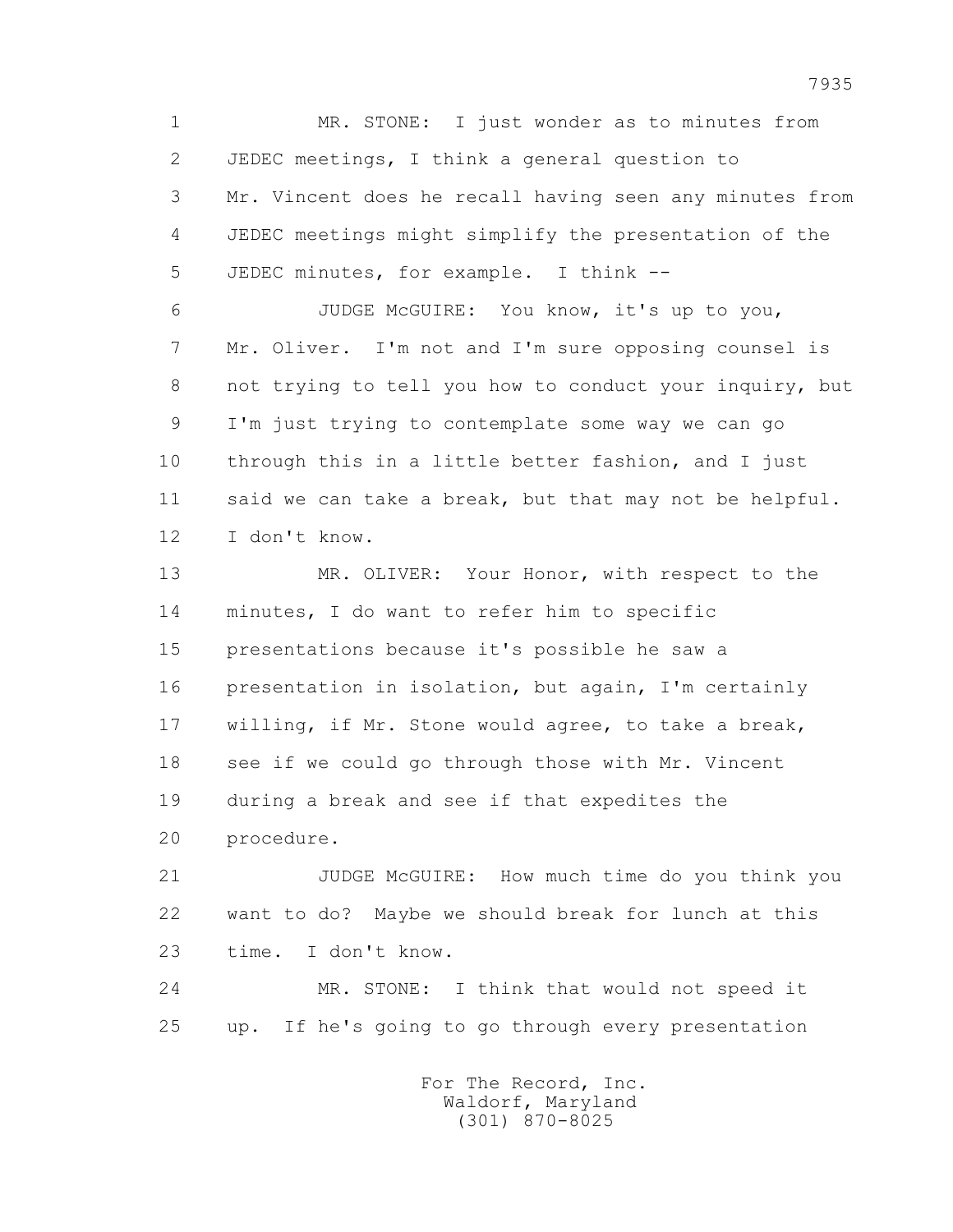1 off the record and then come back on the record to 2 make a record of his answer of each presentation, we 3 might as well do it now and only look at them once. 4 JUDGE McGUIRE: Okay. It was just an idea. 5 But anything else -- but try to keep in mind what he's 6 opposing in your area of inquiry. If it's already been 7 read in through the deposition, then just go on perhaps 8 to your next question, and that might help speed this 9 up. 10 MR. OLIVER: Yes, Your Honor. 11 BY MR. OLIVER: 12 Q. Mr. Vincent, if I could ask you to turn back, 13 please, to CX-34, the set of JEDEC minutes that we 14 looked at just a moment ago. 15 A. Yes. 16 Q. And I'd like to ask you to turn, please, to 17 pages 38 through 53 and I'd like you to focus in 18 particular on page 44. 19 And again my question is, first, do you recall 20 having seen this presentation at any time before the 21 end of June 1996? 22 A. Well, let me just get -- the pages are what? 23 38 to what? 24 Q. 38 through 53, with particular reference to 25 page 44.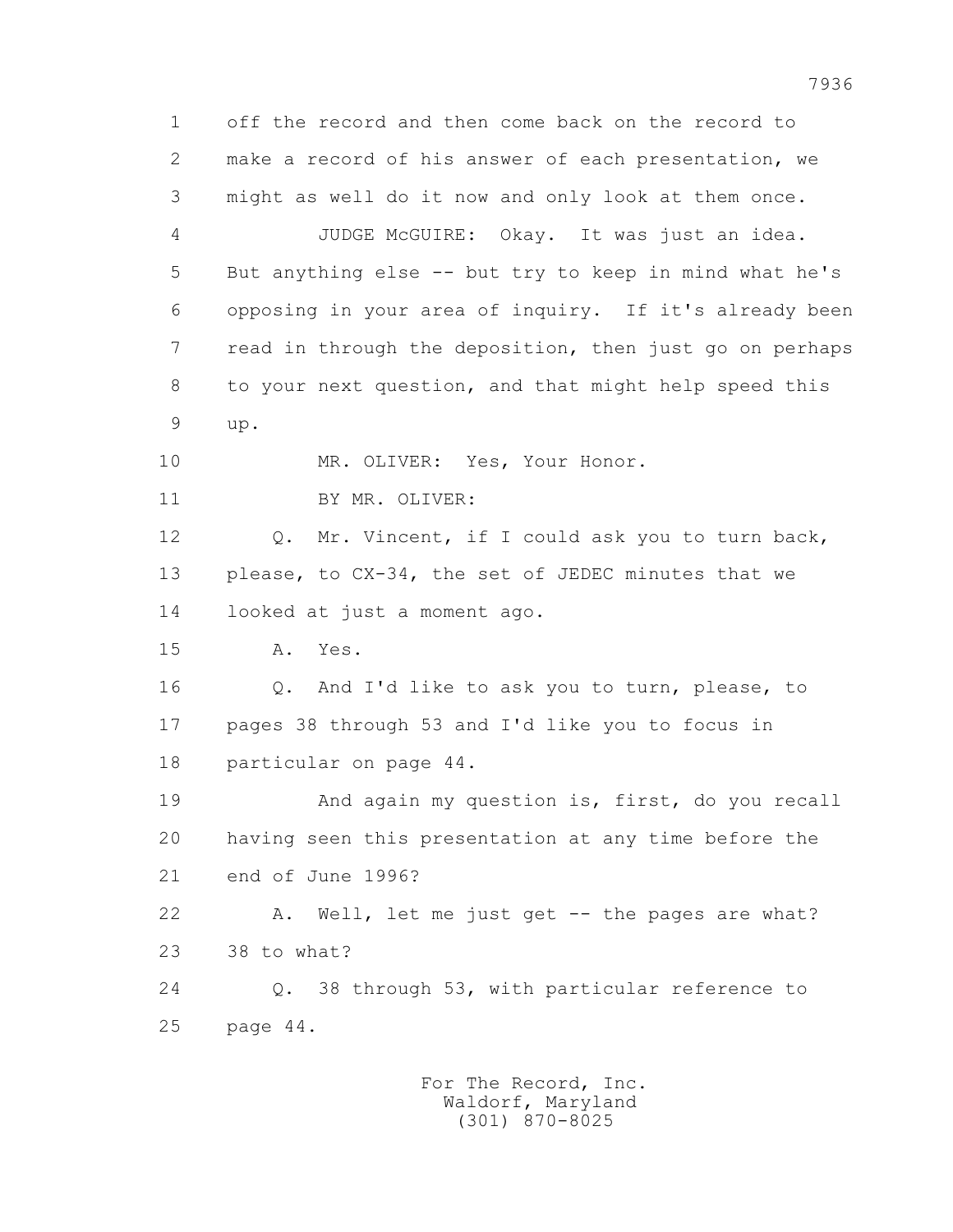1 A. Okay. And the question is? 2 Q. The question is whether you recall having seen 3 this presentation at any time before the end of 4 June 1996. 5 **A.** No. 6 Q. If I could also ask you to turn, please, to 7 pages 58 through 81, with particular reference to 8 page 63. 9 A. Okay. I've found that page and I've skimmed 10 through the pages you referred to. 11 Q. And again my question is: Do you recall having 12 seen this presentation at any time before the end of 13 June 1996? 14 **A.** No. 15 Q. Okay. If you could set that document aside 16 then, please. 17 Now, with reference to your May 29, 1992 18 telephone conversation with Mr. Crisp, during that 19 conversation, do you recall him saying anything in 20 substance or effect with respect to whether there had 21 been any presentations at JEDEC relating to use of 22 programmable CAS latency? 23 A. I don't recall that. 24 Q. Do you recall whether Mr. Crisp said anything 25 during that telephone conversation with respect to any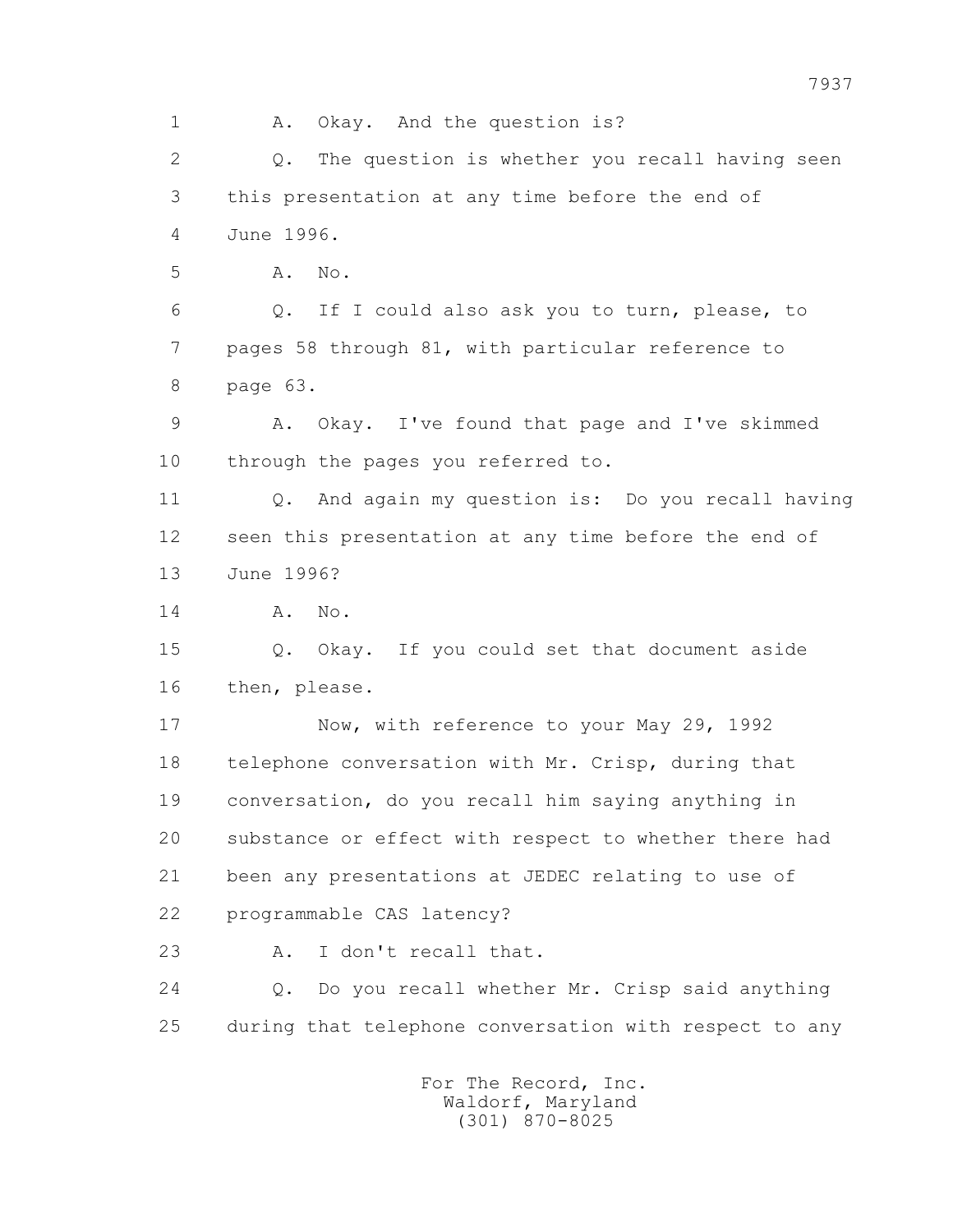1 presentations at JEDEC relating to programmable access 2 time?

3 A. I don't recall.

 4 Q. Do you recall Mr. Crisp saying anything during 5 that telephone conversation with respect to any 6 presentations at JEDEC relating to programmable burst 7 length, programmable wrap length or block size? 8 A. I don't recall. 9 Q. If I could ask you to take a look at the -- 10 actually, I'm sorry. We do need to color in the next 11 box, please. 12 And if I could ask you to take a look at the 13 next document in the left-hand pile. 14 MR. STONE: Which one are we coloring in now? 15 MR. OLIVER: It's the 42.3 box above the line. 16 BY MR. OLIVER: 17 Q. Mr. Vincent, the next document you should have 18 is CX-1930. These should be a set of your green

19 sheets.

20 A. Yes.

 21 Q. And if I could ask you to take a look, please, 22 at page 34.

 23 And again, I won't ask you any questions since 24 we did cover this before, but I just did want to give 25 you a context.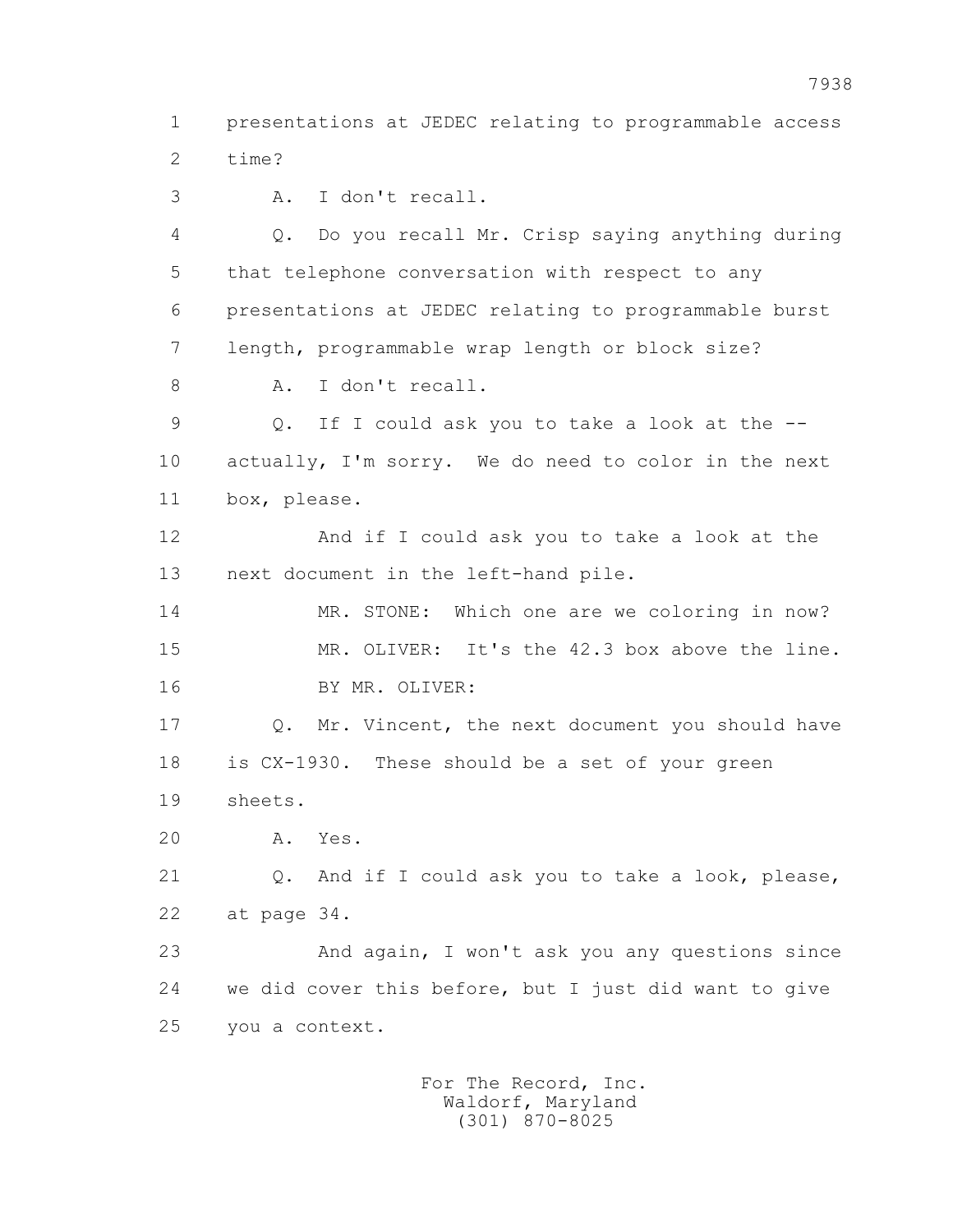1 Do you see there's a reference there to a 2 teleconference with Richard Crisp concerning status of 3 divisional applications on June 23, 1992? 4 A. Yes. 5 MR. OLIVER: If we could color that box in 6 yellow, please, Your Honor. 7 JUDGE McGUIRE: Yes. 8 BY MR. OLIVER: 9 Q. Then, Mr. Vincent, if I could ask you to take a 10 look at the next document in the top of the left-hand 11 pile. It has a number CX-252a. 12 A. Yes. I've had a chance to look through it 13 quickly. 14 Q. Okay. Do you recall ever having seen CX-252a 15 at any time before the end of June 1996? 16 A. No. 17 Q. During the teleconference that you had with 18 Mr. Crisp on June 23, 1992, do you recall Mr. Crisp 19 saying anything to the effect that JEDEC had issued a 20 ballot relating to mode register? 21 A. You need to help me out on this. June 23, is 22 that the one that was in -- 23 Q. Yes. That's the reference I gave you a moment 24 ago to your green sheets. 25 A. Okay. I see it. Okay. That's in CX-1930,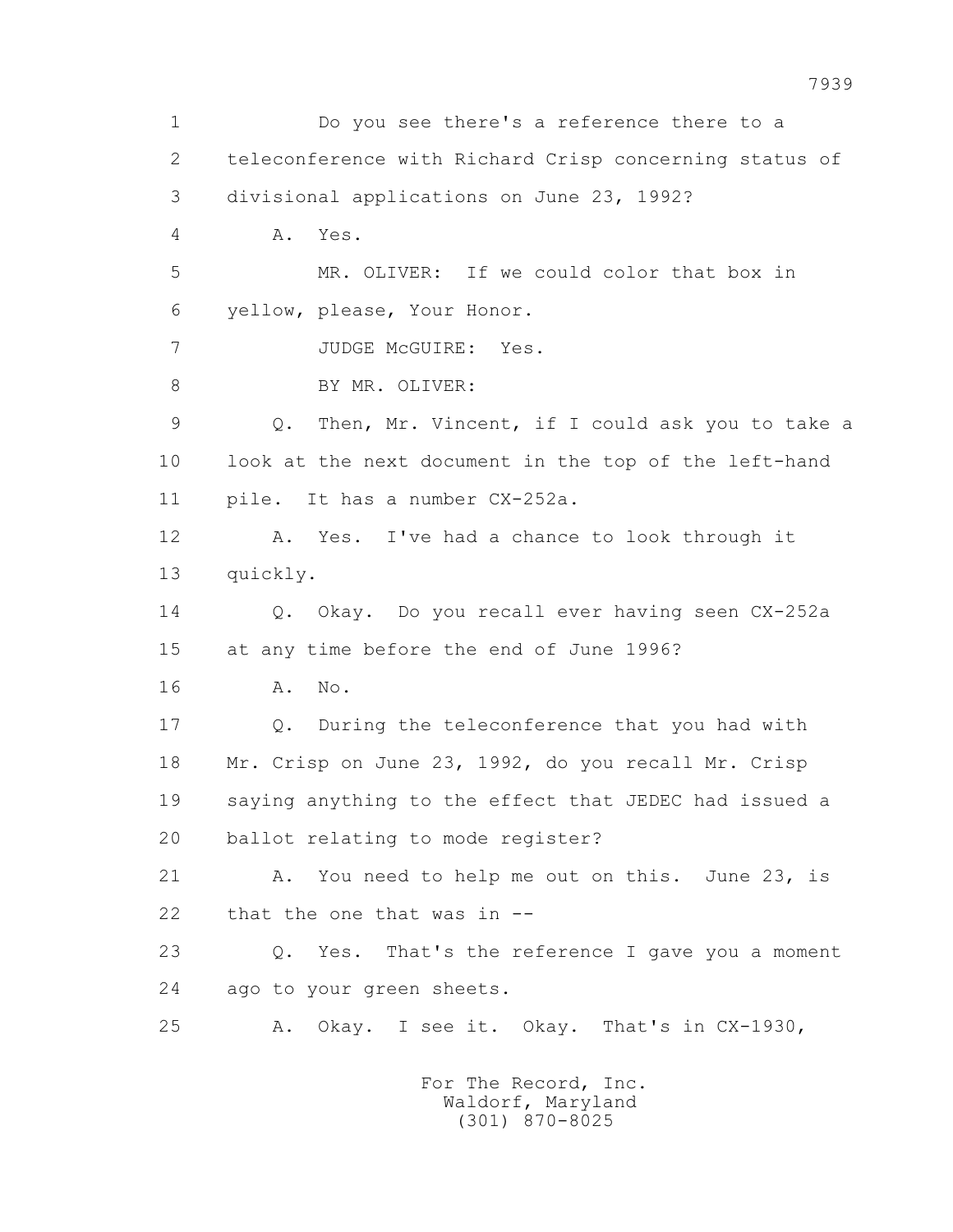1 page 34. Okay.

2 Q. Yes.

3 A. Okay. Maybe if you could ask that again.

4 Q. Sure.

 5 My question is: During the telephone 6 conversation that you had with Mr. Crisp as reflected 7 in CX-1930, do you recall Mr. Crisp saying anything to 8 the effect that JEDEC had issued ballots relating to a 9 mode register?

10 A. No, I don't recall that.

 11 MR. OLIVER: If we could color in the next box 12 blue, Your Honor.

13 BY MR. OLIVER:

 14 Q. Mr. Vincent, if you could take a look at the 15 next document at the top of the left-hand stack. It 16 has a CX number of 1949.

17 (Pause in the proceedings.)

 18 Now, Mr. Vincent, CX-1949 are a set of your 19 handwritten notes from a meeting with Mr. Richard Crisp 20 on September 25, 1992; is that right?

21 A. Yes.

 22 Q. And again I'd like to direct your attention to 23 two portions again just to be certain that you have the 24 context that you need for my next questions. First, on 25 the first page, item number 2, DRAM programmable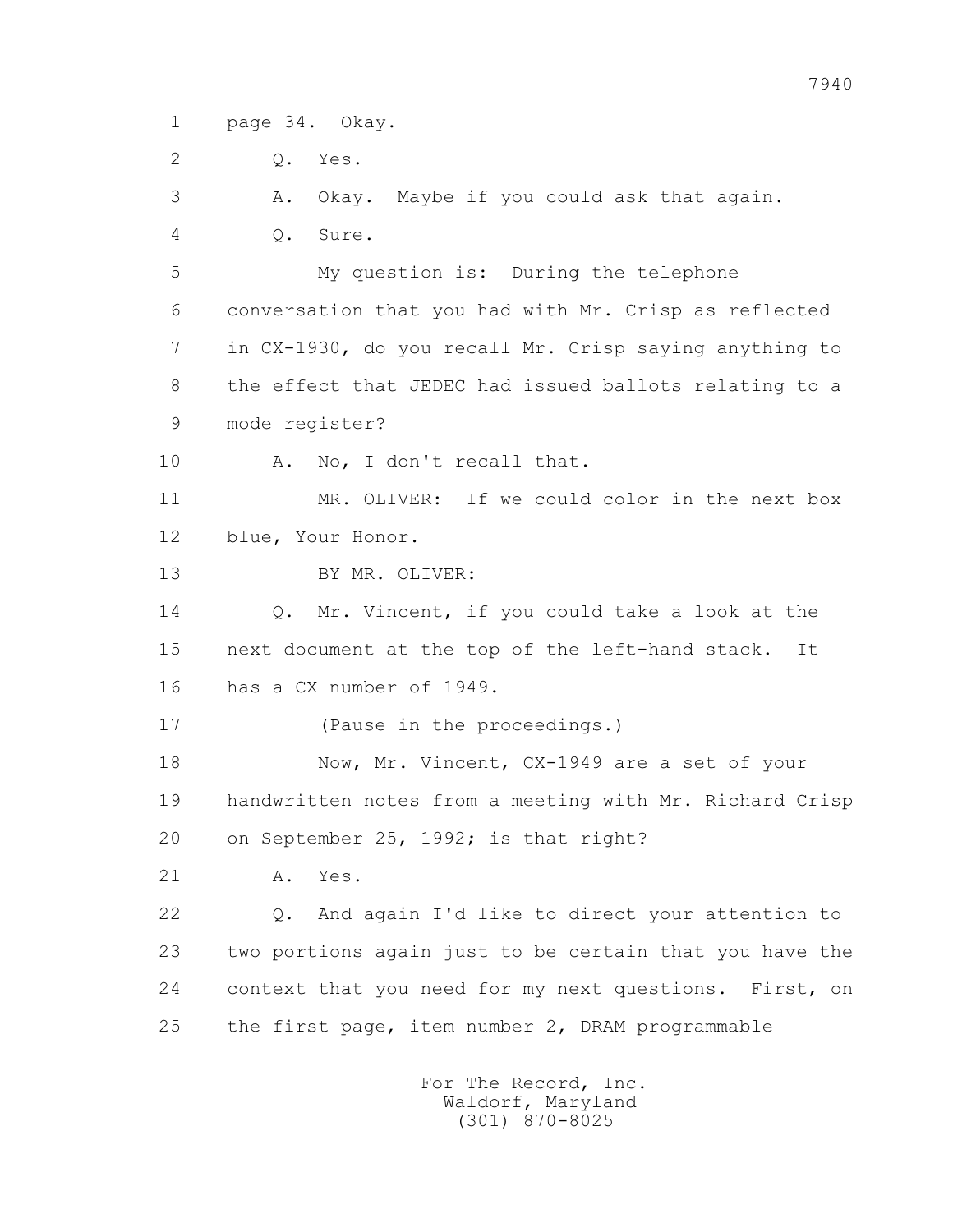1 latency via control or register. Is that the -- 2 A. It says "reg," but yeah, register, is what that 3 means. 4 Q. And then a couple of lines below: So cause 5 problem with Sync DRAM and RamLink? 6 A. Yeah. A couple lines below that, yes. 7 Q. Yeah. 8 And then if you could turn, please, to the 9 second page. 10 A. Yes. 11 Q. Underneath the portion that's been scribbled 12 out it reads: Claim 121, arrow, P014D last portion 13 important, arrow, predetermined amount of time that 14 device must wait, arrow, emphasis, arrow, make indep, 15 for independent, claim; is that right? 16 A. Yes. 17 Q. Under that, broad, arrow, concept, arrow, reg 18 for register, contains time one must wait for access 19 time to respond; is that right? 20 A. Yes. 21 MR. OLIVER: If we could color in the next box 22 yellow, please, Your Honor. 23 BY MR. OLIVER: 24 Q. Mr. Vincent, if I could ask you to take a look 25 at the next document in the right-hand pile. It bears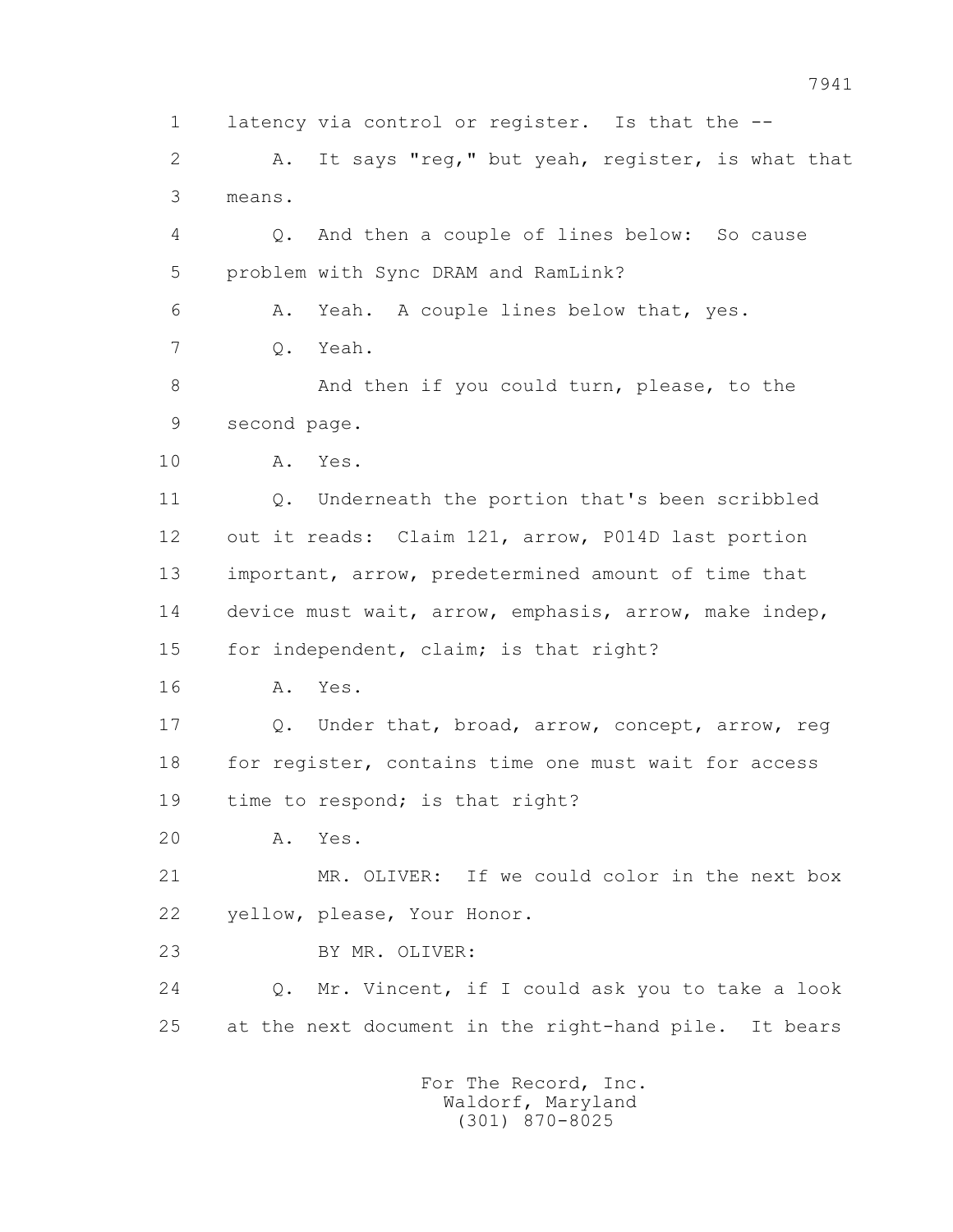1 the number CX-42a.

 2 A. Yes. 3 Q. These are the minutes of the JC-42.3 4 subcommittee meeting of September 1992, specifically 5 September 16 to 17, 1992. 6 A. I've had a chance to flip through it now, yes. 7 Q. If I could ask you to turn in particular to 8 pages 11 through 33. 9 (Pause in the proceedings.) 10 I'm sorry. It should start on page 12. I'm 11 sorry. 12 On page 12 is a document that has the title 13 16Mb SDRAM Specification. Do you see that? 14 A. Yes. 15 Q. Actually if I could ask you to also retrieve 16 CX-1949, your handwritten notes that we looked at a 17 moment ago, I'd like to have you have that available 18 before I ask the next question. 19 A. Yes. 20 Q. In CX-1949, on page 4? 21 A. Yes. 22 Q. Towards the bottom it reads, "Richard will get 23 me copy of RamLink spec and Sync DRAM spec." 24 Do you see that? 25 A. Yes.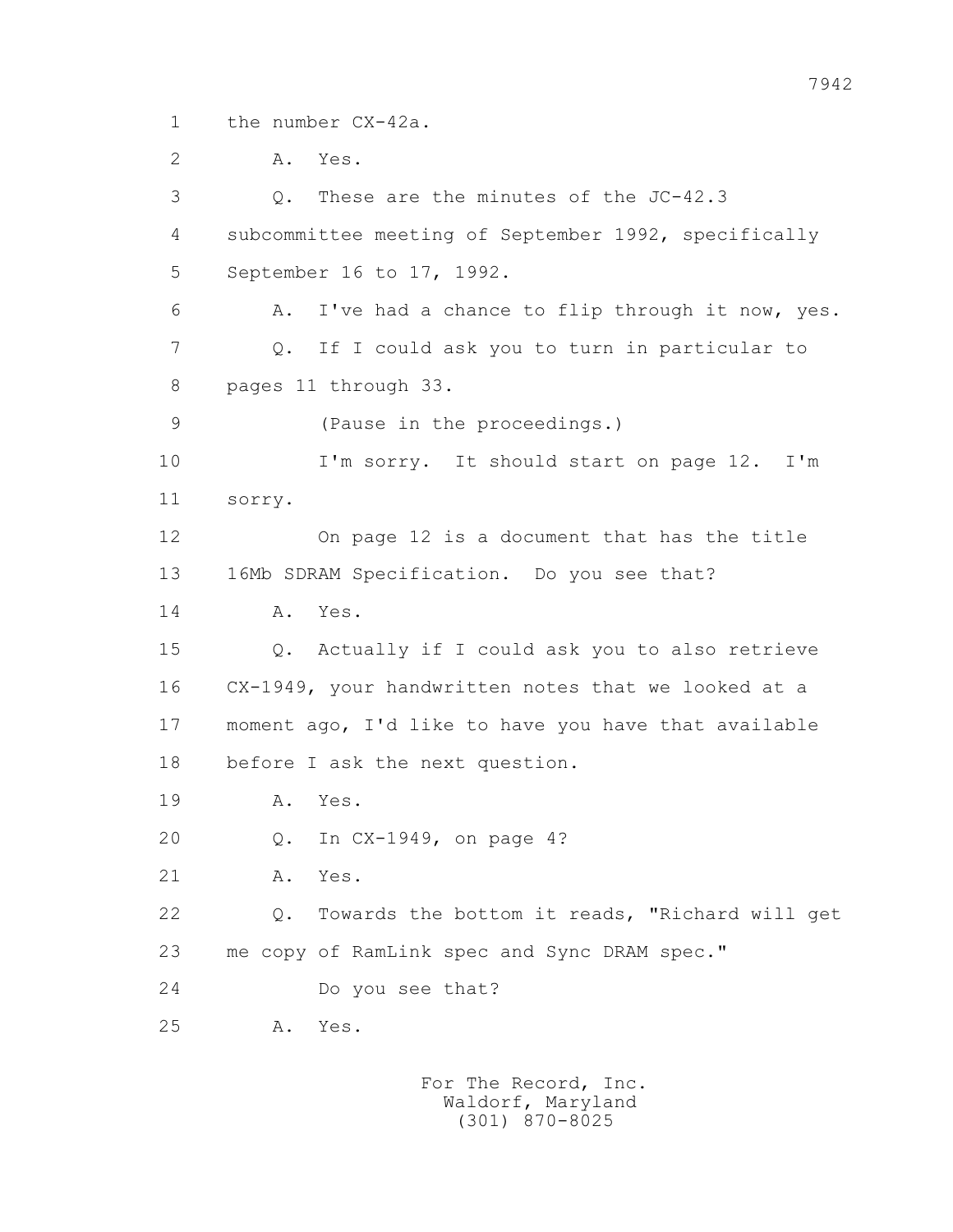1 Q. Now, with reference to pages 12 through 33 of 2 CX-42a, do you recall Mr. Crisp having provided a copy 3 of that document to you sometime shortly after the 4 September 1992 meeting? 5 **A.** No. 6 Q. Do you recall having seen pages 12 through 33 7 of CX-42a at any time before the end of June 1996? 8 A. I don't recall. 9 MR. OLIVER: Your Honor, if we can color in the 10 next box, please. 11 JUDGE McGUIRE: Go ahead. 12 BY MR. OLIVER: 13 Q. Mr. Vincent, if I could ask you to look for the 14 next document at the top of the left-hand pile. It 15 should have a number CX-680. 16 A. Yes. 17 Q. And again, if you could take a very quick look 18 through this document. 19 For the record, it is an e-mail from 20 Billy Garrett to a number of individuals at Rambus, 21 date September 21, 1992, first line: Notes from JEDEC 22 meeting. 23 Mr. Vincent, do you recall having seen CX-680 24 at any time before the end of June 1996? 25 A. No.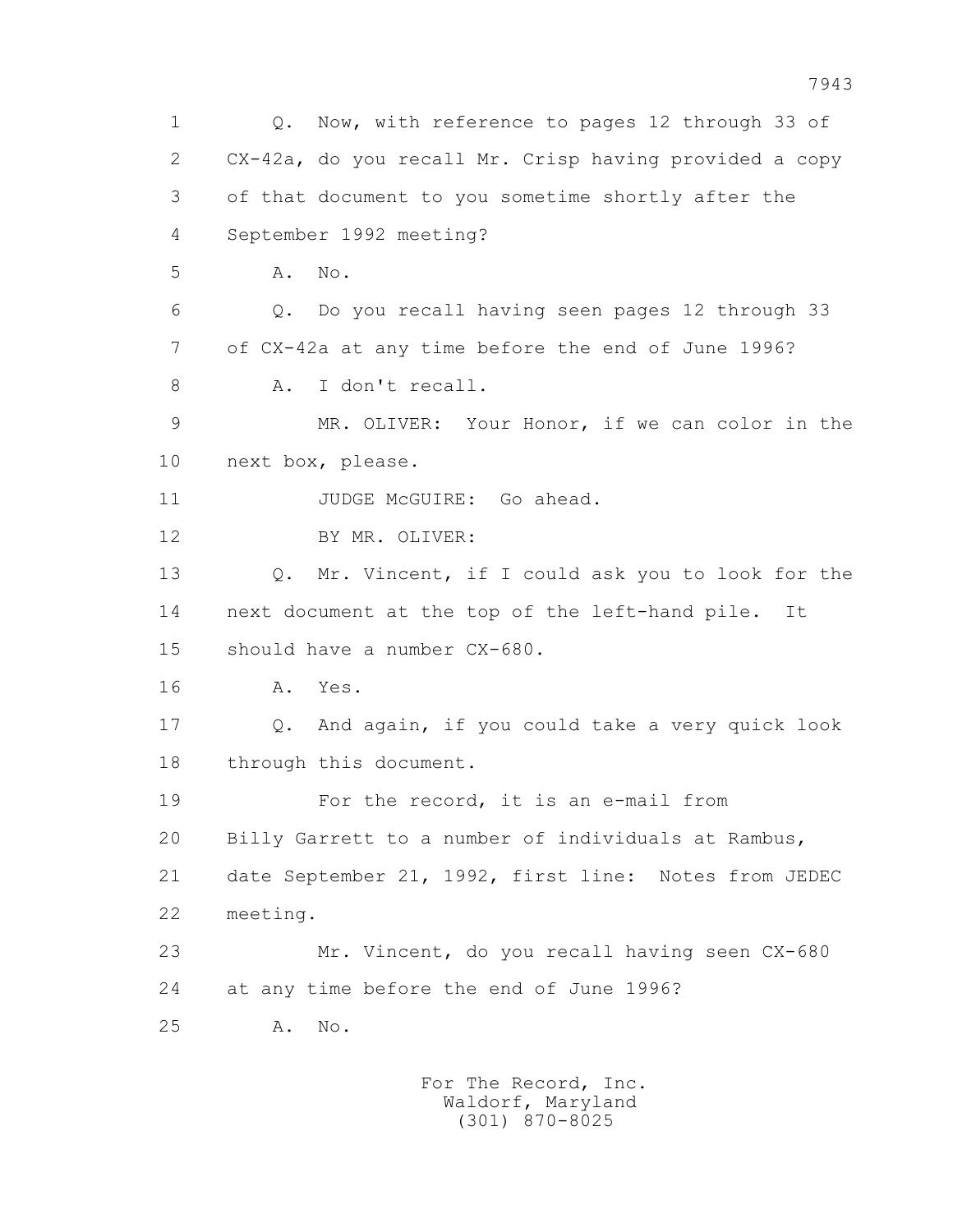1 0. If you'll set that document aside then, 2 please.

 3 At the September 25, 1992 meeting with 4 Mr. Crisp, do you recall Mr. Crisp telling you that at 5 the last JEDEC meeting Sun had issued a straw man 6 specification for an SDRAM? 7 A. I don't recall. 8 Q. At the September 25, 1992 meeting, do you 9 recall Mr. Crisp saying anything to the effect that at 10 the last JEDEC meeting it had been decided that the 11 only programmable latency needed is CAS read latency 12 123 or option for clock cycles? 13 A. What was the last? Or option for clock cycles? 14 Is that what you said? 15 Q. Yes. 16 A. I don't recall. 17 Q. Do you recall at the September 25, 1992 meeting 18 Mr. Crisp saying anything to the effect that at the 19 previous JEDEC meeting burst lengths of optionally 1, 20 optionally 2, 4 and 8 had been defined? 21 A. I don't recall. 22 MR. OLIVER: If we could fill in the next box 23 then, please, Your Honor. 24 JUDGE McGUIRE: Go ahead. 25 BY MR. OLIVER: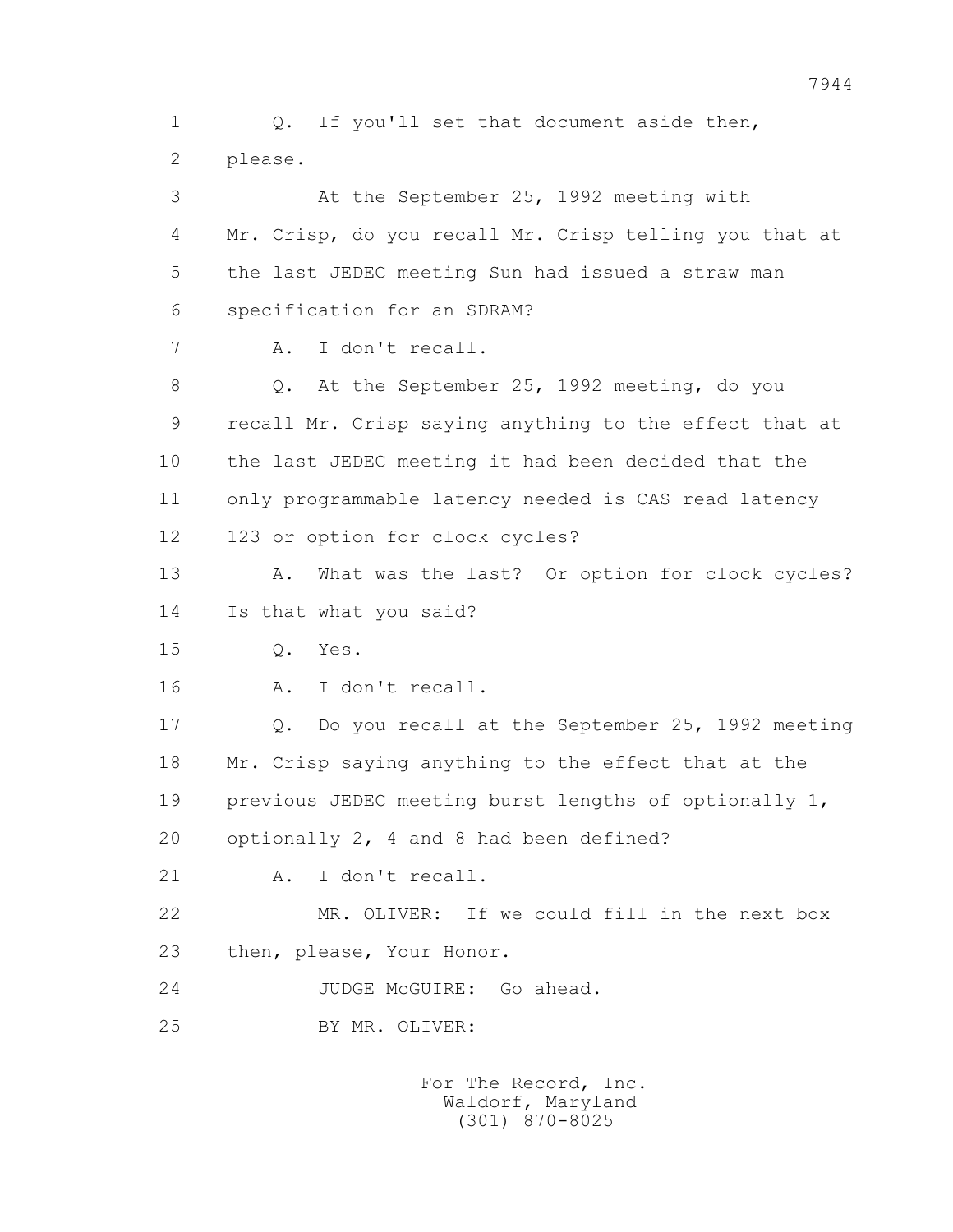1 Q. Mr. Vincent, if I could ask you to take a look 2 at the next document in your right-hand pile. It has 3 the number JX-15. 4 (Pause in the proceedings.) 5 A. Okay. I've had a chance to leaf through it. 6 Q. Okay. And I'm particularly interested in 7 page 14, item 12, which reads "conclusion of all 8 synchronous DRAM pass/hold ballots," and item 13, 9 "press release on Sync DRAM." 10 Do you recall having seen this document at any 11 time before the end of June 1996? 12 A. No. 13 MR. OLIVER: Your Honor, if we could fill in 14 the next box, please. 15 JUDGE McGUIRE: Yes. 16 BY MR. OLIVER: 17 Q. Mr. Vincent, if I could ask you to look at the 18 next document in the left-hand stack in front of you, 19 the document with the number CX-1957. 20 A. Yes. 21 Q. This is a letter from you to Mr. Farmwald, with 22 copies to Allen Roberts and Richard Crisp, dated 23 April 22, 1993; is that right? 24 A. Yes. 25 Q. And in this letter you're enclosing certain For The Record, Inc.

 Waldorf, Maryland (301) 870-8025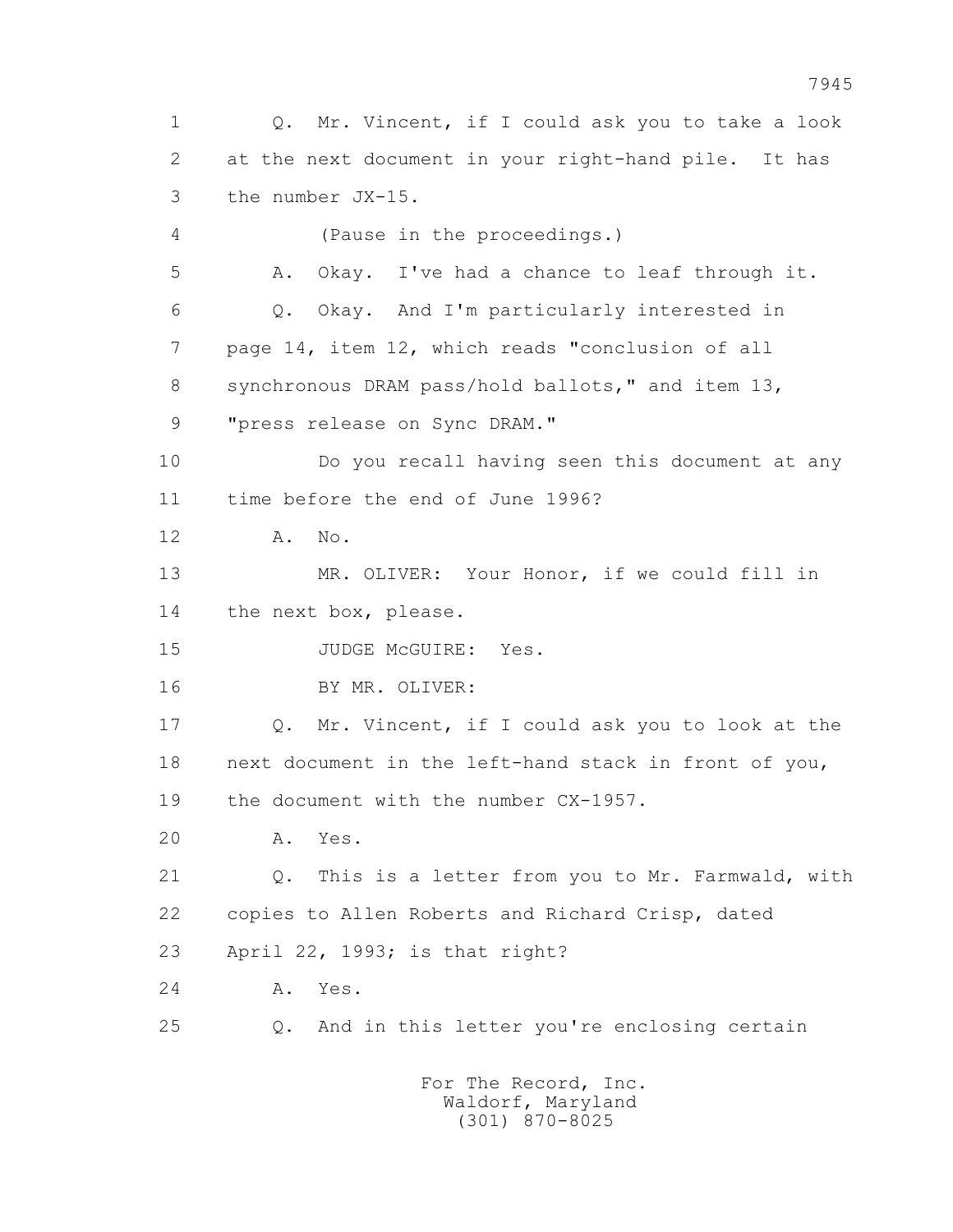1 draft patent applications?

 2 A. No. Actually it says -- actually it says both 3 draft preliminary amendments -- no, just draft 4 preliminary amendments for the patent applications. 5 Q. Okay. And you included copies of the 6 enclosures to Mr. Roberts and Mr. Crisp? 7 A. That's what the letter says, yes. 8 Q. And if I could ask you to take a look at the 9 next document in the left-hand stack. It has a number 10 of CX-1457. 11 This is a document with the caption 73305.P010D 12 In the United States Patent and Trademark Office. The 13 right-hand side is stamped "draft," under that a 14 handwritten date 4-22-93. 15 Does CX-1457 appear to be one of the draft 16 applications that you forwarded on April 22, 1993? 17 A. It appears to be logically consistent with the 18 letter, given the dates. I just don't have an 19 independent recollection. 20 Q. If you take a look at the letter, CX-1957, and 21 in the caption numbered 2 under Our Reference Number 22 73305.010 D. Do you see that? 23 A. Yes. 24 Q. And compare that to the upper left-hand corner 25 of CX-1457.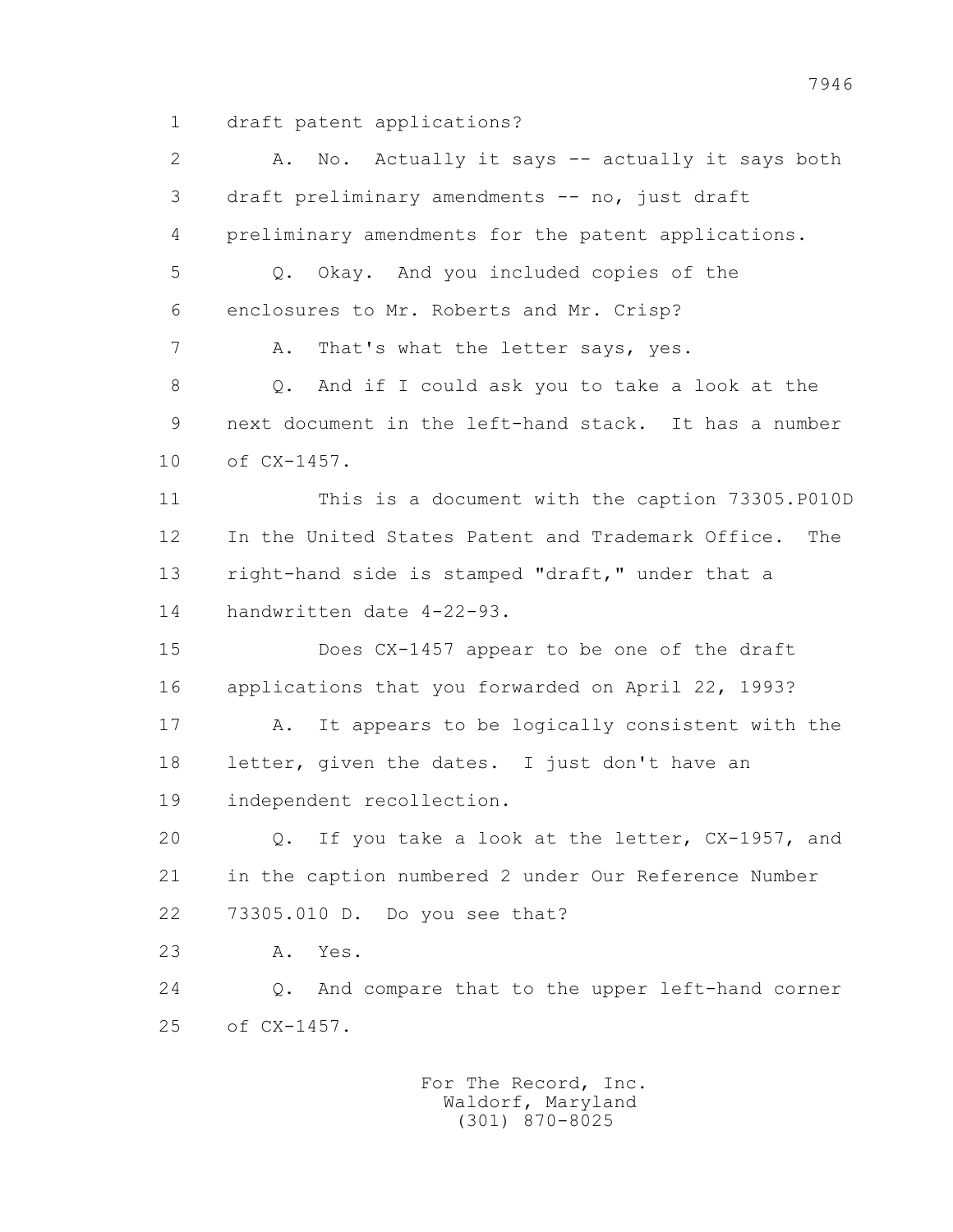1 A. Yes. It's the same.

 2 Q. Does that refresh your recollection that 3 CX-1457 was one of the drafts that you enclosed in your 4 letter? 5 A. Well, yeah. I mean, that's why I was saying 6 logically. I mean, it's referencing that, the dates 7 are right, so I just -- you know, this was ten years 8 ago. I just don't remember if this was actually 9 enclosed or not. That's all. But everything appears 10 to suggest that. 11 0. Okay. You wouldn't have any dispute if we were 12 to color that box in yellow? 13 A. Which -- yellow means that -- $14$  O. That  $-$  15 A. Yellow means what now? 16 Q. That you were involved or you had awareness of 17 the event or document. 18 A. I quess I'd be comfortable given that 19 everything appears that -- all the facts appear that 20 that's the case. Again, I don't have any -- you know, 21 this was ten years ago. I don't have any 22 independent -- what my secretary enclosed or didn't 23 enclose, but that's what it looks like. 24 MR. OLIVER: If we could color in the next box, 25 please, Your Honor. Thank you.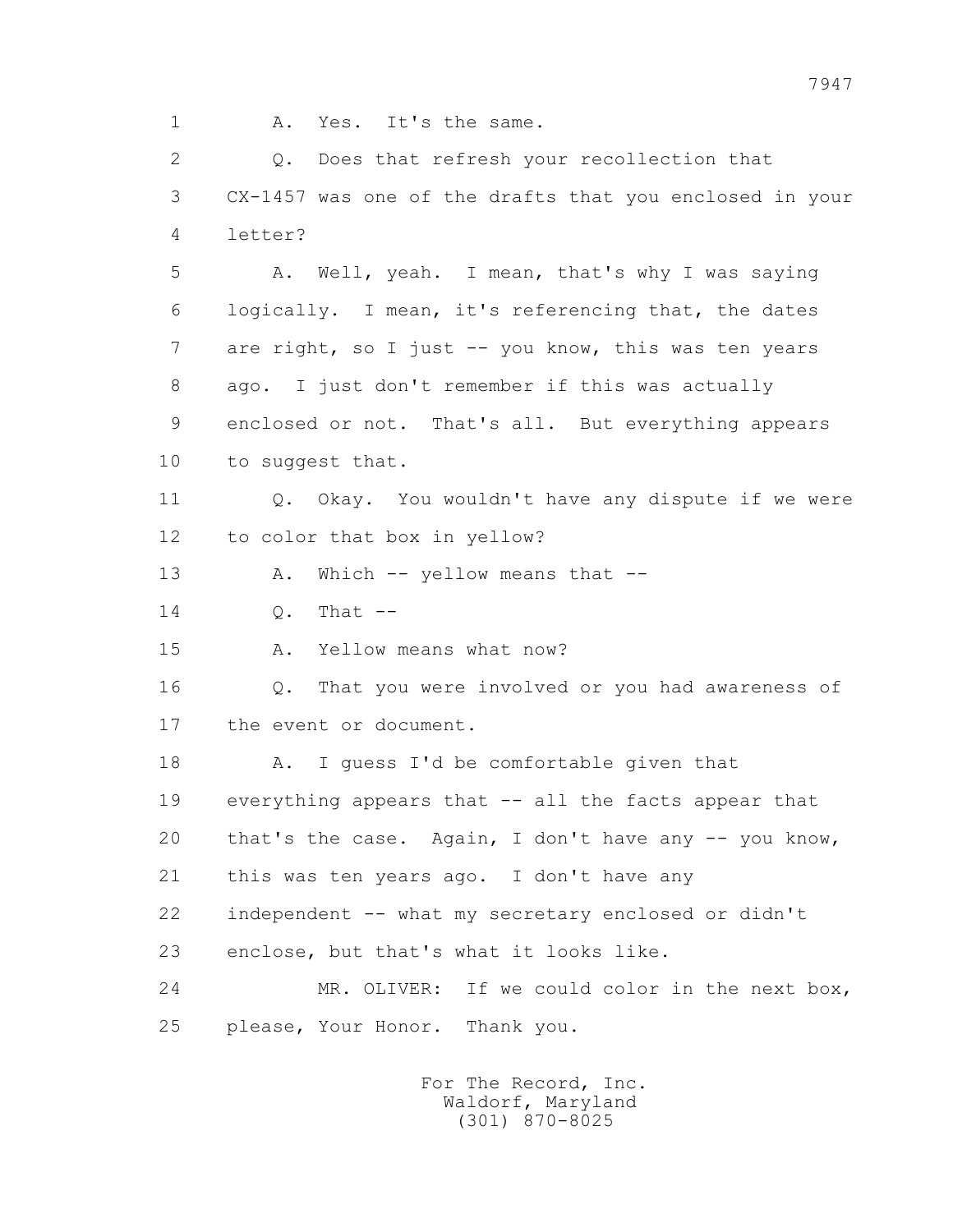1 BY MR. OLIVER:

2 0. Mr. Vincent, if I could ask you to locate the 3 copy of the green sheets that we looked at a few 4 moments ago as CX-1930.

5 A. Yes. I found that.

 6 Q. And if I could direct your attention, please, 7 to page 84.

8 A. Yes.

 9 Q. Towards the bottom of the page there's an 10 entry, 5-13-93 Lester Vincent conference with 11 Mike Farmwald and Richard Crisp regarding preliminary 12 amendment.

13 Do you see that?

14 A. Yes.

 15 Q. Simply I wanted to refresh your recollection of 16 a conference that took place on May 13, 1993 so that we 17 could color in the next box.

18 A. Have we moved on from these other exhibits 19 where it's a new -- we're not talking about the letter 20 anymore; right?

 21 Q. Well, let me slow down a moment and ask a 22 couple additional questions just to be certain the 23 record is clear then.

 24 Do you see on page 84 towards the bottom 25 there's a reference to a conference with Mike Farmwald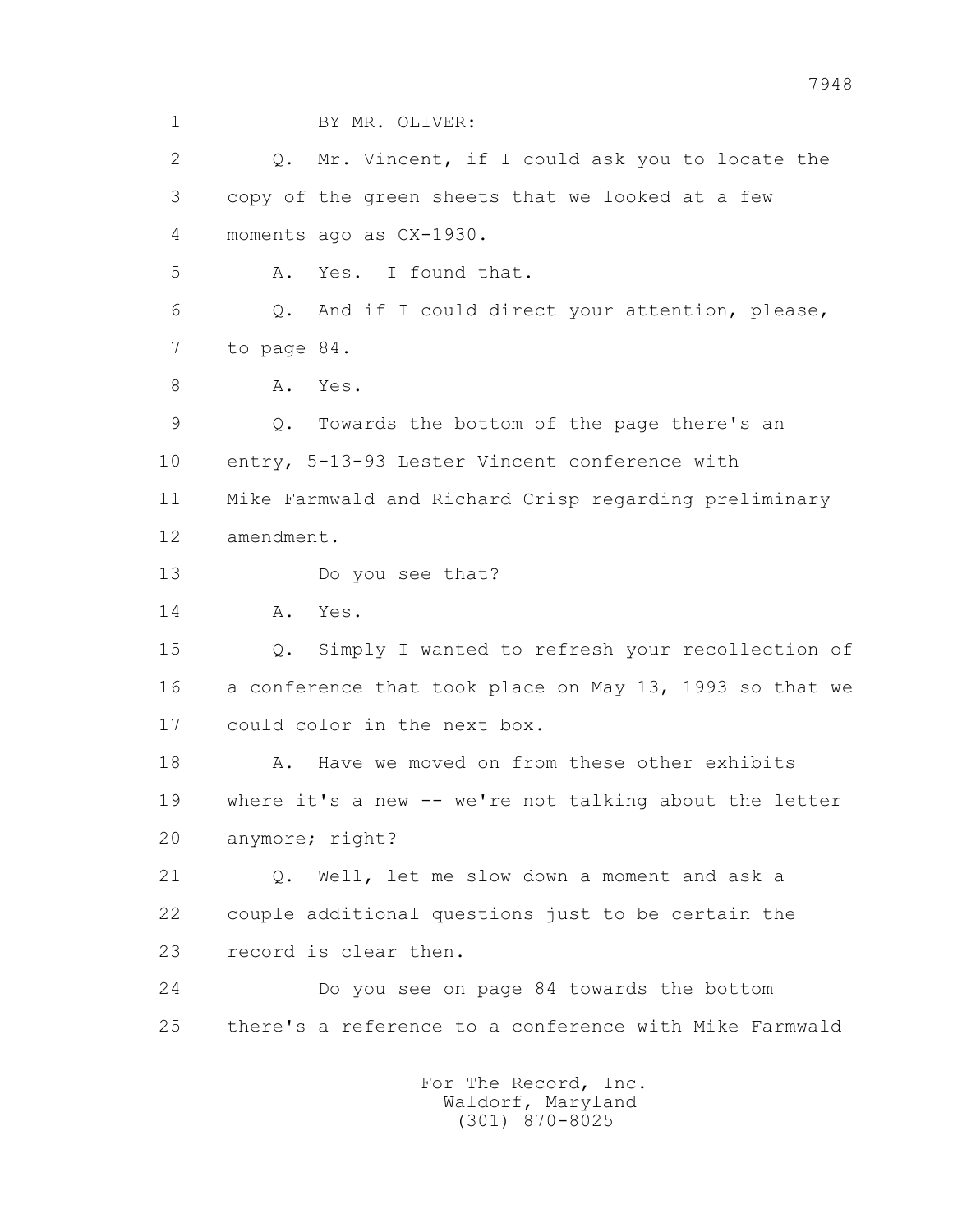1 and Richard Crisp regarding preliminary amendment? 2 A. Yes, I see that. 3 Q. And as you turn back to page 83, about 4 one-third of the way down the page there's another 5 entry also for May 13, 1993, Lester J. Vincent 6 conference with Richard Crisp and Mike Farmwald 7 regarding preliminary amendment. 8 Do you see that? 9 A. Yes. 10 Q. Now, those conferences related to the 11 preliminary amendments that you forwarded on April 22, 12 1993; isn't that right? 13 (Pause in the proceedings.) 14 A. Well, I can see that the -- on the page 83 the 15 time entry you're referring to refers to matter number 16 P10D and the one on page 84 refers to P13D, and that 17 date was May 13 for both and the letter is April 22, 18 but I don't have any, you know, independent 19 recollection of that, so I don't recall. 20 Q. Okay. Just so the record is clear, though, if 21 you'll also take a look at CX-1457, do you see the 22 draft we looked at just a moment ago? 23 A. Yes. 24 Q. In the upper left-hand corner there is the 25 P010D number?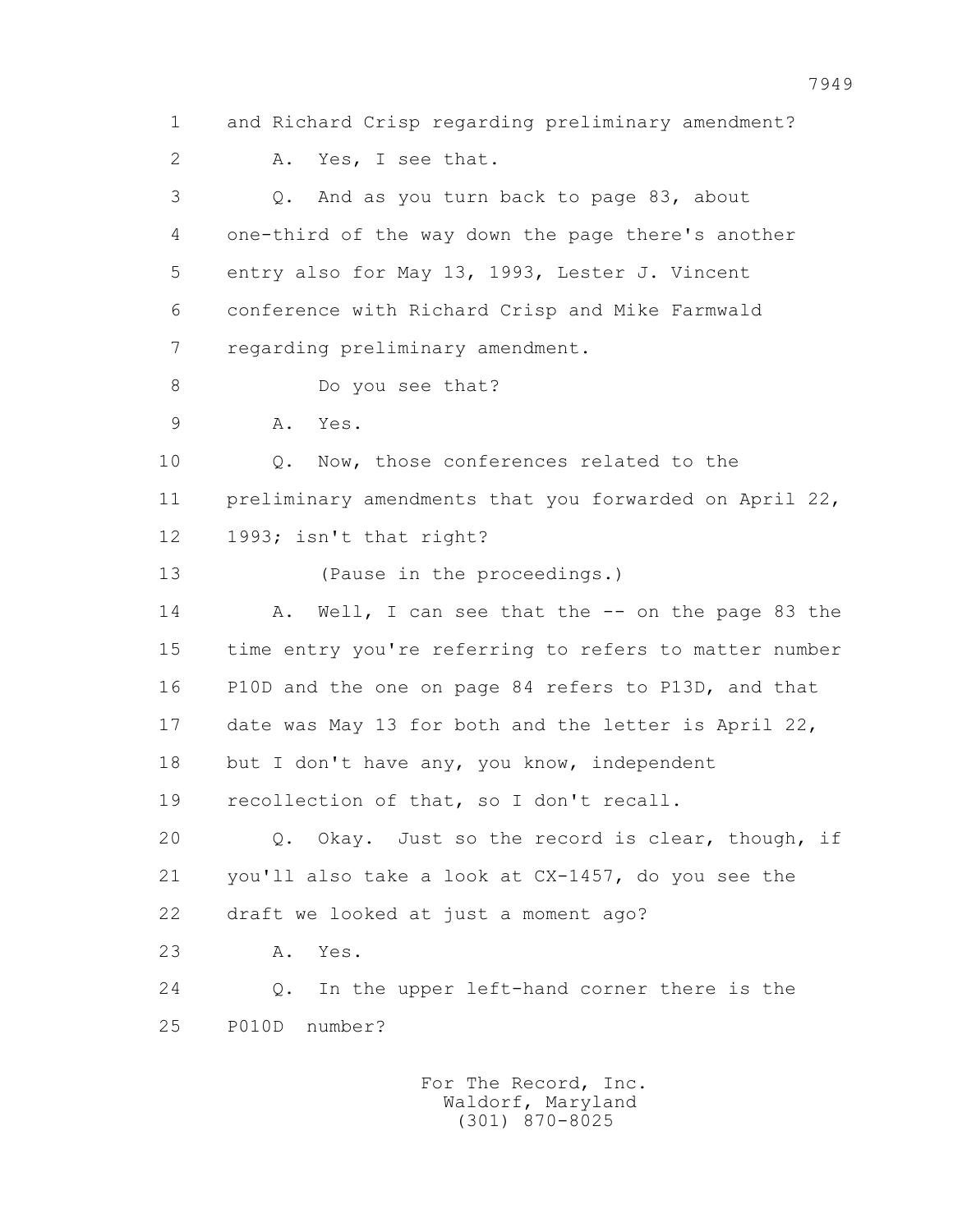1 A. Yes.

 2 Q. And that matches the entry on CX-1930 with 3 respect to the May 13, 1993 conference? 4 A. Yes. 5 MR. OLIVER: Your Honor, if we could fill in 6 the next box, please. 7 JUDGE McGUIRE: All right. 8 BY MR. OLIVER: 9 Q. Mr. Vincent, if I could ask you to take a look 10 at the next document in the left-hand pile. It has the 11 Bates number CX-1458. 12 A. Yes. 13 Q. Do you recognize CX-1458 to be a preliminary 14 amendment that was filed with the Patent and Trademark 15 Office? 16 A. Yes. 17 Q. And if you look at the date in the stamp in the 18 right-hand side of the first page, this was filed an 19 May 17, 1993; is that right? 20 A. Yes. 21 MR. OLIVER: Your Honor, if we could fill in 22 the next box, please. 23 JUDGE McGUIRE: Yes. 24 BY MR. OLIVER: 25 Q. Mr. Vincent, if I could ask you to locate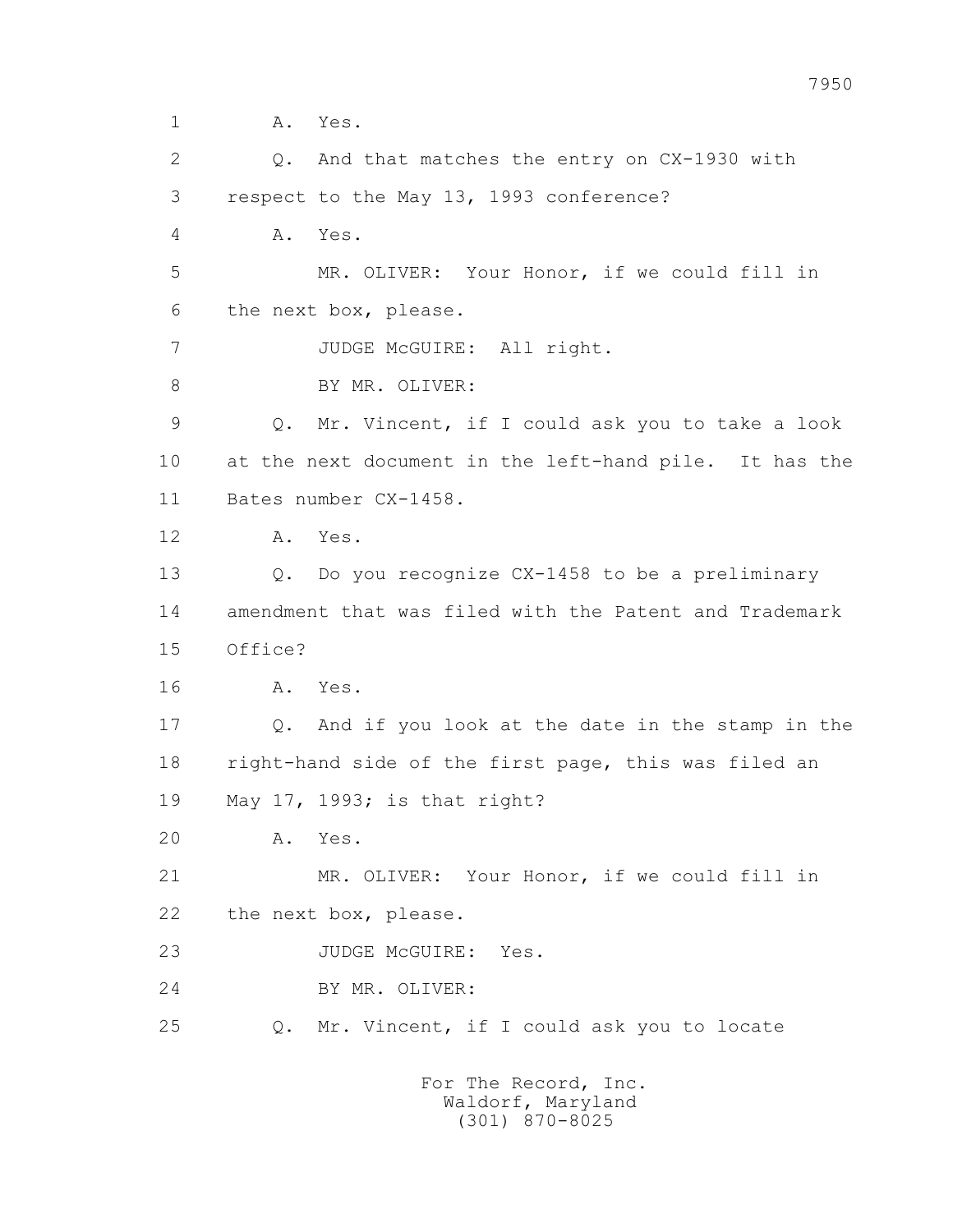1 JX-15, these are a set of the meeting minutes from the 2 May 1993 JEDEC meeting. I believe it's a document we 3 looked at earlier today. 4 MR. STONE: Your Honor, I'm just confused. We 5 just filled in the box that says "'651" on the basis of 6 the preliminary amendment, Exhibit CX-1458? 7 MR. OLIVER: Yes. 8 MR. STONE: So the box "'651" just means that a 9 preliminary amendment was filed? 10 MR. OLIVER: Was filed and Mr. Vincent was 11 aware of that at the time. 12 MR. STONE: Okay. 13 THE WITNESS: I'm sorry. I'm supposed to be 14 looking for something? 15 BY MR. OLIVER: 16 Q. Yes. JX-15. These are a set of the -- 17 A. I found it, JX-15. 18 Q. Actually, I'm sorry. Could you hold on one 19 second, please. 20 A. Uh-huh. 21 MR. OLIVER: I'm sorry, Your Honor. If we 22 could hold on just one minute, please. 23 JUDGE McGUIRE: Go ahead. 24 (Pause in the proceedings.) 25 MR. OLIVER: My apology, Mr. Vincent. I gave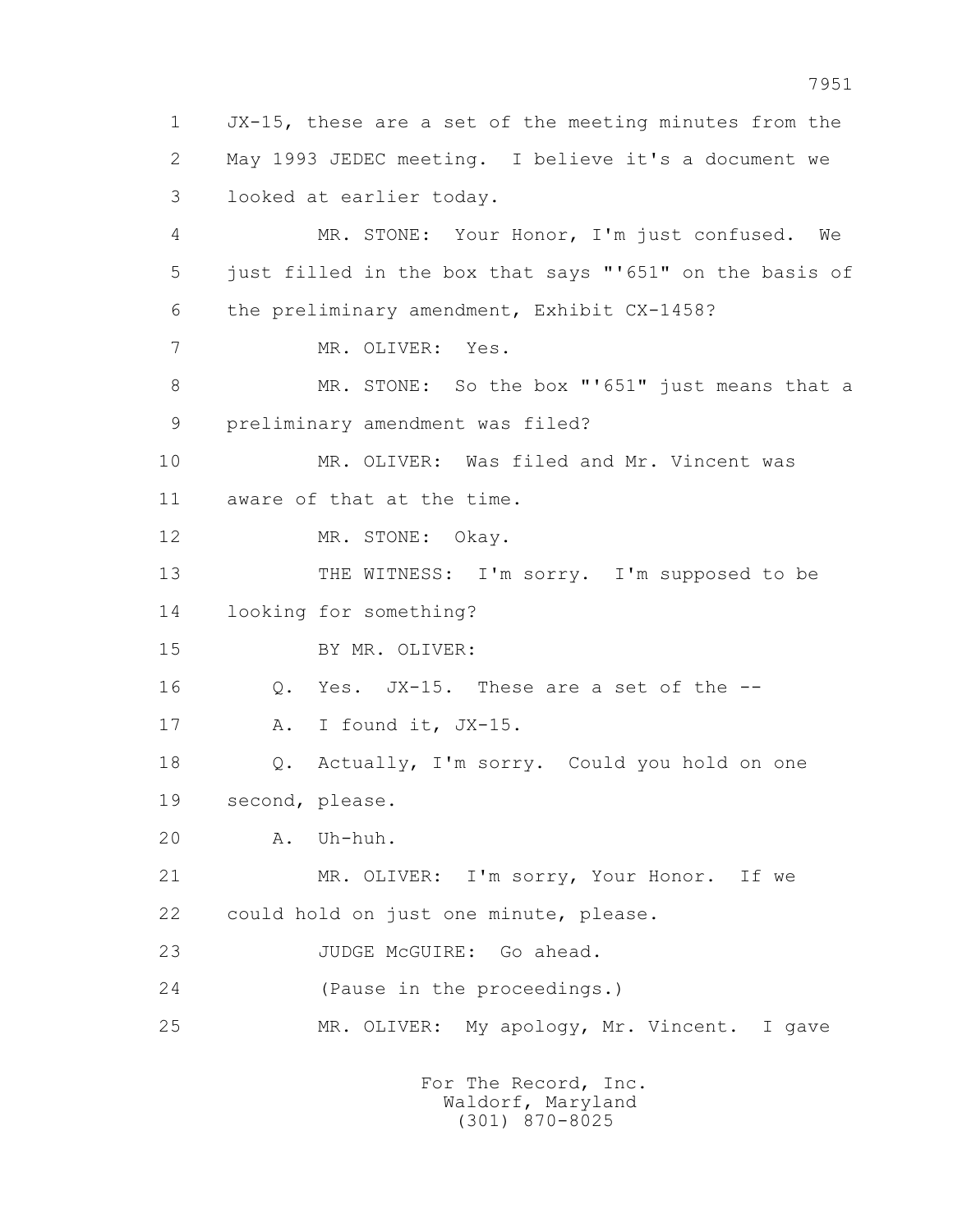1 you false information.

 2 Your Honor, may I approach? 3 JUDGE McGUIRE: Go ahead. 4 BY MR. OLIVER: 5 Q. Mr. Vincent, I've handed you a copy of JX-16, 6 which are the JX-42.3 subcommittee minutes of the 7 meeting of May 19 and May 20, 1993, and I'd like to 8 direct your attention in particular to page 5 under 9 caption 8.1, Sync DRAM Ballots. 10 A. Okay. Let me just take a look at that page. 11 I've flipped through the rest of that document, but let 12 me just take a look at that page. 13 (Pause in the proceedings.) 14 Okay. 8.1, I've reviewed that. 15 Q. Do you recall seeing these minutes at any time 16 before the end of June 1996? 17 A. No. 18 Q. Do you recall any representative of Rambus 19 telling you in May or June of 1993 that the JEDEC 20 council had approved the ballots that make up the JEDEC 21 SDRAM standard? 22 A. I don't recall. 23 MR. OLIVER: If we could fill in the next box 24 then, please, Your Honor. 25 JUDGE McGUIRE: Yes.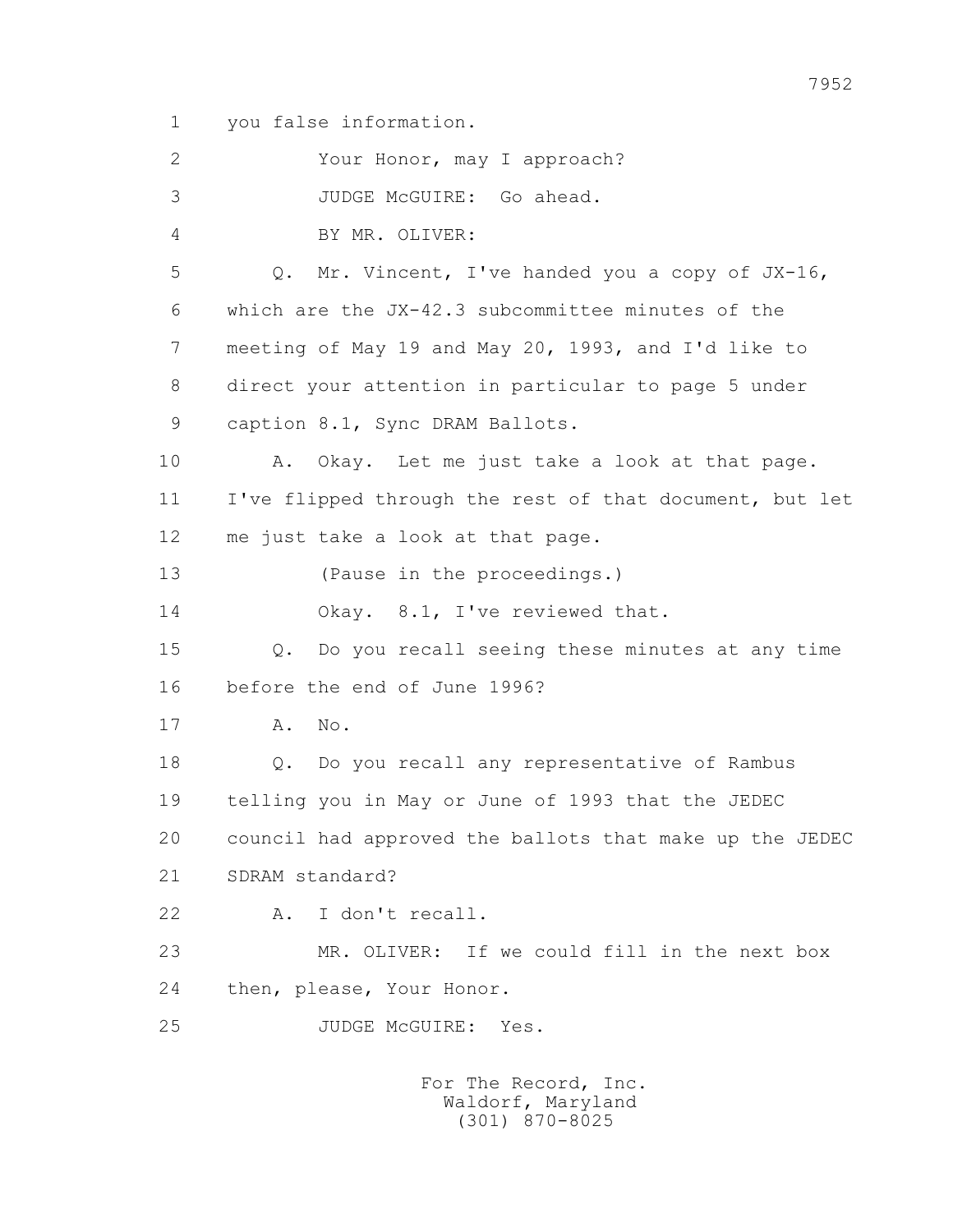1 BY MR. OLIVER:

2 0. Mr. Vincent, if I could ask you to locate the 3 next document in the pile to the left-hand side. It 4 should have a Bates number CX- -- excuse me -- an 5 exhibit number CX-1959. 6 A. Yes. Let me take a look through this. 7 (Pause in the proceedings.) 8 Yes. 9 Q. Now, you received a copy of CX-1959, didn't 10 you? 11 A. It appears so since it appears to be my 12 handwriting at the top where it says "re: Rambus." 13 Q. Now, if I could direct your attention to the 14 handwriting in the left-hand margin underneath 1, 2 and 15 3. Do you see that? 16 A. Yes. 17 Q. Now, do you understand that to be referring to 18 your internal file numbers? 19 A. It's not my handwriting, but that's what it 20 appears to be referring to. 21 Q. Well, at the time that you received the e-mail, 22 CX-1959, did you have an understanding that paragraph 23 number 1 referred to the preliminary amendment that was 24 filed on May 17, 1993, CX-1458? 25 A. You know, I just don't recall. You know, this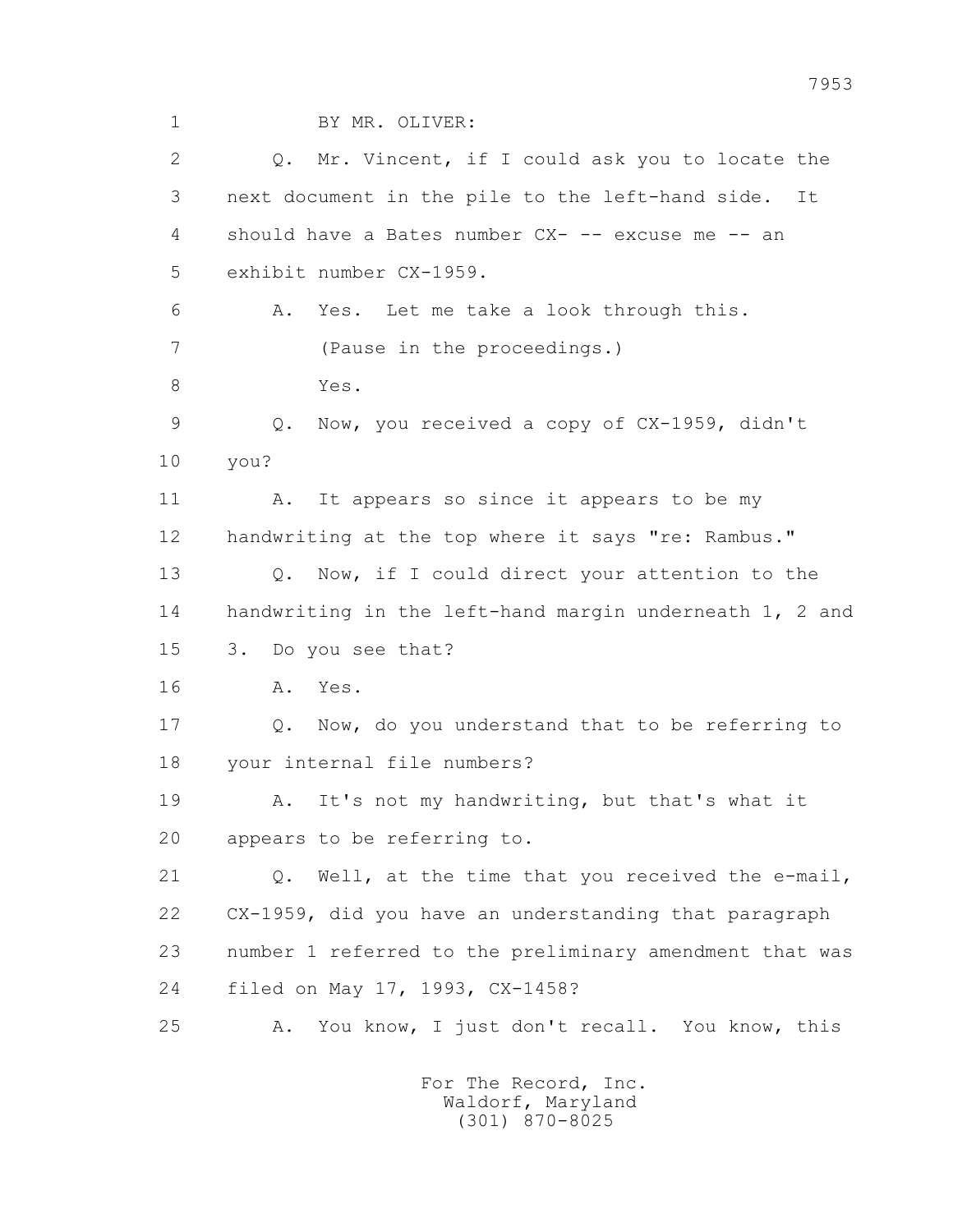1 was like ten years ago and I just don't recall. I see 2 the P14 there under 1, but I just don't recall. 3 Q. If I could ask you to take a look back at 4 CX-1458. 5 And if I could direct your attention to the 6 upper left-hand corner underneath the stamp. It 7 appears to read 73305.P014D. Do you see that? 8 A. Yes. 9 Q. Does that refresh your recollection in any way 10 that paragraph 1 of CX-1959 referred to CX-1458? 11 A. Well, I see that CX-1458 refers to P14D. I 12 see -- which is divisional. I see that there's some 13 handwriting there that says P14 which is not my 14 handwriting. P14 -- I don't have -- you know, I don't 15 have independent recollection of this, you know, it was 16 so long ago. 17 MR. OLIVER: Okay. Anyway, Your Honor, if we 18 could color in the next box, please. 19 BY MR. OLIVER: 20 Q. Mr. Vincent, if you could take a look at the 21 next document in the left-hand pile, CX-1961. 22 A. Yes. 23 Q. This is a letter that you sent to Mr. Ware with 24 copies to Allen Roberts, Richard Crisp and 25 Mike Farmwald of Rambus on June 30, 1993; is that For The Record, Inc.

 Waldorf, Maryland (301) 870-8025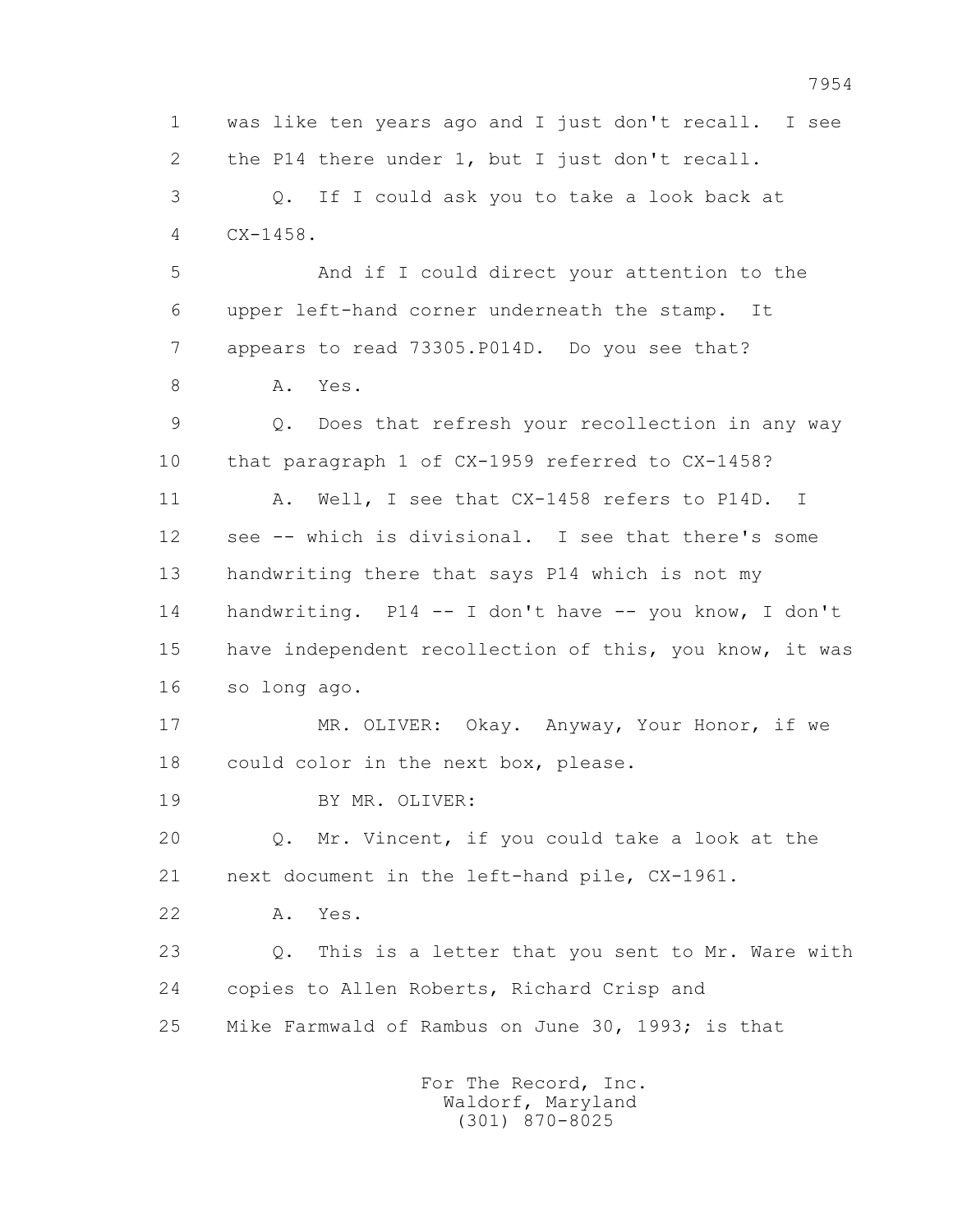1 right?

2 A. Yes.

 3 Q. And you included as one of two enclosures 4 the '692 application; is that right? 5 MR. STONE: Objection. Misstates the 6 document. 7 JUDGE McGUIRE: Sustained. 8 BY MR. OLIVER: 9 Q. Mr. Vincent, did you send enclosures with 10 CX-1961? 11 A. Yes. 12 Q. And what were those enclosures? 13 A. Well, the letter -- again, I don't have an 14 independent recollection, it's so long ago, but it 15 says there's preliminary amendments for -- are 16 enclosed for those patent applications, which would be 17 P7D, which is the '692 application, and P013D, which 18 is the '212, so it's preliminary amendments were 19 enclosed. 20 Q. Okay. Thank you. 21 If you could look at the next document in the 22 pile on the left-hand side, CX-1459. 23 A. Yes. 24 Q. Does this appear to be one of the preliminary 25 amendments that was sent with the June 30 letter?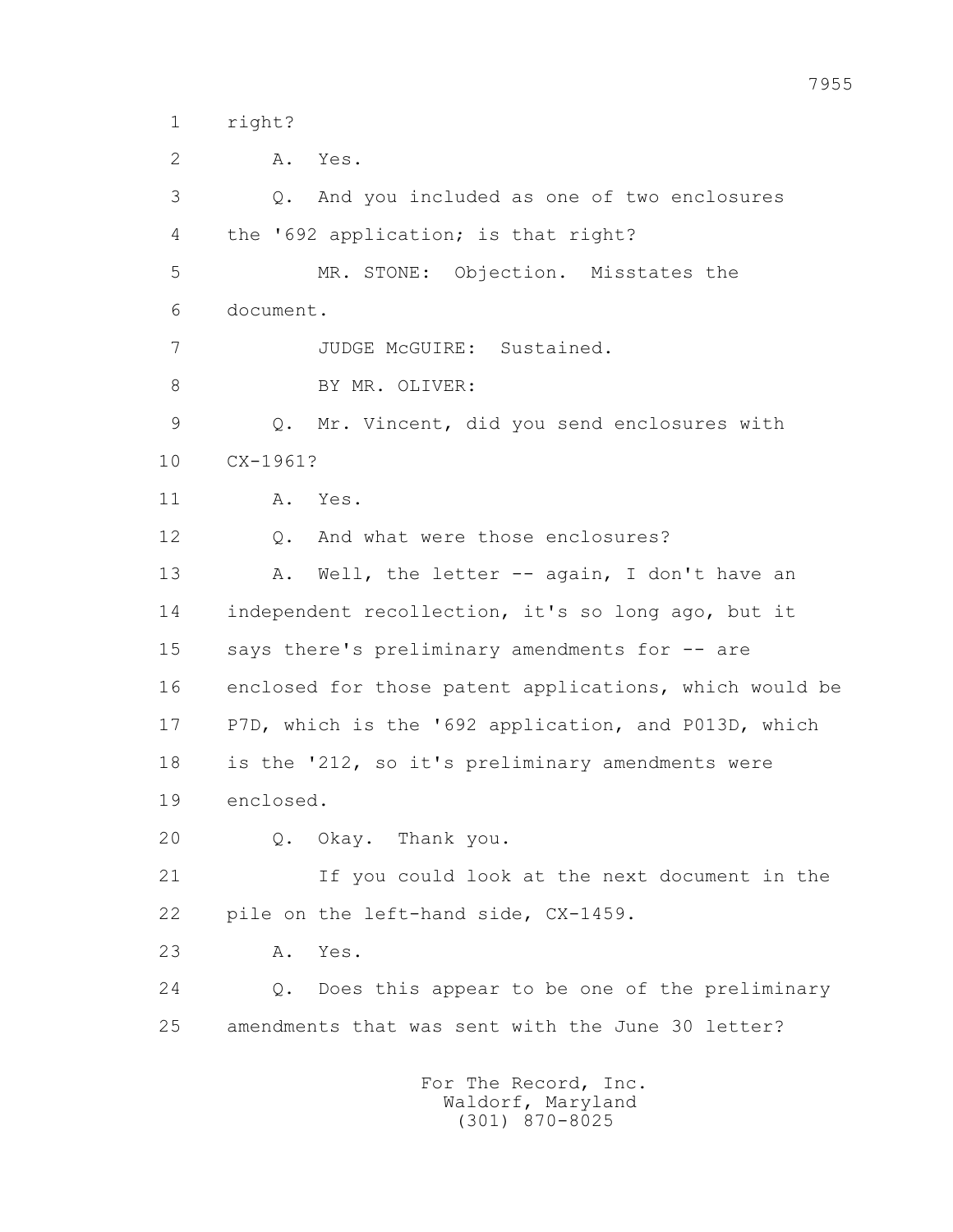1 A. Yes. It appears so because it's preliminary 2 amendment in P7D and it was -- which was filed June 28, 3 which would have been before the date of the June 30 4 letter. 5 Q. Okay. Thank you. 6 Your Honor, if we could fill in the next box, 7 the '692 box. 8 Mr. Vincent, if I could ask you to take a look 9 at the next document in the left-hand pile of 10 documents in front of you. It has an exhibit number 11 JX-56. 12 A. Okay. I've had a chance to flip through it. 13 Q. Do you recall having seen this document at any 14 time before the end of June 1996? 15 A. No. 16 Q. If I could ask you to turn just to one page in 17 particular just to be certain, and unfortunately the 18 page numbers are cut off, but if you look at the Bates 19 number JEDEC 0007793. 20 A. Which is what, page 114? 21 Q. It may be. I have -- 22 A. Oh, yours is cut off. Mine is not cut off. 23 It's 7793, JEDEC number, Bates number. 24 Q. It has the caption SDRAM Mode Register? 25 A. I'm sorry. What?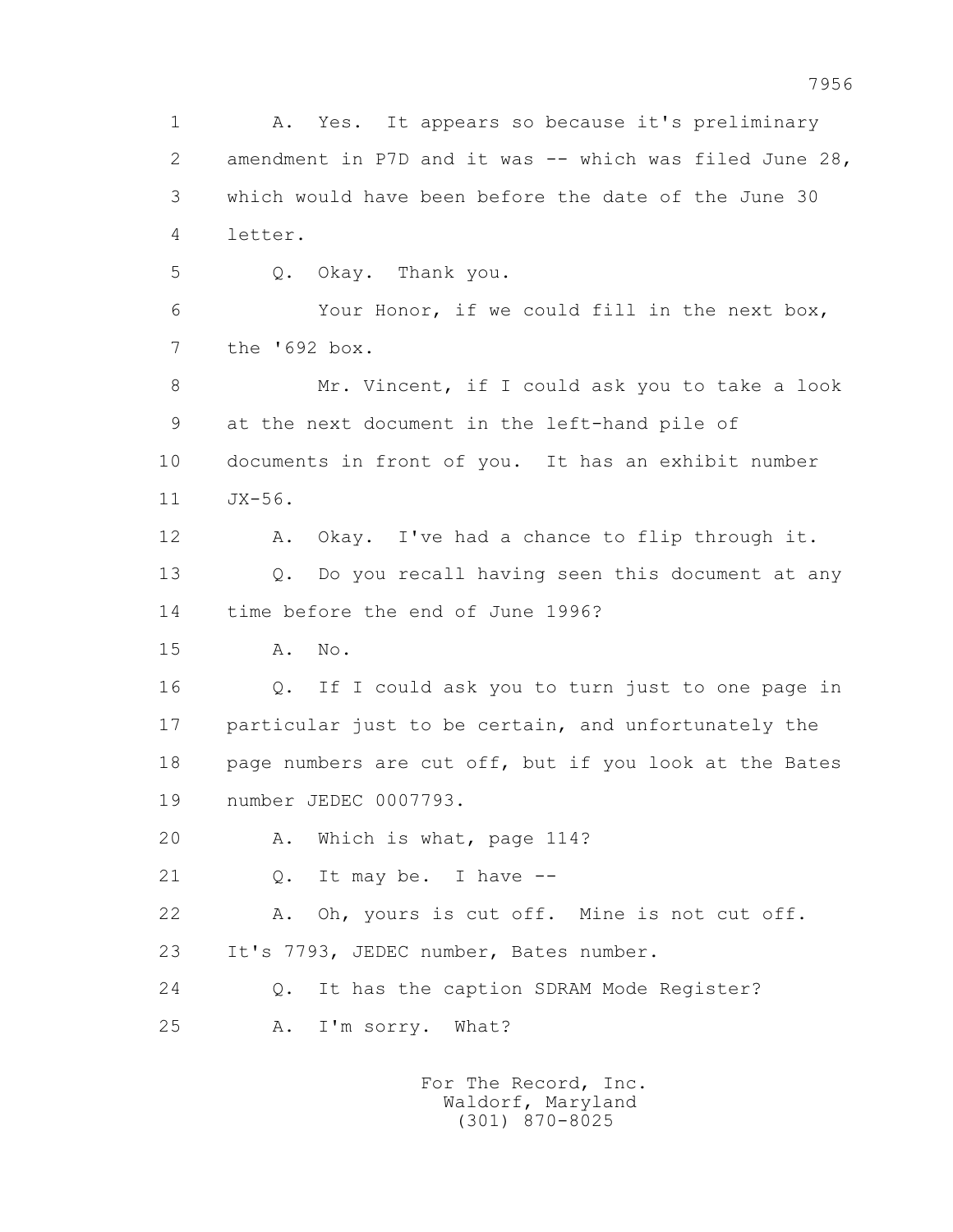1 0. It has a caption at the top of the page that 2 reads "SDRAM Mode Register"? 3 A. Yes. 4 Q. Do you recall having seen that page at any time 5 before the end of June 1996? 6 A. No. 7 MR. OLIVER: Your Honor, if we can color in the 8 next box. 9 BY MR. OLIVER: 10 Q. Mr. Vincent, if you could locate the next 11 document on the top of the left-hand pile, please. It 12 has the Bates number CX-1970. 13 A. Yeah. Let me have a chance to look through 14 this. 15 (Pause in the proceedings.) 16 Yes, I've had a chance to look through it. 17 Q. Now, these are your notes of a meeting with 18 Gary Harmon, Geoff Tate and Allen Roberts on 19 January 10, 1994; is that right? 20 A. Yes. 21 Q. And if I can just direct your attention to the 22 beginning portion of the notes, it reads: Enforcement, 23 sink DRAMs, low swing signals, config registers, 24 programmable latency, and PLLs. 25 A. Yes. Sink, S-I-N-K, yes.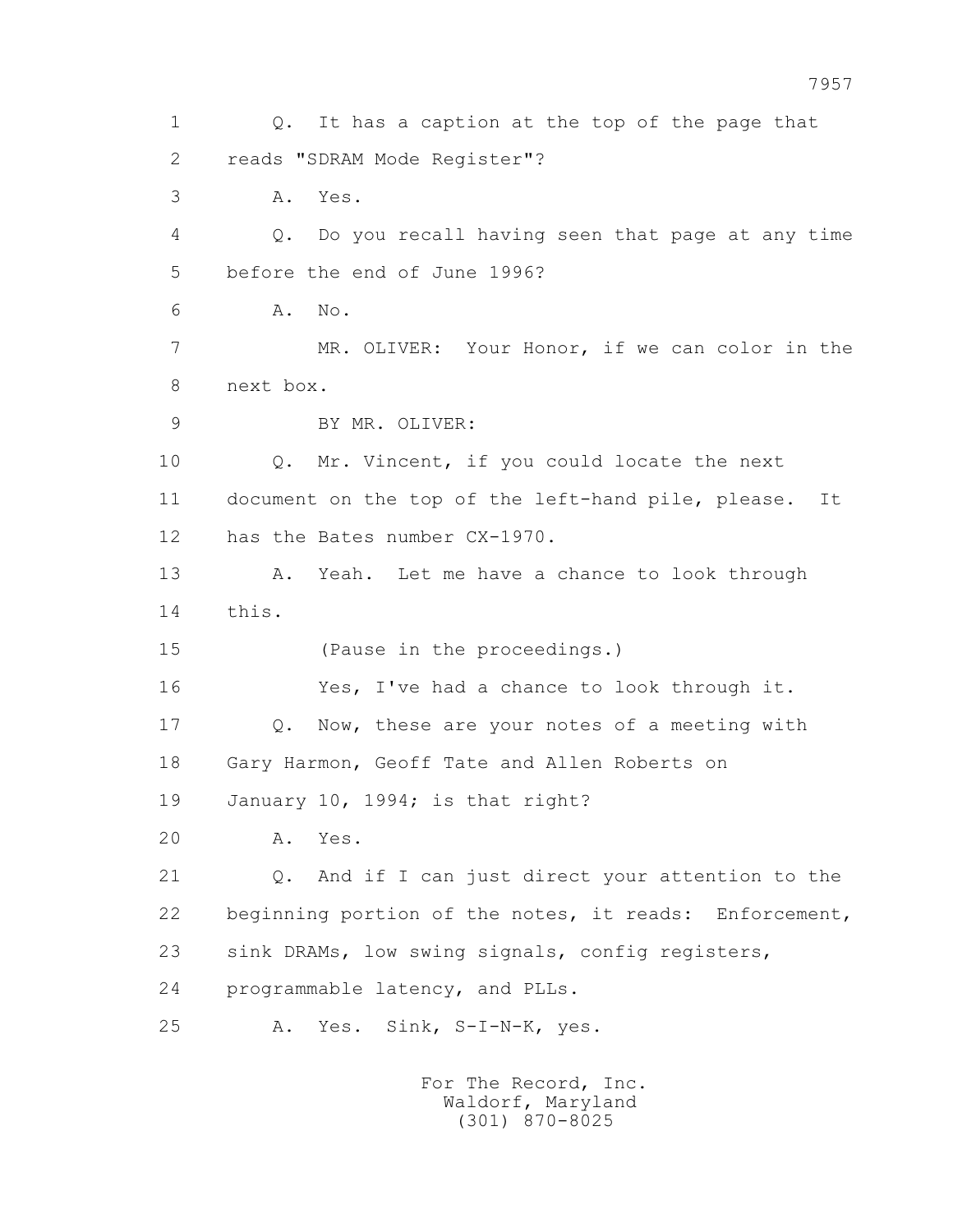1 MR. OLIVER: Your Honor, if we can fill in the 2 next box, please. 3 BY MR. OLIVER: 4 Q. Mr. Vincent, if I can ask you to take a look at 5 the next document in the top of the left-hand stack in 6 front of you, Bates -- excuse me -- 7 Exhibit Number CX-734. 8 A. Yes. 9 Q. This is a letter from Allen Roberts of Rambus 10 to you dated May 5, 1994; is that right? 11 A. Yes. 12 Q. Now, this is a -- sorry. Let me withdraw 13 that. 14 Do you recall receiving this letter in May of 15 1994? 16 A. Yes. 17 Q. Let me direct your attention if I could, 18 please, to paragraph 1.0. 19 It reads: "Use of both edges of the clock for 20 transmission of address, commands, or data or any 21 combination on DRAM device to increase effective 22 bandwidth/pin." 23 Do you see that? 24 A. Yes. 25 Q. Now, at the time, did you understand that to be For The Record, Inc.

 Waldorf, Maryland (301) 870-8025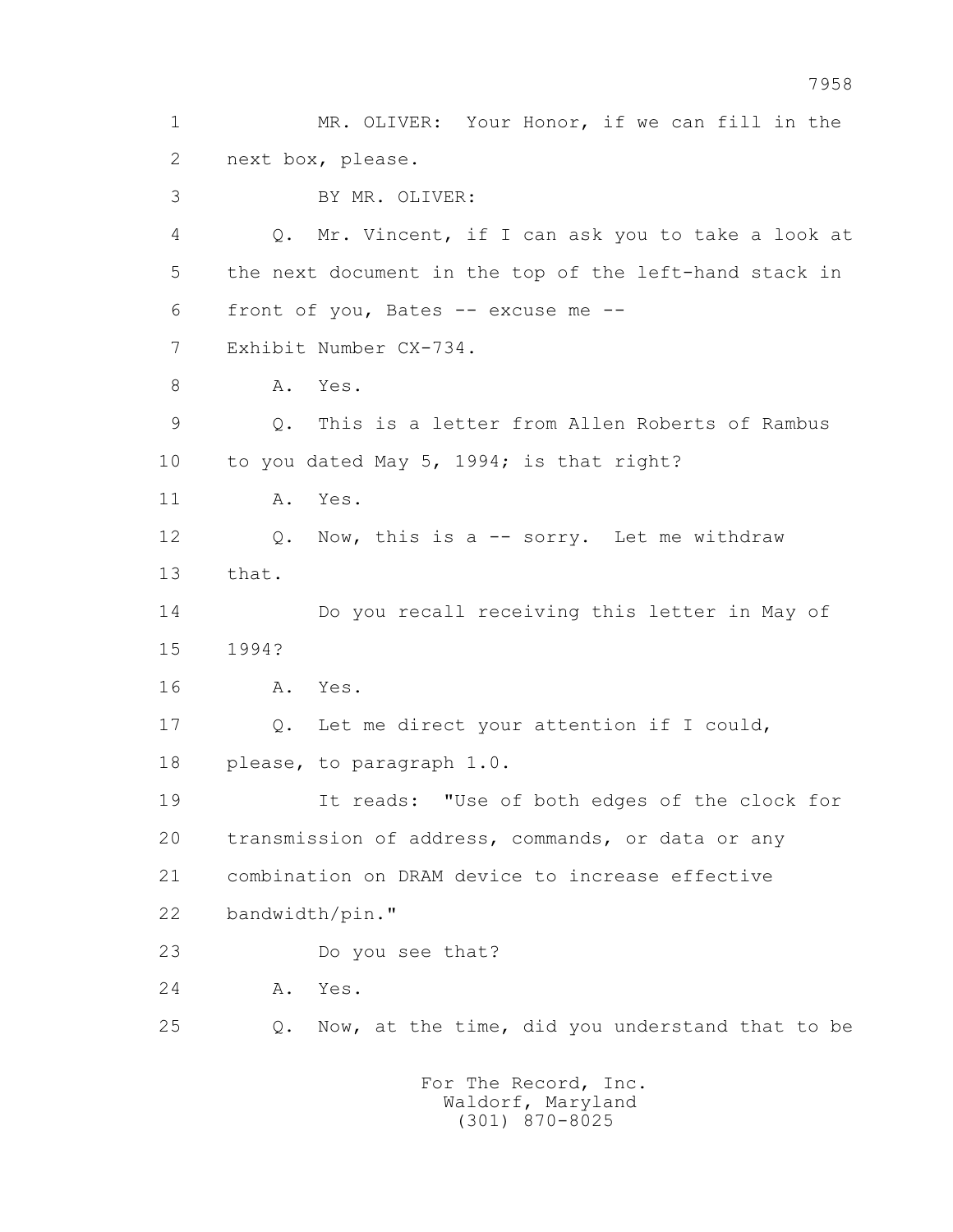1 the same concept as dual-edged clocking? 2 A. I don't recall. 3 Q. If I could ask you to take a look at 4 paragraph 2.4 at the very bottom of the page, it reads, 5 "Selective precharging of banks following an access to 6 improve access time." 7 Do you see that? 8 A. Yes. 9 Q. Now, at the time, did you understand that to be 10 the same concept as auto-precharge? 11 A. I don't recall. 12 MR. OLIVER: Your Honor, if we could fill in 13 the next box, please. 14 BY MR. OLIVER: 15 Q. Mr. Vincent, if I could ask you to look at the 16 next document in the left-hand stack of documents, 17 please. 18 This is a document with the Bates number 19 CX-738. It is an e-mail from John Dillon to exec, 20 Barth, Ware at Rambus, dated June 16, 1994. 21 A. Yes, I see it. I've had a chance to -- 22 Q. Do you recall having seen this e-mail at any 23 time before the end of June 1996? 24 A. No. 25 Q. If you could now please set that document For The Record, Inc.

 Waldorf, Maryland (301) 870-8025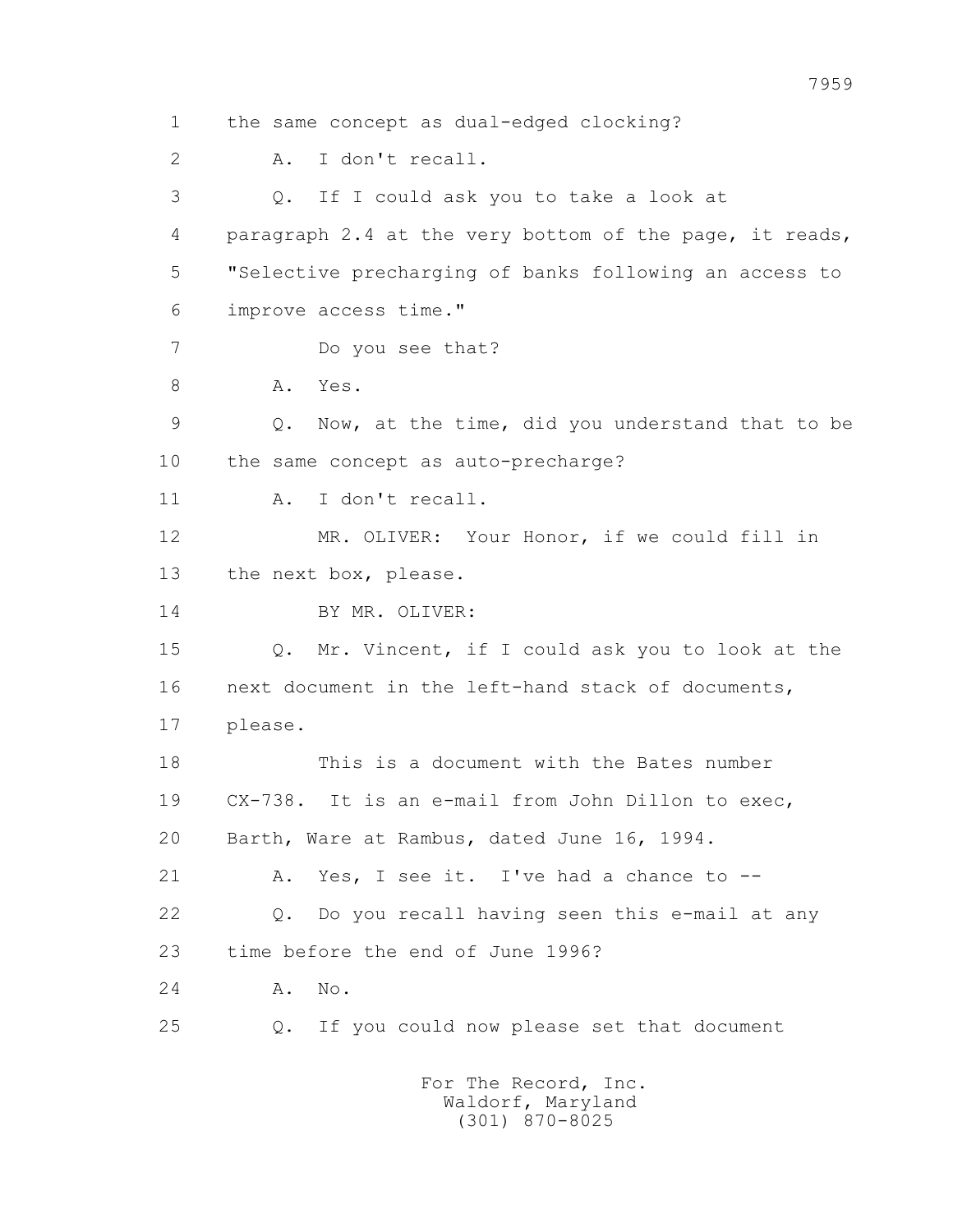1 aside.

 2 Mr. Vincent, at any time before the end of 3 June 1996, do you recall anybody at Rambus saying to 4 you that patenting the auto-precharge feature would 5 have high harassment value? 6 A. I don't recall that. 7 Q. Do you recall anybody at Rambus saying to you 8 before the end of June 1996 that they wished to patent 9 auto-precharge because it was used by third-party SDRAM 10 controllers? 11 A. I don't recall. 12 MR. OLIVER: Your Honor, if we could fill in 13 the next box blue. 14 BY MR. OLIVER: 15 Q. Mr. Vincent, if I could ask you to locate the 16 next document in the left-hand pile of documents in 17 front of you. 18 This is a document with Exhibit Number CX-745. 19 It consists of a handwritten note. Behind that is a 20 letter. And behind that is a preliminary amendment 21 with a "draft" stamp on it. 22 (Pause in the proceedings.) 23 A. Okay. I've had a chance to leaf through it. 24 Q. At any time before the end of June 1996, do you 25 recall having seen all or portions of CX-745?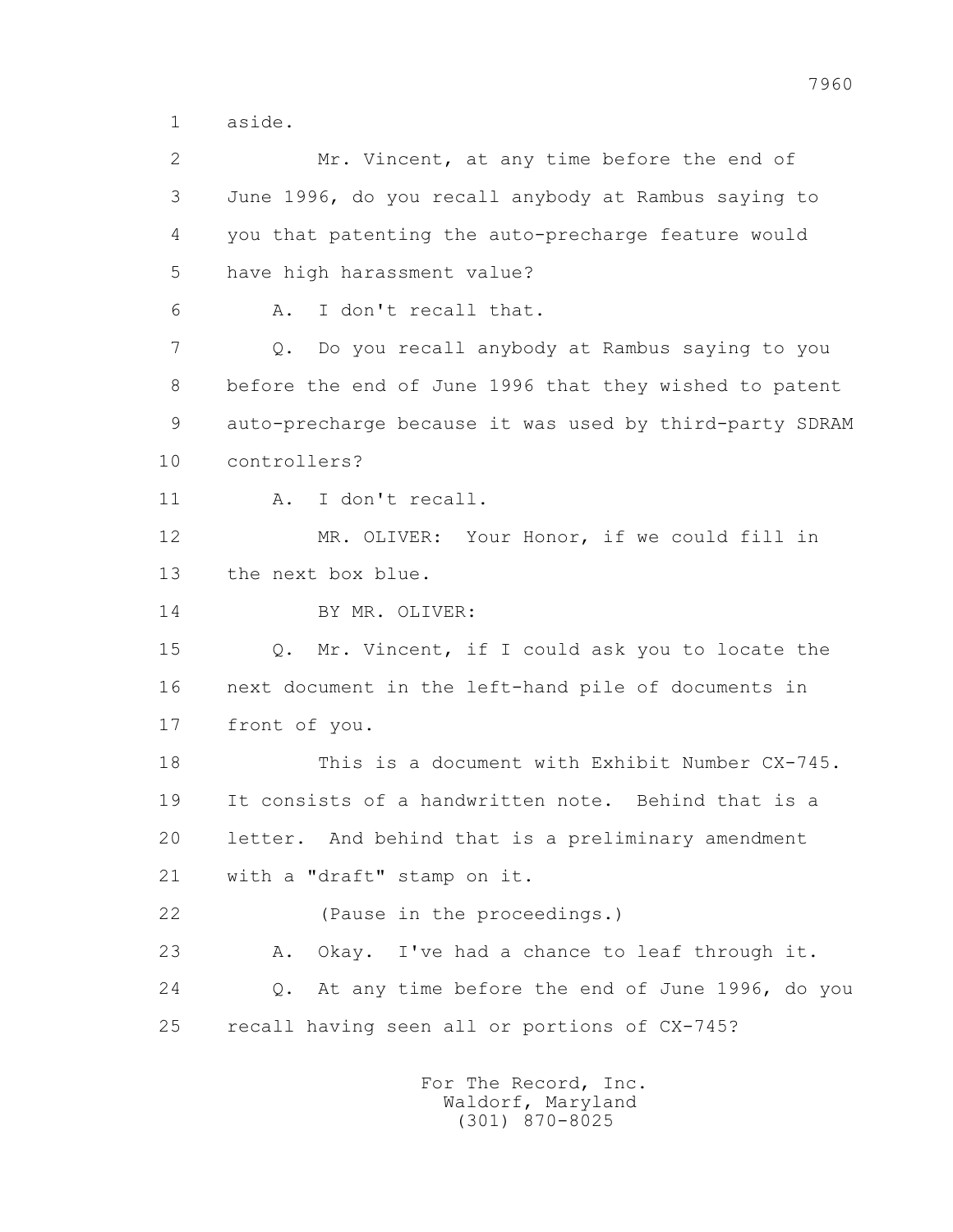1 A. It appears portions that I -- I don't have any 2 independent recollection, but from the fact that I'm a 3 cc recipient it suggests that I've seen portions, but 4 there's portions of this I don't recall seeing.

 5 Q. Which portions do you not recall seeing? 6 A. The very first page, which is page 1 of CX-745. 7 Then I note starting on page 4 there is handwriting and 8 then on page 5, page 6, 7, page 8, page 11, and then 9 also page 15 looks like it's, you know, the first page 10 of something, a patent application, and you know, I -- 11 it doesn't -- the cover letter doesn't seem to suggest 12 that. And this was '94. This was nine years ago. I 13 don't remember with independent recollection seeing all 14 this stuff.

 15 Q. Just so the record is clear, you say that you 16 do not recall having seen page 1?

17 A. Right. That's correct.

 18 Q. Would it be fair to say that you did see 19 pages 2 through 14 with the exception of the 20 handwriting?

21 A. That seems to be -- again, I don't have an 22 independent recollection, but since I'm the cc 23 recipient, in the normal course I probably would have 24 seen it.

25 Q. Now, if I could ask you to take a look, please,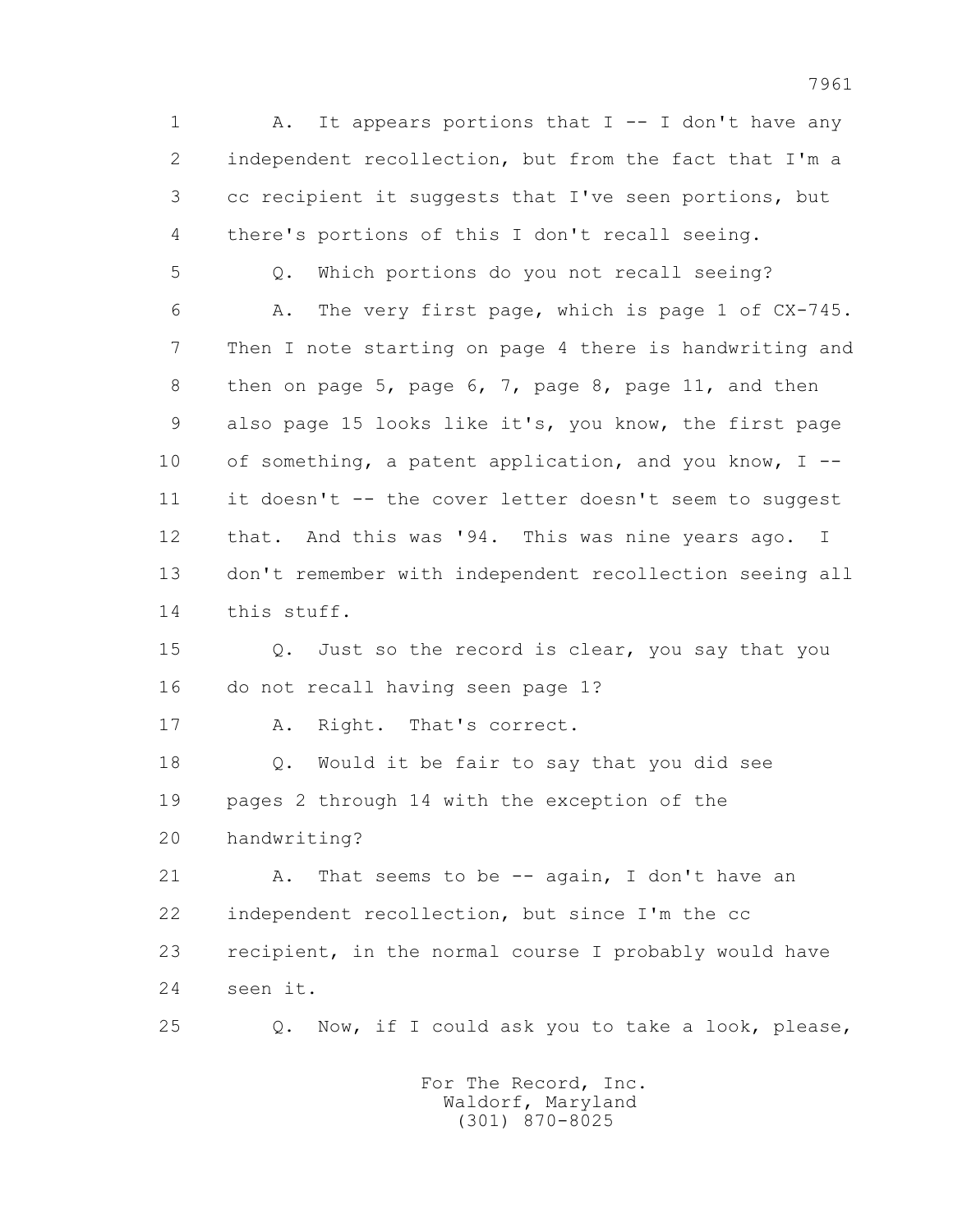1 at pages 4 and 5, I'd like to direct your attention to 2 claim 151 that appears towards the bottom of page 4 and 3 carries over to the top of page 5.

 4 And I'm particularly interested in the last 5 element beginning the next to last line of page 4 that 6 reads "the receiver circuit coupled to the conductor 7 and the first circuit, the receiver circuit for 8 latching information from the conductor in response to 9 a rising edge of the clock signal and a falling edge of 10 the clock signal."

 11 And my question, Mr. Vincent, is: Did you 12 understand at the time that claim to be referring to 13 dual-edged clocking?

14 A. Let me -- I need a chance to just read the 15 claim.

16 Q. Sure.

17 (Pause in the proceedings.)

 18 A. I see what the claim says. You know, I don't 19 have independent memory of -- you know, it's nine years 20 ago, but I see what it says. It says rising edge and 21 falling edge.

 22 Q. By the way, if you could look at page 3, 23 please, just confirm that this draft preliminary 24 amendment was the -- what might have been referred to 25 as the '646 amendment?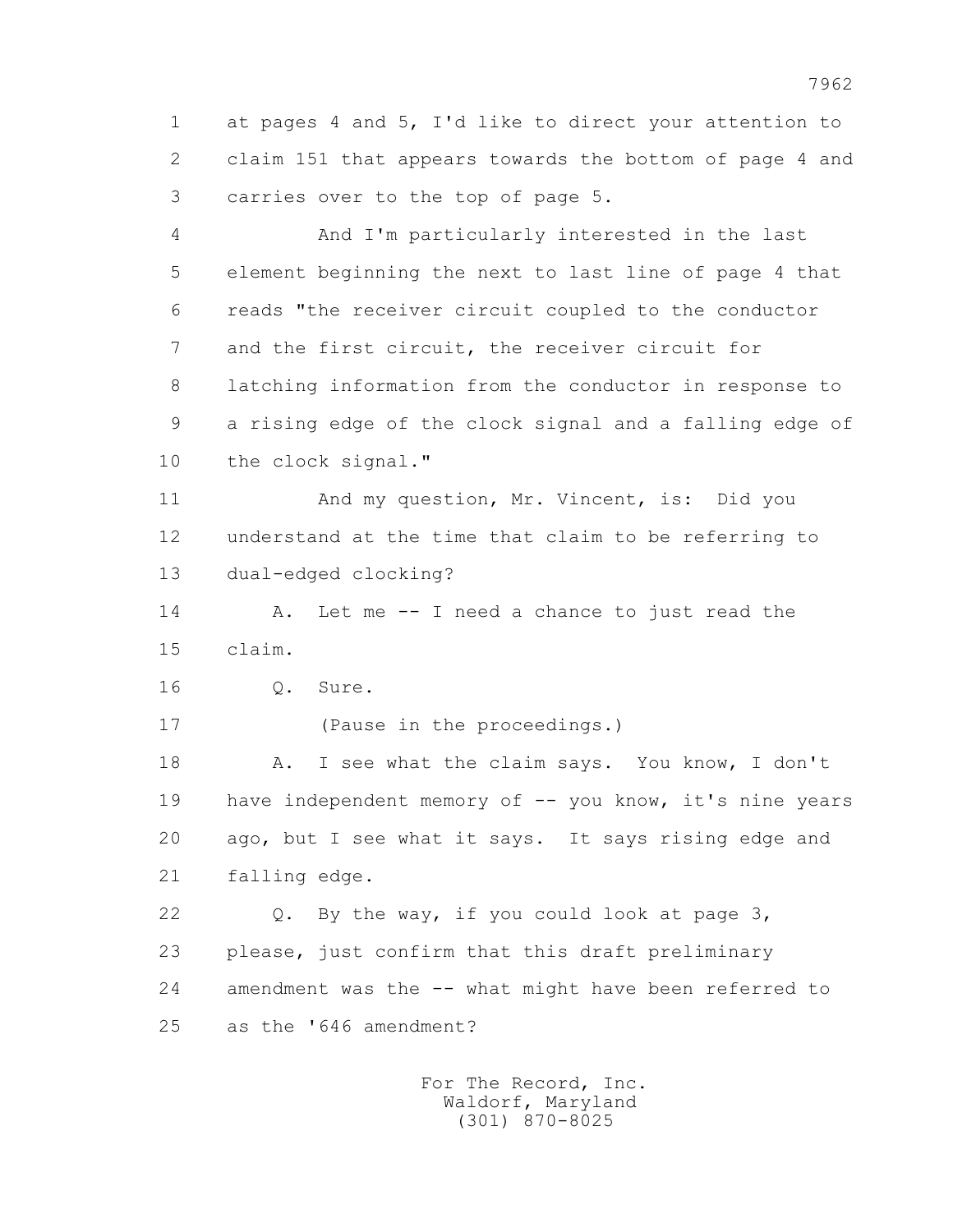1 A. Yes.

2 0. Okay. If you could set that document aside, 3 please.

 4 At any time before the end of June 1996, do 5 you recall Mr. Roberts ever telling you that 6 the '646 application was intended to be for the SDRAM 7 defense?

8 A. I don't recall.

 9 Q. Before the end of June 1996, do you recall 10 anybody at Rambus telling you that the '646 application 11 was intended to be for the SDRAM defense?

12 A. I don't recall.

 13 MR. OLIVER: Your Honor, if we could fill in 14 the next box.

15 And Mr. Vincent, I guess I would propose to 16 color in this box half yellow, half blue, to reflect 17 the fact that you've seen portions of the document but 18 not all the document. Would that be fair? 19 THE WITNESS: Yes.

 20 MR. STONE: Well, to the extent the box says 21 "Roberts note," that note is the only part of the 22 document the witness said he had not seen, so the 23 "Roberts note" should be blue.

 24 MR. OLIVER: Your Honor, we're happy to make it 25 blue -- will you object to making the entire box blue,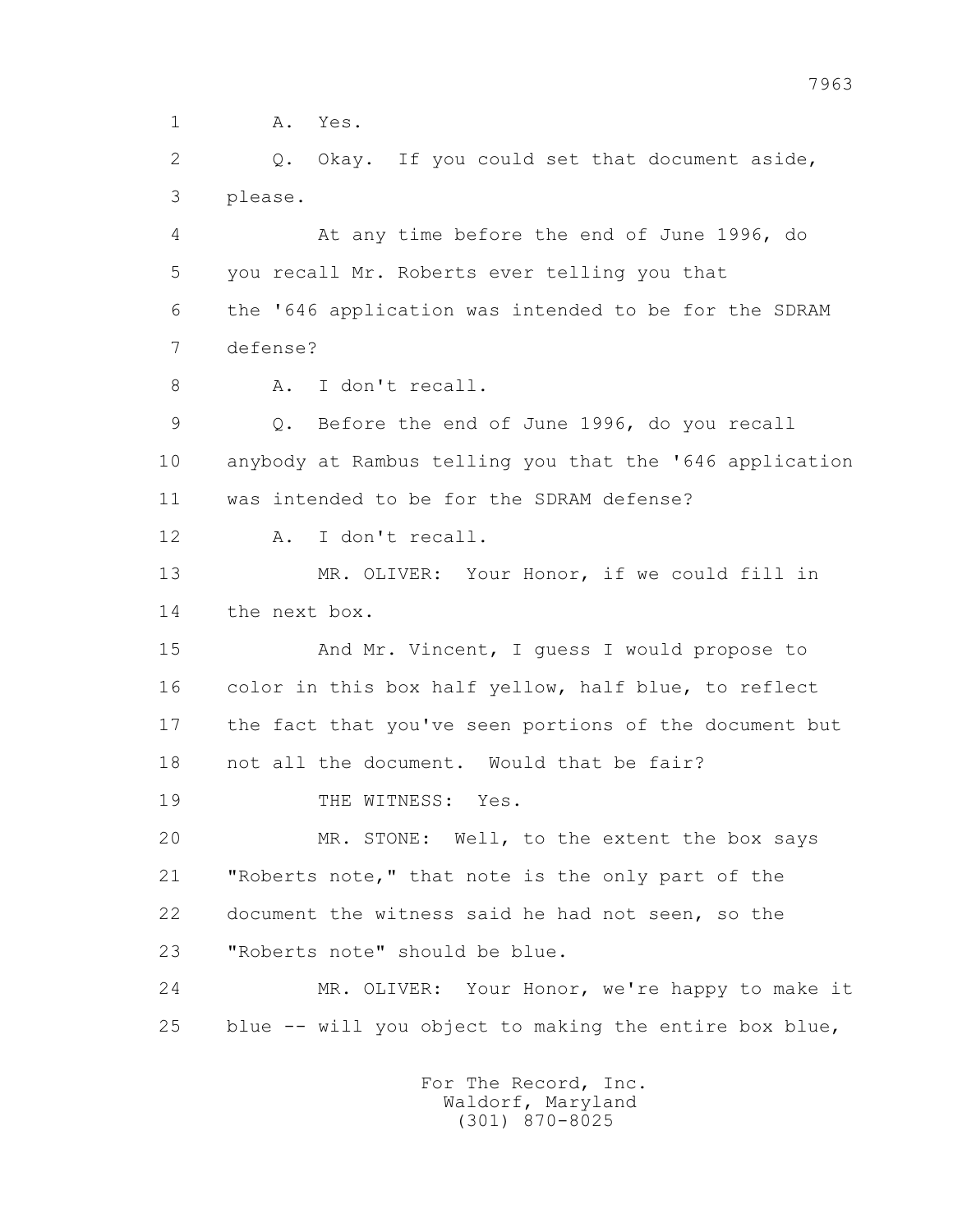1 Mr. Vincent?

2 THE WITNESS: No.

3 BY MR. OLIVER:

4 Q. It does say Roberts notes.

5 A. Roberts notes, which appears to be the first

6 page.

7 Q. Okay. We'll make the entire box blue.

8 Mr. Vincent, if you could locate the next 9 document in the left-hand pile of documents in front of 10 you. This is CX-1466.

11 A. Yes.

 12 Q. I just want to confirm that CX-1466 is the 13 preliminary amendment to the '646 application that was 14 filed in September of 1994.

15 A. Yes.

 16 MR. OLIVER: Your Honor, if we could fill in 17 the next box, please.

18 BY MR. OLIVER:

 19 Q. Mr. Vincent, if I could ask you to locate 20 JX-21, which should be the next document in the 21 right-hand stack of documents.

22 (Pause in the proceedings.)

 23 Mr. Vincent, JX-21 are the meeting minutes of 24 the JC-42.3 subcommittee meeting held in September of 25 1994. I'd like to direct your attention particularly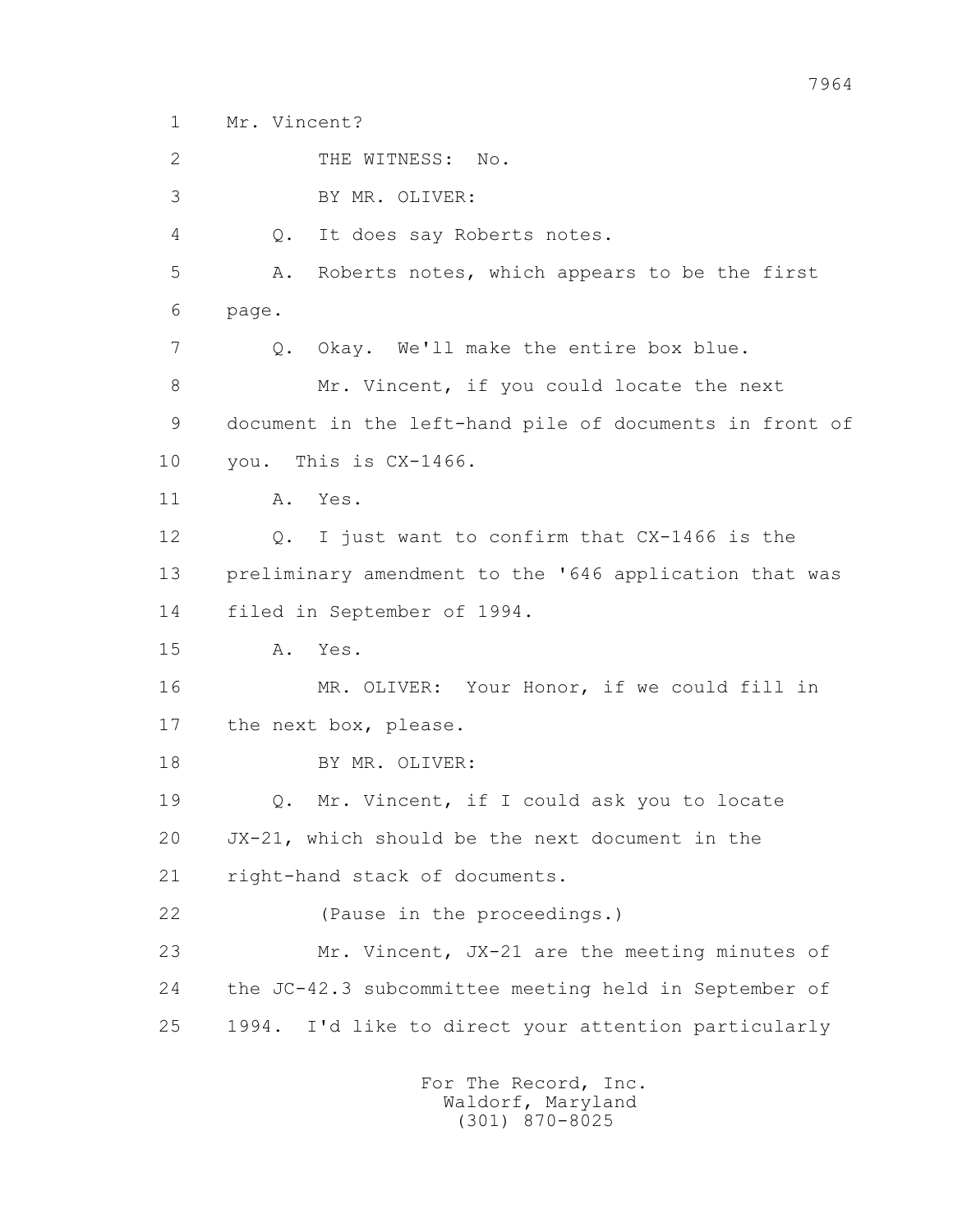1 to pages 86 through 92, and I'd like to focus in 2 particular on page 91. 3 A. What was the range of pages again? 4 Q. Pages 86 through 92 with particular reference 5 to page 91. 6 A. Okay. I've had a chance to look at those 7 pages. 8 Q. Do you recall having seen this presentation at 9 any time before the end of June 1996? 10 A. No. 11 MR. OLIVER: Your Honor, if we could fill in 12 the next box, please. 13 BY MR. OLIVER: 14 0. Mr. Vincent, if I could next ask you to locate 15 again CX-711. It's that document we looked at earlier 16 today. It's that 200-page compilation of e-mails. It 17 will take me a moment to find it as well. 18 (Pause in the proceedings.) 19 Your Honor, may I approach? 20 JUDGE McGUIRE: Yes. Go ahead. 21 THE WITNESS: I found it. It's right there. I 22 was just putting everything back. 23 CX-711? 24 BY MR. OLIVER: 25 Q. Yes, that's right.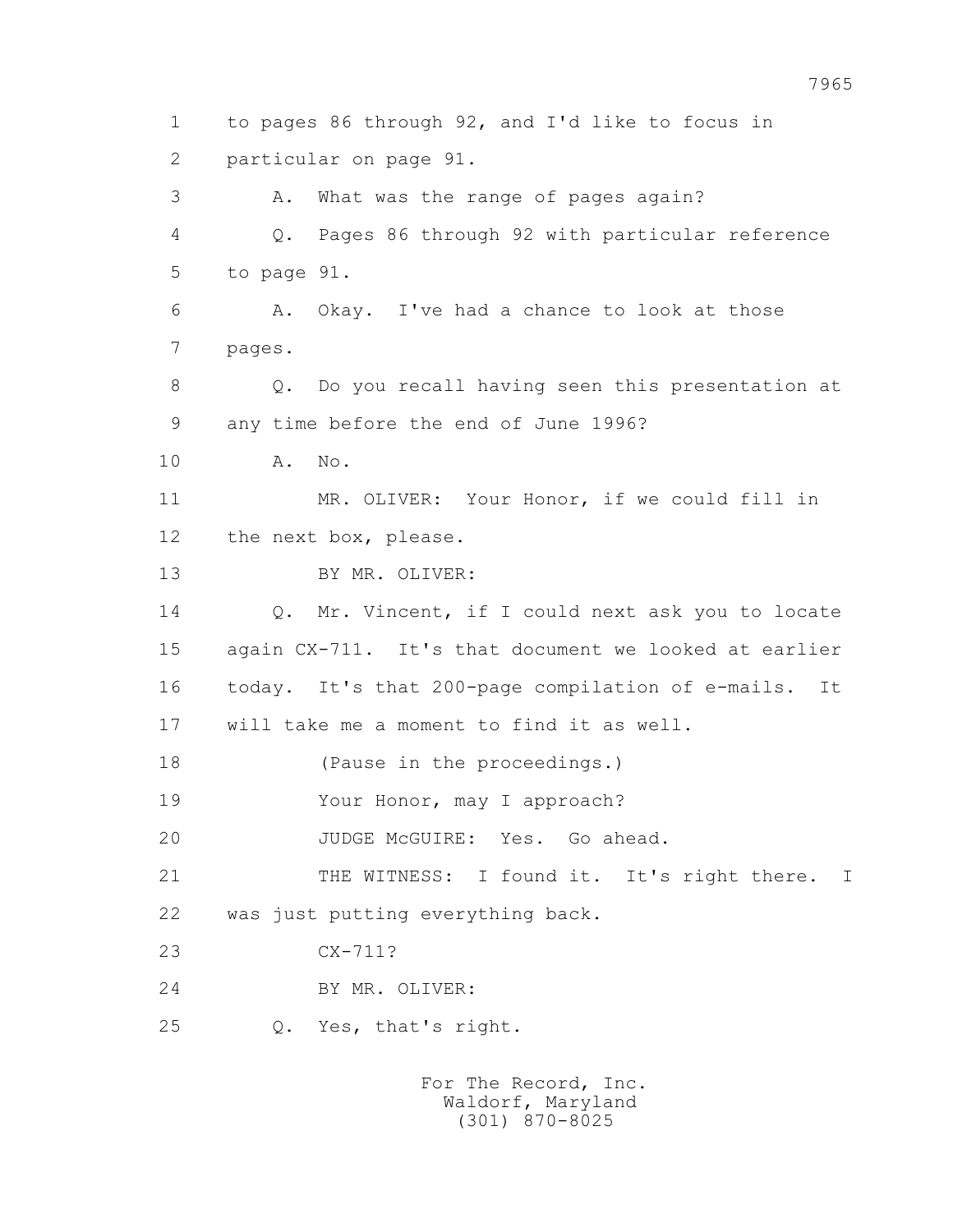1 And if I could ask you to turn in particular to 2 page 36. 3 If you see towards the top of page 36 there's 4 an e-mail that begins six or so lines down with the 5 date September 14, 1994, to exec marketing from 6 crisp@jupiter (Richard Crisp), subject: JEDEC, 7 number 3, NEC proposes PLL on SDRAM. 8 Do you see that? 9 A. Yes. 10 Q. If I could ask you to read to yourself from 11 there down to -- about five or six lines down on 12 page 37 down to the line: What is the exact status of 13 the patent with the PLL claim? 14 (Pause in the proceedings.) 15 A. Okay. I've had a chance to read it. 16 Q. Do you recall having seen that e-mail at any 17 time before the end of June 1996? 18 **A.** No. 19 MR. OLIVER: I'm sorry, Your Honor. If I could 20 have just a moment, please. 21 JUDGE McGUIRE: Go ahead. 22 MR. OLIVER: I'm sorry, Your Honor. We've 23 misplaced one document, if we could have just a 24 moment. 25 JUDGE McGUIRE: Go ahead.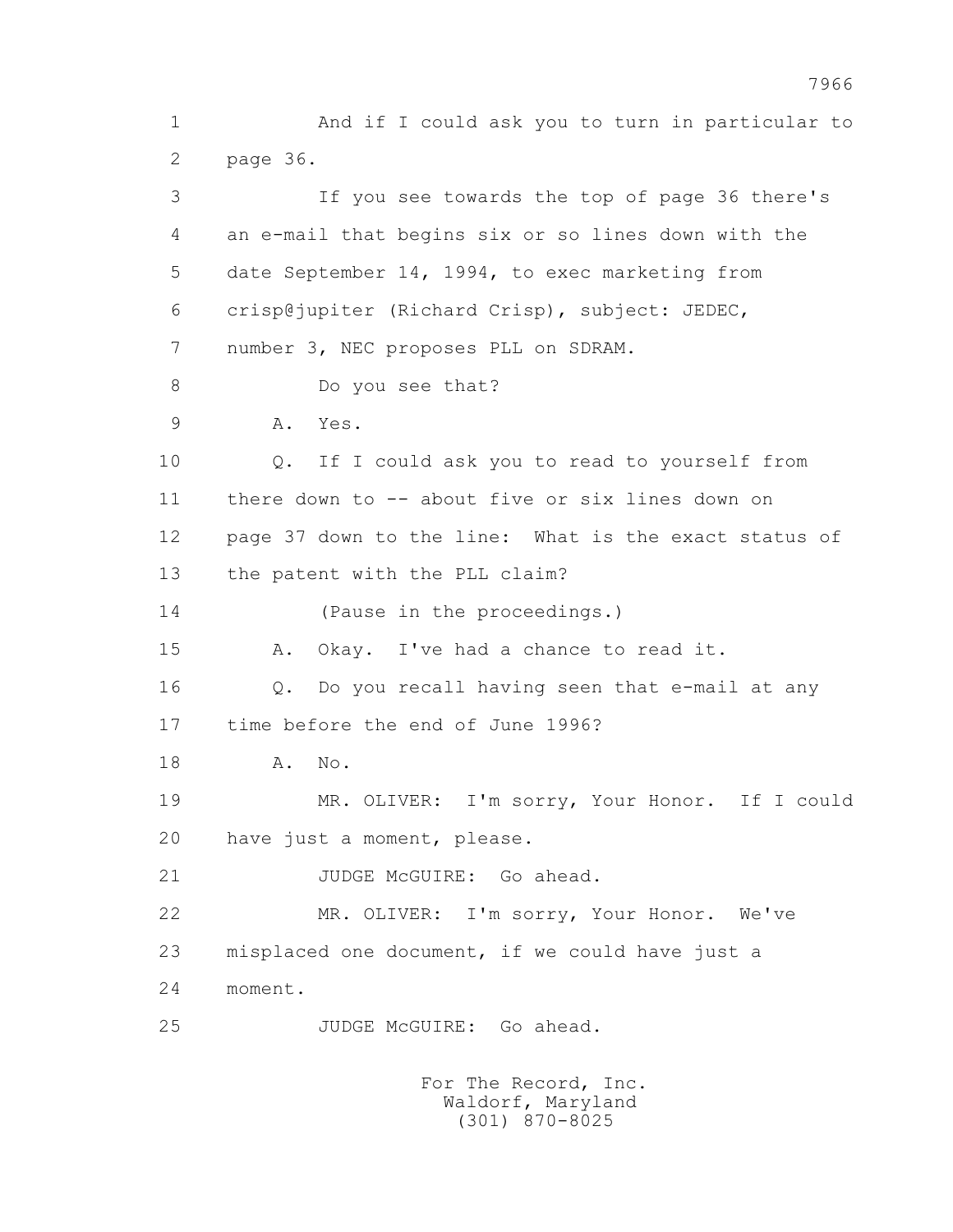1 THE WITNESS: Is it okay if I stand just a 2 second? 3 JUDGE McGUIRE: No problem. 4 (Pause in the proceedings.) 5 MR. OLIVER: May I approach, Your Honor? 6 JUDGE McGUIRE: Go ahead. 7 BY MR. OLIVER: 8 Q. Mr. Vincent, I've handed you a document that's 9 marked as CX-757. It bears the caption at the top 10 Subject: Patent Issues, date Wednesday, September 14, 11 1994, from crisp@jupiter (Richard Crisp), to exec, cc 12 Crisp. 13 (Pause in the proceedings.) 14 A. Okay. I've had a chance to read it quickly. 15 Q. Okay. Let me if I could just focus your 16 attention on four lines of embedded text that appears 17 near the top with four arrows in front of it: So if we 18 want to fight this one after the claim is issued, we 19 better stock up our legal war chest. Allen. 20 Do you see that? 21 A. Yes. 22 Q. Do you recall seeing at any time before the end 23 of June 1996 any e-mail from Allen Roberts containing 24 that language? 25 A. No.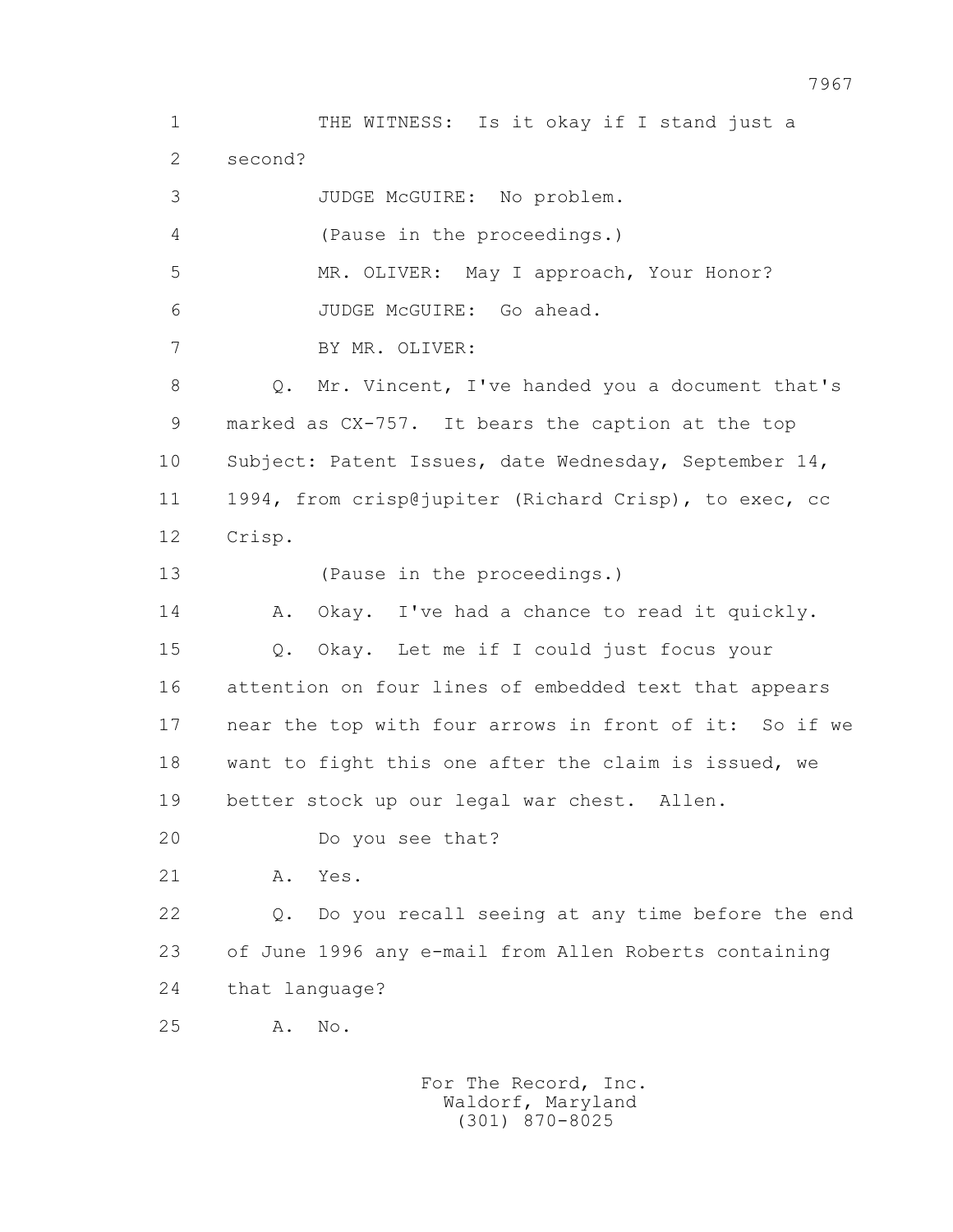1 Q. Do you recall seeing at any time before the end 2 of June 1996 CX-757? 3 A. No. 4 Q. Okay. If I could ask you to set that document 5 aside, please. 6 A. Okay. I don't know -- it's missing a staple. 7 I don't know if you want to -- no? Just put it down? 8 Okay. 9 Q. That will be fine. 10 MR. STONE: Again, I would think it should come 11 off the screen given the lack of foundation. 12 BY MR. OLIVER: 13 Q. Mr. Vincent, at any time before the end of 14 June 1996, do you recall Mr. Crisp ever saying that he 15 thought it was likely that Rambus would have to fight 16 litigation with respect to on-chip PLL or DLL? 17 A. No, I don't recall that. 18 Q. At any time before the end of June 1996 do you 19 recall any representative of Rambus saying they thought 20 it was likely that Rambus would have to fight 21 litigation with respect to use of on-chip PLL or DLL? 22 A. I don't recall. 23 MR. OLIVER: Your Honor, if we could fill in 24 the next box, please. 25 JUDGE McGUIRE: Go ahead.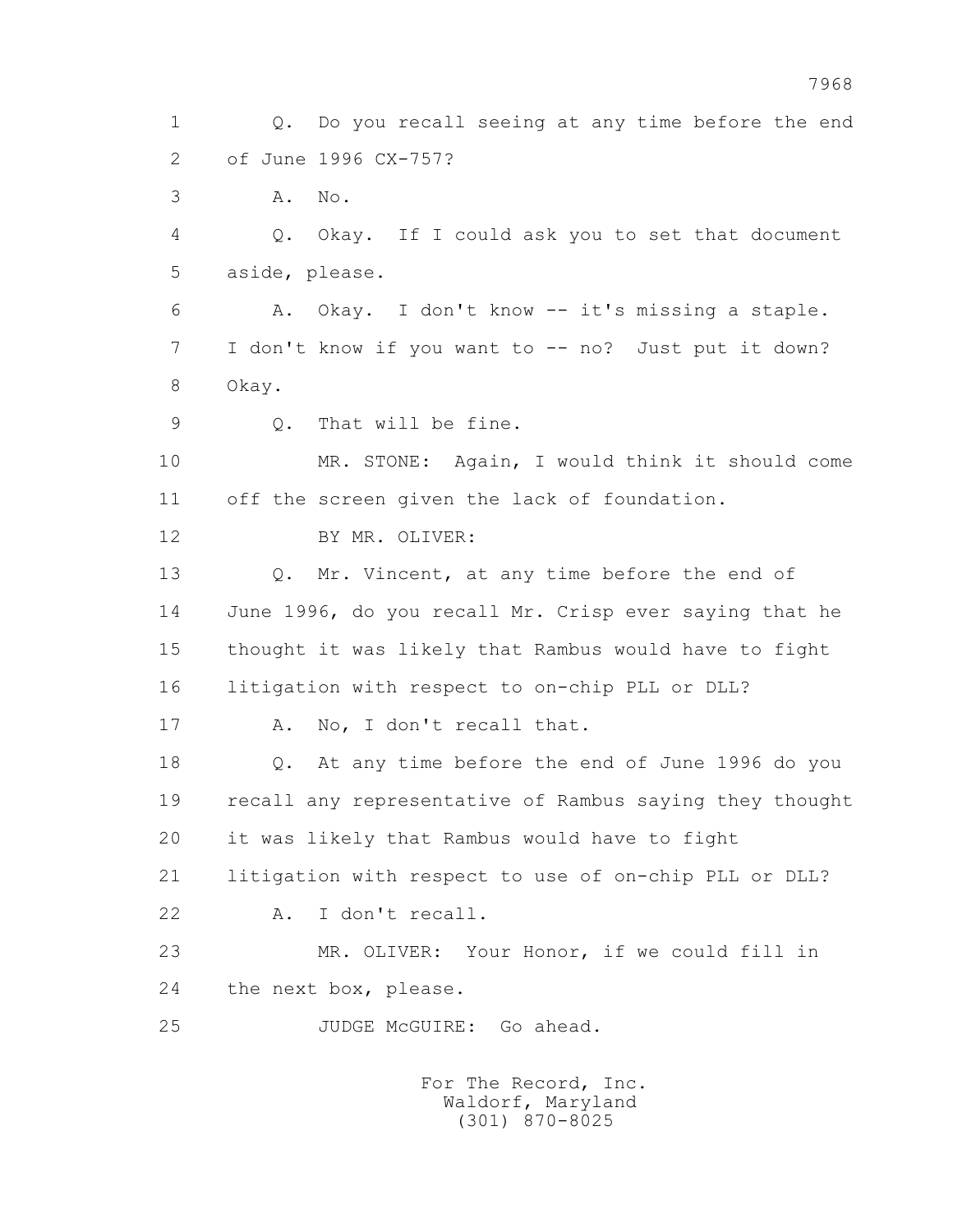1 BY MR. OLIVER:

 2 Q. Mr. Vincent, if I could ask you to turn, 3 please, to the next document in the pile to your left. 4 It should be CX-763. 5 A. What was the number again? 6 Q. CX-763. 7 A. Okay. That wasn't the next one, but -- 763. 8 I'll put that one back. Okay. 763. 9 Q. For the record, this should be an e-mail from 10 Richard Crisp to Roberts, exec, dated October 25, 1994, 11 subject: Re: Samsung deal details. 12 (Pause in the proceedings.) 13 A. Okay. I've had a chance to read it quickly. 14 0. If I could direct your attention first to the 15 embedded text that appears at the top with arrows in 16 front of it underneath the line "Allen Roberts wrote." 17 Do you see that? 18 A. Yes. 19 Q. At any time before the end of June 1996 do you 20 recall seeing an e-mail containing that language? 21 A. No. 22 Q. At any time before the end of June 1996 do you 23 recall having seen CX-763? 24 A. No. 25 Q. If you could set that document aside, please.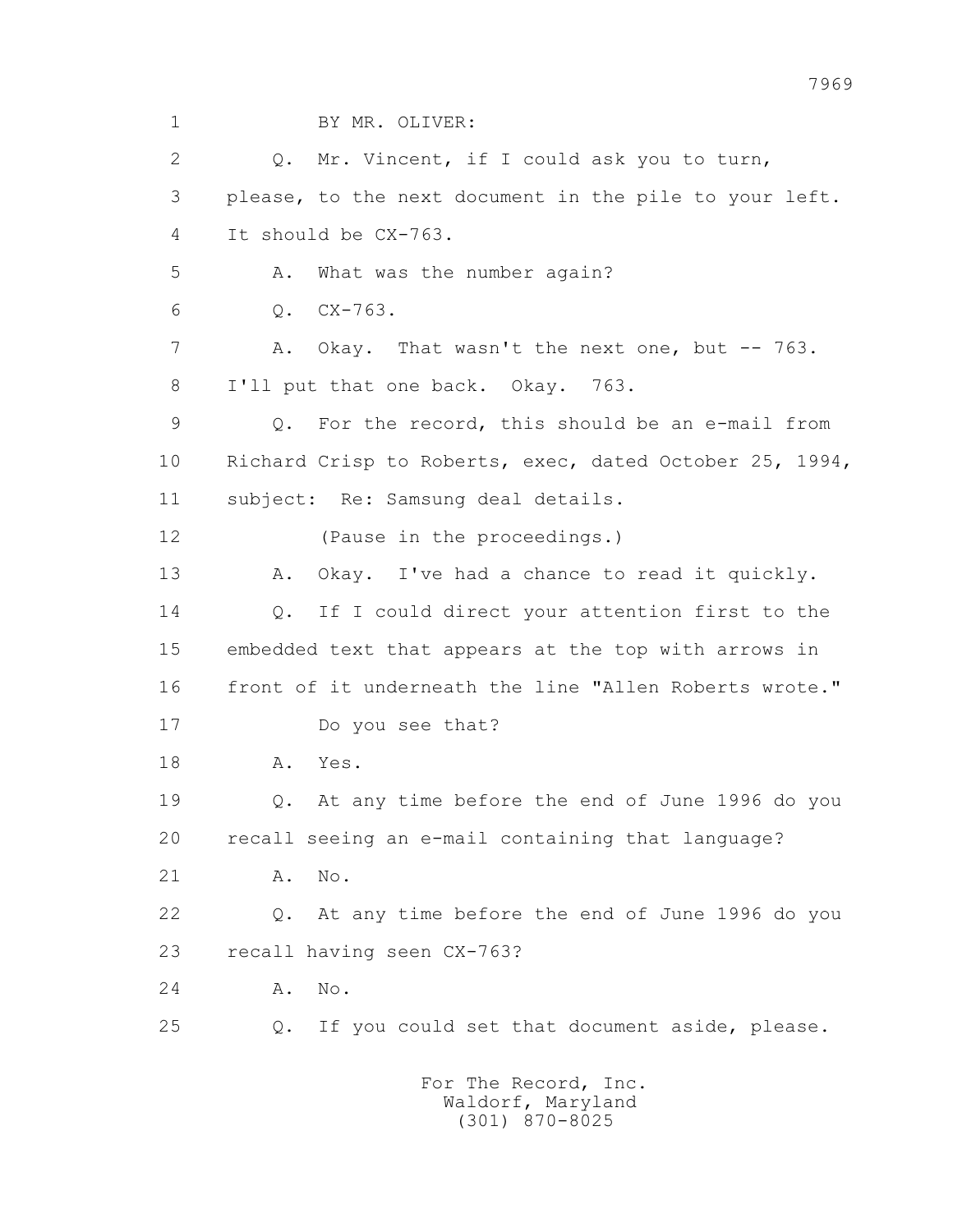1 Now, before the end of June 1996 -- actually, 2 we should take the document off the screen, please. 3 Thanks. 4 Before the end of June 1996, do you recall 5 Mr. Crisp saying that he hoped Rambus could sue other 6 companies for using PLLs on SDRAMs? 7 A. I don't recall that. 8 0. Before the end of June 1996 do you recall any 9 representative of Rambus saying that they hoped Rambus 10 could sue other companies for using PLLs on SDRAMs? 11 A. No, I don't recall that. 12 MR. OLIVER: Your Honor, if we could fill in 13 the next box, please. 14 JUDGE McGUIRE: Go ahead. 15 MR. OLIVER: By the way, Your Honor, I note 16 that it is a little after 12:30. I don't know what 17 your preference is for the lunch break. We could 18 either break or keep going. It's up to you. 19 JUDGE McGUIRE: I'd almost prefer to keep 20 going and get this thing wrapped up. How much more 21 time do you anticipate? A half hour? Maybe a little 22 more? 23 MR. OLIVER: I'm thinking it's probably more 24 likely 45 minutes to an hour, Your Honor. 25 JUDGE McGUIRE: Any preference? It doesn't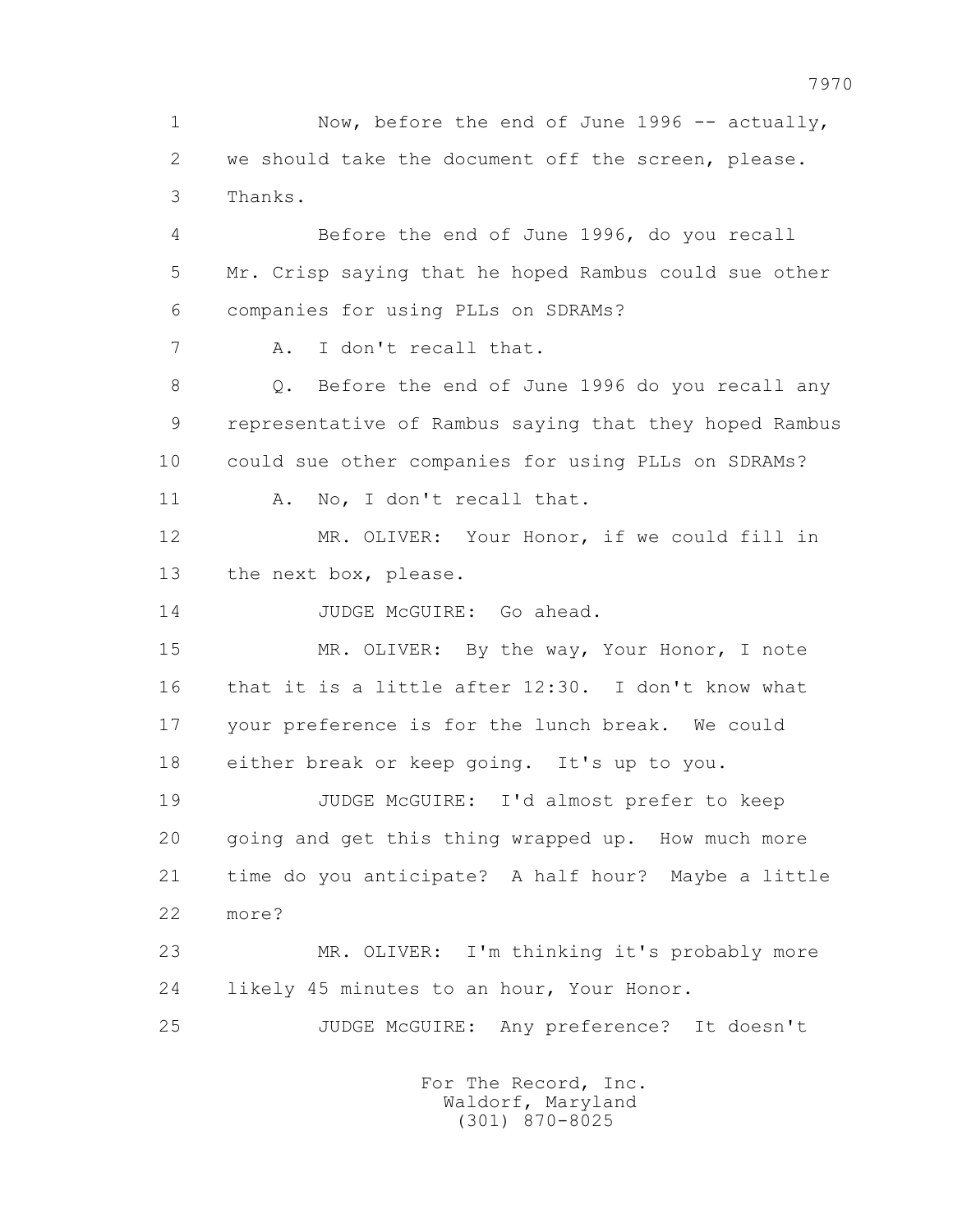1 matter to me.

 2 MR. STONE: Whatever Mr. Oliver wants, as long 3 as the witness is okay. Maybe a short break now and 4 then just continue.

 5 JUDGE McGUIRE: That's a good idea. Let's take 6 a ten-minute break and then we'll come back and then 7 we'll conclude this and then we'll take a break for 8 lunch.

9 MR. STONE: Thank you.

10 (Recess)

11 BY MR. OLIVER:

 12 Q. Mr. Vincent, if I could ask you to take a look 13 at the next document in the left-hand stack of 14 documents. This is CX-1470.

15 A. Yes.

 16 Q. I just wanted to confirm for the record and for 17 purposes of your demonstrative here that this is a 18 preliminary amendment to the '961 application filed on 19 January 6, 1995?

20 A. '961. Yes.

21 Q. And again, this is a document that you were 22 aware of at the time?

 23 A. Well, it's -- I mean, it's signed by 24 Scott Griffin, not by me. You know, this appears to 25 be what was filed with the Patent and Trademark Office.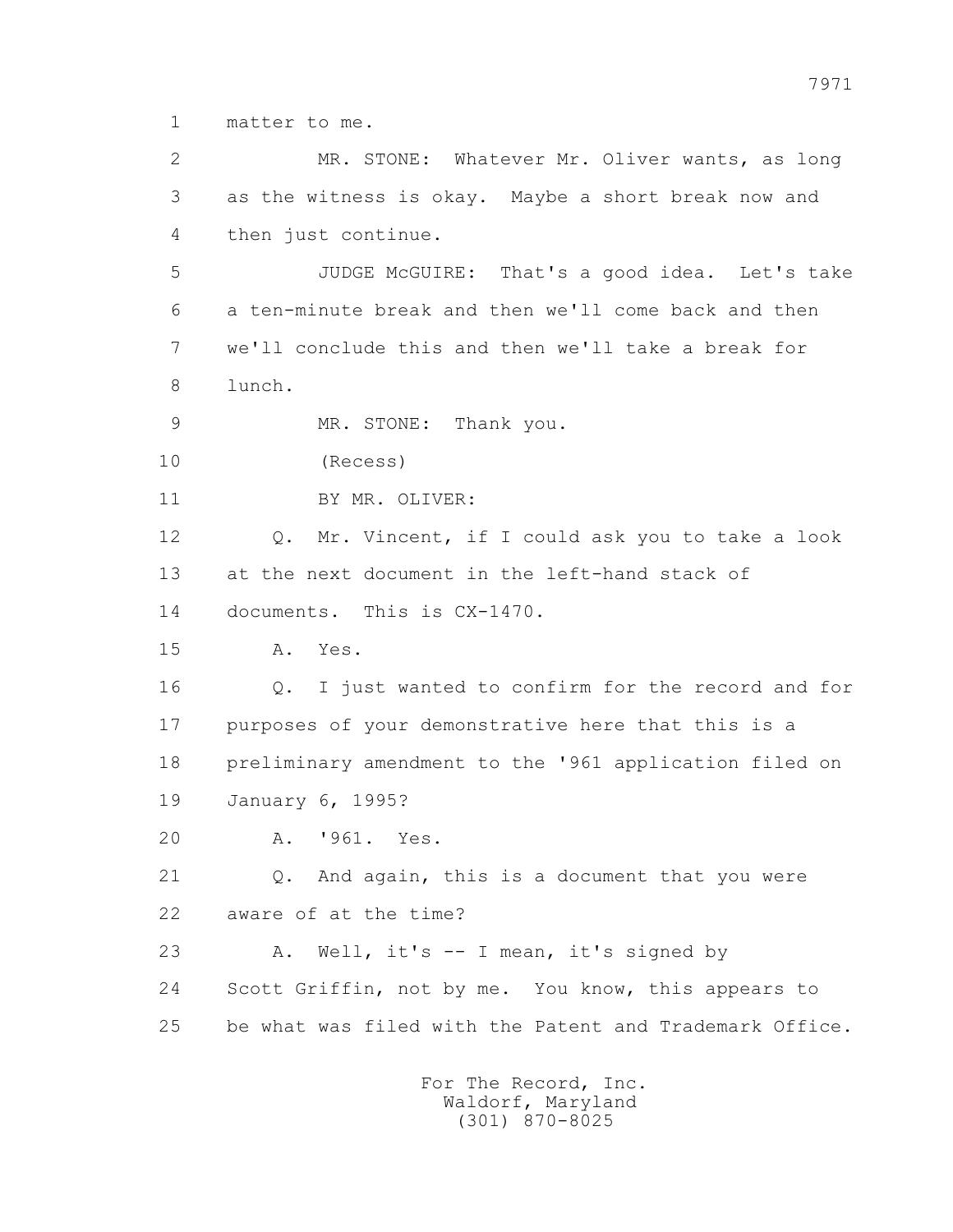1 I imagine at some point I became aware of it, but I 2 mean, I can't -- I don't have an independent 3 recollection of, you know, at the time of filing I was 4 aware of it. 5 Q. Who -- at the time who was Scott Griffin? 6 A. Scott Griffin was an associate attorney at our 7 law firm. 8 Q. Was he working at your direction at the time? 9 A. Yes. 10 Q. Would you object if we were to color that box 11 in yellow? 12 A. No. 13 MR. OLIVER: Your Honor, if we could color in 14 the next box, please. 15 JUDGE McGUIRE: Yes. 16 BY MR. OLIVER: 17 Q. If you could take a look at the next document 18 in the right-hand pile of documents, please. It should 19 be JX-26. 20 A. Yes. Let me just leaf through it. 21 (Pause in the proceedings.) 22 Q. Again, take your time to leaf through the 23 document if you want to do so. My question focuses 24 specifically on pages 111 through 113 and particularly 25 page 112.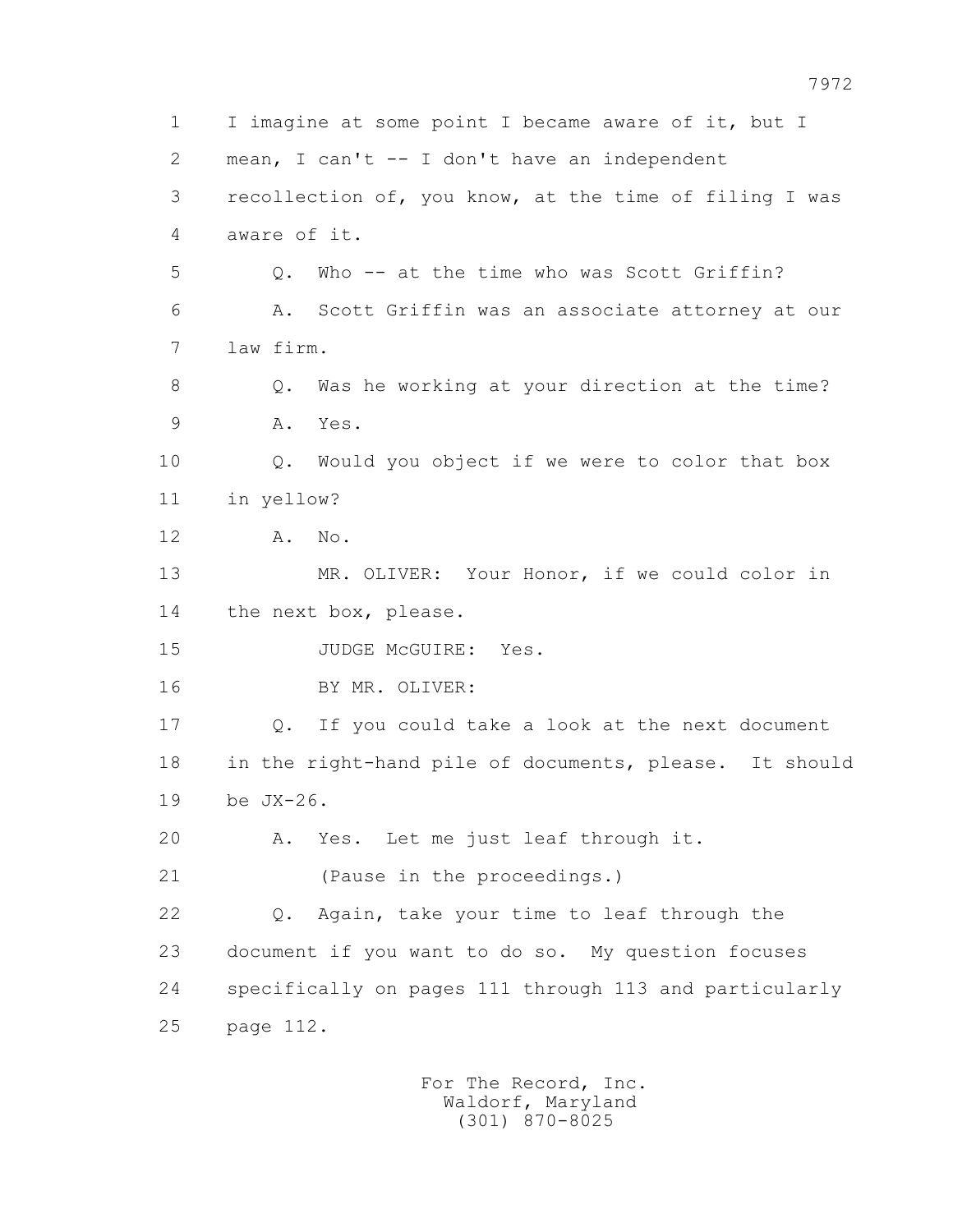1 A. Did you say 111 through 113 and 112? 2 Q. Yes. 3 A. So one specifically. 4 Q. Yes. Exactly. 5 A. Okay. 6 (Pause in the proceedings.) 7 Okay. I've had a chance to look at that. 8 Q. Do you recall having seen this presentation at 9 any time before the end of June 1996? 10 A. No. 11 MR. OLIVER: If we could color in the next box, 12 please, Your Honor. 13 BY MR. OLIVER: 14 0. And Mr. Vincent, the next box relates to 15 CX-711. This is the compilation of Mr. Crisp's 16 e-mails. It's actually a document we looked at earlier 17 this morning, pages 68 through 75. I believe this 18 morning you testified you do not recall having seen the 19 document. I just want to confirm that, but I would 20 like to give you a chance to look at those pages again. 21 Again, it's CX-711, pages 68 to 75. 22 A. Okay. I have it. Let me just take a quick 23 look. 24 (Pause in the proceedings.) 25 Okay. I've had a chance to look at it. For The Record, Inc. Waldorf, Maryland

(301) 870-8025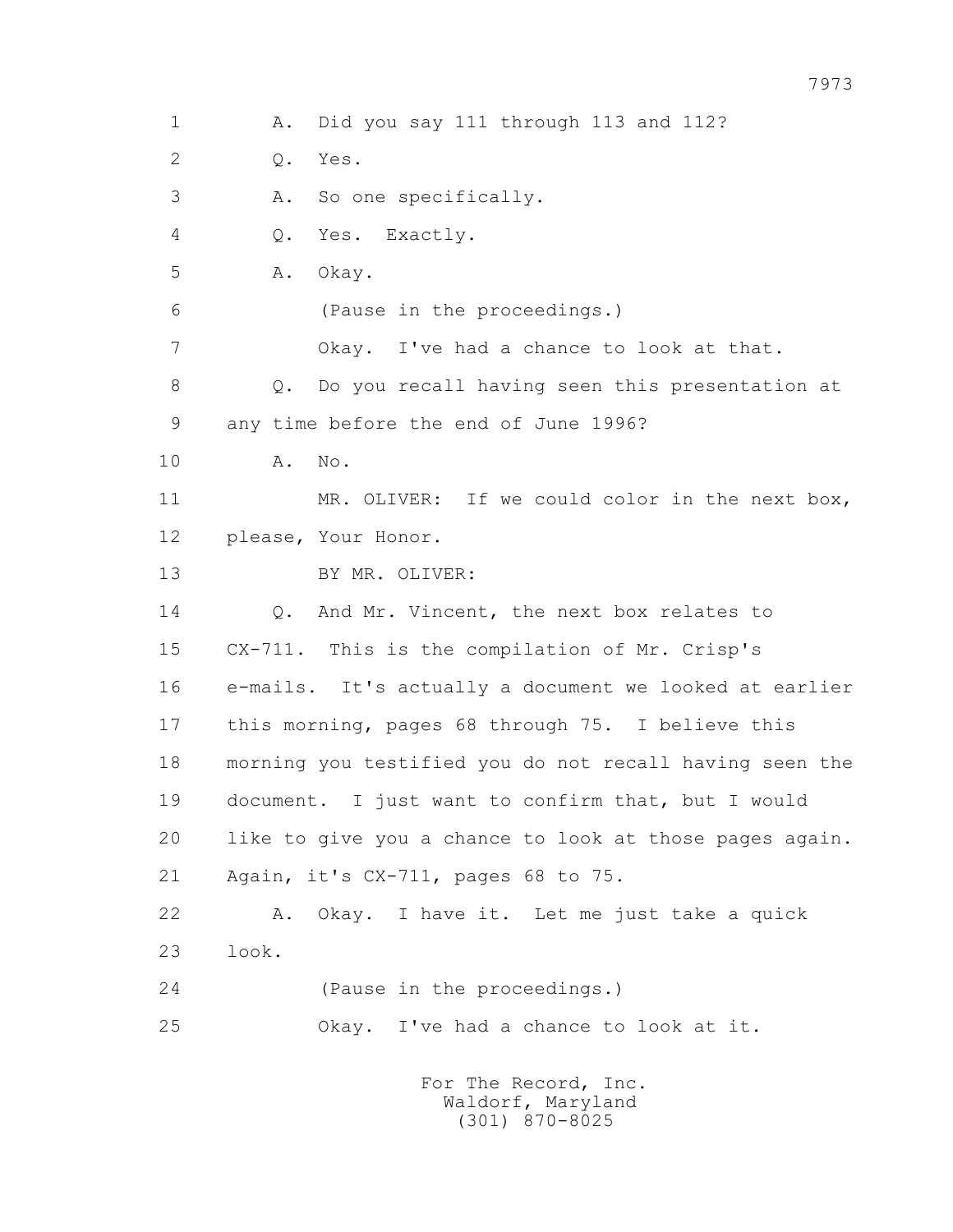1 Q. And do you recall having seen this document at 2 any time before the end of June 1996? 3 A. No. 4 MR. OLIVER: Your Honor, if we could color in 5 the next box, please. 6 JUDGE McGUIRE: Go ahead. 7 BY MR. OLIVER: 8 Q. Now, Mr. Vincent, if I could ask you to take a 9 look at the next document in the left-hand stack of 10 documents. It has the number CX-797. 11 This is an e-mail with the caption at the top 12 Subject: Re: 73305.015D, date June 6, 1995, from 13 crisp@jupiter (Richard Crisp) to Allen Roberts, 14 Rick Barth, and containing apparently two embedded 15 e-mails. 16 A. Okay. I've had a chance to look at the 17 document. 18 Q. If I could direct your attention first towards 19 the bottom of page 1, there's a caption reading 20 "Forwarded Message" and then there's text with two 21 arrows in front of it. 22 Do you see that? 23 A. Yes. 24 Q. Do you recall ever seeing an e-mail containing 25 that text at any time before the end of June 1996? For The Record, Inc. Waldorf, Maryland

(301) 870-8025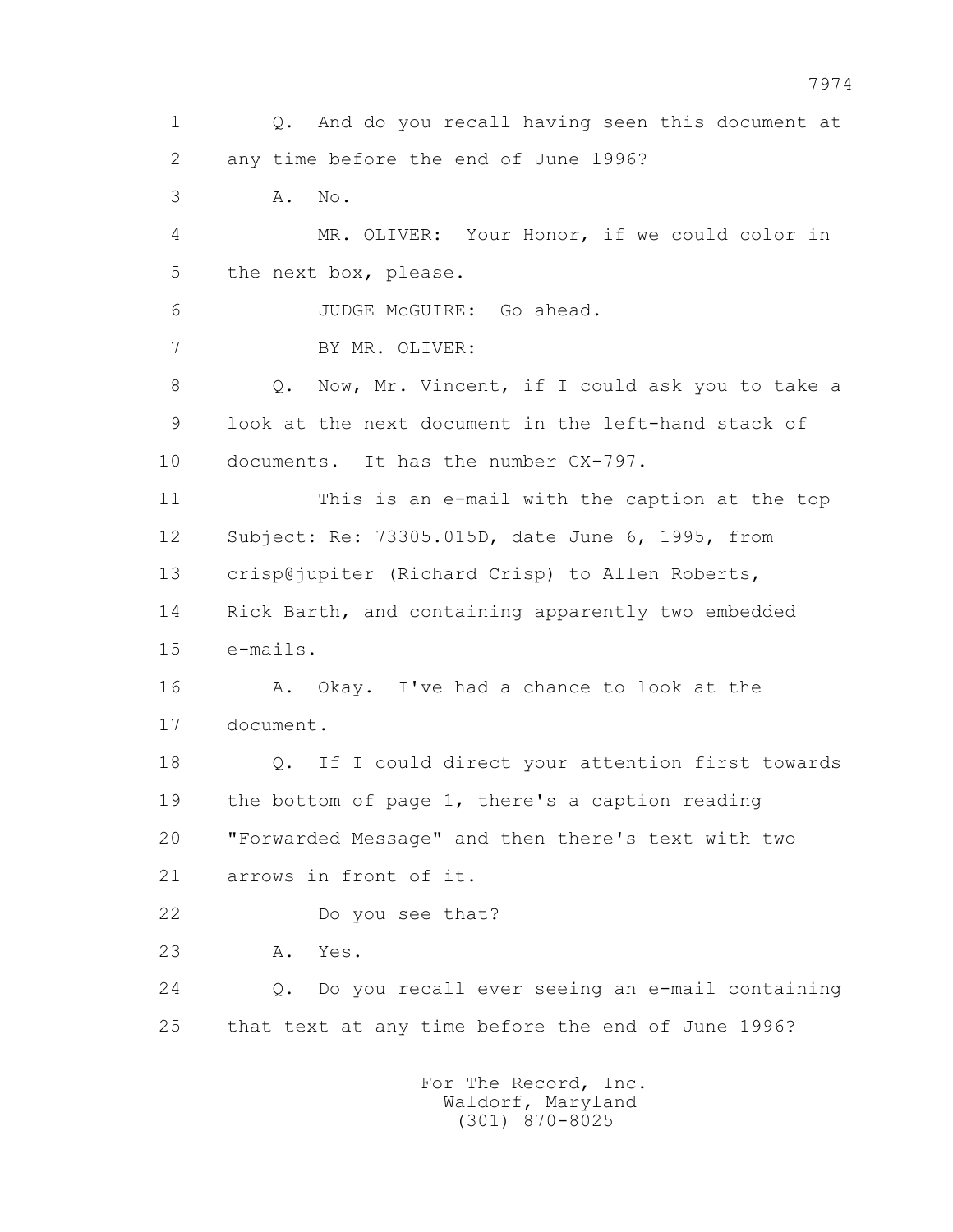1 **A.** No.

 2 Q. If I could then direct your attention to the 3 middle of the page, there's some text with a single 4 arrow in front of it. 5 Do you see that portion? 6 A. You mean where it says "Rick"? 7 Q. Yes. We've pulled that up on the screen if 8 it's easier for you to read there. 9 A. I see it. I'm looking at it. 10 Q. Do you recall having seen an e-mail containing 11 that text at any time before the end of June 1996? 12 A. No, I don't recall seeing that. 13 Q. If I could then direct your attention to CX-797 14 as a whole, do you recall having seen CX-797 at any 15 time before the end of June 1996? 16 A. No. 17 Q. Okay. If you could set that document aside, 18 please. 19 Your Honor, could we fill in the next box, 20 please. 21 Mr. Vincent, if you could locate the next 22 document in the pile to your left. It contains Exhibit 23 Number CX-1476. 24 A. Yes. I've had a chance to look through it. 25 Q. Okay. And again, just to confirm for purposes For The Record, Inc.

 Waldorf, Maryland (301) 870-8025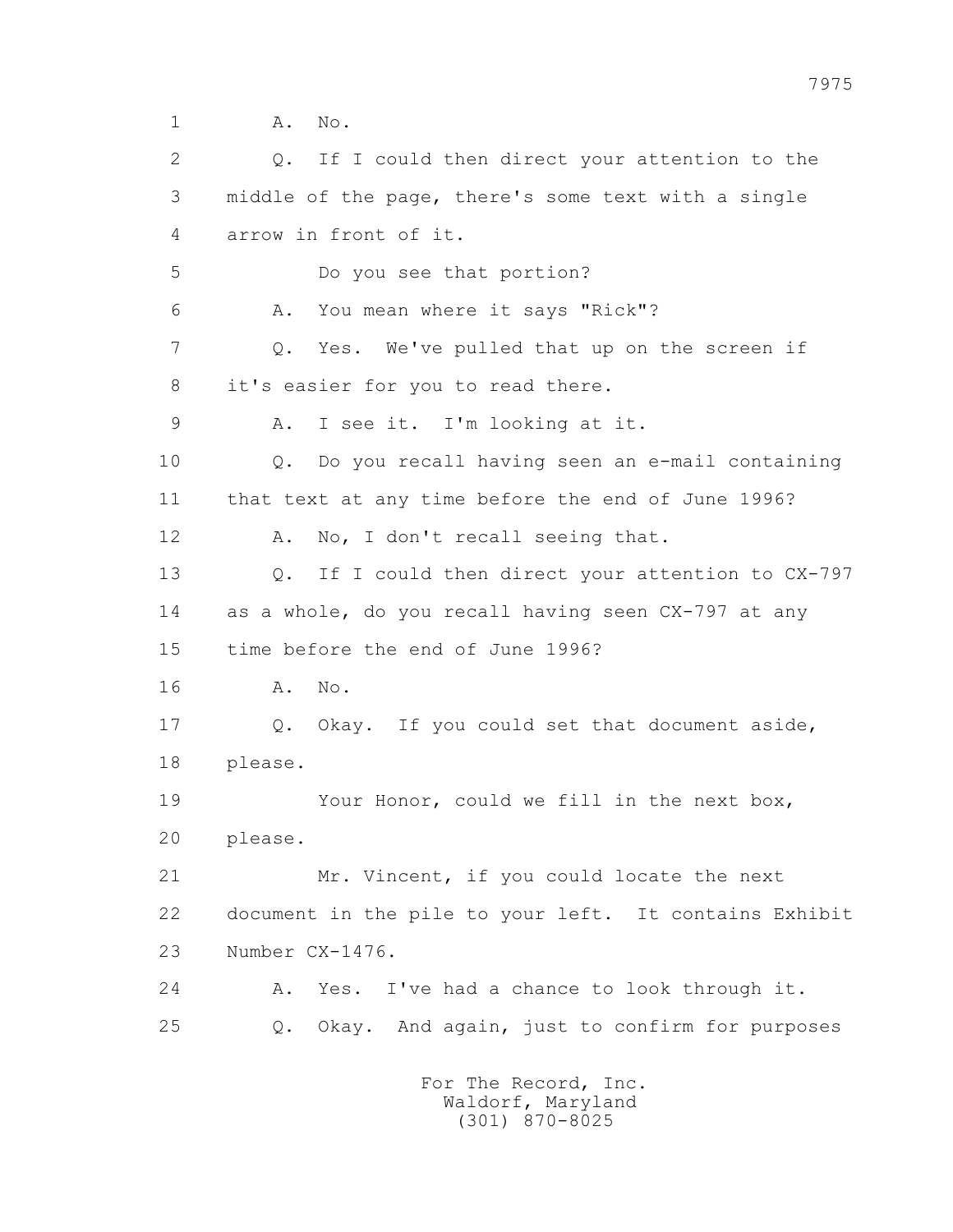1 of your demonstrative today, this is the preliminary 2 amendment filed on June 23, 1995; is that right? 3 A. Yes. 4 Q. Now, if you look in the upper left-hand corner, 5 the serial number in the box is blank. 6 Do you recall that this was assigned a serial 7 number 08/469/490? 8 A. No, I don't have numbers memorized like that, 9 no. 10 Q. Do you recall that this related to the 11 so-called '490 application? 12 A. No. Again, I don't recall the numbers. All I 13 see is a P010DC at the top, a docket number. When 14 there's an application filed, you know, there's no 15 serial number. It goes with the original, it goes with 16 the filing, it goes with the filing. 17 Q. The serial number would be assigned thereafter 18 by the Patent and Trademark Office; is that correct? 19 A. That's correct, yes, so it's typically left 20 blank at filing. 21 Q. Is this a document that you would have seen at 22 the time? 23 A. It's similar to my answer to the other question 24 in that Scott Griffin prepared it, he was working for 25 me. You know, I don't recall whether I saw it at the For The Record, Inc.

> Waldorf, Maryland (301) 870-8025

7976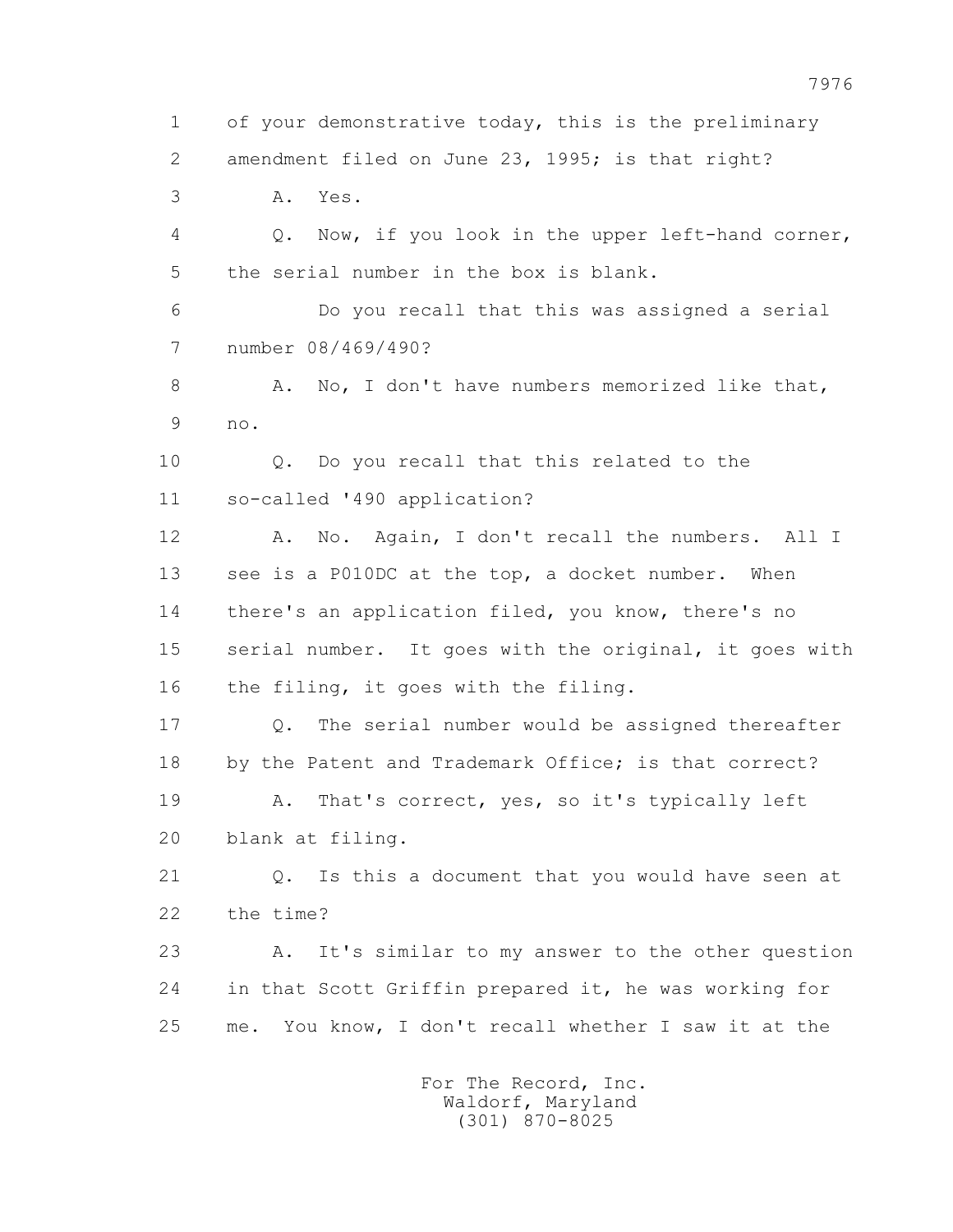1 time or saw it sometime later. 2 Q. Would it be fair to color in this box yellow? 3 A. Same answer, yes. 4 MR. OLIVER: Your Honor, if we could color in 5 this box. 6 BY MR. OLIVER: 7 Q. If I could ask you to locate the next document 8 in the left-hand pile. It has the Bates number 9 CX-2000. 10 A. Yes. 11 Q. And if I could ask you to turn, please, to 12 page 12. 13 A. Yes. 14 Q. And I'd like to direct your attention to 15 entries appearing towards the bottom of that page. I 16 apologize. It's difficult to read, but we did the best 17 that we could do. 18 If you read up four entries from the bottom, 19 there's a date that appears to be either August 2 or 20 September 2, 1995 with Vincent, next to that 21 "conference with Richard Crisp and Rick Barth 22 regarding claim coverage, including travel to and from 23 meeting." 24 Do you see that? 25 A. Yes, I do.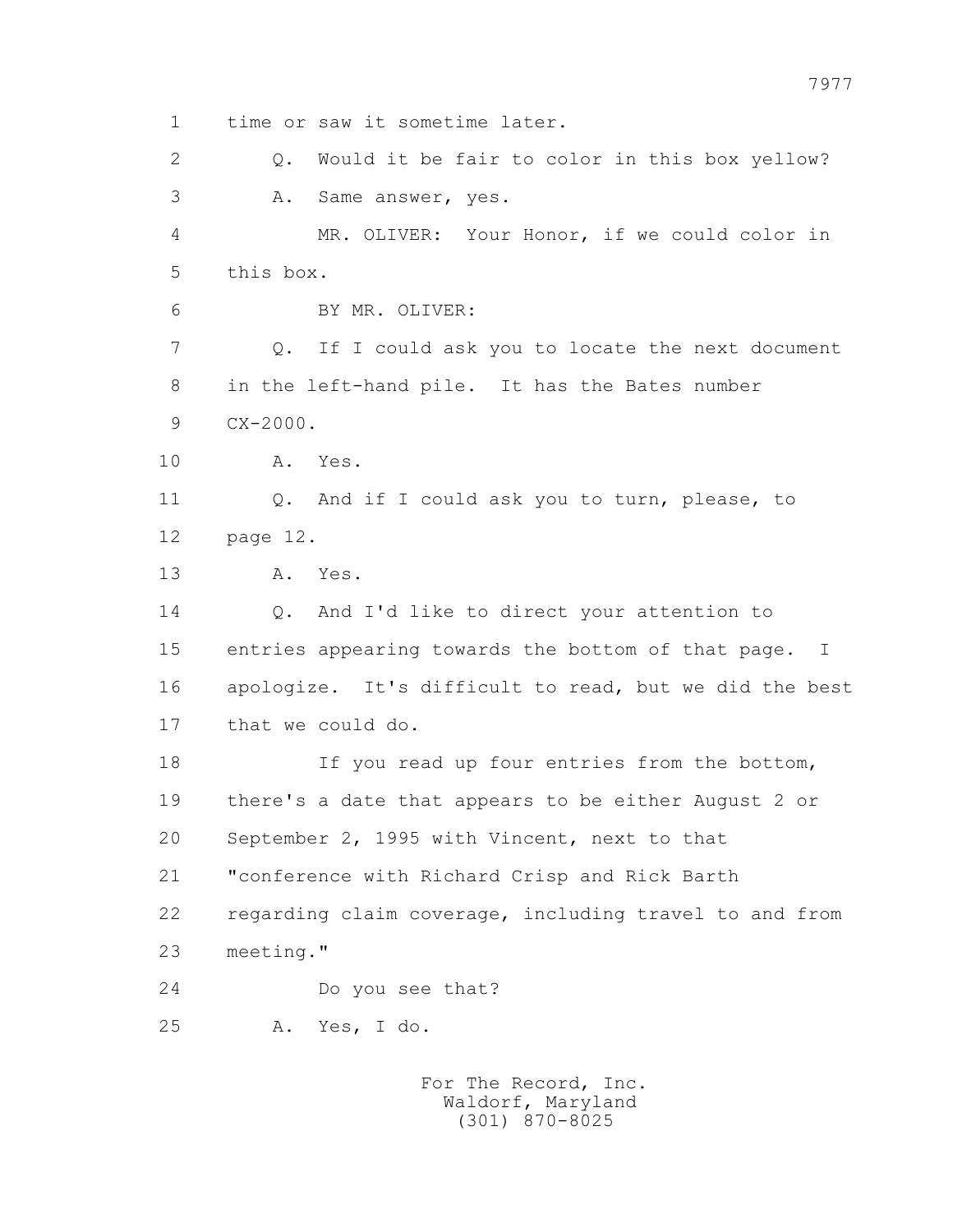1 Q. And then underneath that you'll see three 2 entries relating to prepare a preliminary amendment or 3 prepare amendment? 4 A. Yes. 5 Q. Now, do you recall that work relating to 6 SyncLink? 7 A. You're talking about that work on this -- the 8 September work of '96? 9 Q. Yes, that's right. 10 A. No, I don't recall. 11 Q. If you could look at the top of -- I'm sorry. 12 Before we do that, toward the bottom of 13 page 12, those entries appear under your file number 14 P001C -- I can't read the last digit there. I believe 15 it's a 3? Do you see that? 16 A. It could be a 3, right, because the one -- the 17 thing in the middle of the page looks likes it says 18 P001C2 and there is a break and so it could be P03. 19 Q. If I could ask you to turn, please, to page 13. 20 A. Yes. 21 Q. And at the top of the page you also see the 22 file number P001C3? 23 A. Yes. 24 Q. And the first entry there, this one is from 25 December of '93, reads "Prepare preliminary amendment, For The Record, Inc. Waldorf, Maryland

(301) 870-8025

7978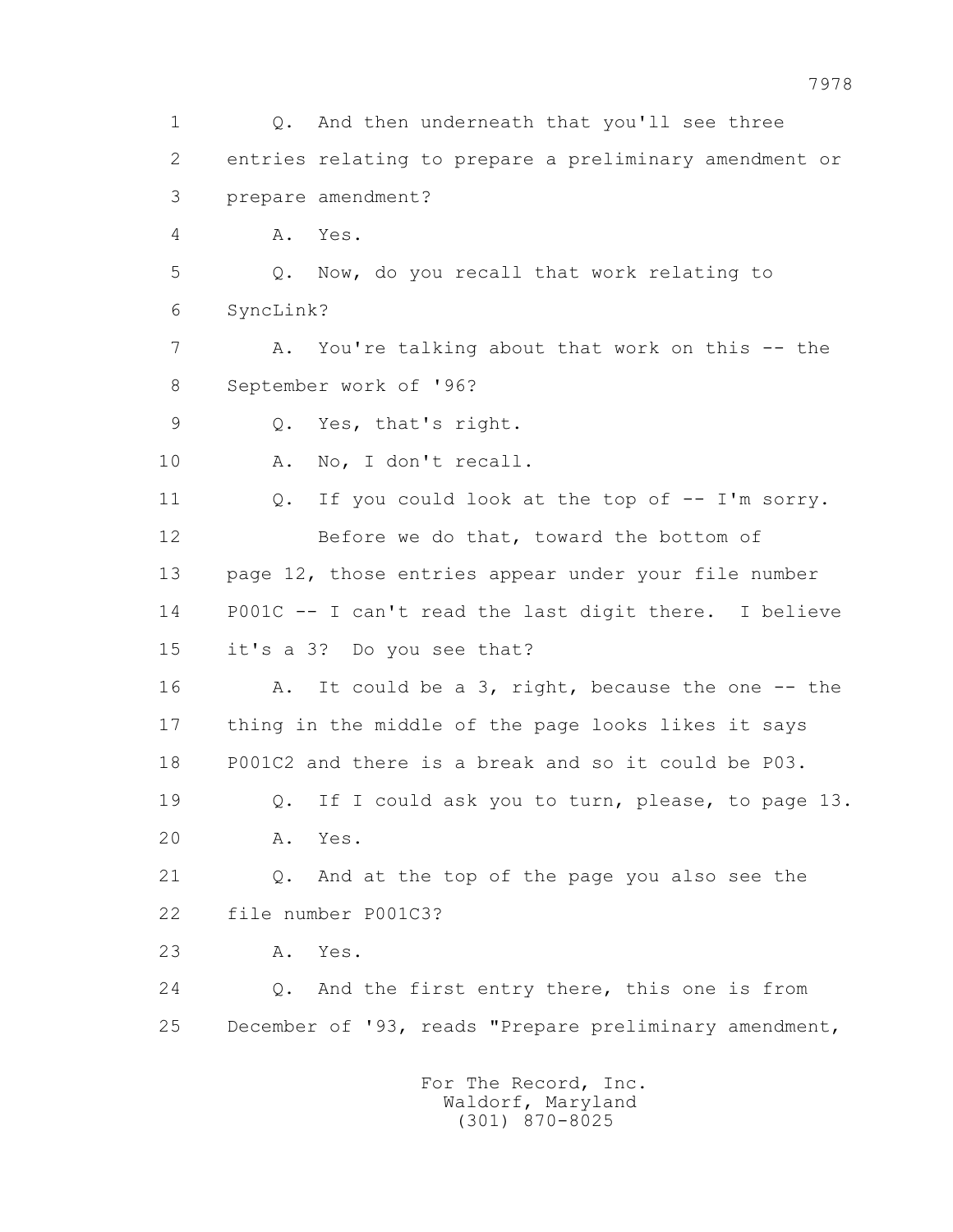1 including review of SyncLink proposed standard." 2 Do you see that? 3 A. Yes. 4 MR. STONE: I don't think it says December 5 of '93, but I'm not -- 6 MR. OLIVER: I'm sorry. 7 MR. STONE: I thought we were in December 8 of '95. 9 BY MR. OLIVER: 10 Q. Thank you. You're correct. December of 1995. 11 Then the entry reads "Prepare a preliminary 12 amendment, including review of SyncLink proposed 13 standard." 14 Do you see that? 15 A. Yes. 16 Q. Does that refresh your recollection that the 17 work you did in September of 1995 related to SyncLink? 18 A. No. 19 Q. If you could set that document aside. 20 Do you recall Mr. Crisp telling you at any time 21 before the end of June 1996 that he thought it was 22 really important to get a firm block for SyncLink? 23 A. A what? I'm sorry. 24 Q. To get a firm block for SyncLink. 25 A. A firm block for SyncLink? Is that what you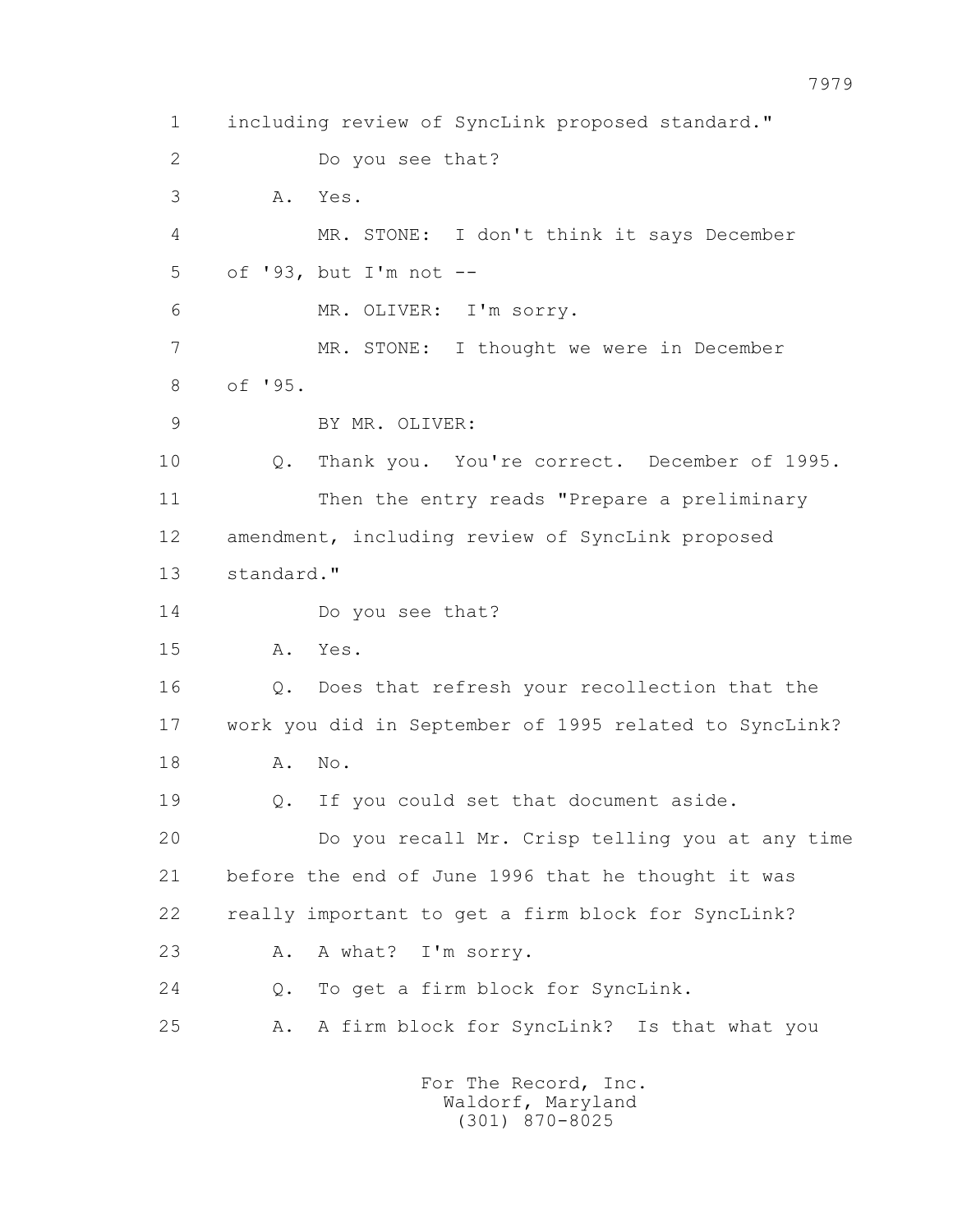1 said?

2 Q. Yes.

3 A. No, I don't recall that.

 4 Q. Do you recall Mr. Crisp saying to you at any 5 point that he believed that what Rambus had filed in 6 1990 should be able to block SyncLink but it was 7 necessary to sweat through the details with respect to 8 claims?

9 A. I don't recall.

 10 Q. Your Honor, actually before we proceed, if we 11 could fill in the blocks relating to the Crisp 12 conference.

 13 I'm speaking of the September 1995 conference 14 reflected in your green sheets, so I assume it should 15 be a yellow box?

 16 MR. STONE: Apparently it was the Crisp-Barth 17 conference, wasn't it?

18 MR. OLIVER: It was, yes.

 19 Would you prefer that we add Mr. Barth's name 20 to the box?

 21 MR. STONE: Just in the interest of accuracy. 22 It seems like we should.

 23 But however we do it, I just want the record to 24 reflect that the box being filled in does refers to a 25 conference which it appears from the record that also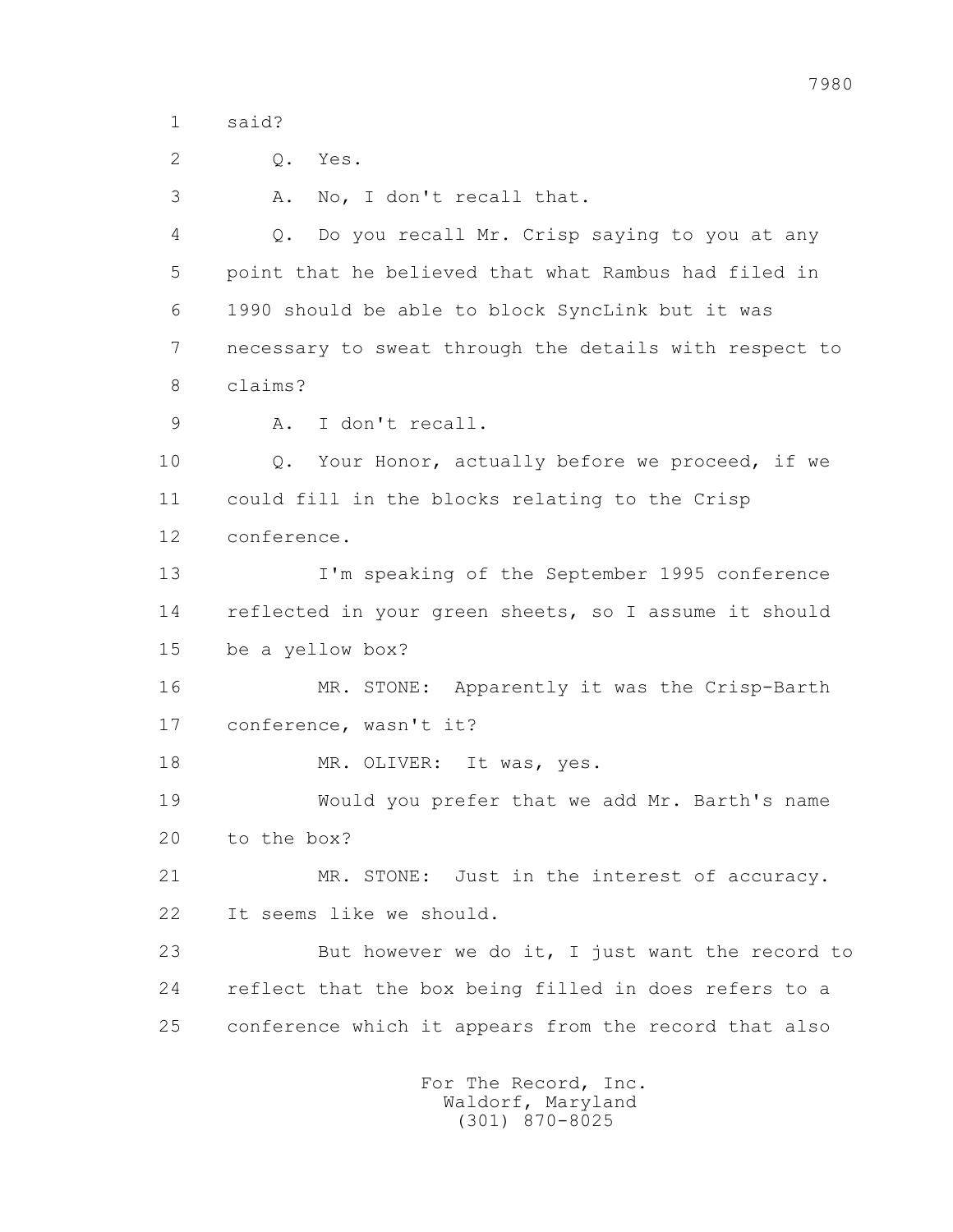1 Mr. Barth attended.

2 JUDGE McGUIRE: Noted. 3 THE WITNESS: Also I'm not sure that's 4 September or August, you know, on the green sheets. 5 BY MR. OLIVER: 6 Q. But it's either August or September 1995 you 7 had a meeting with Mr. Crisp and Mr. Barth; is that 8 right? 9 A. That's what the, yeah, the time entries appear 10 to say, yeah. 11 BY MR. OLIVER: 12 Q. Now, Mr. Vincent, if you could locate the next 13 document in the right-hand pile. It should be minutes 14 from September 11, 1995, JX-27. That's a document we 15 looked at this morning. Is that -- I don't know if 16 that's the one you have there or not. 17 A. I have JX-27. 18 Q. Yes, that is the document. 19 Mr. Vincent, you may recall that we looked at 20 this document this morning, specifically page 26. I'd 21 like to ask just more generally whether you recall 22 seeing JX-27 at all prior to the end of June 1996. 23 A. I'm taking a look at it. I'll take just a 24 quick look again. 25 (Pause in the proceedings.) For The Record, Inc.

 Waldorf, Maryland (301) 870-8025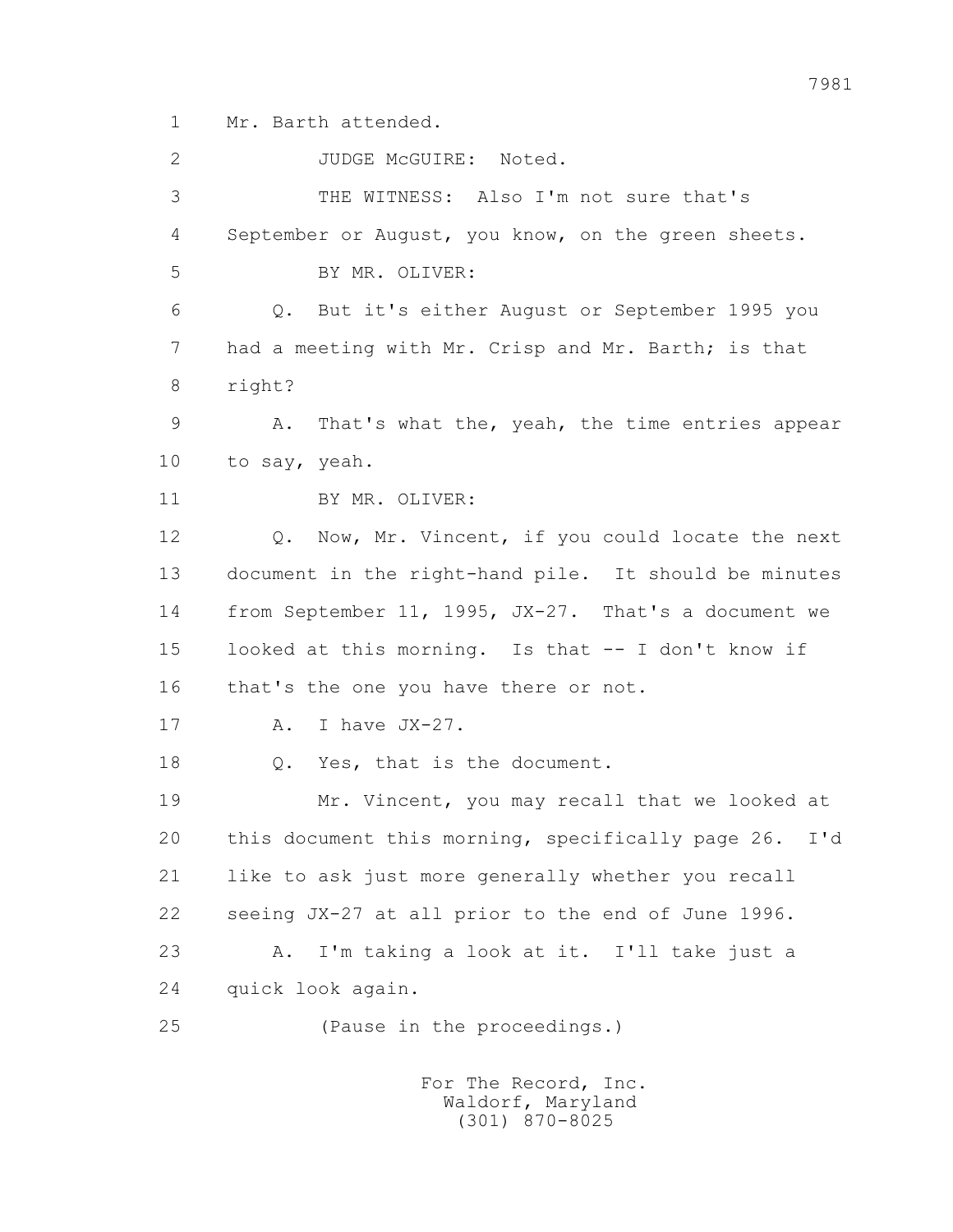1 I don't recall.

 2 MR. OLIVER: Your Honor, if we could fill in 3 the next box, please.

4 BY MR. OLIVER:

 5 Q. Mr. Vincent, if you could locate the next 6 document in the pile to your left. It has the number 7 CX-1482.

8 Mr. Vincent, I simply want to confirm for 9 purposes of our exercise this morning that CX-1482 is 10 the notice of allowability relating to Rambus'

11 '646 application.

 12 A. Yeah, along with -- yes, along with a notice of 13 allowance.

14 0. And this is a document that you would have been 15 aware of at the time?

16 A. When you say "the time"?

17 Q. In October of 1995.

18 A. Well, there's a -- I would have eventually 19 become aware of this, but there's a time lag. That's 20 the date it was mailed from the U.S. Patent and 21 Trademark Office. It takes a while to get to us and 22 then it goes to our Los Angeles office for docketing 23 and then it comes up to me, so there's a time lag. 24 Q. Would it be fair to say then that you would 25 have become aware of this in sometime in October or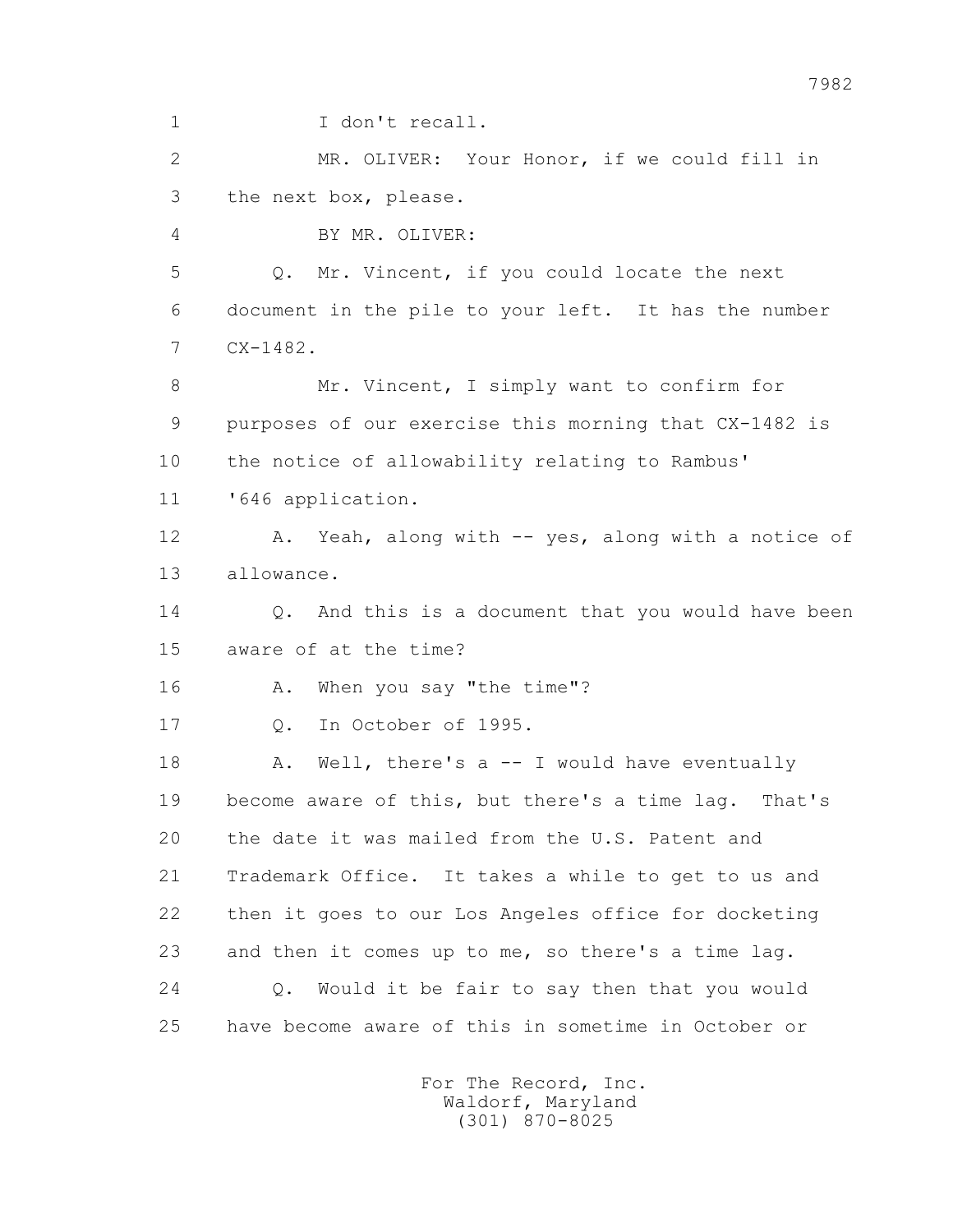1 November of '95?

2 A. Yes.

 3 MR. OLIVER: Your Honor, if we could fill in 4 the next box, please. 5 BY MR. OLIVER: 6 Q. Mr. Vincent, if you could locate the next 7 document in the pile to your left, CX-1483. 8 A. Yes. 9 Q. Again, just to confirm for our exercise this 10 morning, this is a copy of an amendment to the pending 11 '692 application that was filed in October of 1995? 12 A. Yes. 13 Q. And is this also a document that you would have 14 been aware of at the time? 15 A. Again, it's similar to my other answer in that 16 Tom Lee worked for me, I might not have become aware of 17 it exactly then but I'm sure eventually became aware of 18 it. 19 Q. And you would not object if we were to fill 20 that box in yellow? 21 A. Correct. 22 MR. OLIVER: May we fill in the next box, 23 please, Your Honor. 24 BY MR. OLIVER: 25 Q. Mr. Vincent, if I could ask you to locate the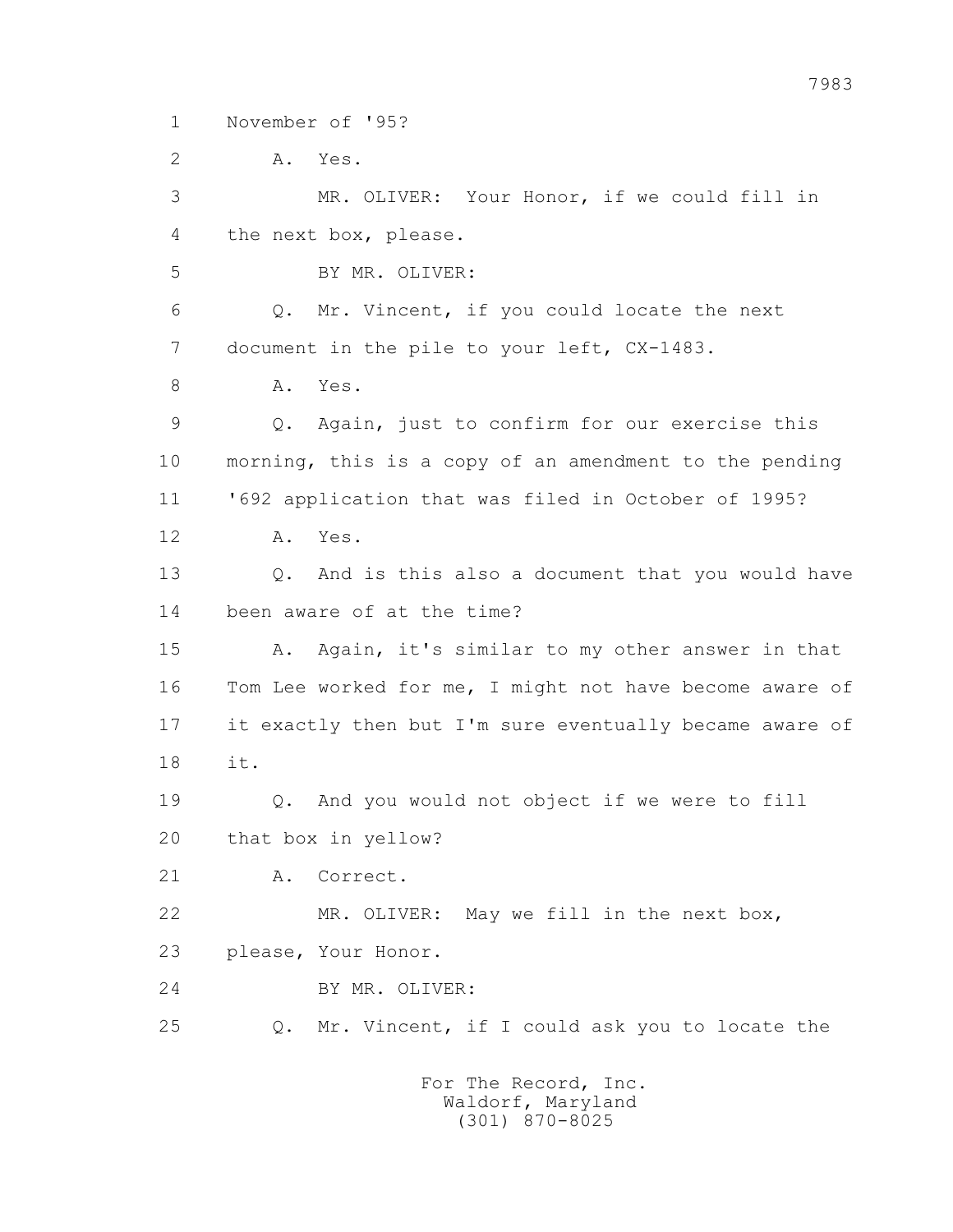1 next document in the left-hand pile. It has the number  $2$   $CX-260$ .

 3 A. Yes. I've had a chance to skim through it. 4 Q. Do you recall having seen CX-260 at any time 5 before the end of June 1996? 6 A. No. 7 Q. If I could ask you to turn, please, to page 12 8 and just to ask specifically with respect to that page, 9 do you recall having seen that page at any time before 10 the end of June 1996? 11 A. Page 12? 12 Q. Yes. This is the page with the caption at the 13 top Issues Related to the Clock. 14 A. No, I don't remember seeing this before. 15 Q. Okay. If you could set that document aside 16 then, please. 17 Before the end of June 1996, do you recall any 18 representative of Rambus telling you that JEDEC had 19 issued a survey ballot with a question relating to use 20 of an on-chip PLL or DLL? 21 A. I don't recall. 22 Q. Before the end of June 1996, do you recall any 23 representative of Rambus telling you that JEDEC had 24 issued a survey ballot with a question relating to use

25 of dual-edged clocking?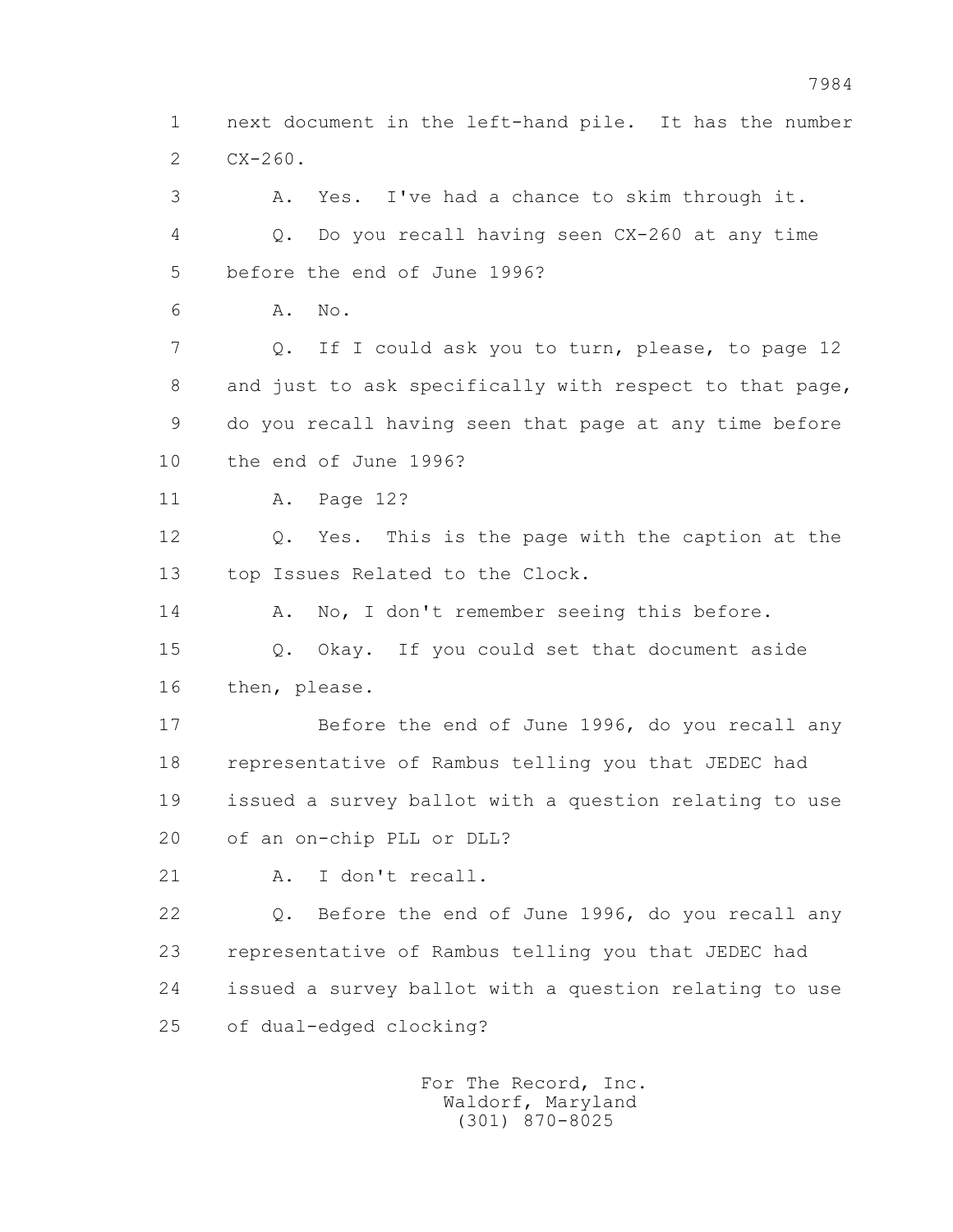1 **A.** No.

 2 MR. OLIVER: If we could fill in the next box, 3 please, Your Honor.

4 BY MR. OLIVER:

 5 Q. Mr. Vincent, if I could ask you to locate the 6 next document in the pile to your right. It should 7 bear the number JX-28.

 8 This is a set of minutes from the December 1995 9 JC-42.5 subcommittee that I'd like to direct your 10 attention to pages 36 through 48 -- excuse me -- 35 11 through 48.

12 A. Okay. Let me take a look.

 13 Q. And I'm particularly interested in page 35. 14 (Pause in the proceedings.)

15 A. What was the page range again?

16 Q. Pages 35 through 48.

17 A. Okay. I've had a chance to skim through them.

18 Q. Do you recall having seen pages 35 through 48

19 at any time before the end of June 1996?

20 A. No.

 21 Q. If you could set that document aside then, 22 please.

 23 Before the end of June 1996, do you recall any 24 representative of Rambus telling you that use of 25 on-chip PLL and DLLs to reduce clock access time had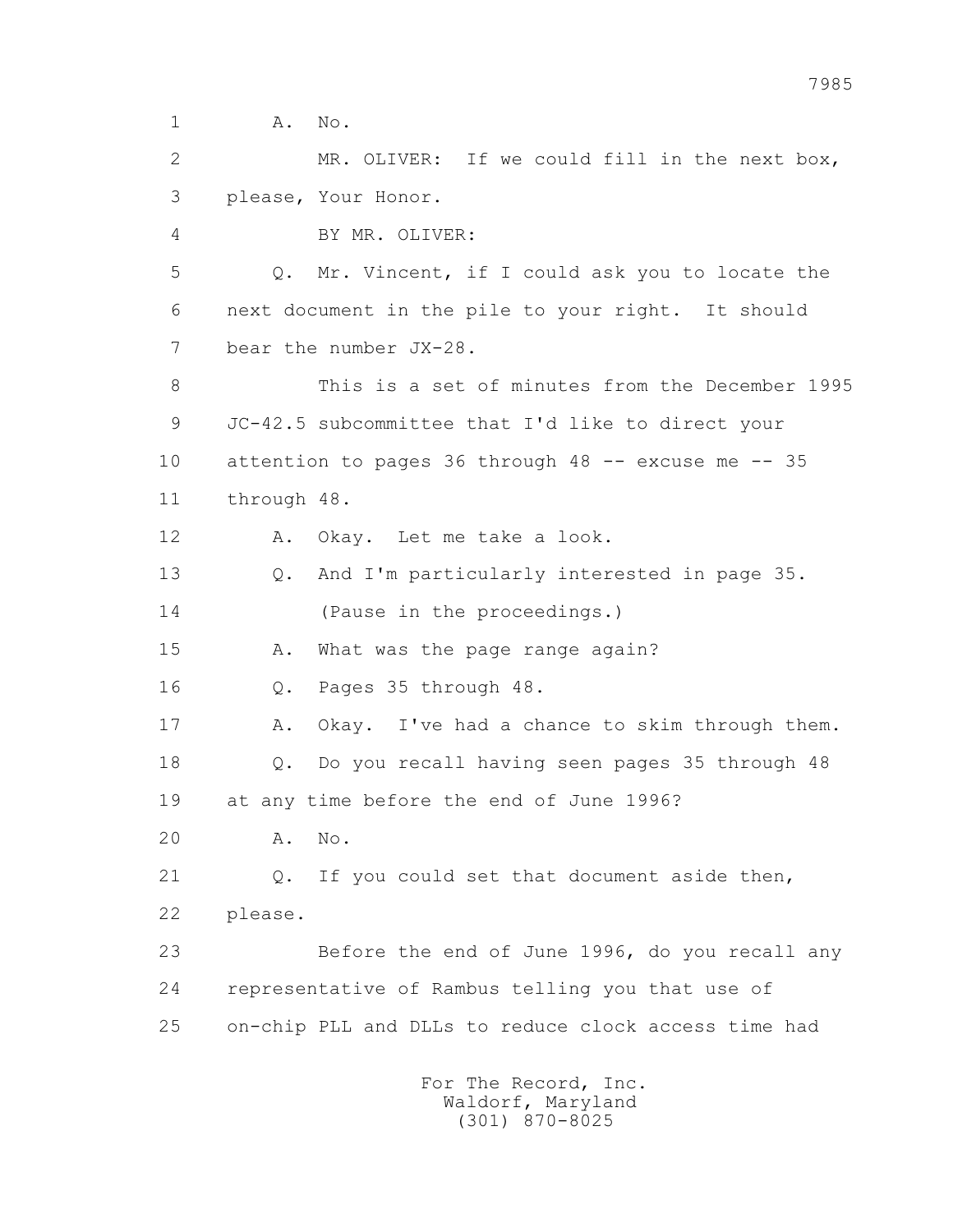1 received strong support within JEDEC? 2 A. I don't recall. 3 Q. At any time before the end of June 1996, do you 4 recall any representative of Rambus telling you that 5 use of both edges of the clock for sampling inputs had 6 received mixed support within JEDEC? 7 A. Had received what? I'm sorry. 8 0. Had received mixed support within JEDEC. 9 A. I don't recall. 10 Q. If I could ask you to locate, please, the next 11 document at the top of the right-hand pile, CX-1999. 12 I'm sorry. Left pile. I apologize. 13 A. Oh. 14 Q. I thought I was doing pretty well not to 15 confuse left with right up until now. 16 Now, Mr. Vincent, CX-1999 is a copy of your 17 notes of a meeting with Mr. Tony Diepenbrock dated 18 January 24, 1996; is that right? 19 A. Yes. 20 Q. If you look at the beginning of your notes, do 21 you see that Mr. Diepenbrock discussed DLL with you at 22 this meeting? 23 MR. STONE: Objection. Assumes facts not in 24 evidence. 25 JUDGE McGUIRE: Sustained.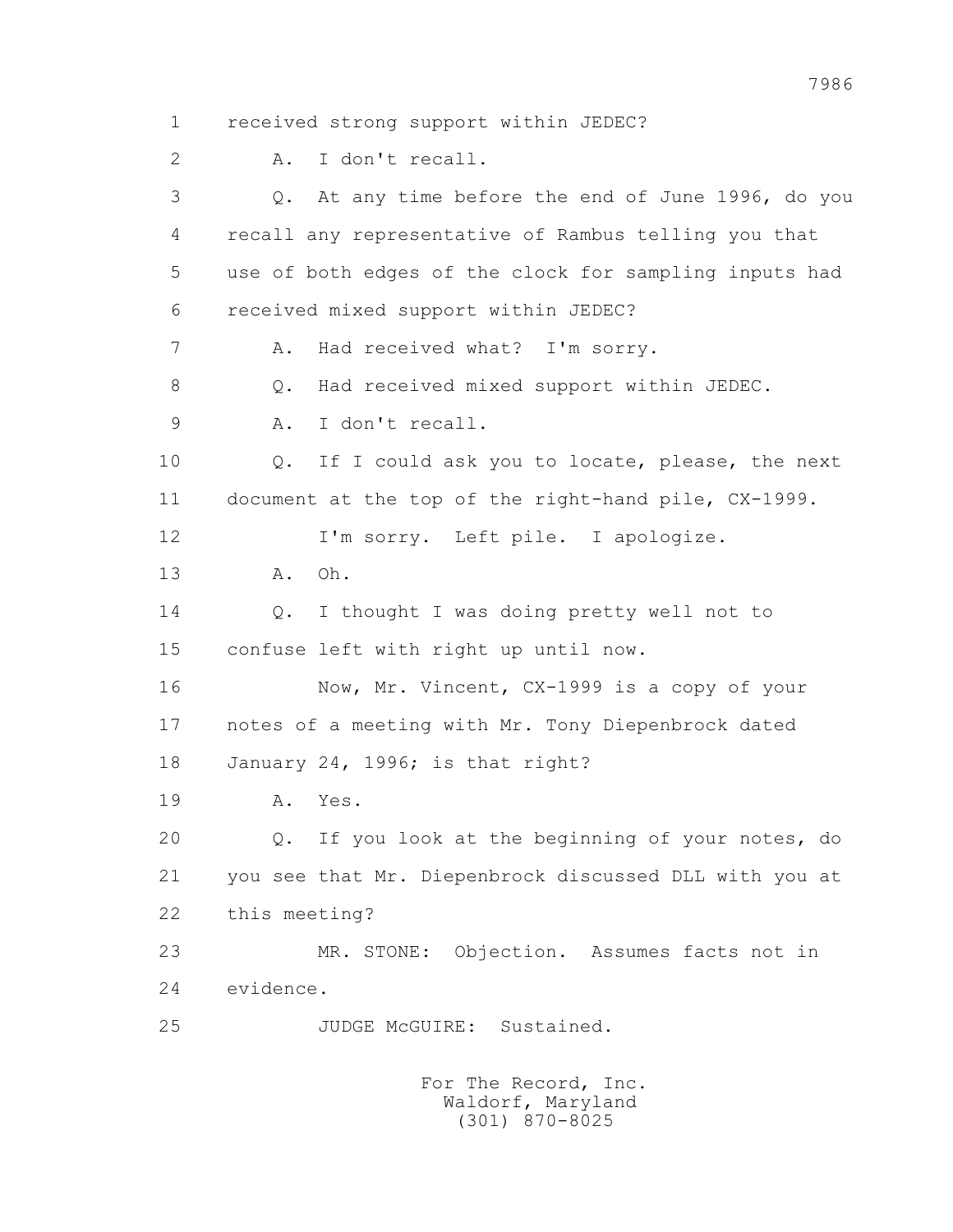1 MR. OLIVER: I'll withdraw the question, 2 Your Honor. 3 BY MR. OLIVER: 4 Q. Do you see about seven lines down the reference 5 "say DLL on clock receiving circuit"? 6 A. Well, actually I think it says "say," 7 quote-unquote, "DLL" -- it could be "or" or an "as." 8 It's hard to tell -- "clock" and I think it's "recovery 9 circuit." 10 Q. Okay. 11 A. Well, I don't know if it's "recovery" or 12 "receiving." I'm not sure. This isn't the best copy. 13 It's hard to tell. 14 0. I agree that it's difficult to read. 15 In any event, do you see the reference to DLL 16 there? 17 A. Yes. 18 Q. Does that refresh your recollection that you 19 and Mr. Diepenbrock discussed DLLs at this meeting? 20 A. Yes. Well, I mean, I don't have an 21 independent recollection, but it appears that that's 22 what we did. 23 Q. Okay. If I could ask you to locate the next 24 document in the top of the left-hand pile. It's 25 CX-2001.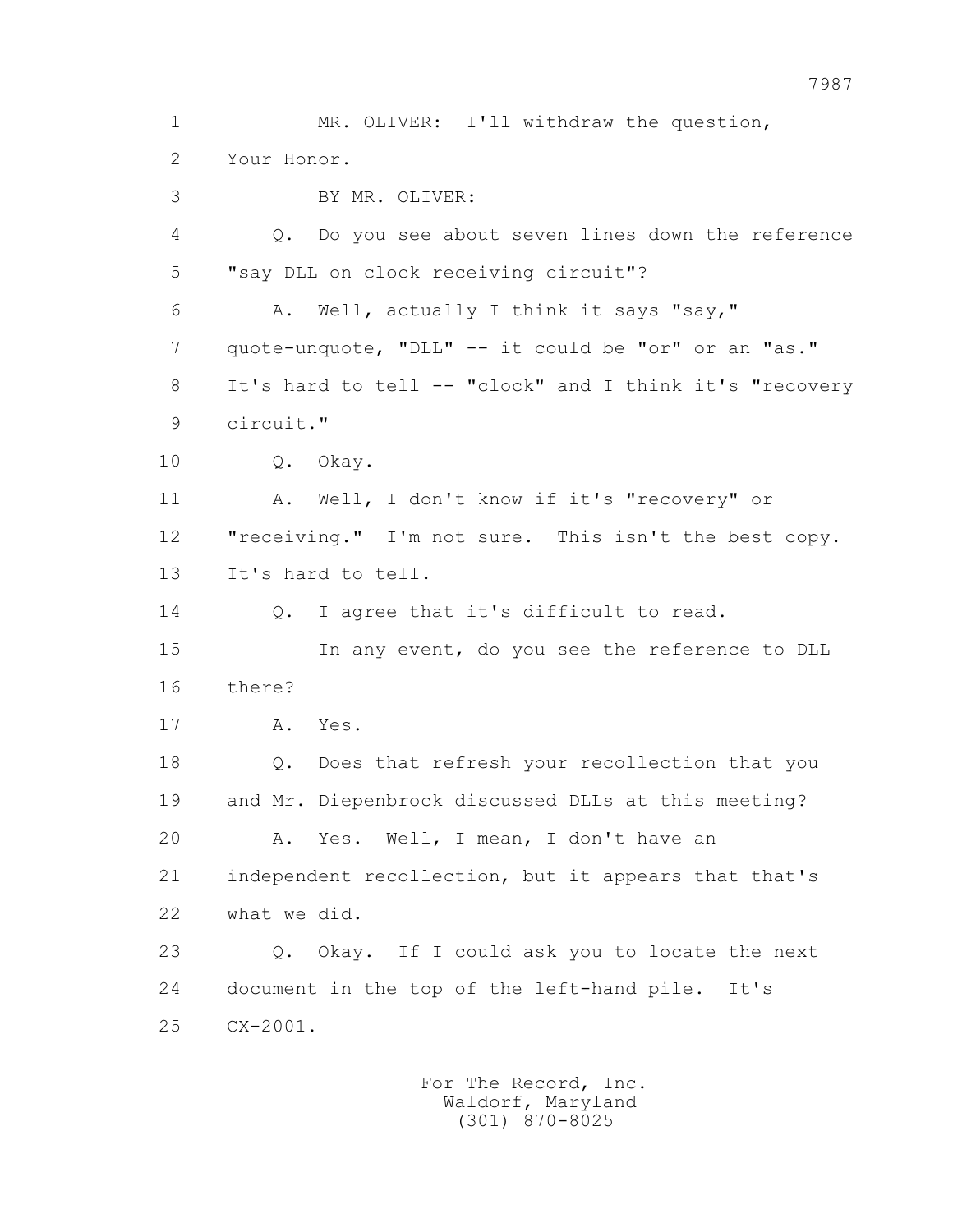1 CX-2001 is a copy of your notes of a meeting 2 with Mr. Diepenbrock on February 5, 1996; is that 3 right? 4 A. Yes. It looks like Tom Lee was there also. 5 Q. Okay. And if I could direct your attention to 6 the top of page 2 and the bottom of page 3, would it be 7 fair to say that you and Mr. Diepenbrock and Mr. Lee 8 discussed DLLs at this meeting? 9 A. Let me just take a look at this. 10 (Pause in the proceedings.) 11 Well, the top of the page says "DLL." The 12 bottom of page 3 says "DDL" and "DDL only" and "DDL 13 plus narrow bus and single device response." I'm not 14 sure what DDL is. 15 Q. That was my next question. 16 On page 3, immediately above that, do you see 17 that it reads "add claims saying delay-lock loop"? 18 A. Yes. 19 Q. Based on those references, does that refresh 20 your recollection that you and Mr. Diepenbrock and 21 Mr. Lee discussed the DLLs at this meeting? 22 A. Yes. 23 Q. Now, at either the January 24, 1996 meeting or 24 the February 5, 1996 meeting, did Mr. Diepenbrock tell 25 you anything with respect to any events within JEDEC For The Record, Inc.

 Waldorf, Maryland (301) 870-8025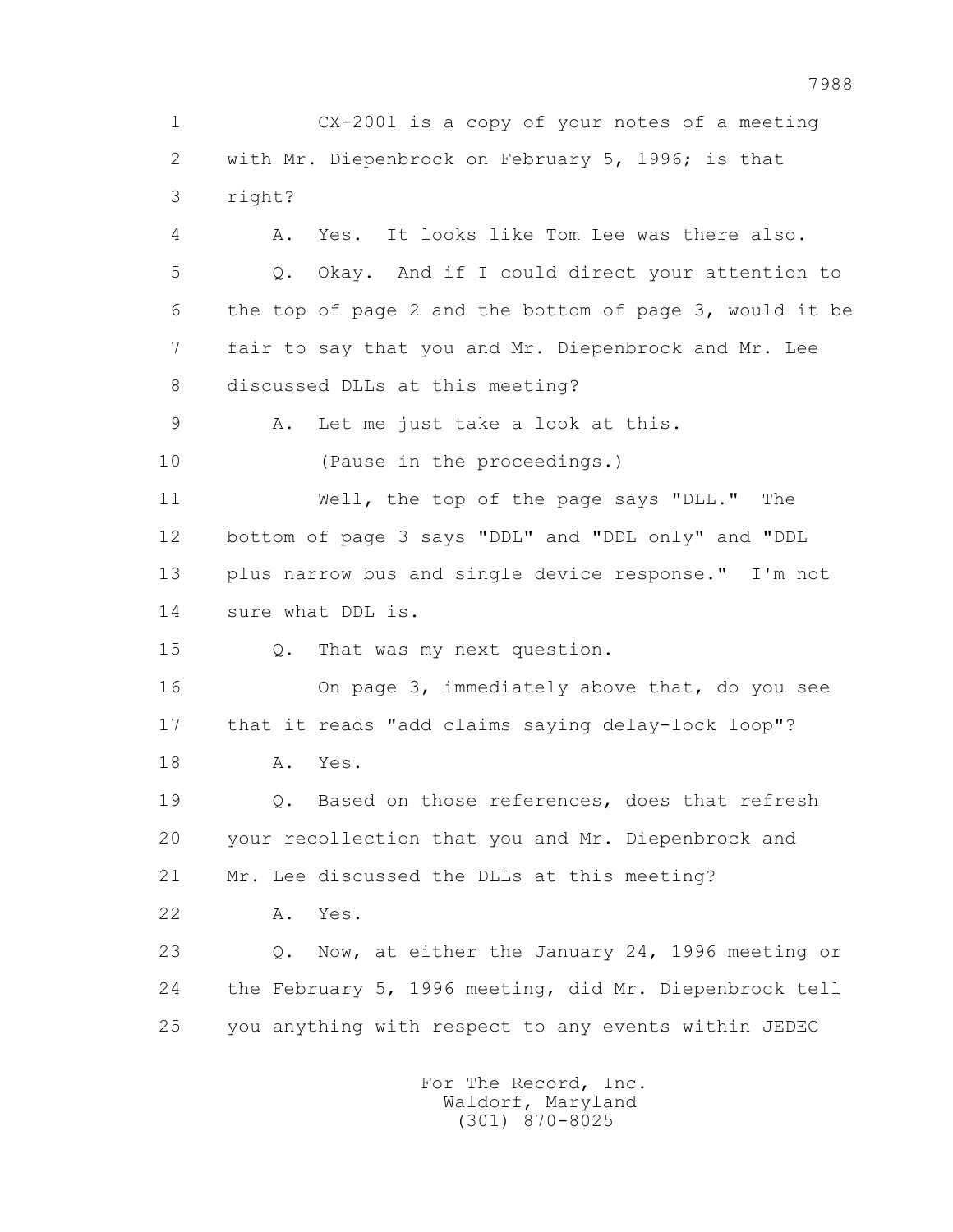1 relating to DLLs?

 2 A. I don't recall. 3 MR. OLIVER: Your Honor, if we could fill in 4 actually two boxes -- actually three boxes. I've 5 fallen behind. 6 JUDGE McGUIRE: Very good. 7 BY MR. OLIVER: 8 Q. Mr. Vincent, if you could locate the next 9 document at the top of the left-hand pile. This should 10 be CX-868. 11 A. Yes. I've had a chance to look at it. 12 Q. And this is an e-mail with the subject JEDEC 13 minutes from January interim meeting, date February 20, 14 1996, from crisp@jupiter (Richard Crisp) to a number of 15 individuals at Rambus. 16 Mr. Vincent, do you recall having seen CX-868 17 at any time before the end of June 1996? 18 **A.** No. 19 Q. If you could set that document aside, please. 20 Mr. Vincent, if you could locate the next 21 document in your left-hand pile. It has a number 22 CX-363. 23 A. Yes. I've had a chance to skim through it. 24 Q. Okay. For the record, CX-363 is a set of 25 slides. The first one is captioned Future SDRAM Clock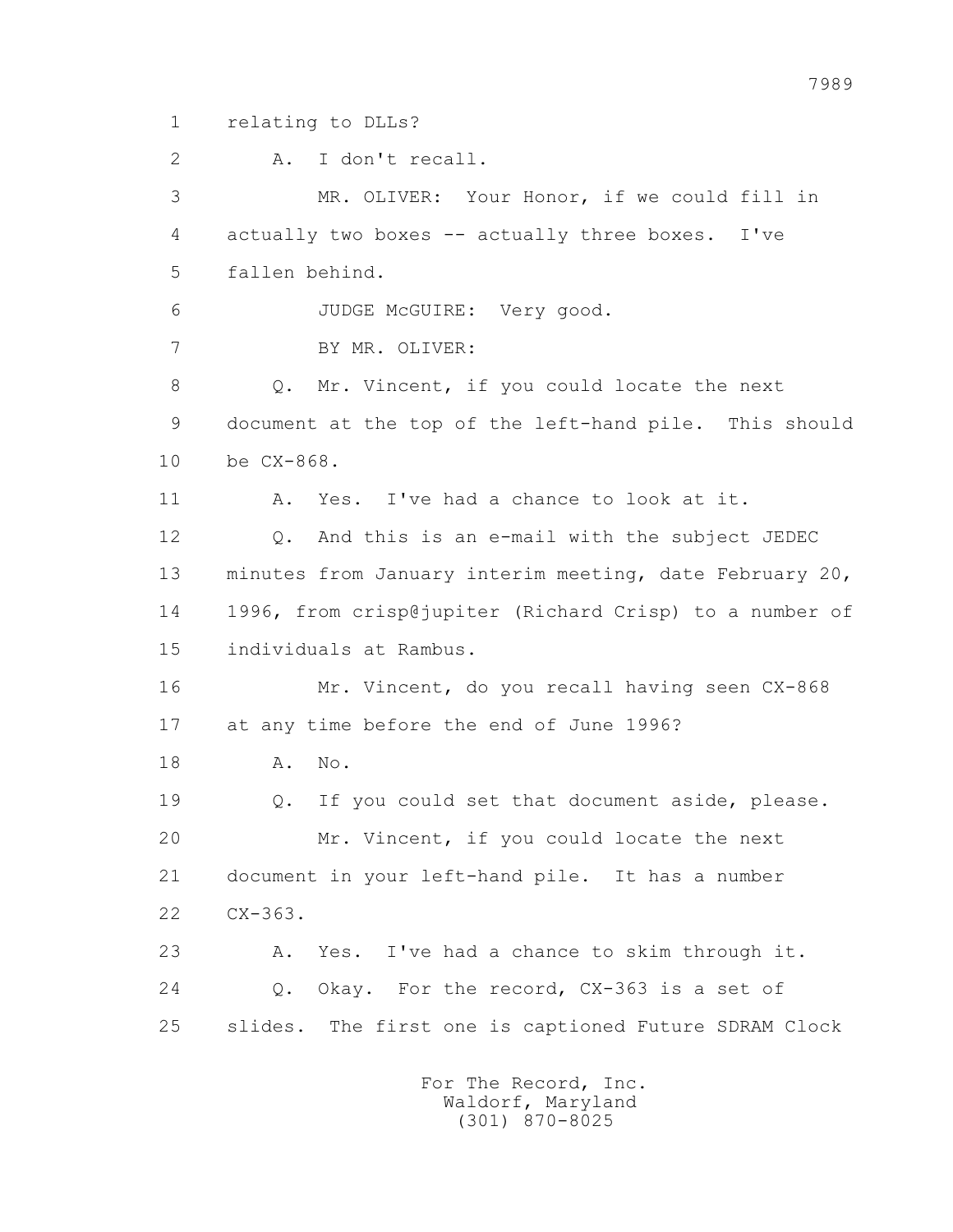1 Issues, in the lower left-hand corner the date 2 January 31, 1996, lower right-hand corner reads 3 "Micron."

 4 Mr. Vincent, do you recall having seen CX-363 5 at any time before the end of June 1996? 6 A. I don't recall.

 7 Q. Okay. If you could set that document aside, 8 please.

 9 At any time before the end of June 1996, do you 10 recall Mr. Crisp saying that Rambus should have a long, 11 hard look at a JEDEC presentation relating to clocks 12 and if there's a -- excuse me. Let me start that one 13 again.

 14 At any time before the end of June 1996, do you 15 recall Mr. Crisp saying that Rambus should have a long, 16 hard look at Rambus' IP in connection with a JEDEC 17 presentation on clocks and if there's a problem Rambus 18 should tell JEDEC?

19 A. I don't recall.

 20 Q. Before the end of June 1996, do you recall any 21 Rambus representative telling you that Rambus should 22 have a long, hard look at its IP in connection with a 23 JEDEC presentation on clocks and if there's a problem 24 they should tell JEDEC?

25 A. I don't recall.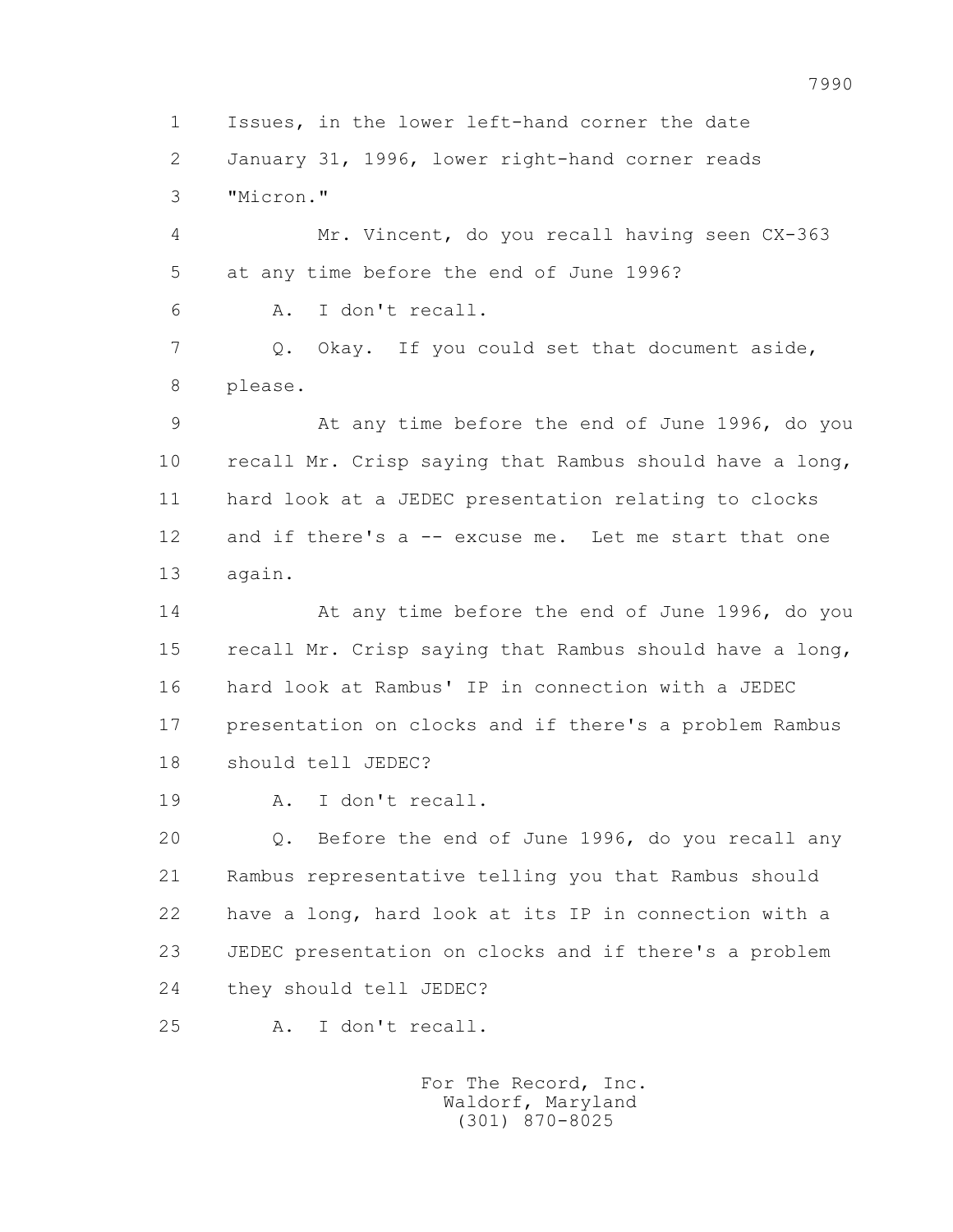1 MR. OLIVER: Your Honor, if we could fill in 2 the next two boxes, please. 3 BY MR. OLIVER: 4 Q. Mr. Vincent, if you could locate the next 5 document to the right-hand pile, which should be JX-31. 6 JX-31 is a set of minutes from the March 1996 7 JC-42.3 subcommittee meeting. I'd like to direct your 8 attention in particular to pages 61 to 65 with a focus 9 on page 64. 10 This is a presentation with the caption SDRAM 11 Pinout Mods Suggested, lower left-hand corner reads 12 "Desi Rhoden," lower right-hand corner March 1996. 13 A. Page 64? 14 Q. Page 61 through 65 is the presentation. 15 A. And particular interest? 16 Q. And particular interest on page 64. 17 A. 64. Okay. 18 Okay. I've had a chance to look through that. 19 Q. Do you recall having seen that presentation at 20 any time before the end of June 1996? 21 A. No. 22 Q. If I could ask you to turn, please, to pages 68 23 through 72 of the same document, with particular 24 interest at page 71. 25 A. Okay. I've had a chance to look at it. For The Record, Inc.

 Waldorf, Maryland (301) 870-8025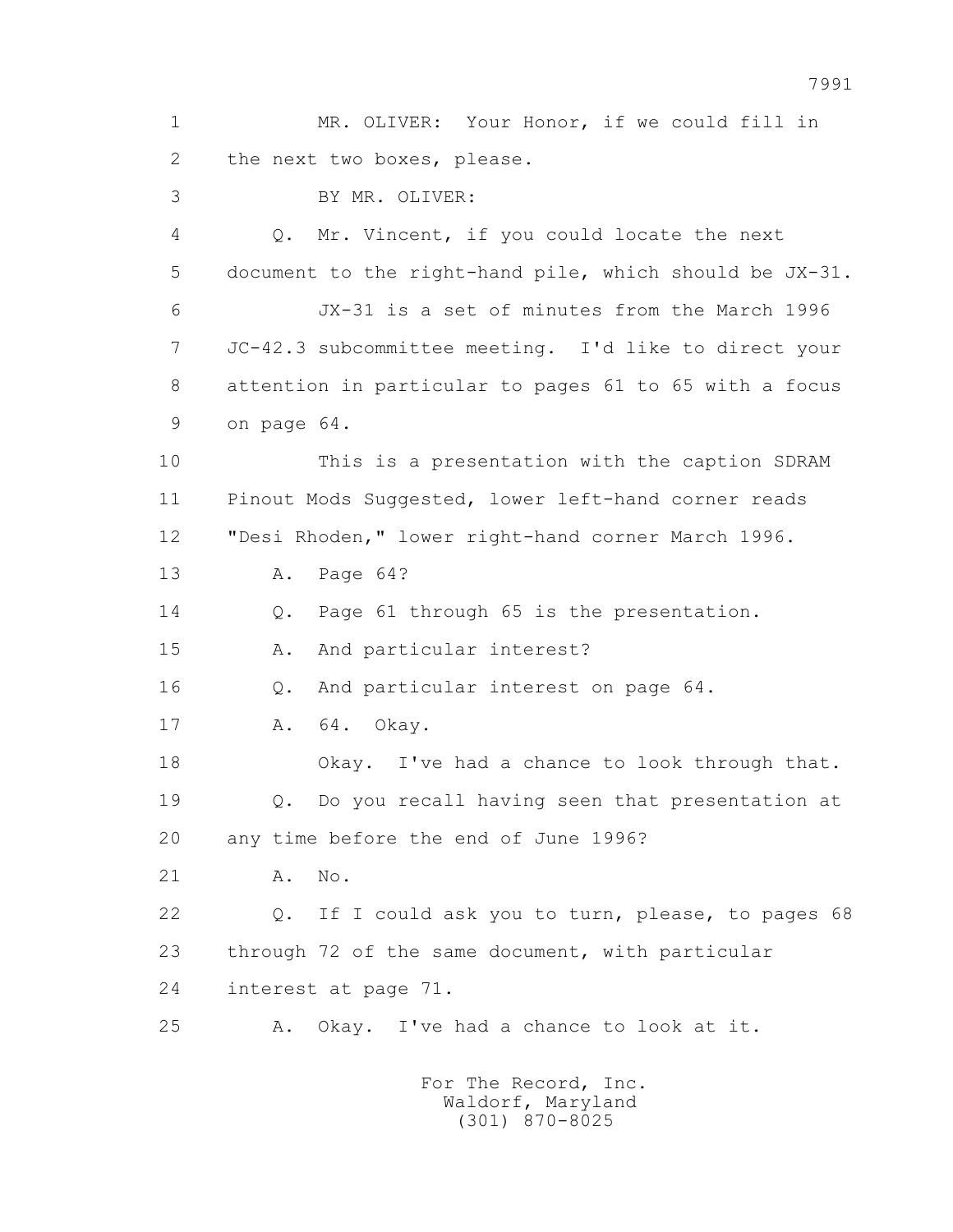1 Q. And for the record, this is a document with the 2 caption Future SDRAM, March 16, 1996, 3 Samsung Electronics. 4 Mr. Vincent, do you recall having seen this 5 presentation at any time before the end of June 1996? 6 A. No. 7 MR. OLIVER: Your Honor, if we could fill in 8 the next box, please. 9 BY MR. OLIVER: 10 Q. Mr. Vincent, if I could ask you to locate the 11 next document in the only remaining pile in front of 12 you. We are making progress. 13 This is CX-1494. It bears the caption at the 14 top United States Patent, Patent Number 5,513,327. 15 Mr. Vincent, do you recognize this to be a copy 16 of Rambus' '327 patent? 17 A. Yes. 18 Q. And did you become aware that this patent 19 issued in -- excuse me. Let me withdraw that 20 question. 21 In late April or early May 1996 did you become 22 aware that Rambus' '327 patent issued? 23 A. Yeah. I don't remember the exact date, but 24 yeah, there is a time lag usually until I find out, but 25 yes. I'm not -- I can't even say it was early May. It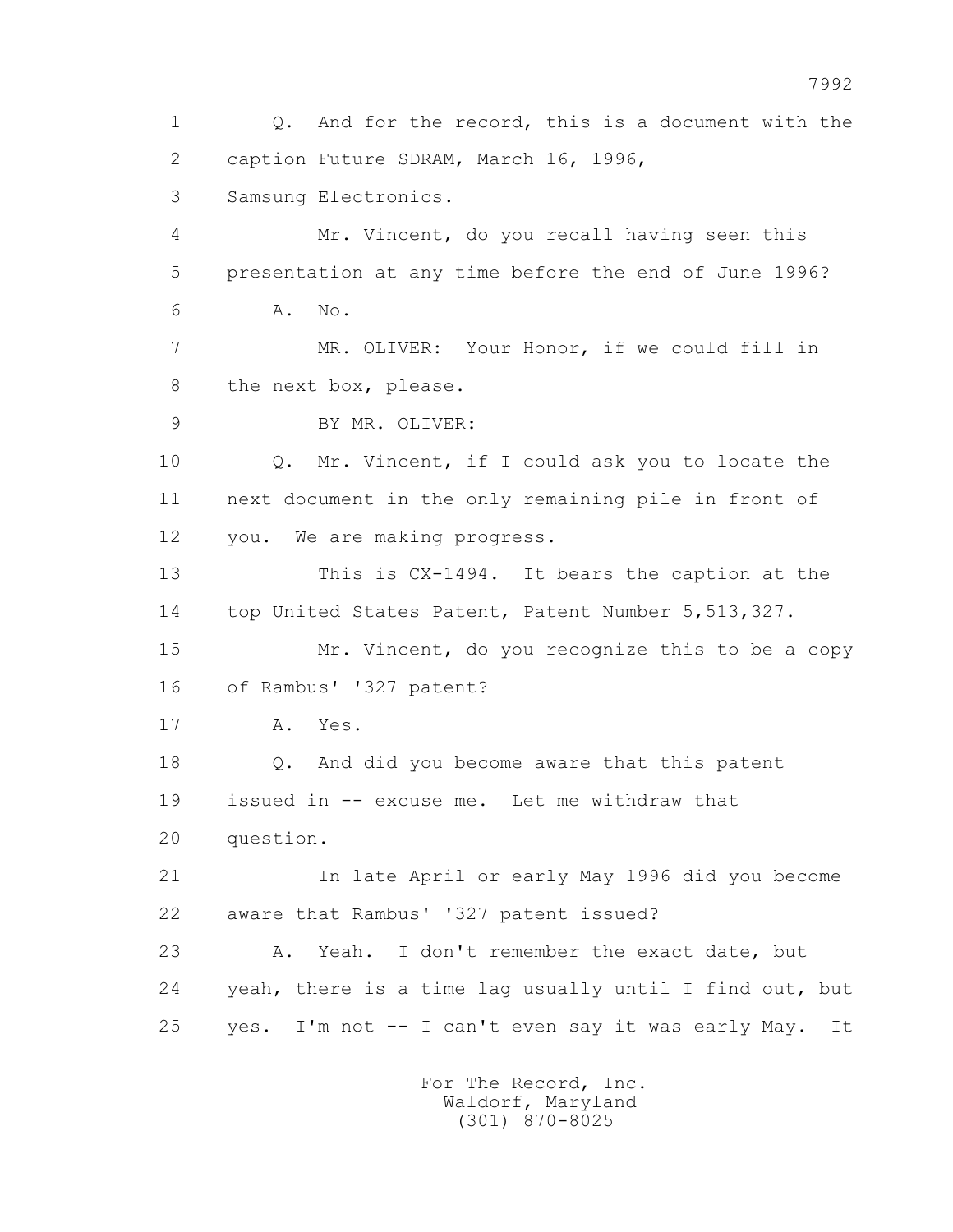1 may have been late May. It's hard for me to know 2 sitting up here because there is a time lag before I 3 would be informed. 4 MR. OLIVER: I'm sorry. Could we have just a 5 moment, please, Your Honor. 6 (Pause in the proceedings.) 7 THE WITNESS: Actually when I said early or 8 late May, I mean, I exactly don't know how long. It 9 can actually be quite a time lag between when the 10 patent is printed and when it's mailed to us. So I 11 can't remember if that's the exact date just looking at 12 the document. 13 BY MR. OLIVER: 14 O. Well, in any event, we'll move on. 15 You were aware of the '327 patent at the 16 time -- or at approximately the time that it issued? 17 Would that be fair? 18 A. I don't recall. Because there can be a time 19 lag. 20 Q. Okay. Mr. Vincent, I'd like to step back a few 21 months in time now and focus on the time that you 22 became aware of the Federal Trade Commission's proposed 23 consent decree in the Dell matter. 24 Now, do you recall that you learned of that in 25 approximately December of 1995?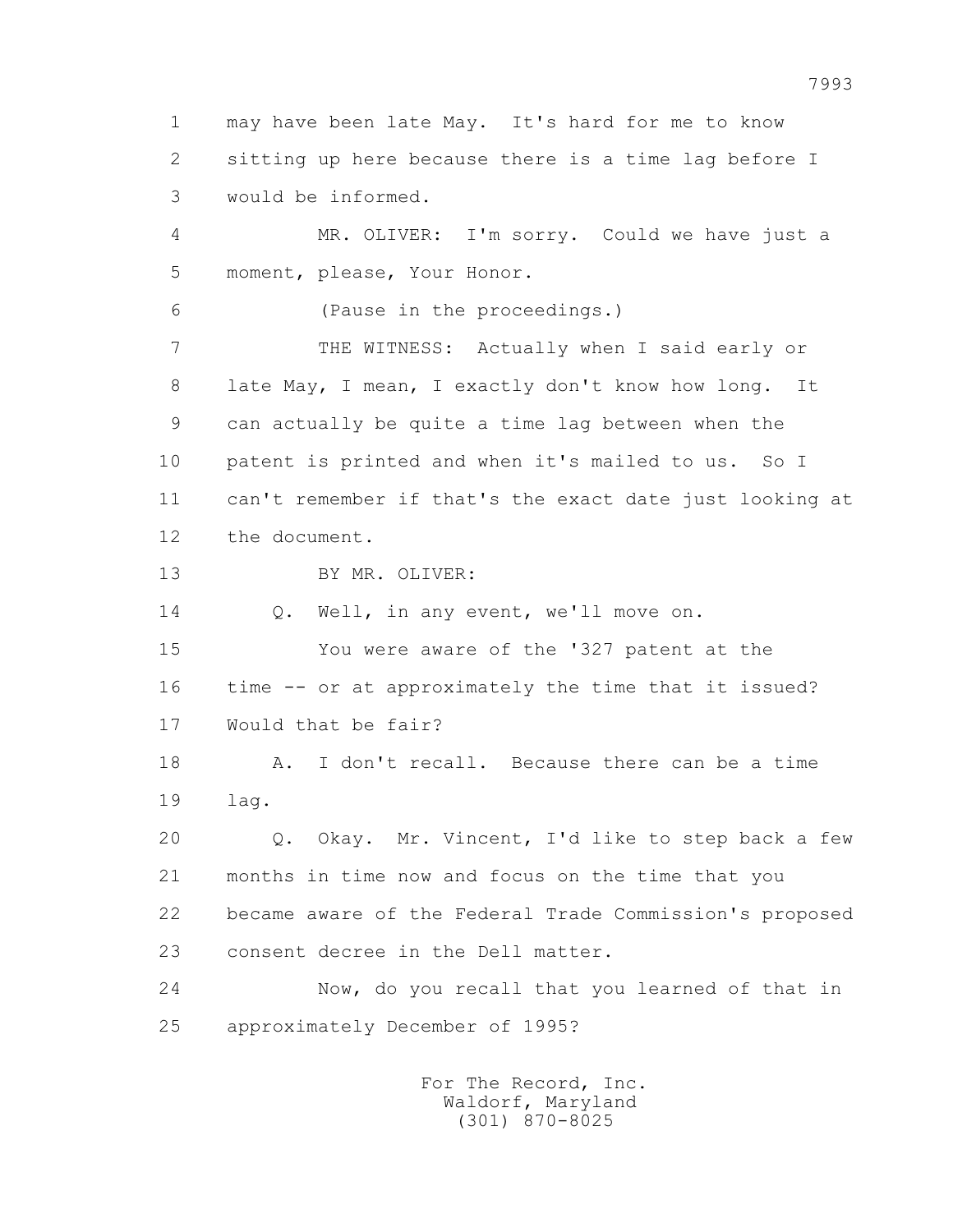1 A. Without a document, that sounds right, but 2 without a document, I can't be entirely sure. 3 MR. OLIVER: May I approach, Your Honor? 4 JUDGE McGUIRE: Yes. 5 BY MR. OLIVER: 6 Q. Mr. Vincent, I've handed you a document marked 7 CX-1990. 8 Do you recognize this as a letter that you sent 9 to Mr. Diepenbrock in December 19, 1995? 10 A. Yes. 11 0. And do you see that in the letter it states 12 that you are enclosing materials relating to the 13 proposed consent order regarding Dell Computer? 14 A. Yes. 15 Q. Does that refresh your recollection that you 16 learned of the Federal Trade Commission's proposed 17 consent order in the Dell matter in December of 1995? 18 A. Yeah, that seems right. Yes. 19 Q. Now, at the time that you became aware of the 20 Federal Trade Commission's proposed consent agreement 21 in the Dell matter, you advised Rambus representatives 22 that there was an equitable estoppel risk in 23 participating in JEDEC; is that right? 24 MR. STONE: Objection, Your Honor. This has 25 all been covered in the deposition testimony that has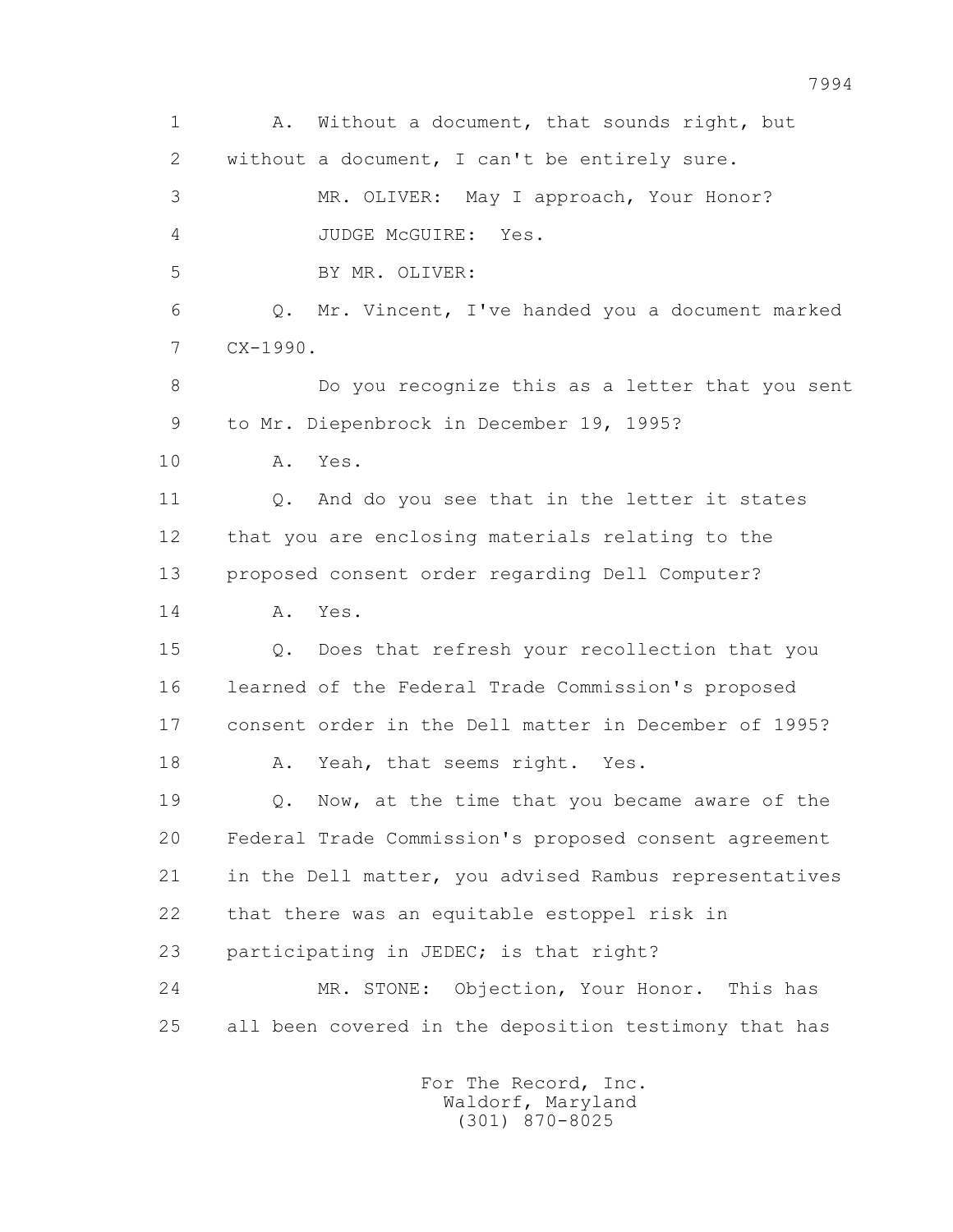1 been read.

 2 MR. OLIVER: Your Honor, I'd like to probe this 3 in a little more detail. I need the question in order 4 to set up what Mr. Vincent did and did not understand 5 at the time.

 6 MR. STONE: Well, the question of what he did 7 and did not understand and what happened at the 8 meeting was covered at some length in the prior 9 deposition testimony, so I think we're just going over 10 old ground.

 11 MR. OLIVER: Your Honor, we now have a 12 demonstrative that outlines what information Mr. --

13 JUDGE McGUIRE: Make it very brief, Mr. Oliver.

14 MR. OLIVER: Thank you, Your Honor.

15 BY MR. OLIVER:

16 Q. So Mr. Vincent, at the time that you became 17 aware of the Federal Trade Commission's proposed 18 consent agreement in the Dell matter, you advised 19 Rambus representatives that there was an equitable 20 estoppel risk in participating in JEDEC; is that 21 right?

 22 A. I don't know if that's exactly what it was. 23 Q. You advised Rambus representatives there was a 24 downside to participating in JEDEC; right? 25 A. I said, yeah, you had to look at the downside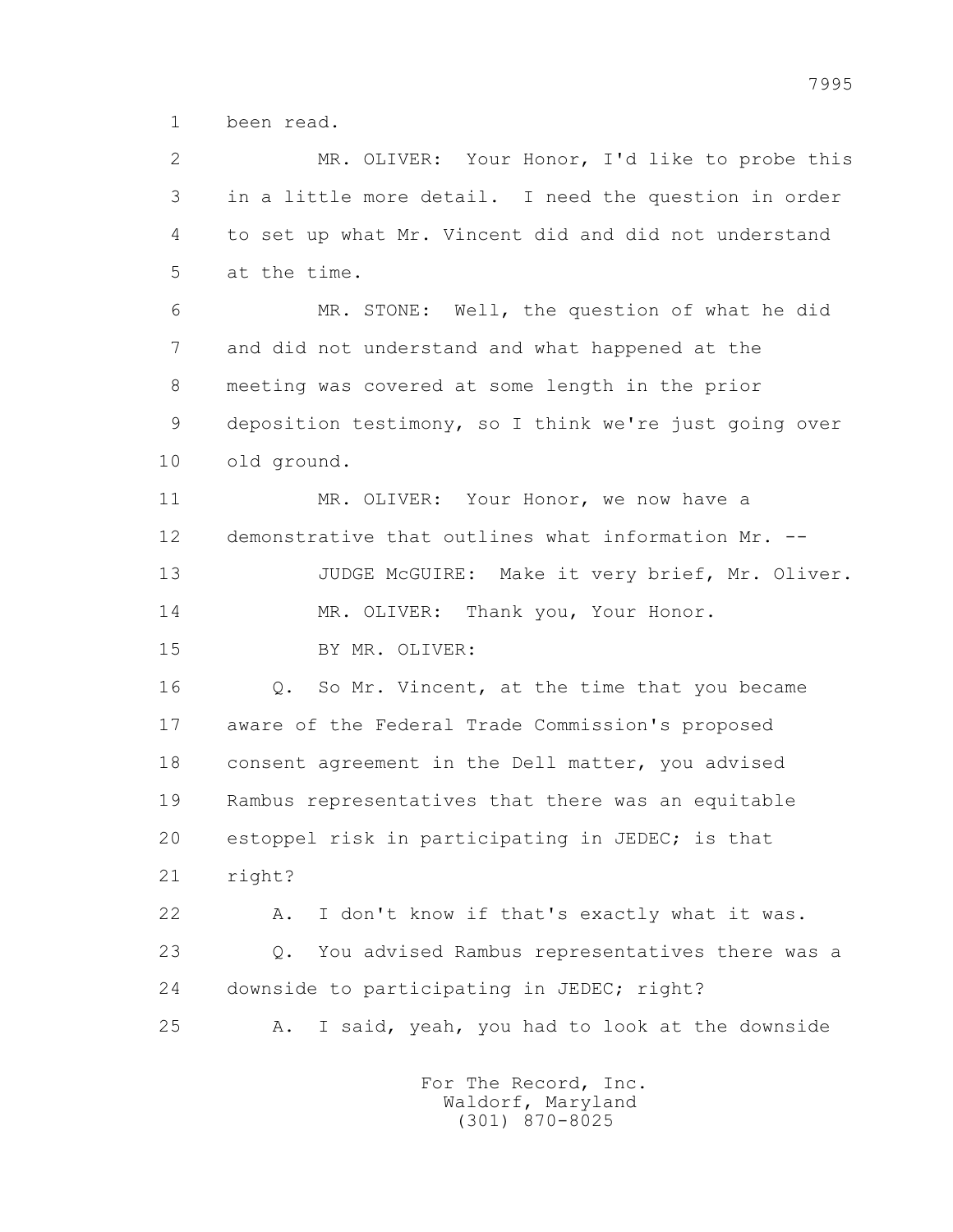1 risk and the upside potential.

 2 Q. And that downside risk was related to equitable 3 estoppel, wasn't wit?

4 A. It was related to -- by the way, I don't know 5 if it's necessarily December. It might have been 6 January. But it had to do with the -- that somebody 7 questioning and raising this as an issue. And raising 8 equitable estoppel as an issue.

 9 Q. And again, just to make clear, at the time, as 10 we have explored this morning, you were not aware of 11 the EIA Legal Guides, the Townsend presentation, the 12 Townsend memos, the quad CAS story, 21-I manual, the 13 sign-in sheet within JEDEC; is that right?

 14 MR. STONE: Objection, Your Honor. Misstates 15 the witness' prior testimony, which was that he doesn't 16 recall seeing those, not that he wasn't aware at that 17 point in time.

18 JUDGE McGUIRE: Sustained.

19 BY MR. OLIVER:

 20 Q. Your Honor, at that time -- let me withdraw 21 that.

 22 You don't recall that at the time that you gave 23 Rambus that advice being aware of the EIA Legal Guides, 24 the Townsend presentations, the tracking list, the 25 Townsend memos, the 21-I manual or the sign in sheet;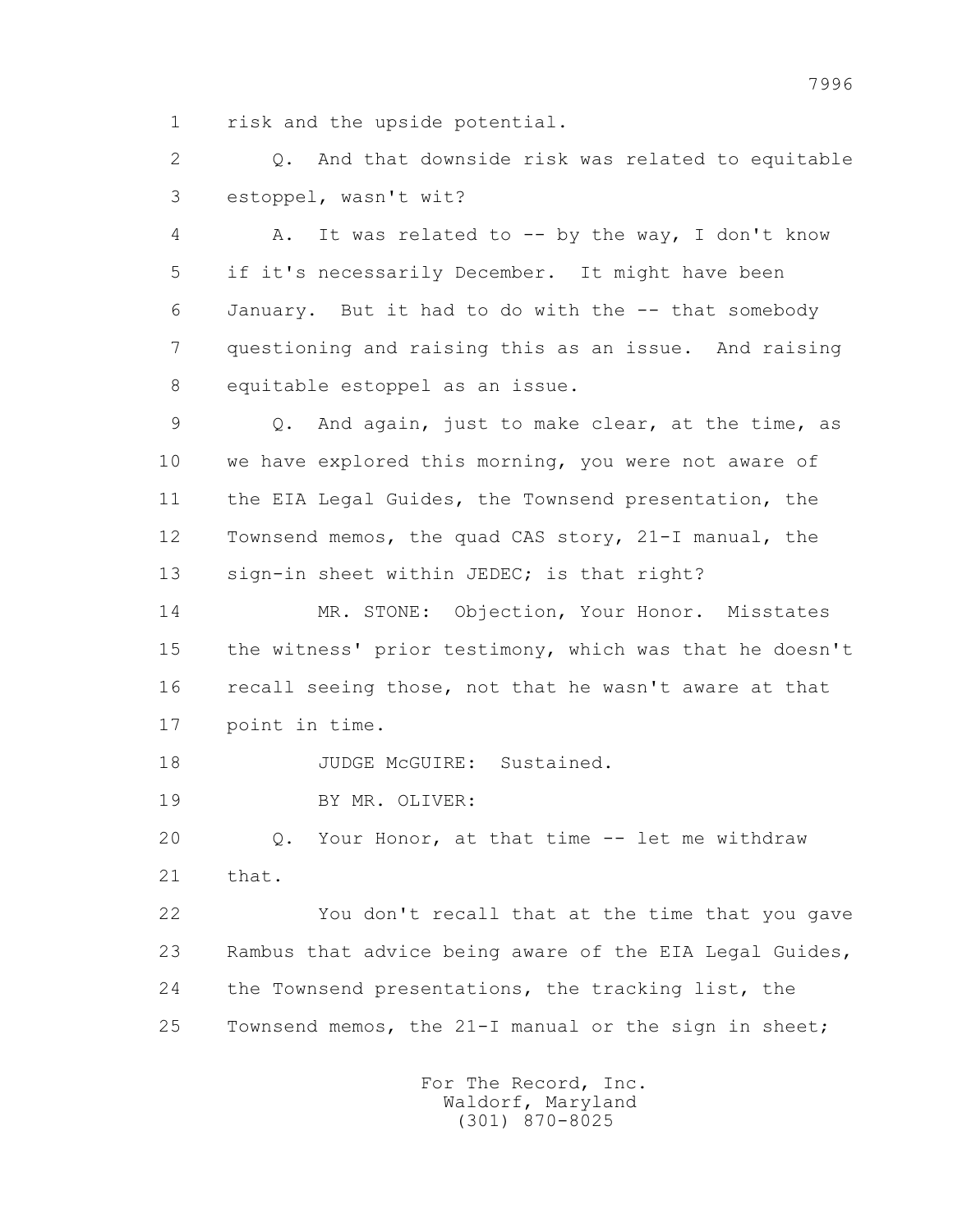1 isn't that right?

 2 A. I don't recall, that's right. 3 Q. And you also don't recall at the time you gave 4 that advice as to whether you were aware of any Rambus 5 e-mails, if any, discussing disclosures made within 6 JEDEC or any specific requests made by JEDEC 7 representatives of Rambus; isn't that right? 8 A. Boy, that was a long one. Can I -- 9 Q. Okay. I'll break it up then. 10 You don't recall sitting here today, when 11 recalling the advice you gave Rambus representatives, 12 you don't recall being aware of any e-mails within 13 Rambus, if any, discussing disclosures made within 14 JEDEC; isn't that right? 15 A. I don't recall. 16 Q. You also don't recall whether you were aware of 17 any specific requests made of JEDEC representatives of 18 Rambus with respect to Rambus patents at the time that 19 you gave Rambus that advice; isn't that right? 20 A. That's right, I don't recall. 21 Q. You also don't recall whether you were aware of 22 any specific work going on within JEDEC at the time 23 that you gave Rambus that advice; isn't that right? 24 A. I don't recall specific -- I'm not sure what

25 you're asking. I'm confused by the question.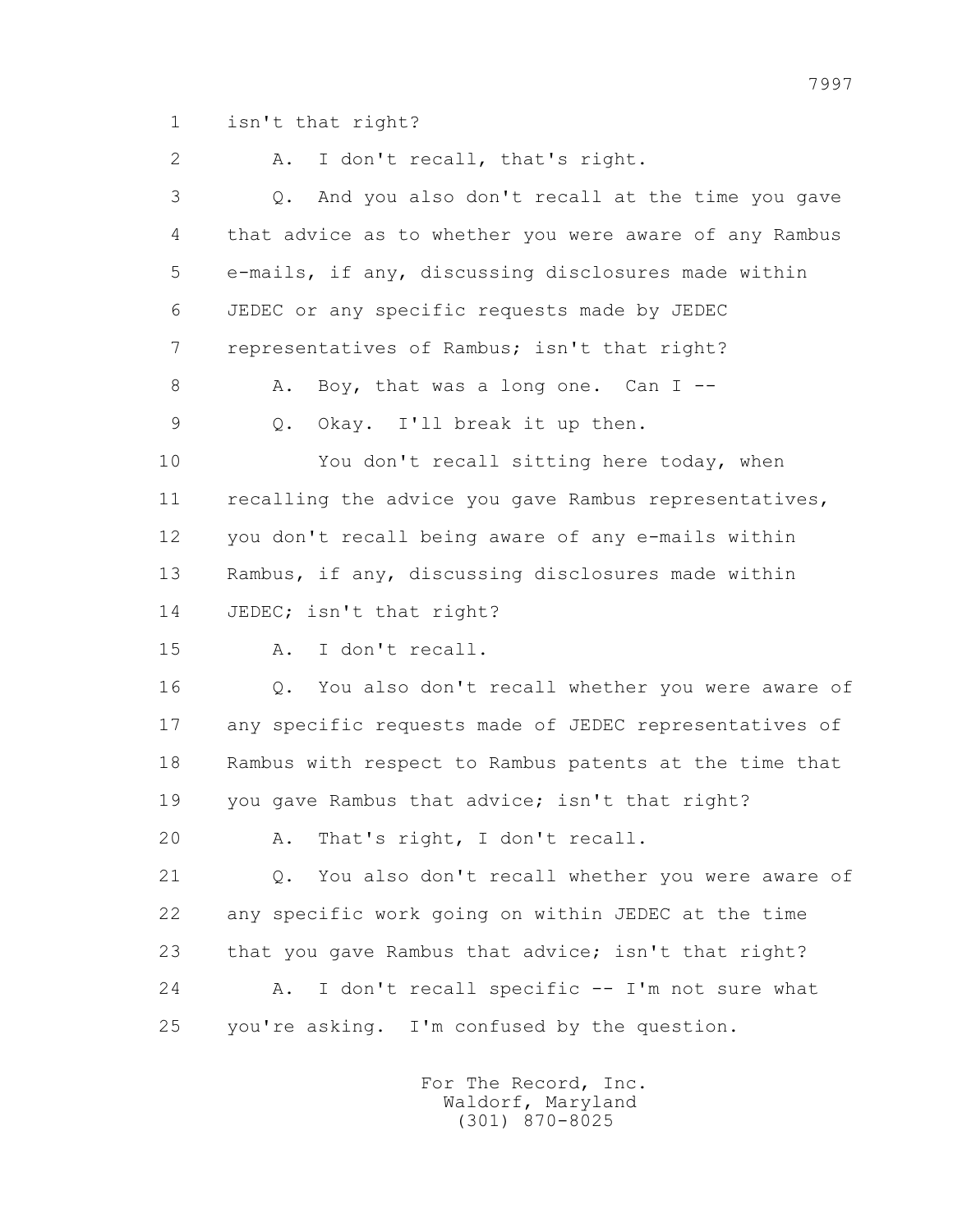1 Q. You don't recall being aware of any specific 2 presentations made within JEDEC at the time that you 3 gave Rambus that advice; isn't that right? 4 A. That's right, I don't recall. 5 Q. And you also don't recall whether you were 6 aware of any e-mails within Rambus outlining the 7 relationship, if any, between the Rambus patents and 8 patent applications and ongoing work at JEDEC at the 9 time that you gave Rambus that advice; isn't that 10 right? 11 A. Yes, I don't recall. 12 Q. And yet you still concluded that there was a 13 risk to Rambus of participating in JEDEC; right? 14 MR. STONE: Objection. Argumentative. Asked 15 and answered. 16 JUDGE McGUIRE: Sustained. 17 BY MR. OLIVER: 18 Q. You did so advise Rambus that there was a risk 19 to participating in JEDEC; right? 20 A. I talked about the downside -- balancing the 21 downside risk versus the upside potential. That was my 22 analysis. And the downside was that somebody would 23 raise this as an issue. That's my recollection. 24 MR. OLIVER: I have nothing further, 25 Your Honor.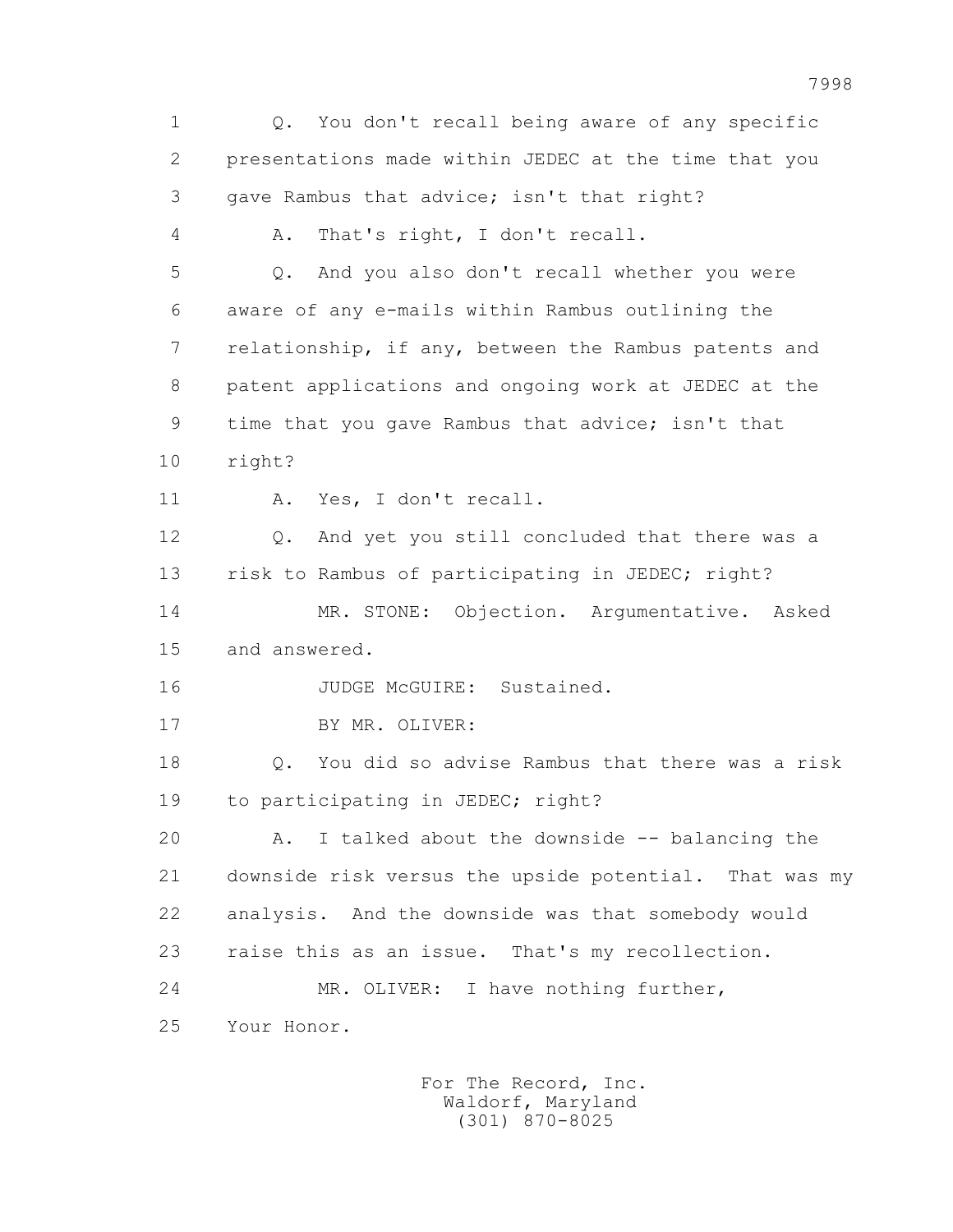1 JUDGE McGUIRE: Okay. Very good. It's 2 twenty-five to two. Why don't we break for an hour 3 today. Is that adequate? 4 MR. STONE: I think that's fine, Your Honor. 5 JUDGE McGUIRE: Let's reconvene then at 2:35. 6 Hearing in recess. 7 (Whereupon, at 1:36 p.m., a lunch recess was 8 taken.)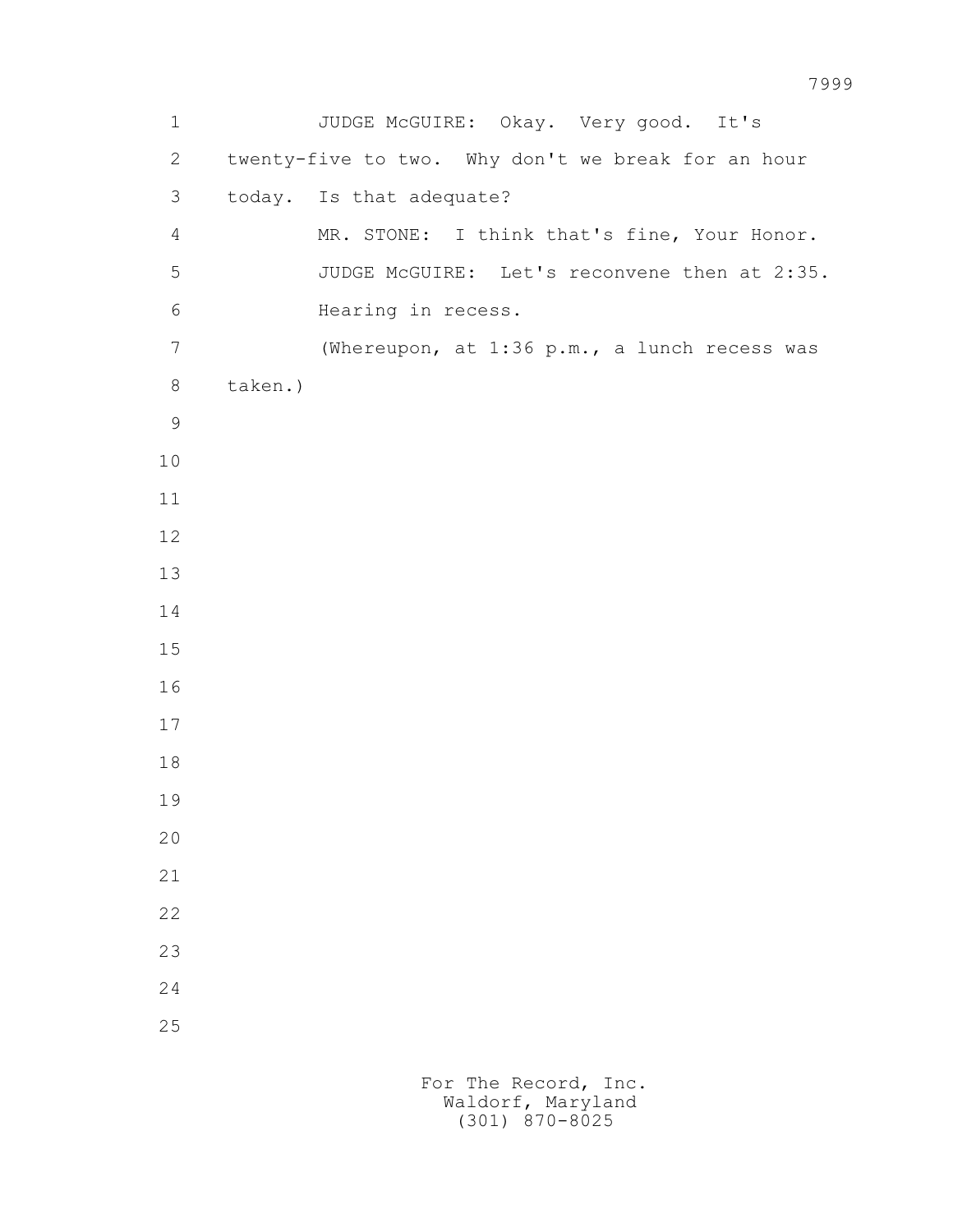8000 1 A F T E R N O O N S E S S I O N 2 (2:35 p.m.) 3 JUDGE McGUIRE: This hearing is now in order. 4 It looks like there's some items we need to 5 take up here. 6 MR. OLIVER: Just one, Your Honor. I omitted 7 to mark the exhibit we created this morning, and if I 8 could just have the next DX number, perhaps we can mark 9 it at the end of the day. 10 JUDGE McGUIRE: Very good. 11 MR. STONE: Your Honor, I have no questions of 12 Mr. Vincent, so if he might be excused. 13 JUDGE McGUIRE: Mr. Vincent, you are excused 14 from this proceeding. Thank you for your testimony. 15 THE WITNESS: Thank you, Your Honor. 16 JUDGE McGUIRE: Anything else we have at this 17 point from complaint counsel, Mr. Oliver? 18 MR. OLIVER: Yes, Your Honor. We wanted to 19 complete the reading and playing of Mr. Karp's 20 deposition and then we have a couple of housekeeping 21 matters. 22 JUDGE McGUIRE: Okay. Very good. 23 How much time is it going to take to go through 24 the Karp deposition? 25 MR. OLIVER: Actually I'll turn that over to For The Record, Inc.

 Waldorf, Maryland (301) 870-8025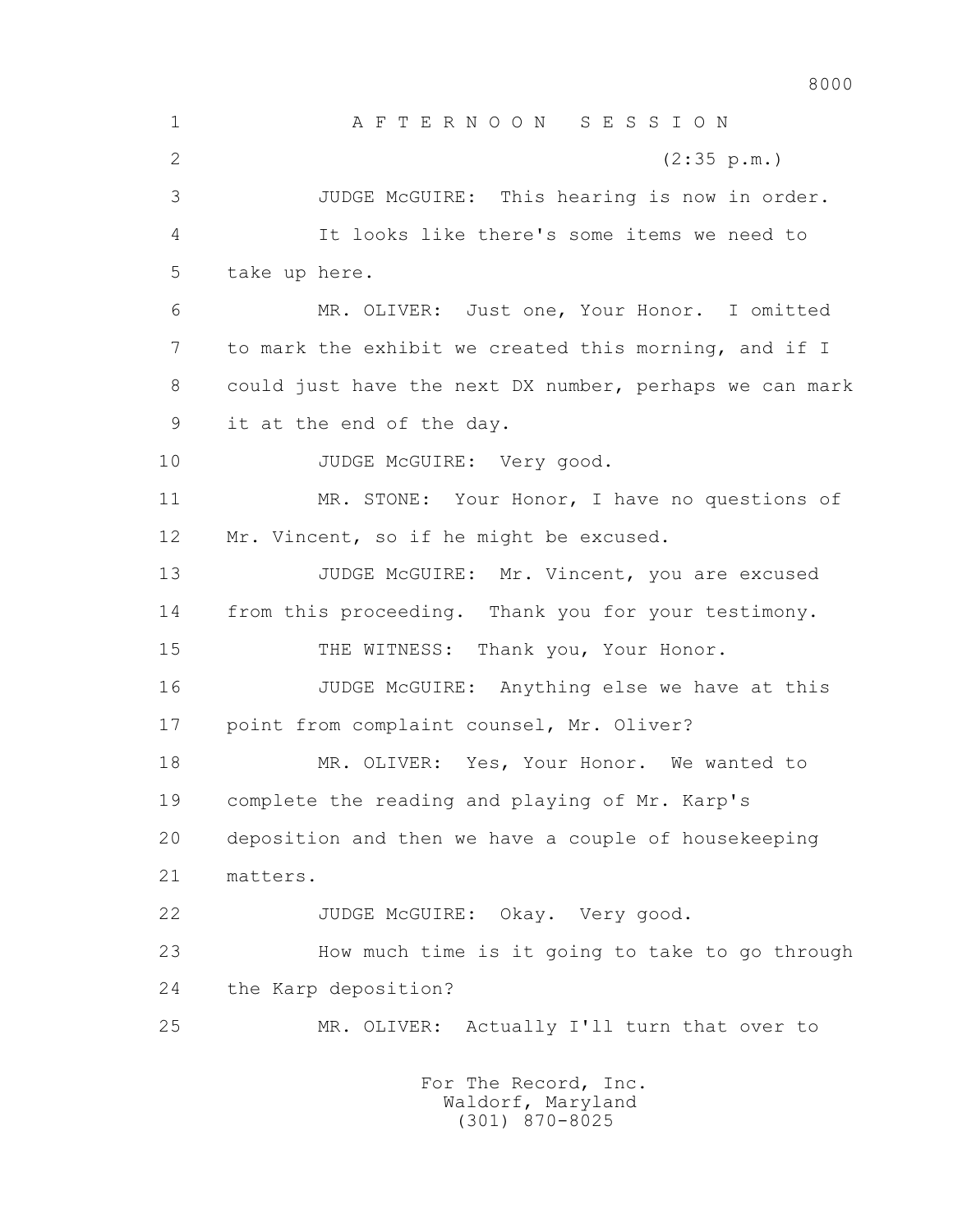1 Mr. Weber.

 2 MR. WEBER: The total playing time of the 3 remaining tapes is about two and a half hours, 4 Your Honor. 5 JUDGE McGUIRE: Okay. 6 MR. WEBER: That's assuming that everything is 7 played. 8 JUDGE McGUIRE: All right. 9 MR. WEBER: May I approach, Your Honor? 10 JUDGE McGUIRE: Yes. 11 MR. WEBER: We've got copies of the 12 transcripts. 13 (Pause in the proceedings.) 14 MR. OLIVER: Your Honor, could we have just a 15 moment to get this up? 16 JUDGE McGUIRE: Go ahead. 17 MR. OLIVER: Thank you. 18 (Pause in the proceedings.) 19 MR. WEBER: While my colleague is getting set 20 up, we're going to be playing clips from three days of 21 testimony from Mr. Karp at his Micron deposition. 22 Volume 1 has been designated CX-2078. That is 23 dated April 9, 2001. 24 Volume 2, which is CX-2080, is April 10 of 25 2001.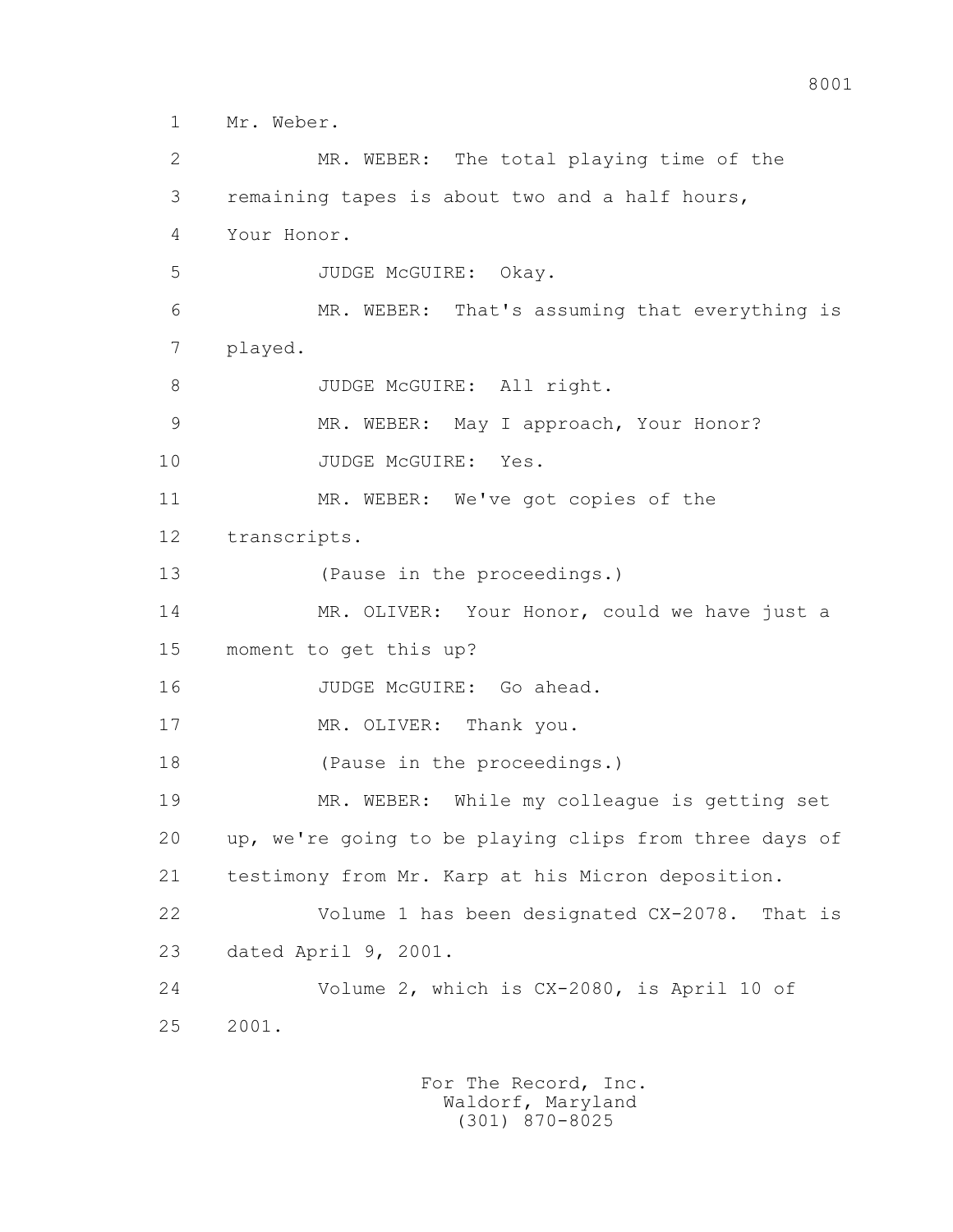1 And volume 3, which has been designated as 2 CX-2102, is August 7, 2001. 3 Now, even though they were three different 4 dates and we've got three different tapes, the page 5 numbers are all consecutive as if it was one 6 deposition. 7 JUDGE McGUIRE: All right. 8 MR. WEBER: And we're going to start with a 9 very short clip at the beginning of the first day, 10 which is page 7, lines 11 through 16. 11 JUDGE McGUIRE: I mean, is it important at this 12 point in time that we go back through with asking his 13 name and his address? 14 MR. WEBER: No. That's fine, Your Honor. 15 JUDGE McGUIRE: Isn't that already -- haven't 16 we already done that? 17 MR. WEBER: Yeah, we can skip that. 18 JUDGE McGUIRE: I mean, I just see that. If 19 there's other items like that that have already been 20 covered -- 21 MR. WEBER: No. Actually we have agreed on 22 cutting back, so we've cut about 45 minutes between the 23 agreements between counsel. 24 Why don't we go to page 21, line 18 through 25 page 23, line 21, and then we'll also play page 24, For The Record, Inc. Waldorf, Maryland

(301) 870-8025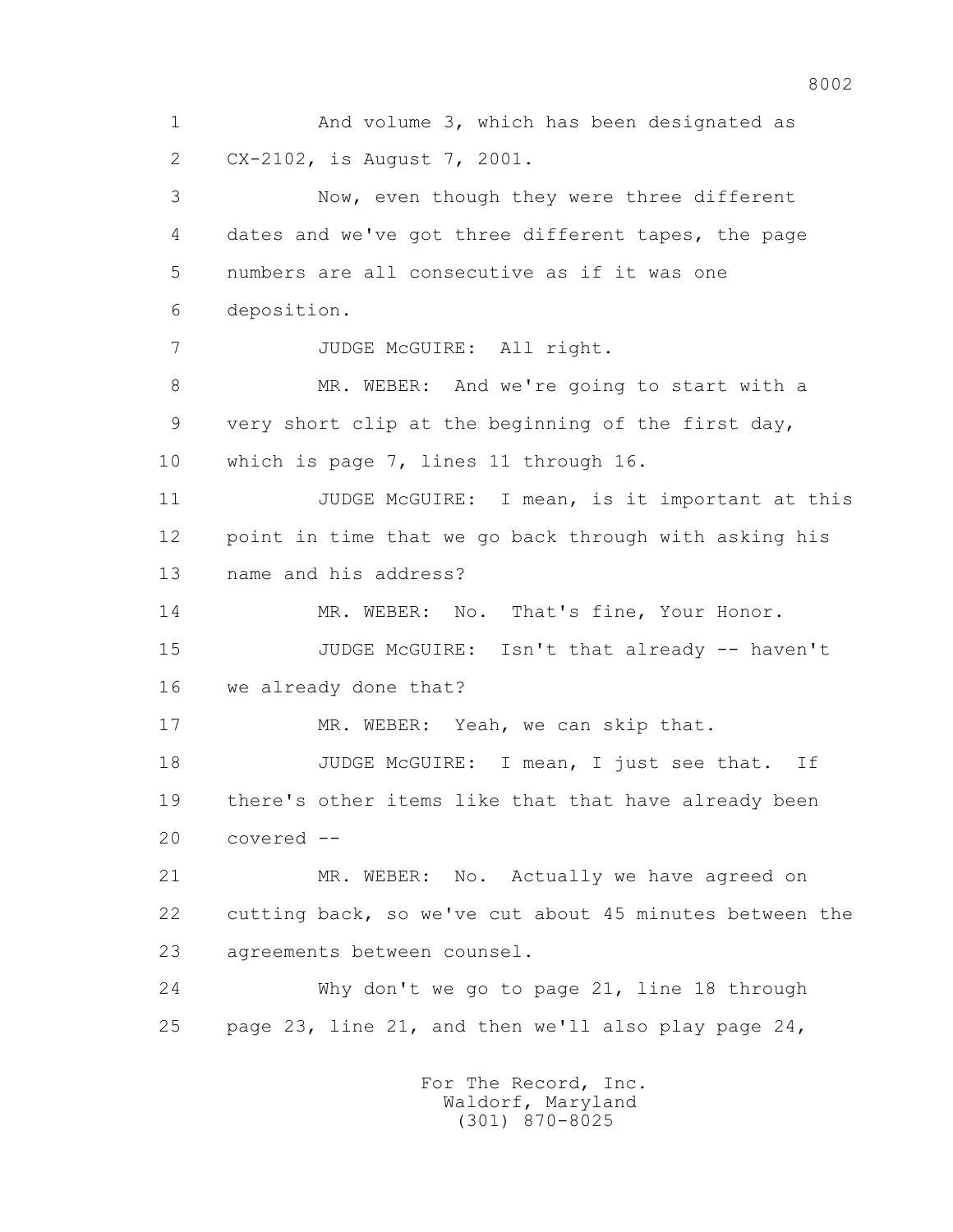1 lines 9 through 22. There's no objection to these two 2 clips.

3 JUDGE McGUIRE: Okay.

 4 (Whereupon, the videotape was played for the 5 record in open court.)

 6 MR. WEBER: Next, Your Honor, we have three 7 short clips: page 25, line 12 through 18; page 28, 8 line 18 through page 29, line 6; and page 32, lines 5 9 through 19.

 10 MR. STONE: And I object, Your Honor, to those, 11 at least the first two on the grounds there's no 12 foundation that this witness knows anything about the 13 architecture of the MDRAM product.

14 JUDGE McGUIRE: I will, if you want to comment 15 on that, Mr. Weber --

16 MR. WEBER: Yes, Your Honor.

 17 The foundation was laid by Mr. Karp in his 18 prior answer where he says he was familiar with Mosys 19 and the Mosys license which was pending while he was at 20 Rambus. And I would also point out in an earlier 21 transcript Rambus offered a designation about 22 Mr. Karp's knowledge of the Mosys licensing agreement, 23 so we think it's important.

 24 MR. STONE: And I have no dispute to him having 25 laid a foundation as to his knowledge about the Mosys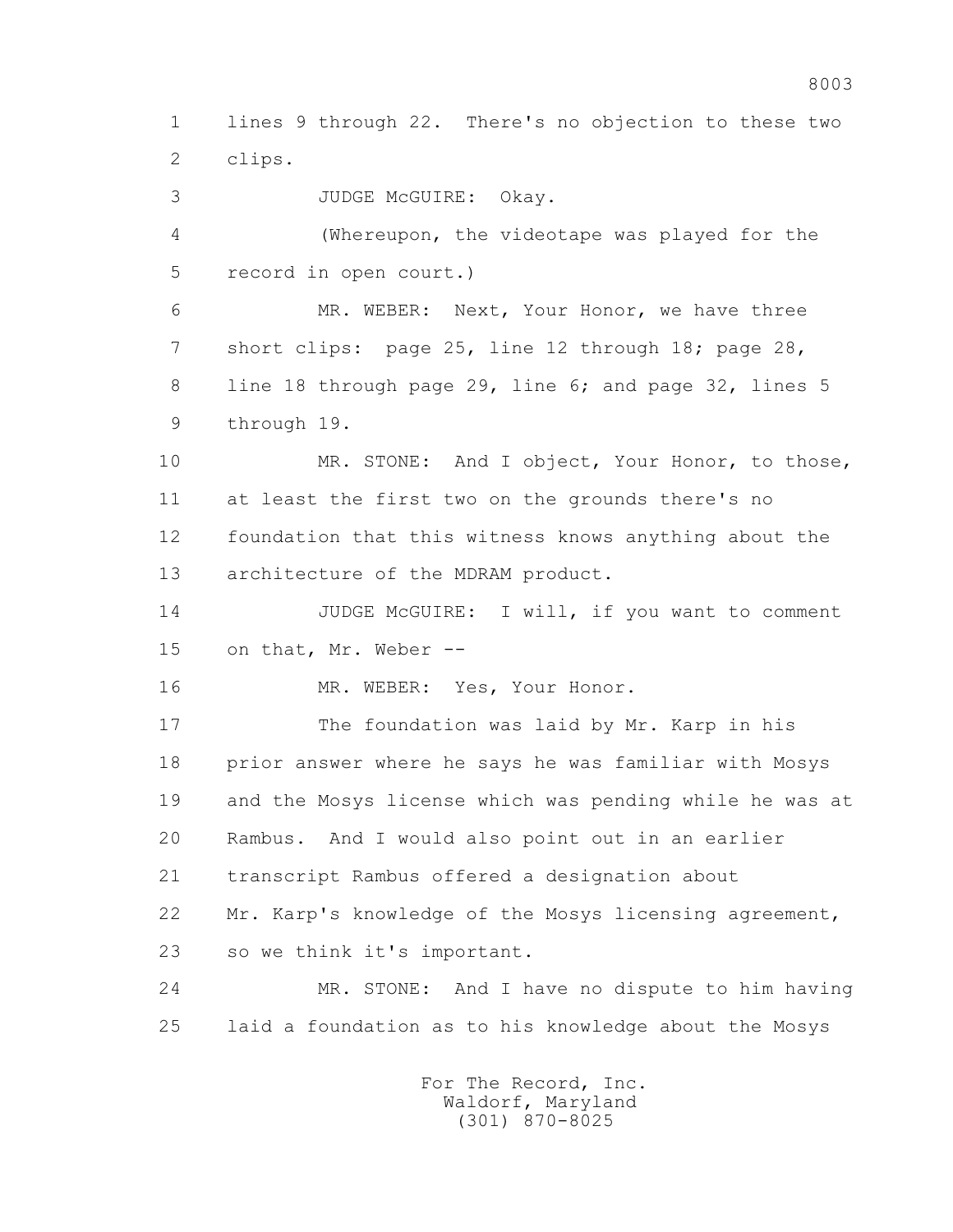1 license, but the question that is going to come up 2 first is about the architecture of the product -- 3 JUDGE McGUIRE: Sustained. 4 MR. WEBER: So does -- Your Honor's ruling I 5 take would go to the next two clips, so we'll then play 6 a clip which is 32, lines 5 through 19. 7 (Whereupon, the videotape was played for the 8 record in open court.) 9 MR. WEBER: Next we're going to skip a clip 10 that's cumulative and go to two clips starting page 36, 11 line 16 through page 37, line 19 and then the 12 following clip, page 38, line 2 through page 39, 13 line 13. 14 (Whereupon, the videotape was played for the 15 record in open court.) 16 MR. WEBER: Your Honor, we have a couple of 17 short clips and then we have a long clip and then we 18 actually have an objection towards the end of the third 19 clip. 20 So we're going to be reading from page 39, 21 line 16 to page 40, line 2; page 41, lines 1 through 6; 22 and page 41, line 20 through page 43, line 21, and then 23 we have an objection to part of the answer at lines 22 24 to 23 of that page, and that will be the end of these 25 clips.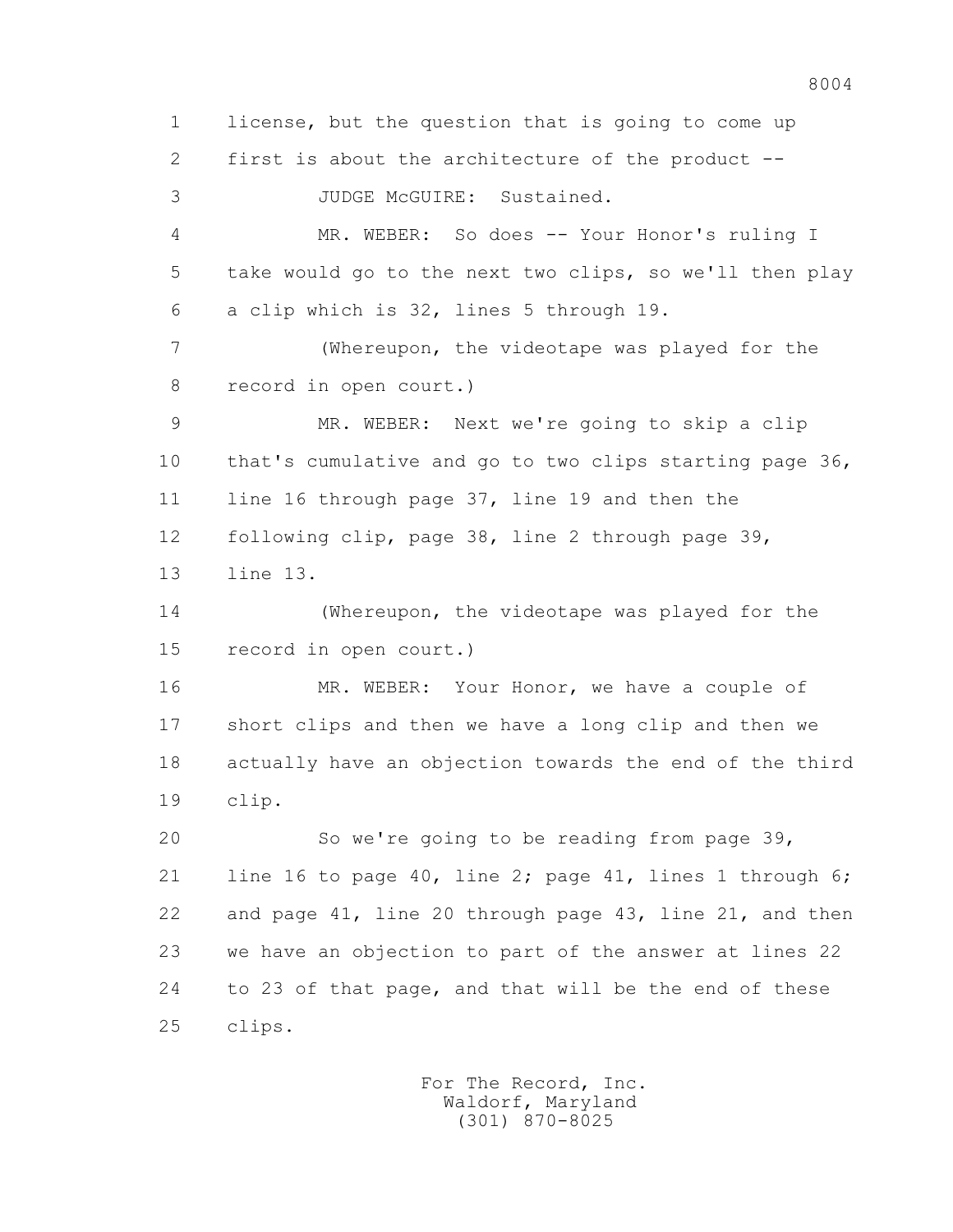1 So do you want us to go ahead and play up to 2 that point? 3 JUDGE McGUIRE: Go ahead. 4 MR. WEBER: And then you can hear the 5 question? 6 JUDGE McGUIRE: Okay. 7 MR. WEBER: Good. 8 (Whereupon, the videotape was played for the 9 record in open court.) 10 MR. WEBER: Your Honor, at this time we're 11 objecting to the remainder of Mr. Karp's answers as 12 being nonresponsive, lacking foundation and hearsay. 13 JUDGE McGUIRE: Sustained. 14 MR. WEBER: Then we can dispense with the rest 15 of the playing of that tape, and so we're moving ahead 16 to two tapes -- two excerpts, which are page 51, 17 line 12 through page 53, line 11 and page 62, line 18 18 through 63, line 21. 19 (Whereupon, the videotape was played for the 20 record in open court.) 21 MR. WEBER: Your Honor, the next three clips 22 will be from page 64, line 22 through 65, line 10, 23 continuing at page 65, line 14 to 66, line 21, and also 24 page 67, line 5 through page 70, line 18. 25 MR. STONE: Your Honor, and I have an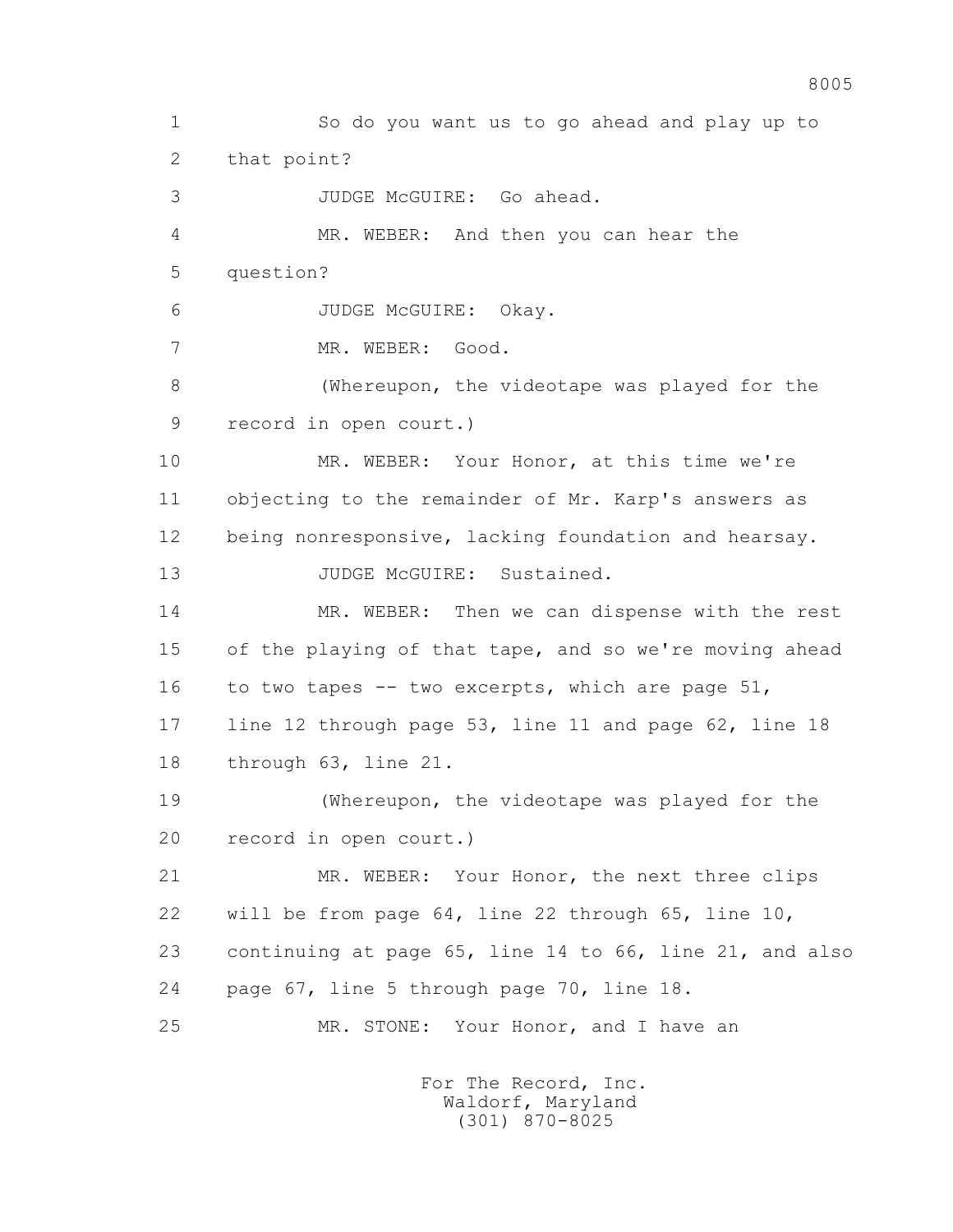3 JUDGE McGUIRE: Okay. 4 MR. STONE: And it relates to the declaration 5 from the ITC case as to which I think we've heard 6 testimony in prior depositions. 7 JUDGE McGUIRE: So we'll stop the tape up to 8 the start of your opposition, Mr. Stone. 9 MR. STONE: Thank you. 10 MR. WEBER: Yeah, we can do that because it's 11 the second half. I think that will work. So we'll 12 stop it at 66 through line 2 I think. 13 JUDGE McGUIRE: Right. 14 MR. WEBER: Got it. 15 (Whereupon, the videotape was played for the 16 record in open court.) 17 MR. WEBER: That concludes page 65, line 14 18 through page 66, line 2. 19 And the next excerpt is page 67, line 5 through 20 page 70, line 18. 21 JUDGE McGUIRE: Wait a minute. I thought there 22 was opposition on page 66 starting at -- 23 MR. WEBER: I think we deleted that, agreed to 24 delete that. 25 MR. STONE: Okay. Then if that's deleted, I

1 objection on page 66, lines 3 through 21 as

2 cumulative.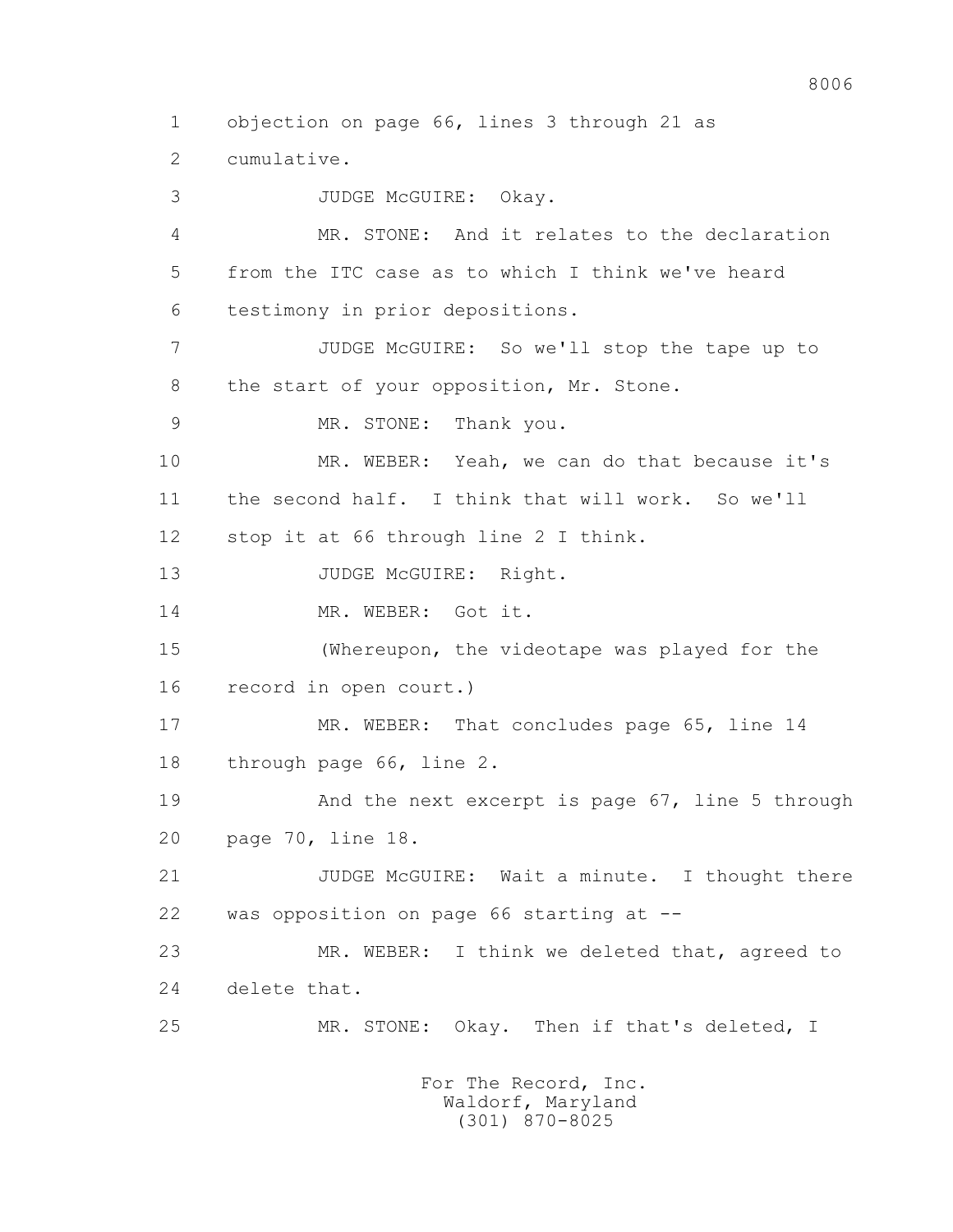1 will withdraw my counter-designation on 67, lines 5 2 through 21, so we could delete that as well. 3 MR. WEBER: Okay. I don't know if we can 4 easily -- 5 MR. STONE: If you can't delete it, play it. 6 MR. WEBER: That's okay. Whatever, we'll do 7 what we can. 8 JUDGE McGUIRE: Just fast-forward. 9 MR. WEBER: Whatever will be the quickest way. 10 (Whereupon, the videotape was played for the 11 record in open court.) 12 MR. WEBER: I just want to get in for the 13 record what we'll be reading in for the record 14 initially is page 67, line 25 through page 70, line 18. 15 (Whereupon, the videotape was played for the 16 record in open court.) 17 MR. WEBER: Okay. The next clips we'll be 18 playing are: page 71, line 10 through page 72, 19 line 23; also page 73, line 6 through page 78, line 13; 20 and page 85, line 13 to page 86, line 7. 21 (Whereupon, the videotape was played for the 22 record in open court.) 23 MR. WEBER: Your Honor, next we have three 24 clips at page 93, line 4 through 94, line 14; then 25 page 100, line 1 through 8; and 100, line 11 through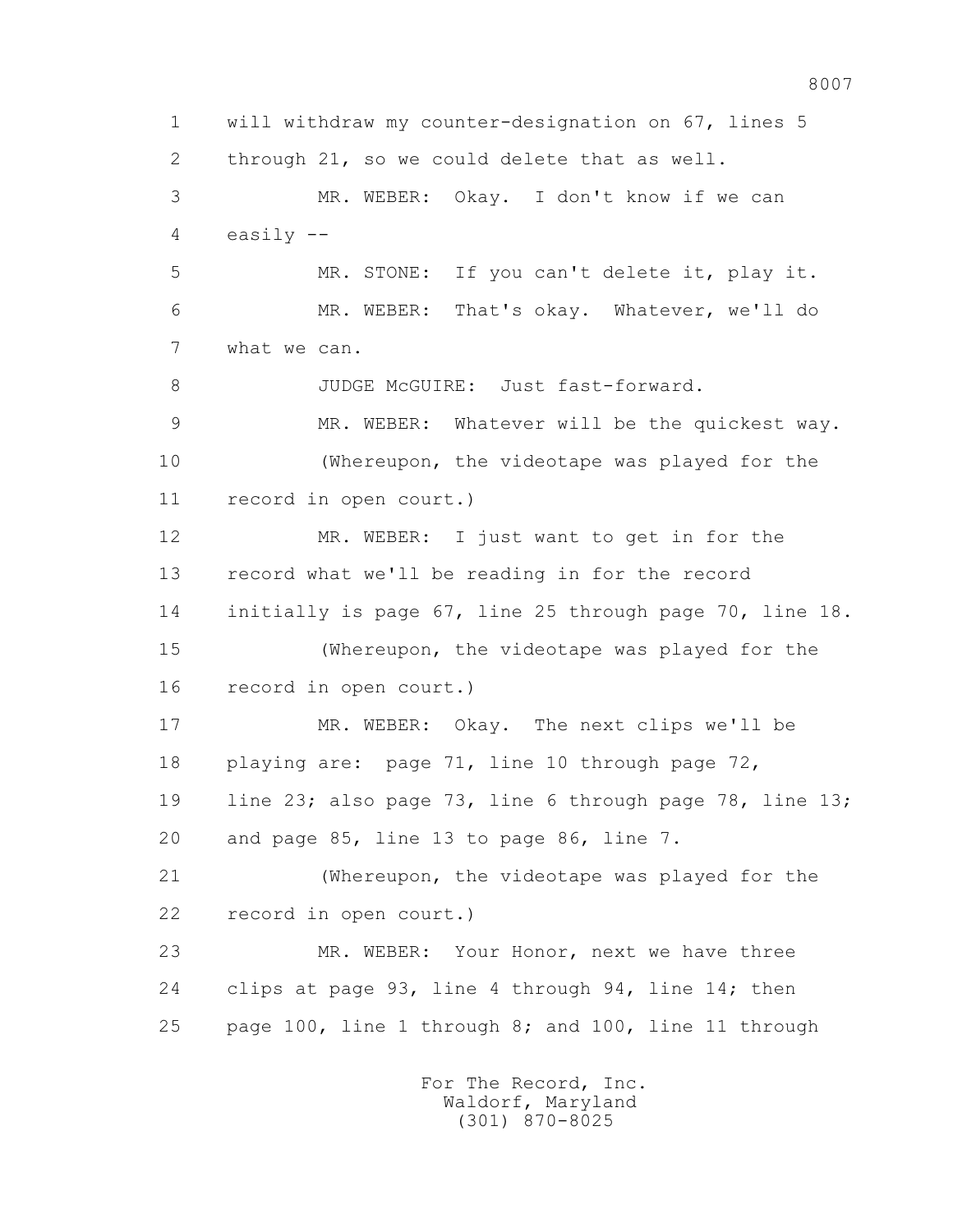1 101, line 22.

 2 We inadvertently left off a question on the 3 tape when we get to page 100. I could either read it 4 in or we could just play the clip, because I don't 5 think the -- he's basically given an answer and there 6 is a follow-up question. 7 JUDGE McGUIRE: You can read it in. 8 MR. WEBER: Okay. So why don't we just do 9 page 93, line 4 through 94, line 14 first, and then 10 I'll read that question in. 11 (Whereupon, the videotape was played for the 12 record in open court.) 13 MR. WEBER: Let me read in the question that 14 was left out from the designation. It's at page 99, 15 lines 20 to 23: 16 "QUESTION: Now, from members who aren't making 17 presentations you don't have any way of knowing one way 18 or the other what their intellectual property position 19 is without disclosure; right?" 20 Then there was an objection, and now we're 21 going to the tape which picks up at page 100, lines 1 22 through 8, and we'll also continue with page 100, 23 line 11 through 101, line 22. 24 (Whereupon, the videotape was played for the 25 record in open court.)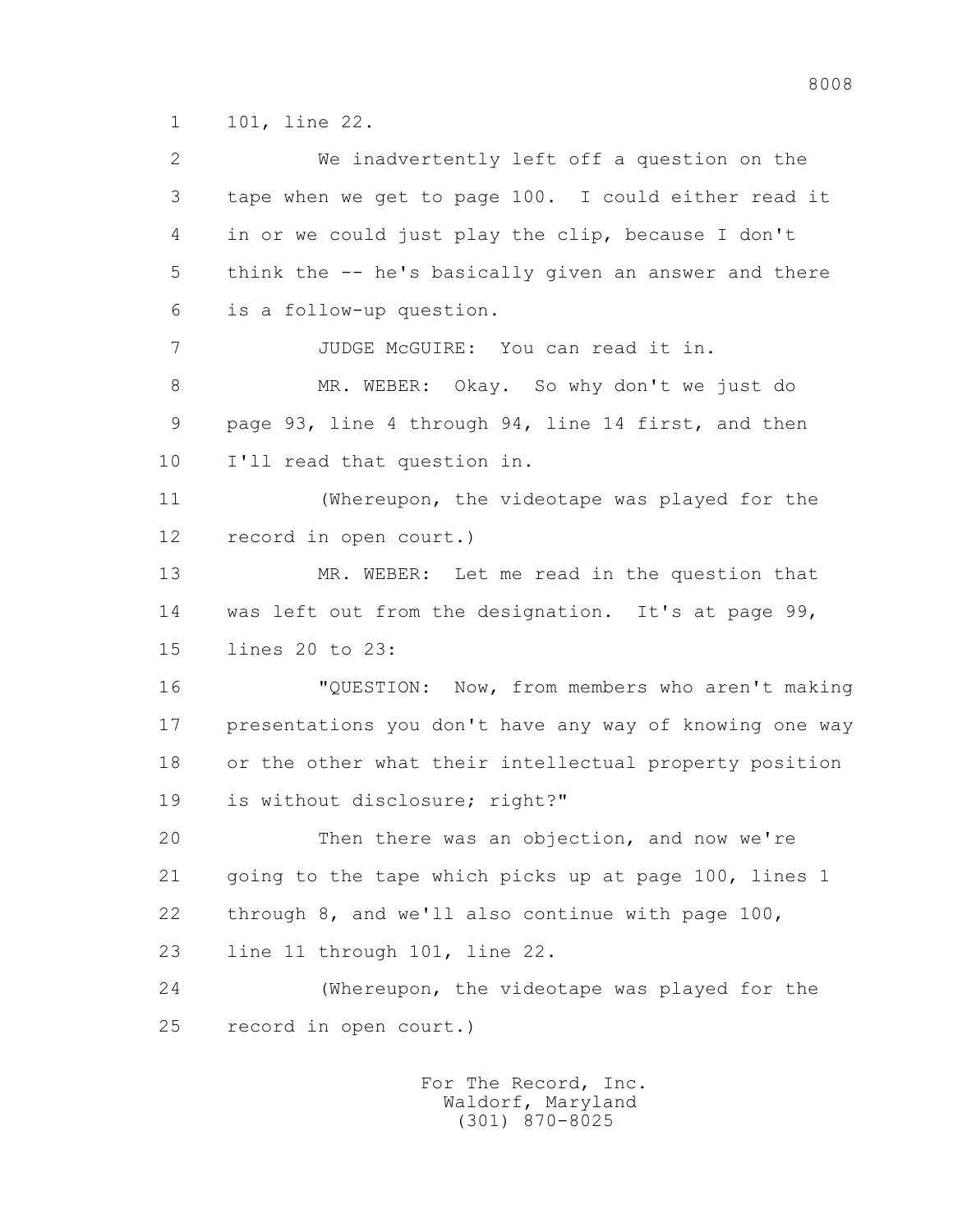1 MR. WEBER: The next excerpt is one in which we 2 have an objection. It was from page 103, line 5 3 through 106, line 1.

 4 Our objection is to a portion of an answer at 5 the top of 105 as lacking foundation and hearsay, so I 6 don't know if Your Honor wants to rule on the objection 7 before we go to the tape. It's page 105, lines 1 8 through 11, the answer to the question: "And why is 9 that?"

10 JUDGE McGUIRE: It's hard when the question is: 11 "And why is that?" I mean, do we have to go back and 12 refer to the prior question to get context?

 13 MR. WEBER: Well, what we could do if it would 14 be easier is to play the tape up to the bottom of 104. 15 JUDGE McGUIRE: Why don't we do that.

16 MR. WEBER: Okay.

 17 (Whereupon, the videotape was played for the 18 record in open court.)

 19 MR. WEBER: And Your Honor, the question and 20 answer we object to. "And why is that?" The answer 21 goes into hearsay in terms of Mr. Karp's view of what 22 other people thought, not his own view.

23 JUDGE McGUIRE: Mr. Stone, any response? 24 MR. STONE: It's not offered for the truth, 25 simply to explain his state of mind as it impacts his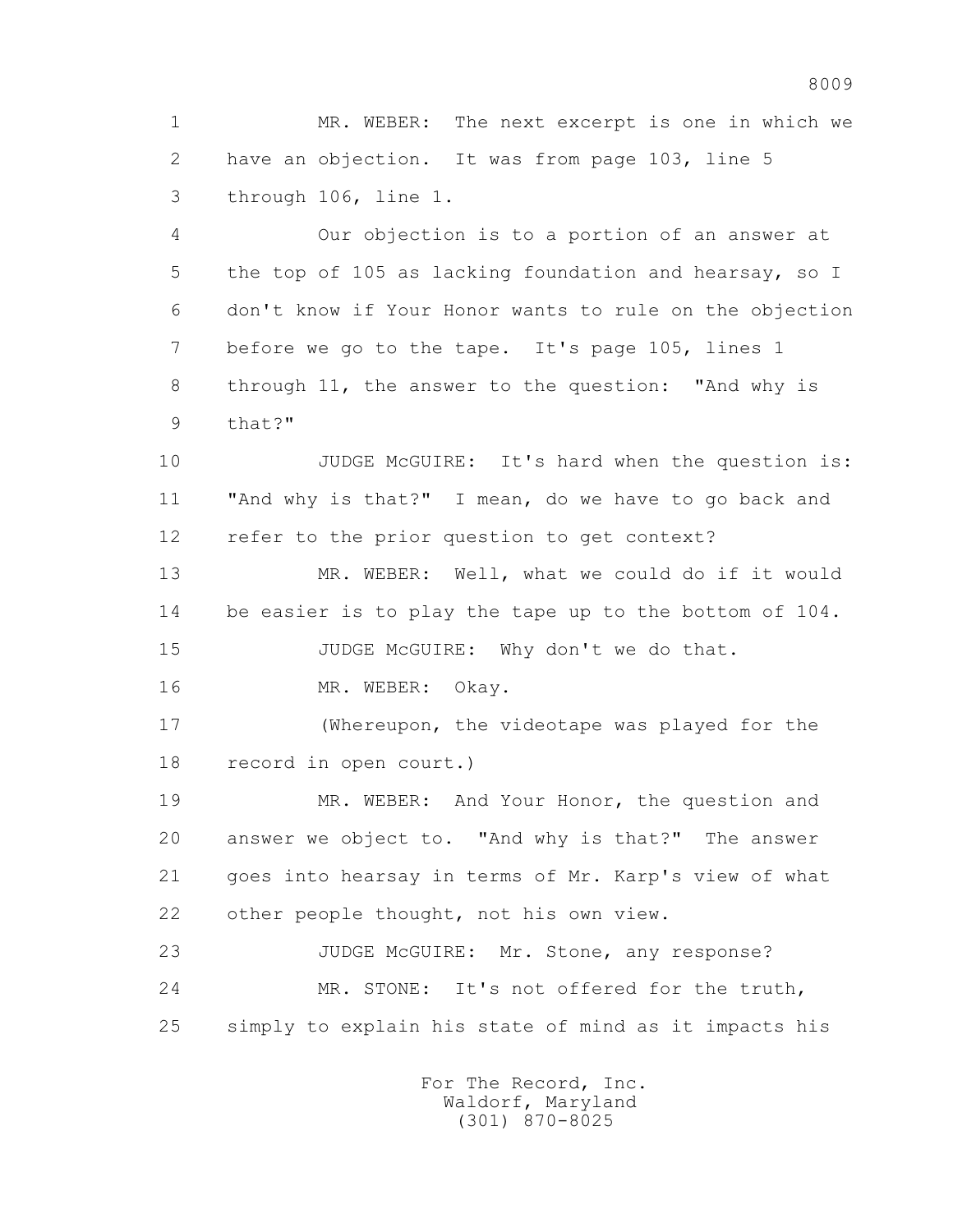1 understanding of what the rules required, not from what 2 he heard from others or didn't hear from others. 3 JUDGE McGUIRE: Then I'll overrule the 4 objection. 5 MR. WEBER: Then I just want to make sure that 6 complaint counsel has the correct understanding that 7 this answer cannot be cited for the truth of the 8 matter, only for Mr. Karp's state of mind. 9 JUDGE McGUIRE: That is correct; right, 10 Mr. Stone? 11 MR. STONE: Yes. 12 MR. WEBER: We'll continue then with the tape 13 and we'll continue from page 105, line 1 through the 14 end of the excerpt, which is page 106, line 1. 15 (Whereupon, the videotape was played for the 16 record in open court.) 17 MR. WEBER: Your Honor, we're up to the only -- 18 I believe the only clip today that's been designated 19 in camera by Rambus, and so we would propose that what 20 we did the other day is just have Your Honor read it. 21 It's only a page or so. 22 This would be page 106, line 11 through 23 page 107, line 23. 24 JUDGE McGUIRE: Okay. I'm sorry. 106, page -- 25 line 11 --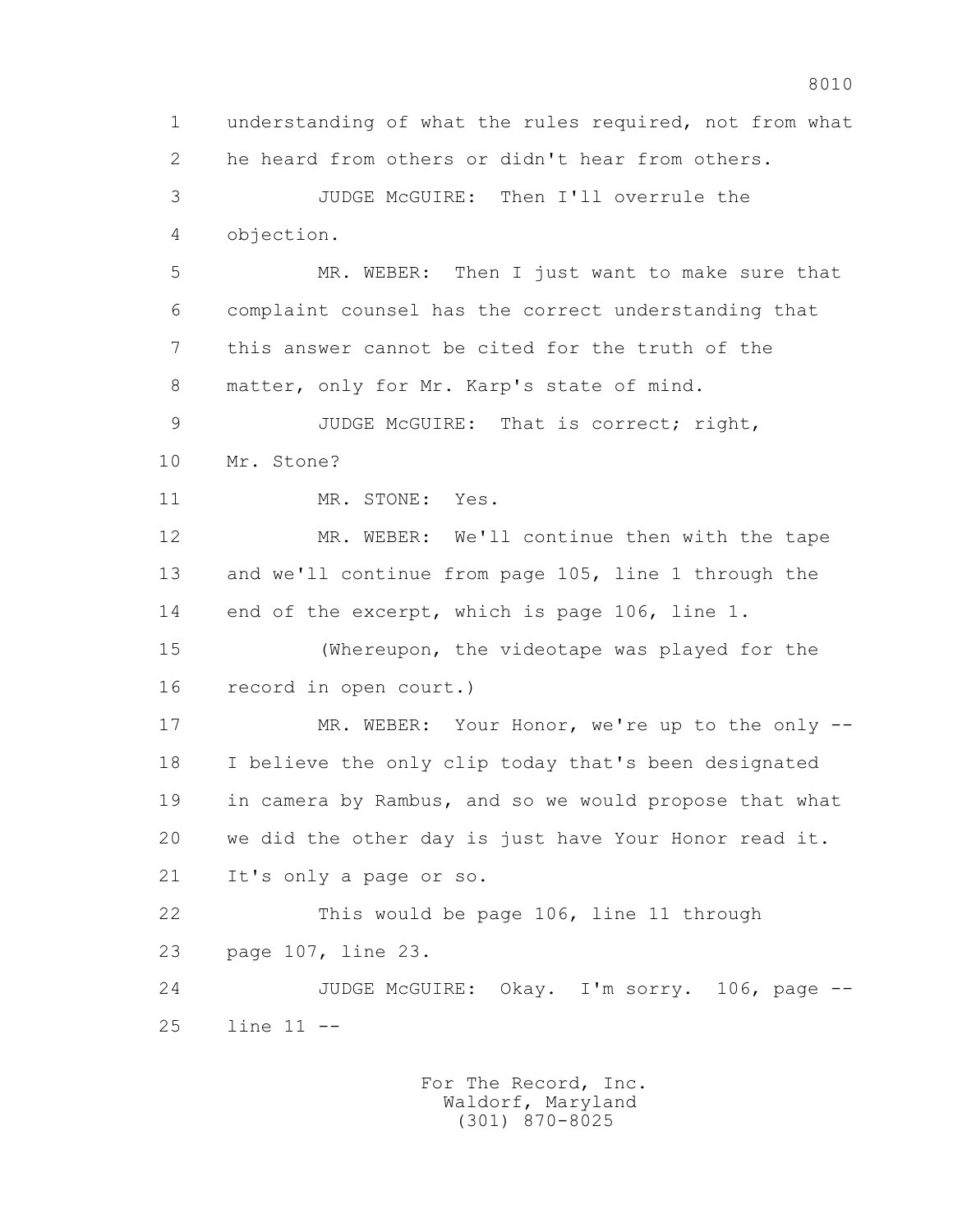1 MR. WEBER: 106, line 11 through 107, line 23. 2 JUDGE McGUIRE: Okay. Let me just read it. 3 (Pause in the proceedings.) 4 Okay. 5 MR. WEBER: Next we have three short clips 6 which are at page 108, line 2 through 11; 109, lines 15 7 through 22; and page 116, line 11 through page 117, 8 line 6. 9 (Whereupon, the videotape was played for the 10 record in open court.) 11 MR. WEBER: Next, Your Honor, we have a couple 12 of clips. One was made an objection the other day and 13 Your Honor ruled on it, so we're not going to take the 14 time to make it again. It goes to -- it was a scope 15 objection, but we're just going to play the clips. 16 It's page 118, line 19 to page 120, line 1 and 17 also page 121, line 20 to page 123, line 8. 18 (Whereupon, the videotape was played for the 19 record in open court.) 20 MR. WEBER: Next we have two clips which will 21 be at page 123, line 22 to page 125, line 9 and 22 page 125, line 24 to page 127, line 9. 23 (Whereupon, the videotape was played for the 24 record in open court.) 25 MR. WEBER: Next we have two excerpts which are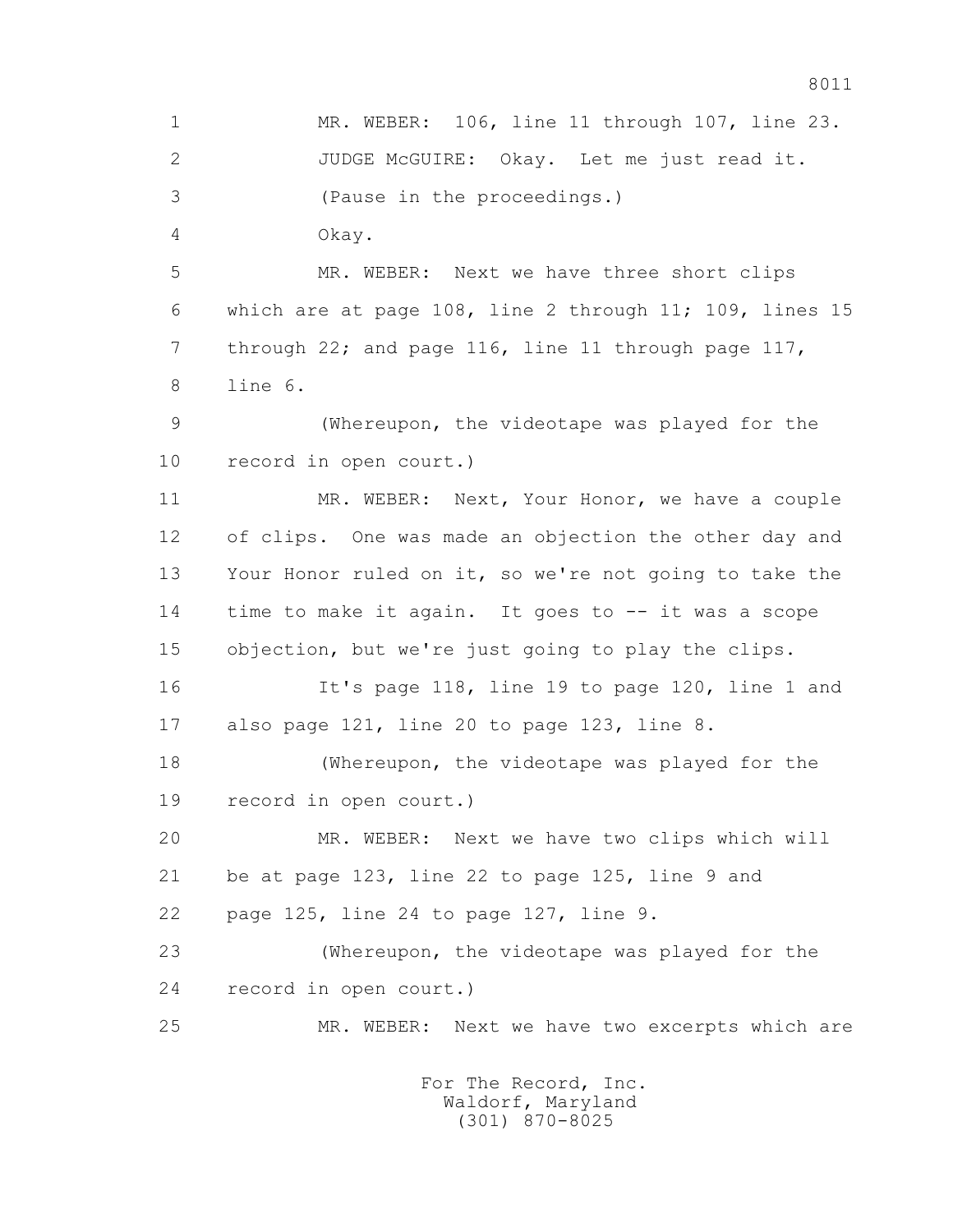1 page 132, line 12 to page 134, line 21 and page 137, 2 line 18 to 138, line 8.

 3 MR. STONE: Your Honor, we've objected to some 4 of this on grounds it's simply reading to the witness 5 from his prior deposition in the ITC matter, which 6 you've held was not admissible, so I think this is an 7 effort either because it is hearsay by reading from a 8 prior statement, which is otherwise not admissible, or 9 it's an inappropriate effort in light of the court's 10 ruling previously to get around the ruling on the ITC. 11 And that applies to page 132, line 12 through 12 134, line 21. And if the objections there were 13 sustained, we would then withdraw 137, line 18 through 14 138, line 8. 15 JUDGE McGUIRE: Let's go ahead and we'll talk 16 about this now. 17 Mr. Weber, any response? 18 MR. WEBER: Your Honor, I recall when 19 Your Honor issued the ruling, Your Honor said it was 20 appropriate, however, to confront Mr. Karp if he were 21 being questioned, for example, as a live witness with 22 his prior testimony. That's all that's being done here 23 at the deposition. He's being asked whether or not it 24 refreshes and whether or not the transcript is in fact 25 accurate.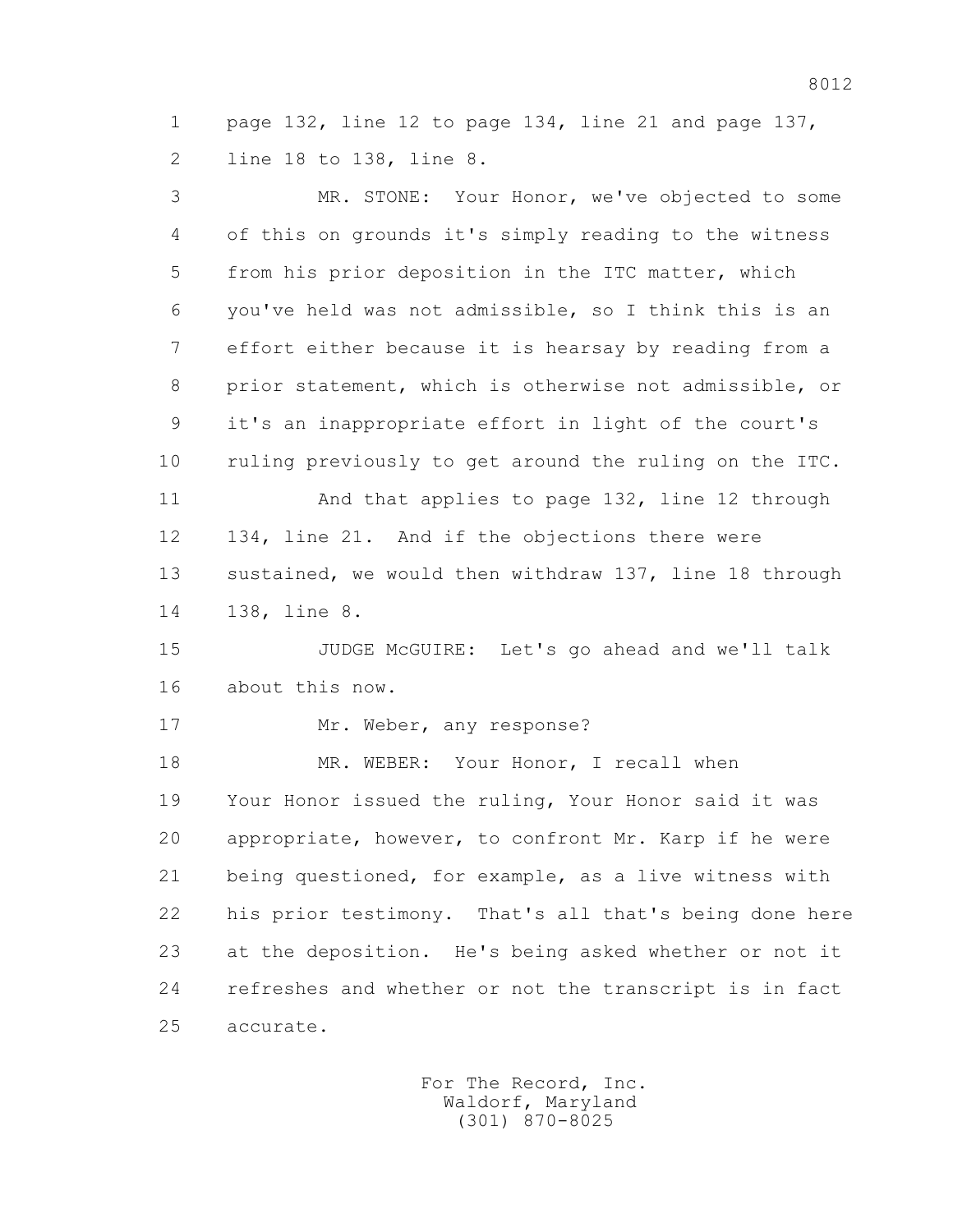1 JUDGE McGUIRE: I forget what I said in that 2 order. I think we have two or three issues involved in 3 that order and I held that we would not entertain the 4 ITC deposition? Is that what -- 5 MR. STONE: Yes. 6 MR. WEBER: As a party admission, Your Honor. 7 It was not a party admission. However, this transcript 8 Your Honor ruled was a party admission. 9 MR. STONE: Your Honor, you can't make 10 admissible something that is otherwise not admissible 11 by asking about it later. There's no information to 12 impeach him. I think your ruling was it could be used 13 to impeach. Here it's not being used to impeach nor is 14 it being -- 15 JUDGE McGUIRE: I'm going to uphold the 16 objection. Sustained. 17 MR. WEBER: Then we'll skip the next two 18 excerpts and we'll go to page -- next -- I think this 19 may be the last one on this -- well, I'm not sure. 20 We've got something that's missing in the next one, so 21 we'll go with two, page 139, line 4 through page 142, 22 line 21. 23 (Whereupon, the videotape was played for the 24 record in open court.) 25 MR. WEBER: Now we've got one more clip in the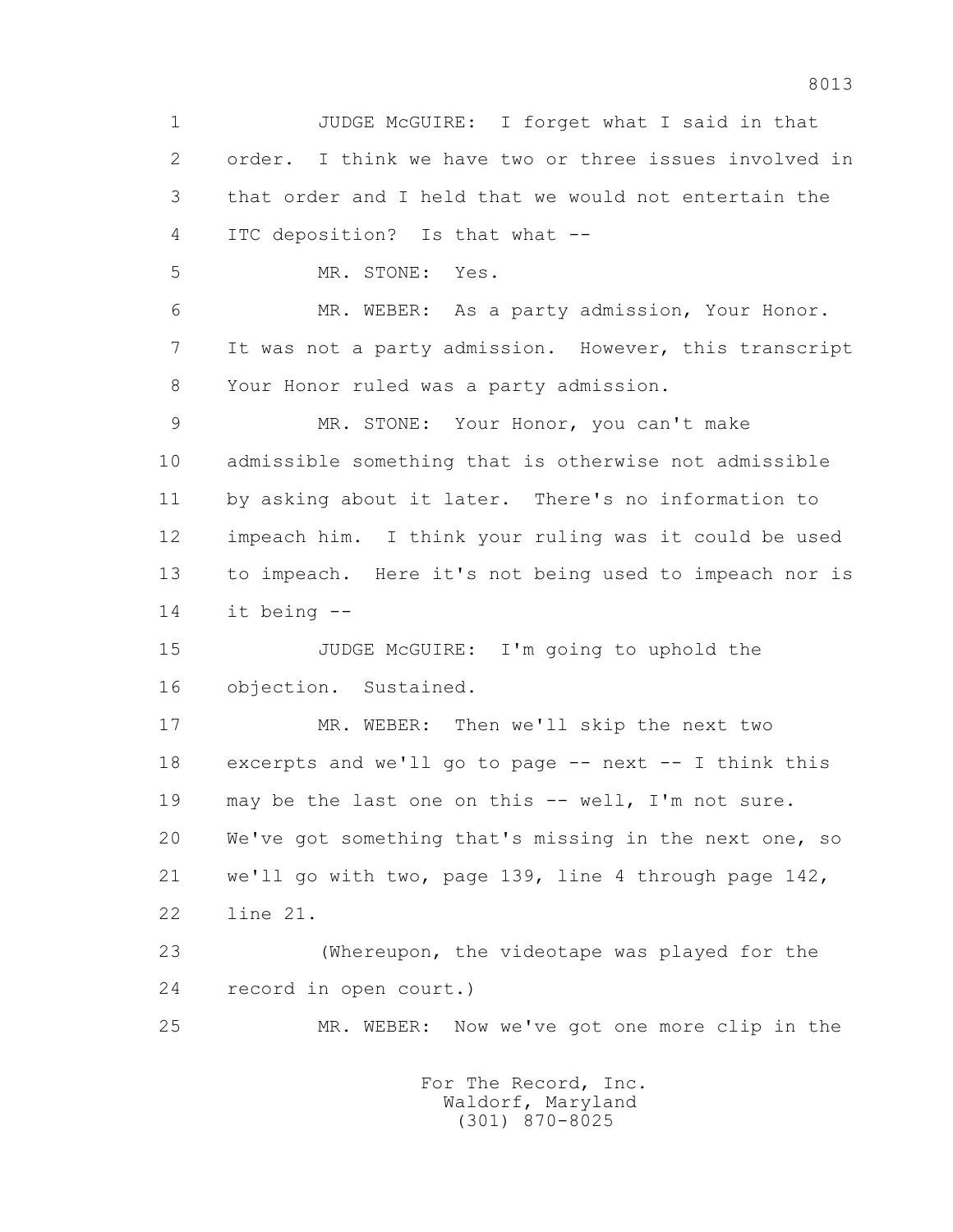1 first day of Mr. Karp's Micron deposition, but we have 2 a little glitch and I have to read in a couple 3 questions and answers that weren't picked up in the 4 clip. 5 JUDGE McGUIRE: All right. 6 MR. WEBER: We're at page 153, line 18, and I'm 7 going to read two questions and answers that take us to 8 page 154, line 1, and then we'll go to the clip. 9 "QUESTION: Mr. Karp, at the beginning of the 10 deposition this morning, you indicated that you are 11 presently working as a consultant to Rambus; is that 12 right? 13 "ANSWER: Correct. 14 "QUESTION: You also said that you were doing 15 some work for another company? 16 "ANSWER: I've been -- I have been engaged by 17 the Burns Doane law firm to work on the case between 18 Micron Electronics and Smart Modular Technologies." 19 Now we go to the last clip from volume 1, which 20 will be page 154, line 9 to page 155, line 10. 21 (Whereupon, the videotape was played for the 22 record in open court.) 23 MR. WEBER: Your Honor, that concludes -- 24 whoops. 25 (Whereupon, the videotape was played for the For The Record, Inc. Waldorf, Maryland

(301) 870-8025

8014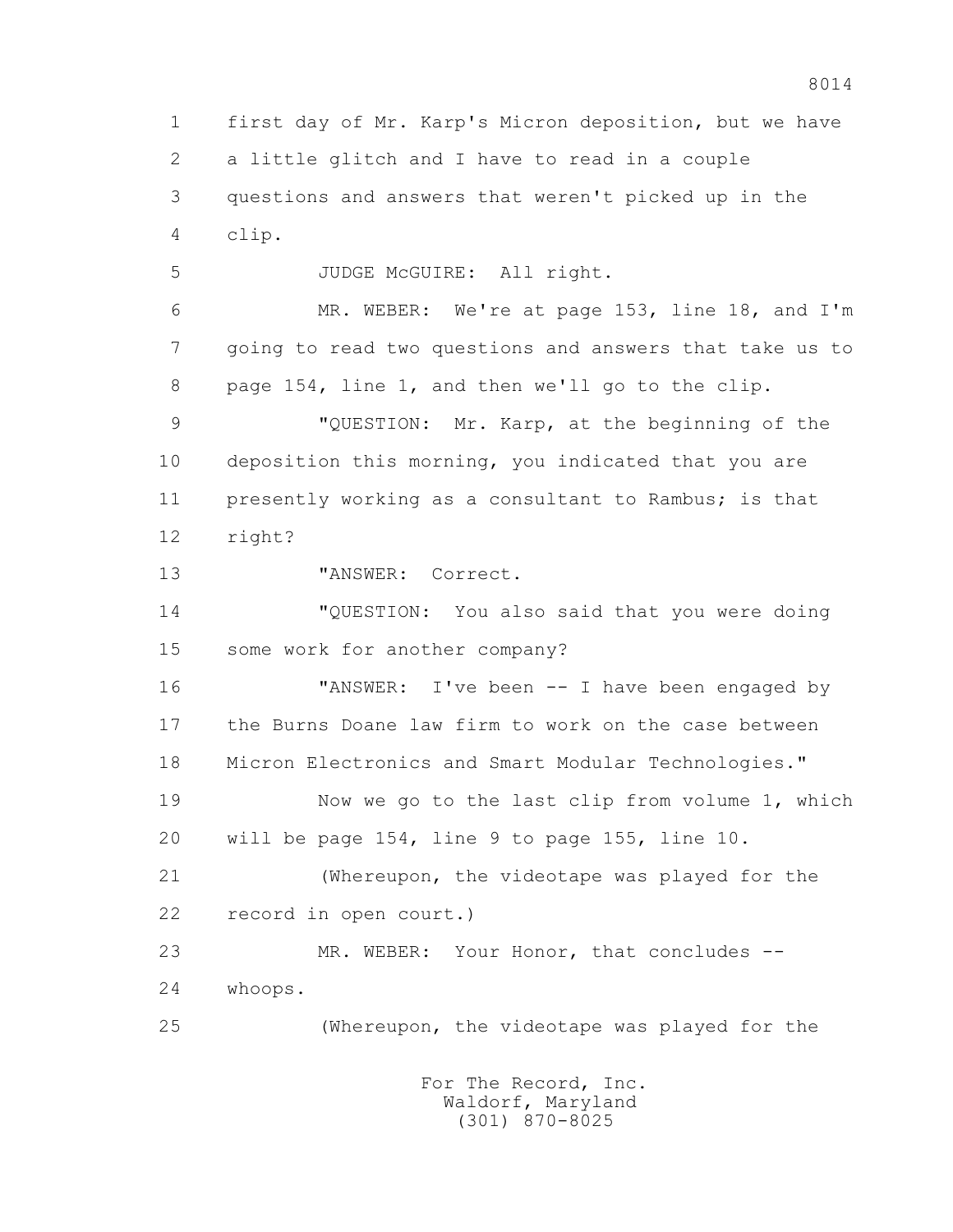1 record in open court.)

 2 MR. WEBER: Your Honor, that concludes the 3 first day, just so you get a sense of where we are. 4 The second day of the tape is about a half hour and the 5 third day is about 50 minutes, so I don't know if you 6 want to take a break now. 7 JUDGE McGUIRE: Do you want to take a break, 8 just a short break, a five-minute break? 9 MR. WEBER: Sure. 10 (Recess) 11 JUDGE McGUIRE: Mr. Weber, you may proceed. 12 MR. WEBER: Thank you, Your Honor. 13 We're going to go to volume 2. This was again 14 Mr. Karp's Micron deposition. It was April 10, 2001. 15 We're going to play three clips. The first 16 clip will be page 173, line 18 to page 176, line 23, 17 and then we'll also continue with page 179, line 5 to 18 page 180, line 1 and page 181, line 1 through line 7 of 19 page 181. 20 (Pause in the proceedings.) 21 Technical problem with the audio, Your Honor. 22 (Pause in the proceedings.) 23 (Whereupon, the videotape was played for the 24 record in open court.) 25 MR. WEBER: Your Honor, the next clips are a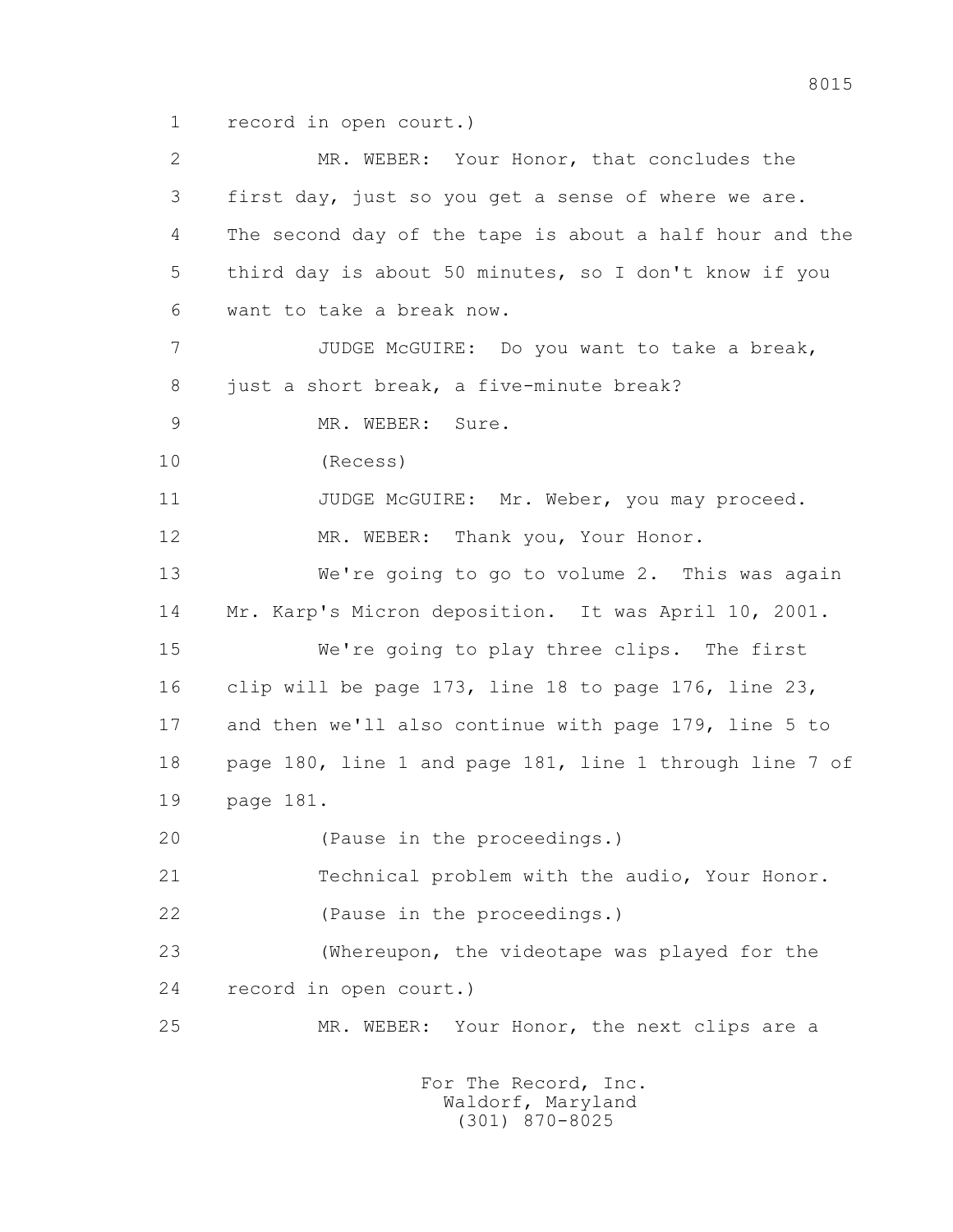1 series of short clips. We will be playing from 2 page 184, line 16 through page 185, line 3; page 190, 3 line 15 through 16; page 190, line 23 to page 191, 4 line 1; page 191, line 15 through line 21; and then 5 page 193, line 15 to page 196, line 17.

 6 (Whereupon, the videotape was played for the 7 record in open court.)

 8 MR. WEBER: The next excerpt, Your Honor, is a 9 counter-designation by respondent and we have a series 10 of objections to it. This is at page 197, line 13 11 through page 201, line 14.

 12 MR. STONE: And I think I can simplify the 13 objections, Your Honor, because we will withdraw 14 beginning at page 198, line 1 through 201, line 14 and 15 ask only -- if complaint counsel object, we'd like to 16 be heard -- ask only that we play page 197, line 13 17 through 197, line 25.

18 JUDGE McGUIRE: All right. Just so I'm clear, 19 your opposition is to page 197, line 13?

 20 MR. STONE: No. I'm not opposing -- it's our 21 designation, so that's all I want to offer and I will 22 withdraw the offer of the remaining testimony.

23 JUDGE McGUIRE: Oh, okay.

24 MR. WEBER: Then the only thing we have an 25 objection to is his answer at lines 23 through 25 of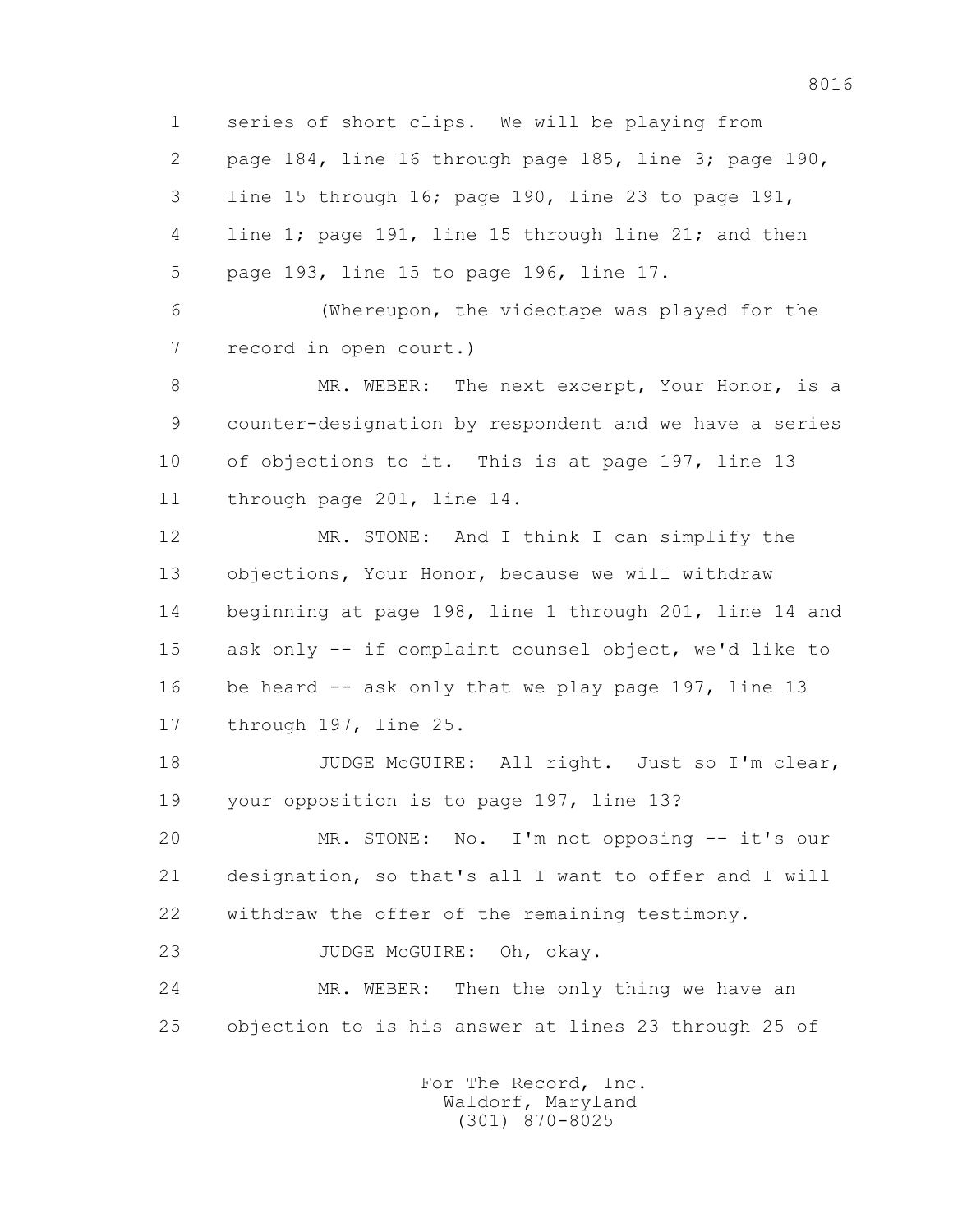1 page 197 which we view as nonresponsive to the 2 question. 3 MR. STONE: And I think it is responsive, 4 Your Honor. 5 JUDGE McGUIRE: Let me take a look at it real 6 quick. 7 MR. STONE: Sure. 8 (Pause in the proceedings.) 9 JUDGE McGUIRE: I will hear that last comment, 10 so objection overruled. 11 MR. STONE: Thank you, Your Honor. 12 MR. WEBER: Therefore, if I understand 13 Mr. Stone, we're going to only play page 197, page 13 14 through 25. 15 MR. STONE: Yes, for these 16 counter-designations. 17 MR. WEBER: Okay. Fine. No problem. 18 (Whereupon, the videotape was played for the 19 record in open court.) 20 MR. WEBER: Your Honor, I think earlier we 21 agreed with counsel that another series of 22 designations have been withdrawn, so that's going to 23 move us forward to page 212, I believe is the next 24 excerpt. 25 MR. STONE: I believe that's right. For The Record, Inc. Waldorf, Maryland

(301) 870-8025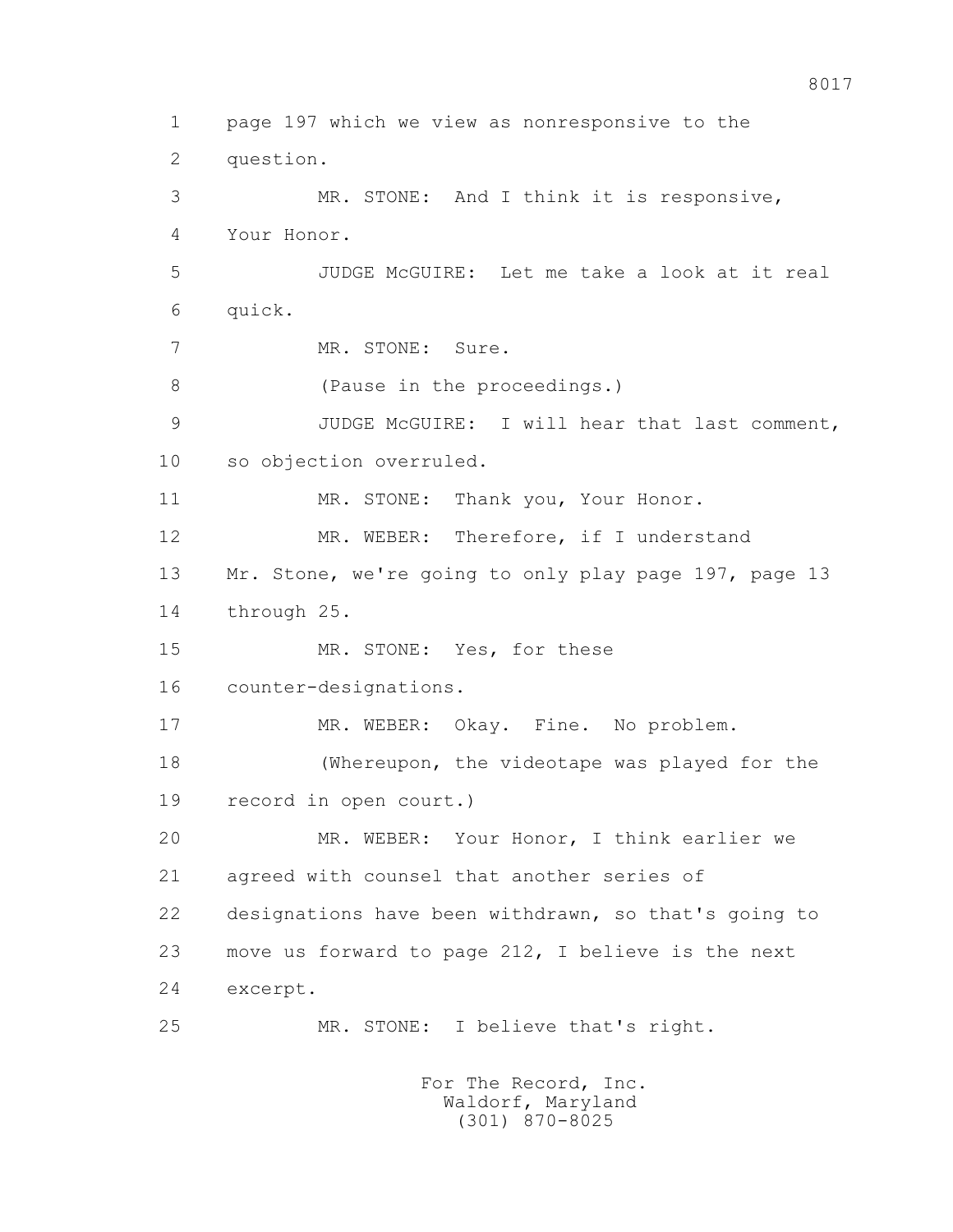1 MR. WEBER: So what I'd like to do then is to 2 have -- to play the following pages and lines: 3 page 212, line 17 through page 213, line 5; page 217, 4 line 21 to page 218, line 12; page 222, line 24 to 5 page 223, line 20; and page 224, line 6 through line 21 6 of page 224. 7 (Whereupon, the videotape was played for the 8 record in open court.) 9 MR. WEBER: Your Honor, the next clip will be 10 page 227, line 9 through page 229, line 22. 11 (Whereupon, the videotape was played for the 12 record in open court.) 13 MR. WEBER: Your Honor, I think we have one 14 more series of clips and then we can wrap up with day 15 two of the Micron deposition. 16 The final series of clips will be page 124, 17 line 4 through page -- I'm sorry. Let me start 18 again -- page 241, line 4 to page 242, line 5 and then 19 page 243, lines 21 through 24; page 244, lines 10 20 through 16; and page 248, line 16 through page 250, 21 line 20. 22 (Whereupon, the videotape was played for the 23 record in open court.) 24 MR. WEBER: Your Honor, we're ready to proceed 25 to the third of this trilogy, which is the August 7,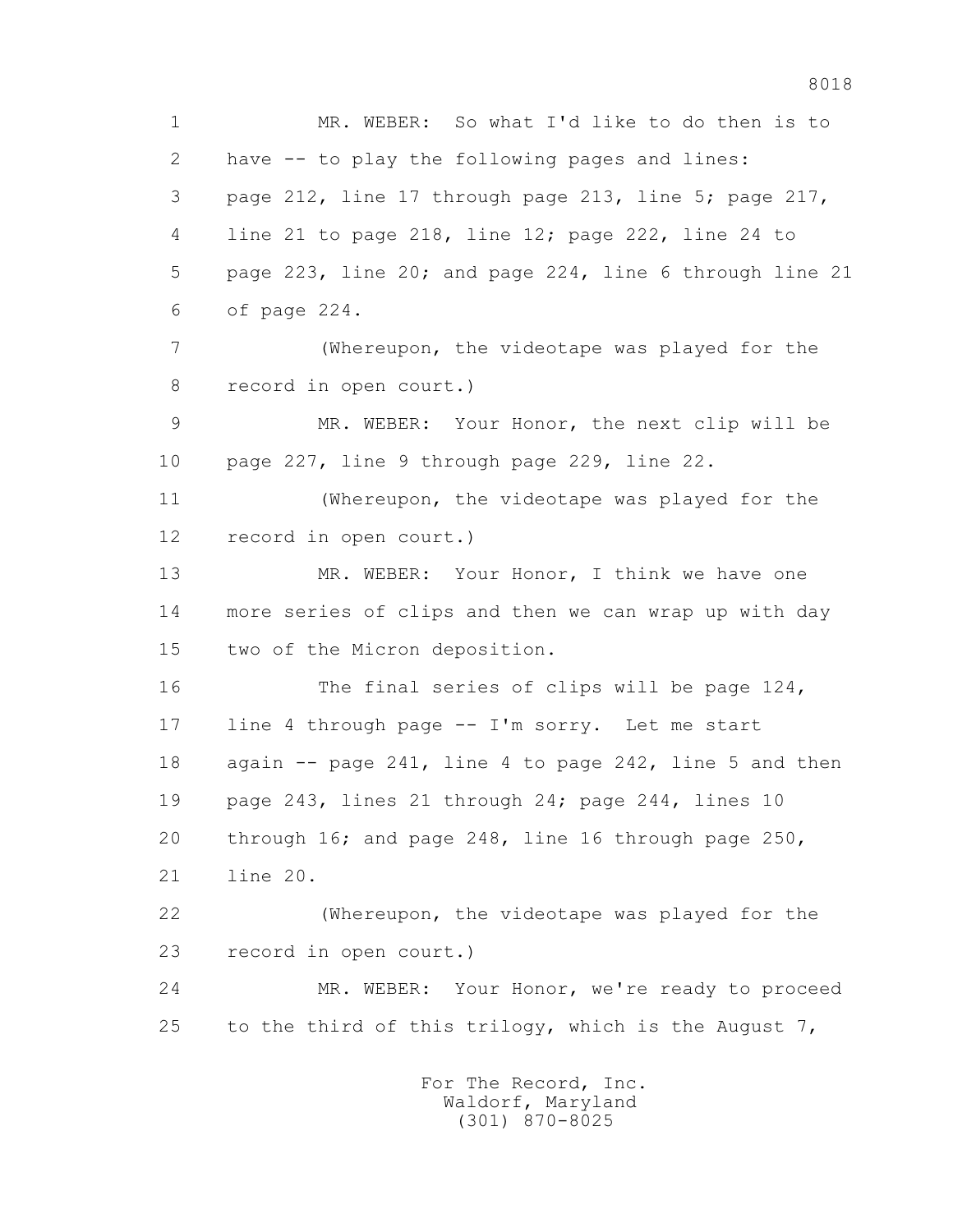1 2001 volume 3 from Mr. Karp's Micron deposition. 2 Again, I think we have about 50 minutes. 3 JUDGE McGUIRE: I'm sorry. How long? 4 MR. WEBER: 50. 5 JUDGE McGUIRE: I was hoping you'd said 15. I 6 didn't want to fool myself, so... 7 MR. WEBER: I'm sorry, Your Honor. I've got my 8 fingers crossed too soon here. 9 We're going to combine the first four clips to 10 save time. These will be from pages 273, lines 13 to 11 23; page 285, line 11 to 25; page 286, lines 10 through 12 16; and page 289, line 15 to page 290, line 5. 13 (Whereupon, the videotape was played for the 14 record in open court.) 15 MR. WEBER: Your Honor, we'll skip ahead to two 16 excerpts at page 301, lines 5 through 10 and page 304, 17 line 11 to page 306, line 11. 18 (Whereupon, the videotape was played for the 19 record in open court.) 20 MR. WEBER: Next, Your Honor, we have a series 21 of clips that will be at page 306, line 21 -- 24 -- 22 excuse me  $-$ - page 306, line 24 to page 307, line 21, 23 followed by 309, line 11 through 15 and page 310, 24 lines 7 through 17. 25 (Whereupon, the videotape was played for the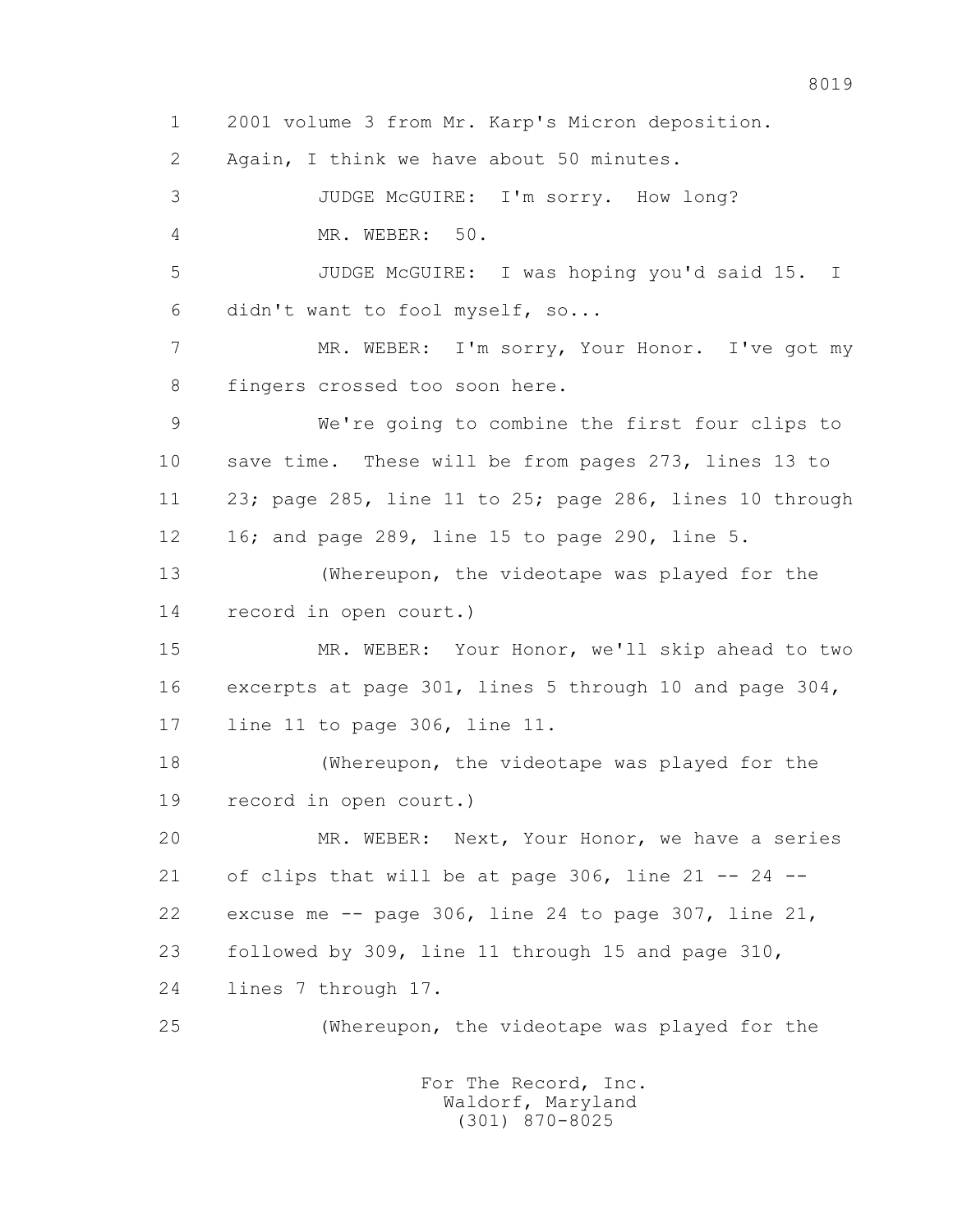1 record in open court.)

 2 MR. WEBER: Your Honor, the next excerpt is 3 respondent's counter-designation. It's at page -- 4 okay. I'm not sure we played till the end of the last 5 tape. Can you just make sure? 6 Okay. Sorry for moving too quickly there. 7 Page 314, line 17 through page 316, line 9 is 8 respondent's counter-designation, and we are objecting 9 primarily because it's beyond the scope of anything 10 that we've designated. He's being asked some questions 11 to analogize the TI-Samsung equitable estoppel concerns 12 with Rambus, so we just don't think this designation 13 is -- 14 JUDGE McGUIRE: Now, that's starting on 15 page 314 at line 17 and going through where? 16 MR. WEBER: The questions continue until the 17 top of 316, line 9. It's basically the same objection 18 to all of them. 19 JUDGE McGUIRE: Mr. Stone, do you want to be 20 heard? 21 MR. STONE: Your Honor, I think this goes 22 directly in response to the testimony that has been 23 elicited by complaint counsel from Mr. Karp with 24 respect to the TI issue on which we heard a lot of 25 testimony today and on prior occasions as well as with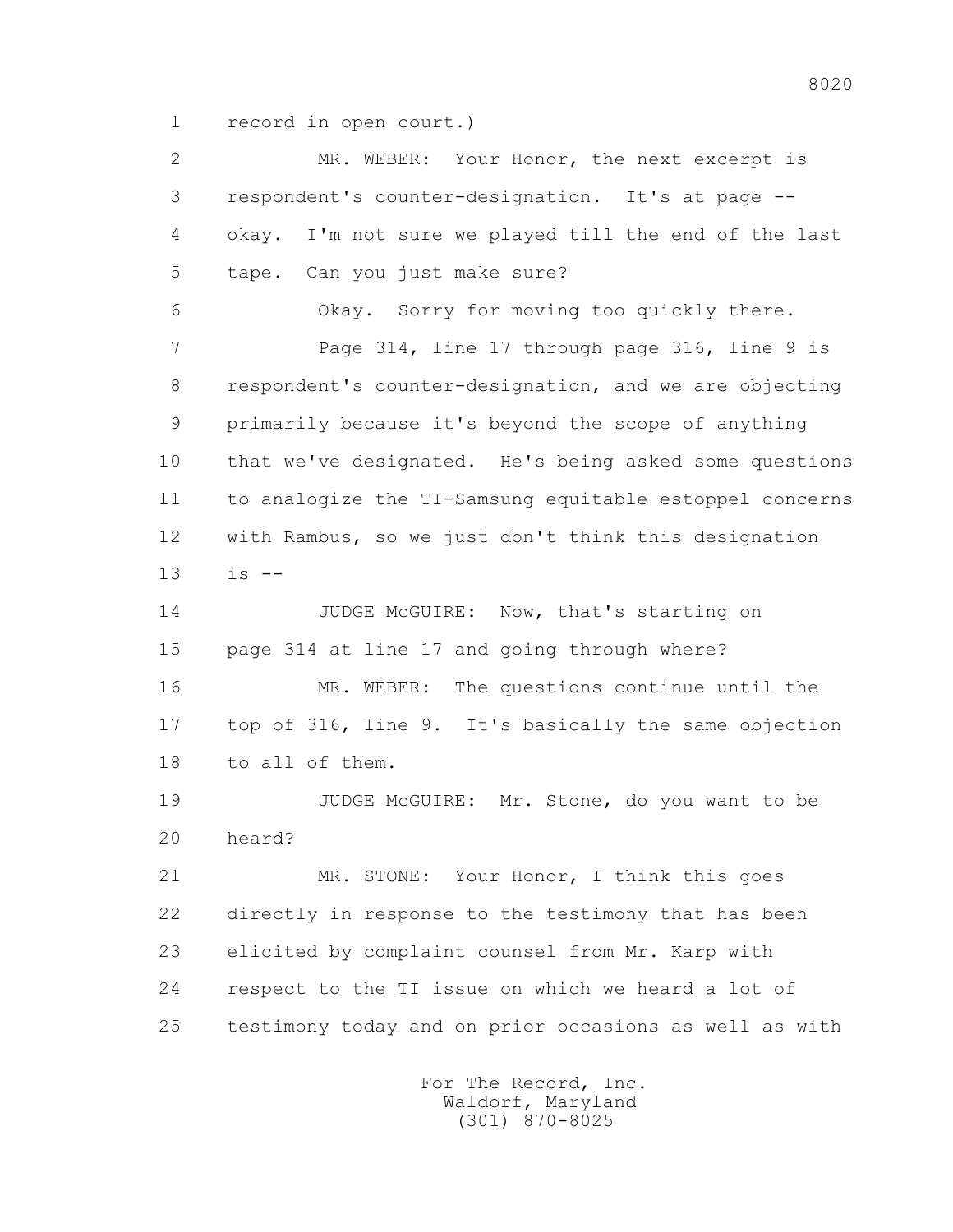1 respect to the Wang issue as to which the witness had 2 also been examined.

 3 This puts in context -- they tried through the 4 prior testimony to suggest a relationship between TI 5 and Rambus, and this asks the witness directly whether 6 during the time he was a Samsung representative at 7 JEDEC whether he felt Rambus' conduct was analogous to 8 the conduct of TI or Wang about which he had been 9 asked. 10 I think it's directly responsive to that, and 11 the only pertinence of the TI and Wang testimony was to 12 use it to compare or contrast it with Rambus. 13 JUDGE McGUIRE: I'll overrule the objection and 14 hear the question. 15 MR. WEBER: Okay. We will then play the tape 16 at page 314, line 17 through page 316, line 9. 17 (Whereupon, the videotape was played for the 18 record in open court.) 19 JUDGE McGUIRE: All right. Stop the tape right 20 there. I'm going to -- on the line where it says "and 21 so did everyone else," that's not going to come in. 22 That's stricken. 23 MR. STONE: I understand. 24 JUDGE McGUIRE: All right. You can continue. 25 MR. WEBER: Just so we've got it clear, I'm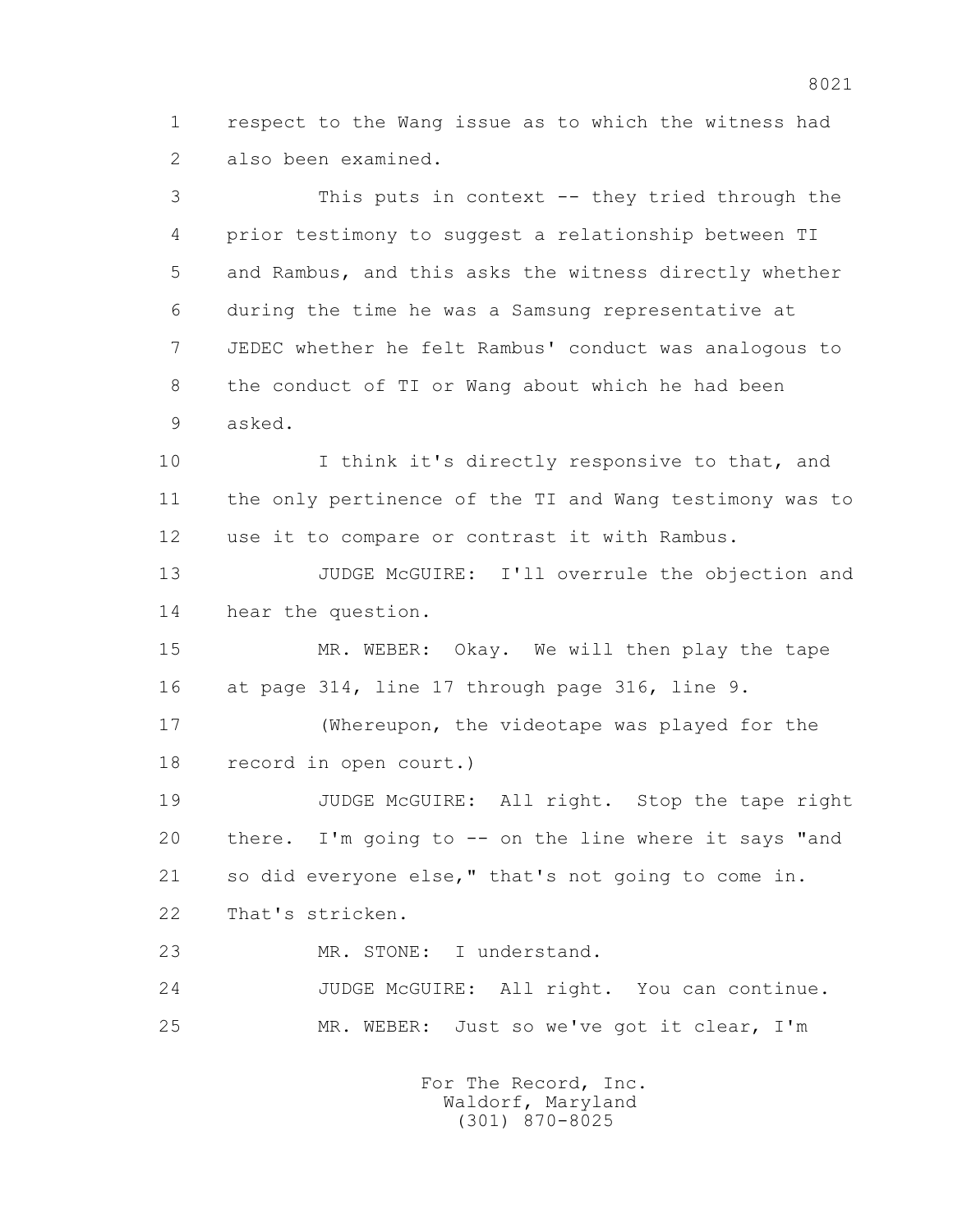1 trying to pick up what line you're striking,

2 Your Honor.

 3 JUDGE McGUIRE: I'm sorry. That's page 315, 4 line 6 through 7 where it's a portion of line 7. 5 MR. WEBER: Okay. The "and so did everybody 6 else" is stricken? 7 JUDGE McGUIRE: "And so did everyone else" is 8 stricken. 9 MR. WEBER: Should we continue with the tape? 10 JUDGE McGUIRE: Yes. Go ahead and complete. 11 (Whereupon, the videotape was played for the 12 record in open court.) 13 JUDGE McGUIRE: All right. Stop it right there 14 again. 15 Again I'm going to strike from line 20, 16 starting with the word "and" where it goes "and the 17 late open application in Europe was I believe most 18 people were aware of," I want to strike line 20 19 starting with "and" down through line 25. 20 You may continue from that point. 21 (Whereupon, the videotape was played for the 22 record in open court.) 23 MR. WEBER: The next designation is again one 24 of respondent's counter-designations. We have several 25 objections to it. It's page 318, line 5 through 25.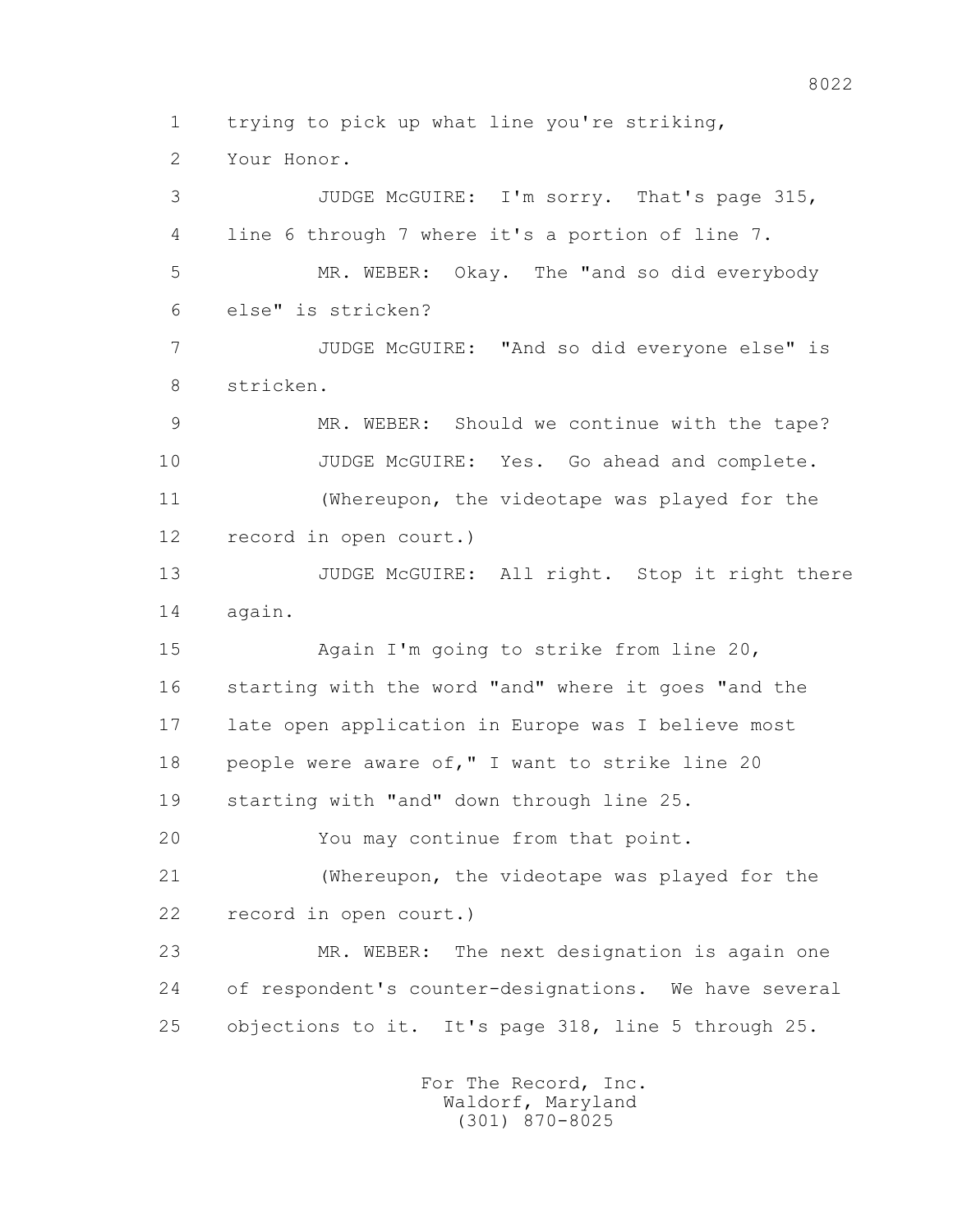1 You can see the question at lines 5 through 10 and in 2 fact the Rambus attorney there objected to this. 3 Our objections are it's beyond the scope of 4 what we've designated, it lacks foundation, it asks a 5 hypothetical question, and in fact Mr. Karp's answer is 6 nonresponsive because the question relates specifically 7 to the '703 patent and nothing in his answer relates to 8 the '703 patent. 9 JUDGE McGUIRE: What portion is it that you're 10 opposing the question and -- 11 MR. WEBER: The entire excerpt. 12 JUDGE McGUIRE: No. That's what I'm asking. 13 What page does that go to? 14 MR. WEBER: We're on page 318, lines 5 through 15 25, so it's just one question and one answer. 16 JUDGE McGUIRE: Mr. Stone, do you want to 17 respond? 18 MR. STONE: Yes, Your Honor. This goes 19 directly to the issues as to document destruction and 20 complaint counsel's adverse inference as to when there 21 was contemplation of litigation at Rambus. 22 The question as framed is not hypothetical. I 23 certainly recognize the lawyer at the deposition said 24 it was hypothetical, but it's not. 25 It simply says, "Did you hear discussions or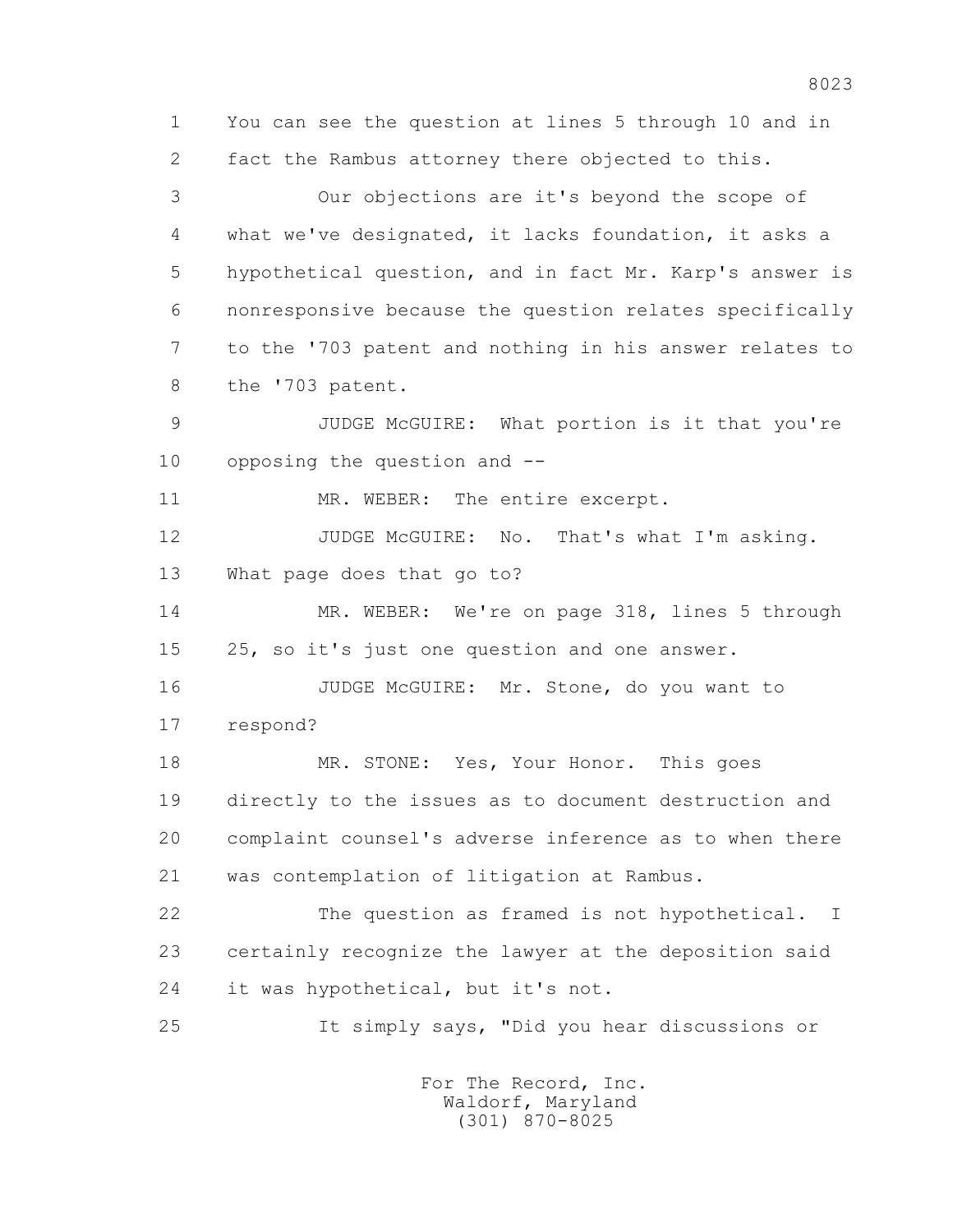1 explanations?" And then the witness' answer I think 2 makes clear as to when it was that he first 3 contemplated litigation in the context of any JEDEC 4 issues coming up, and that goes directly to an issue as 5 to whether at the time he put the document retention 6 program in place he had any contemplation of litigation 7 that would be impacted by the document retention 8 program. I think it responds to the earlier testimony 9 of that.

 10 MR. WEBER: Your Honor, I'd just like to note 11 for the record, I'm looking hard, I can't find anything 12 in the question or the answer about document retention 13 policy.

14 MR. STONE: Your Honor, and I agree with 15 Mr. Weber. That's not -- doesn't mean it's not very 16 responsive.

 17 Complaint counsel have argued their whole 18 inference part of this case on document destruction or 19 document retention based on when someone at Rambus 20 contemplated litigation being filed, so this is 21 directly relevant to that. And that's the basis on 22 which they've asserted there's an adverse inference to 23 be drawn here.

 24 JUDGE McGUIRE: I'm going to I think sustain 25 the objection.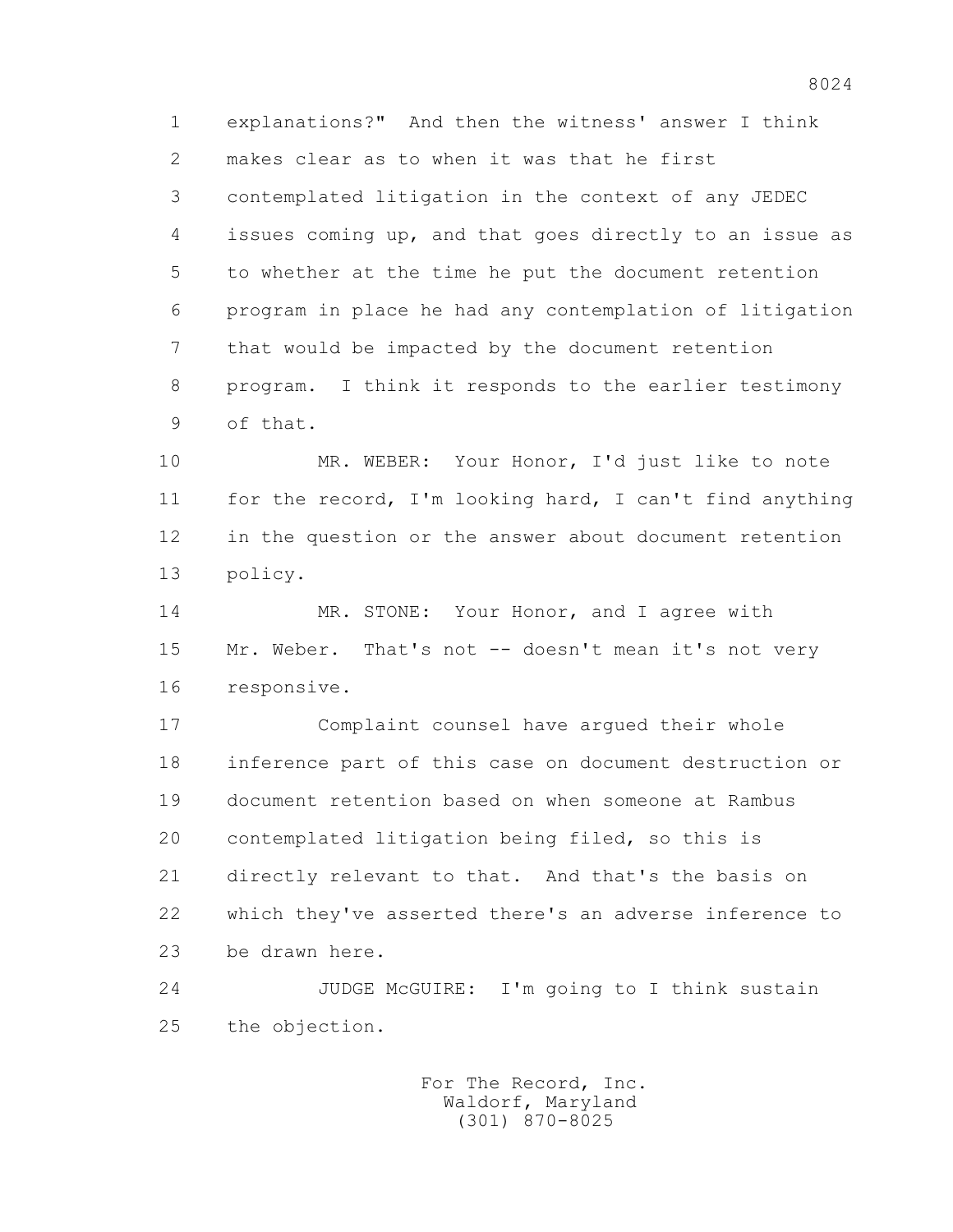1 MR. STONE: May we make an offer on this so 2 it's part of the record?

3 JUDGE McGUIRE: Yes. Go ahead.

 4 MR. STONE: If the testimony -- I just want to 5 make an offer that if this testimony had been 6 permitted, the question asked would have been the 7 following: After you joined Rambus and became Rambus' 8 vice president of intellectual property, did you hear 9 any discussions or explanations as to why Rambus had 10 earlier disclosed the '703 patent when it issued but 11 refrained from disclosing other Rambus patents when 12 they issued?

13 And the answer would be: Let me try to answer 14 this for you. Let's take the time frame from when I 15 joined Rambus before any litigation started, so we're 16 talking the end of 1997 basically to the end of 1999. 17 The first litigation I believe was filed in January of 18 2000. During that whole time frame, I don't recall the 19 word "JEDEC" ever even coming up in a conversation. 20 The first time that I even became aware of any 21 potential issues surrounding JEDEC was when Hitachi 22 filed their counterclaims in the suit that Rambus filed 23 against them. That's the first time the word "JEDEC" 24 even popped into any conversation.

25 And that would be our proffer as to what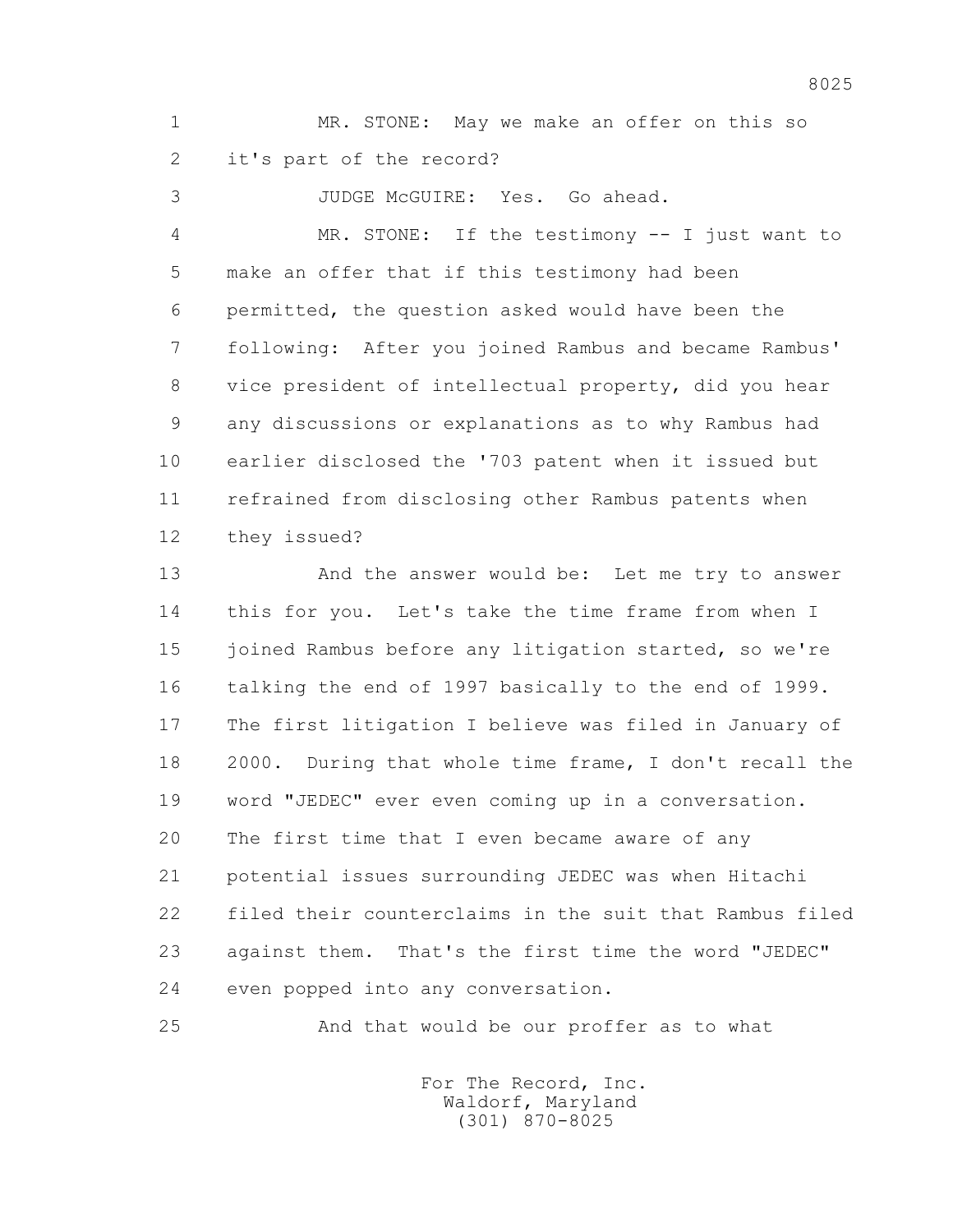1 Mr. Karp's testimony would be.

 2 JUDGE McGUIRE: Okay. Noted. 3 MR. STONE: Thank you, Your Honor. 4 MR. WEBER: Your Honor, moving ahead, we have 5 three clips. I don't think there are objections on 6 these, so hopefully it will go smoothly. 7 We're looking at page -- for the first one 8 page 320, line 13 through page 321, line 25 and then 9 page 324, lines 2 through 8 and page 325, line 6 10 through page 326, line 15. 11 (Whereupon, the videotape was played for the 12 record in open court.) 13 MR. WEBER: Next we have a series of clips that 14 will be from page 328, line 11 to 329, line 5; 337, 15 line 11 to 338, line 7; 342 at lines 5 through 24; 343, 16 line 3 to 345, line 13. And then we'll play some more 17 after that. 18 (Whereupon, the videotape was played for the 19 record in open court.) 20 MR. WEBER: Next we have a series of short 21 clips. This will be page 346, lines 6 through 10; 347, 22 line 18 through 348, line 6; 351, lines 8 through 15; 23 page 352, lines 3 through 18; and finally, page 354, 24 lines 16 through 22. 25 (Whereupon, the videotape was played for the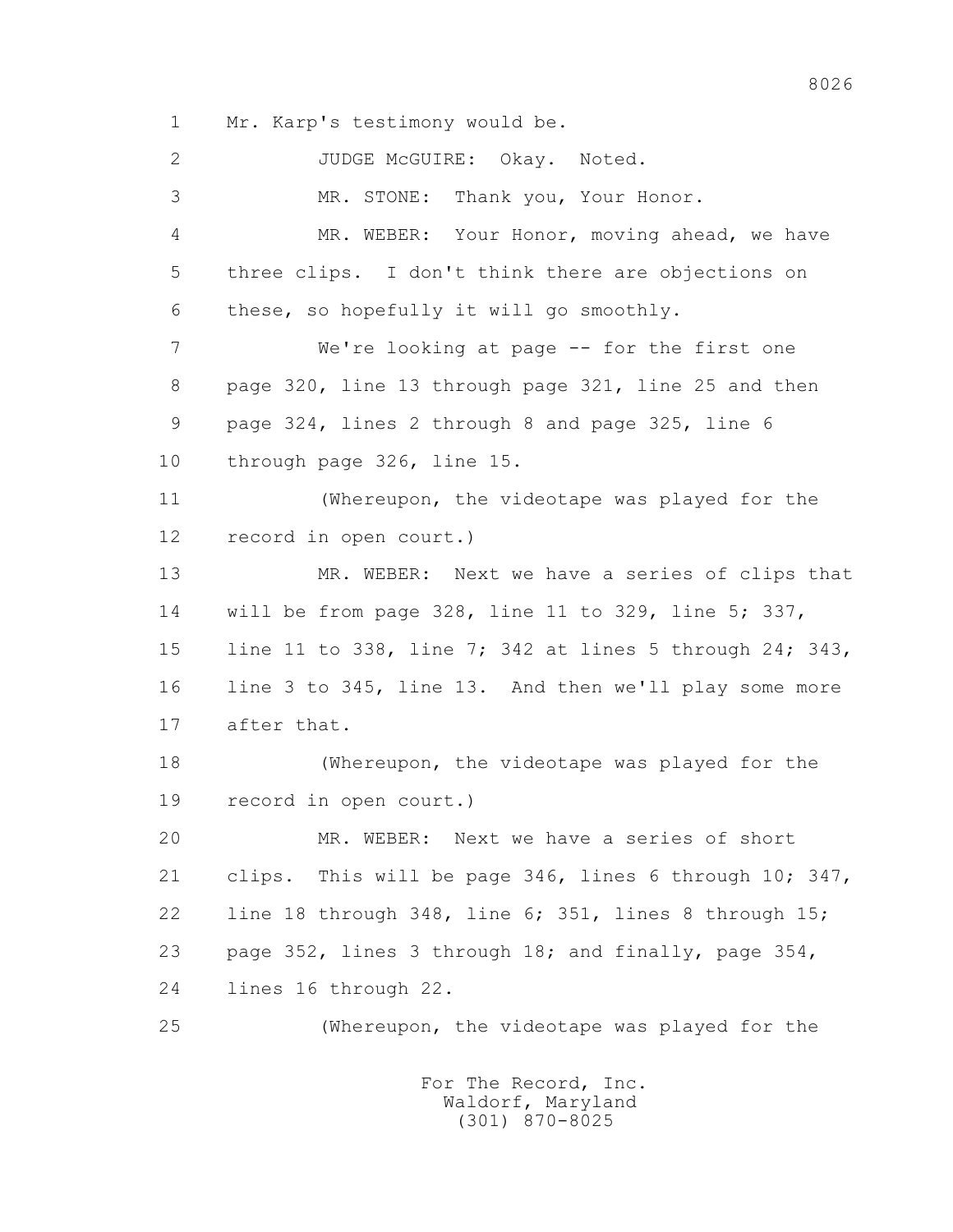1 record in open court.)

 2 MR. WEBER: Next we have a couple of clips that 3 will be page 356, line 23 to page 358, line 9 and then 4 page 358, lines 10 through 23.

 5 (Whereupon, the videotape was played for the 6 record in open court.)

 7 MR. WEBER: Your Honor, the next excerpts we 8 have are pages 360, line 11 to page 361, line 8 and 9 then also page 361, line 19 to page 362, line 18, 10 followed by page 366, line 18 to page 367, line 19.

 11 (Whereupon, the videotape was played for the 12 record in open court.)

 13 MR. WEBER: Next we have a long clip which will 14 be page 369, line 3 to page 372, line 12.

 15 MR. STONE: Your Honor, I would just note and 16 maybe we could confer with counsel afterwards that what 17 was just played on the video, the reference of the 18 transcript to page 367, line 1, where the transcript 19 says "five minutes," I at least heard it on the video 20 to be "about 15 minutes," and maybe if counsel will at 21 some point listen to that again and see if we could 22 agree that maybe the transcript here needs to be 23 corrected.

 24 MR. WEBER: Your Honor, I would stipulate for 25 purposes of this proceeding I heard "15 minutes," too,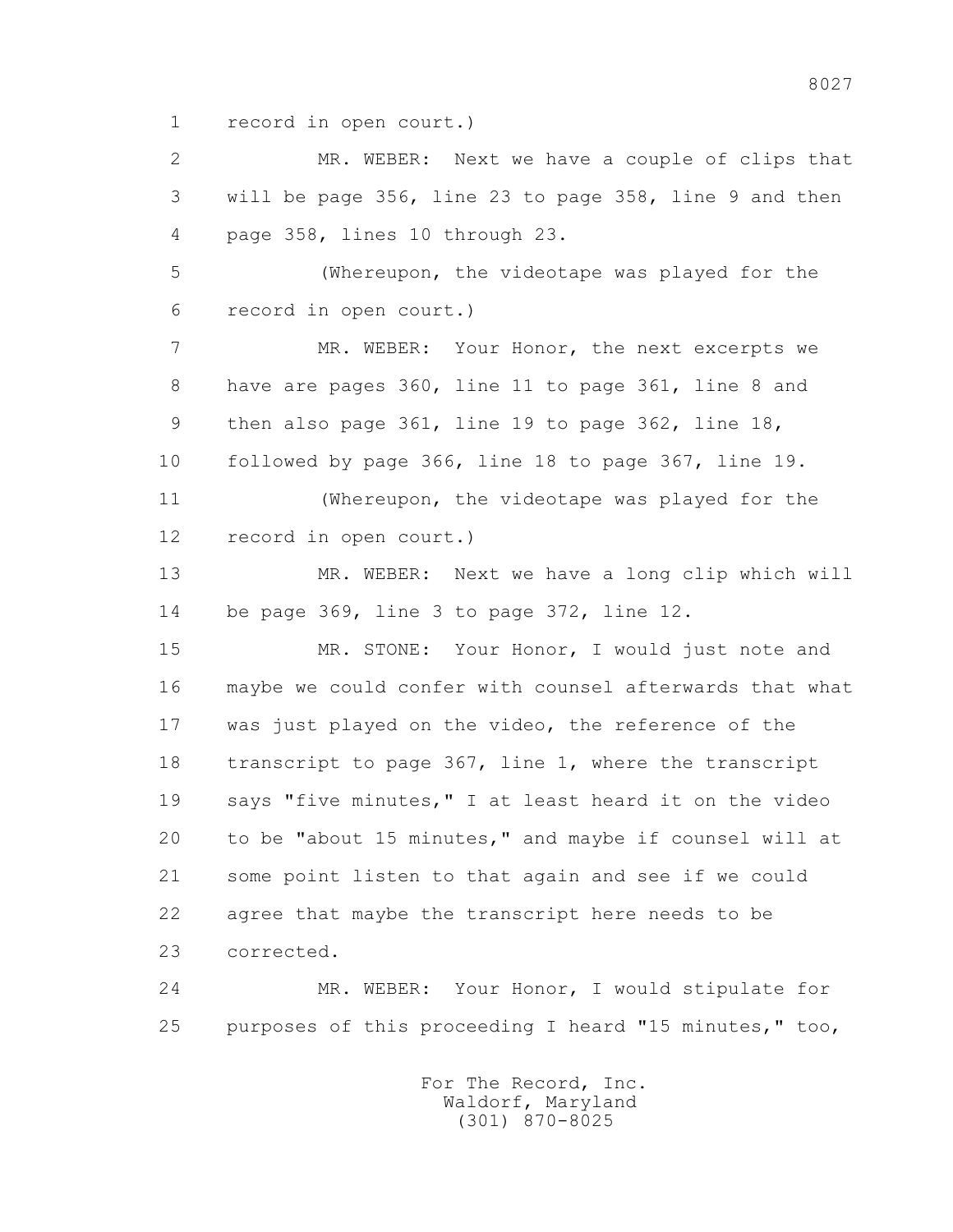1 so I'd be willing to stipulate to that right now. 2 MR. STONE: Okay. 3 JUDGE McGUIRE: Okay. Noted. 4 MR. WEBER: Now we continue with the next 5 excerpt, which is page 369, lines 3 through page 372, 6 line 12. 7 (Whereupon, the videotape was played for the 8 record in open court.) 9 MR. WEBER: Next we have two excerpts that's 10 page 373, lines 5 through 9 and page 378, line 6 to 11 page 379, line 11. 12 (Whereupon, the videotape was played for the 13 record in open court.) 14 MR. WEBER: Next we have a series of clips. We 15 will be playing page 385, lines 18 to page 386, 16 line 17, and then we'll jump ahead to page 419, lines 3 17 through 23, followed by page 420, line 21 to 422, 18 line 18 and also page 429, lines 2 through 20. 19 (Whereupon, the videotape was played for the 20 record in open court.) 21 MR. WEBER: Next we'll play a couple of short 22 excerpts. These are respondent's counter-designations, 23 page 430, lines 13 through 22 and also page 432, 24 lines 14 through 22. 25 (Whereupon, the videotape was played for the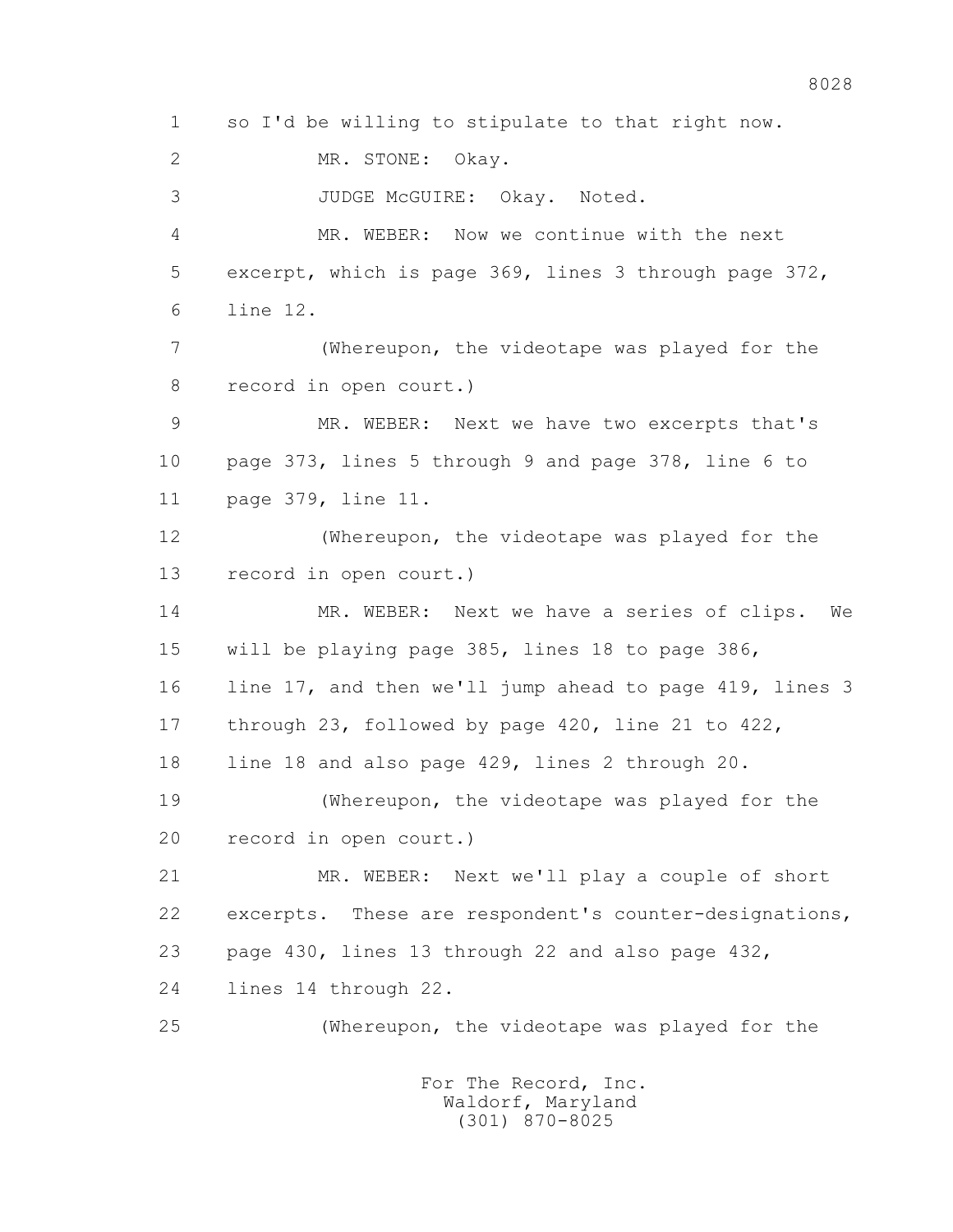1 record in open court.)

| $\mathbf{2}$ | MR. WEBER: Moving along in this series of                     |
|--------------|---------------------------------------------------------------|
| 3            | short designations here, we will continue at page 441,        |
| 4            | line 11 to 442, line 4; then 443, lines 10 through 13;        |
| 5            | 445, line 6 to 447, line 17; 474, lines 2 through 6;          |
| 6            | 475, lines 6 through 8; and 475, lines 11 through 21,         |
| 7            | which will take us very close to the end.                     |
| 8            | (Whereupon, the videotape was played for the                  |
| 9            | record in open court.)                                        |
| 10           | MR. WEBER: Your Honor, we're down to the last                 |
| 11           | three clips. They're all very short. There is an              |
| 12           | objection to the last one. I think it affects the next        |
| 13           | to last one, so maybe we can play page 485, line 19 to        |
| 14           | 486, line 2, and then we might need some guidance             |
| 15           | $from --$                                                     |
| 16           | MR. STONE: I'm going to withdraw that.<br>This                |
| 17           | is the 5:35 exception to the objection rule.                  |
| 18           | MR. WEBER: Then I think we can play all three                 |
| 19           | because they've made a counter-designation, so we'll          |
| 20           | just play all three.                                          |
| 21           | So we'll page 485 line 19 to page 486, line 2;                |
| 22           | page 486, line 20 to 487, line 1; finally, page 490,          |
| 23           | lines 10 to 13. And that will be it.                          |
| 24           | JUDGE MCGUIRE:<br>Okay.                                       |
| 25           | (Whereupon, the videotape was played for the                  |
|              | For The Record, Inc.<br>Waldorf, Maryland<br>$(301)$ 870-8025 |

8029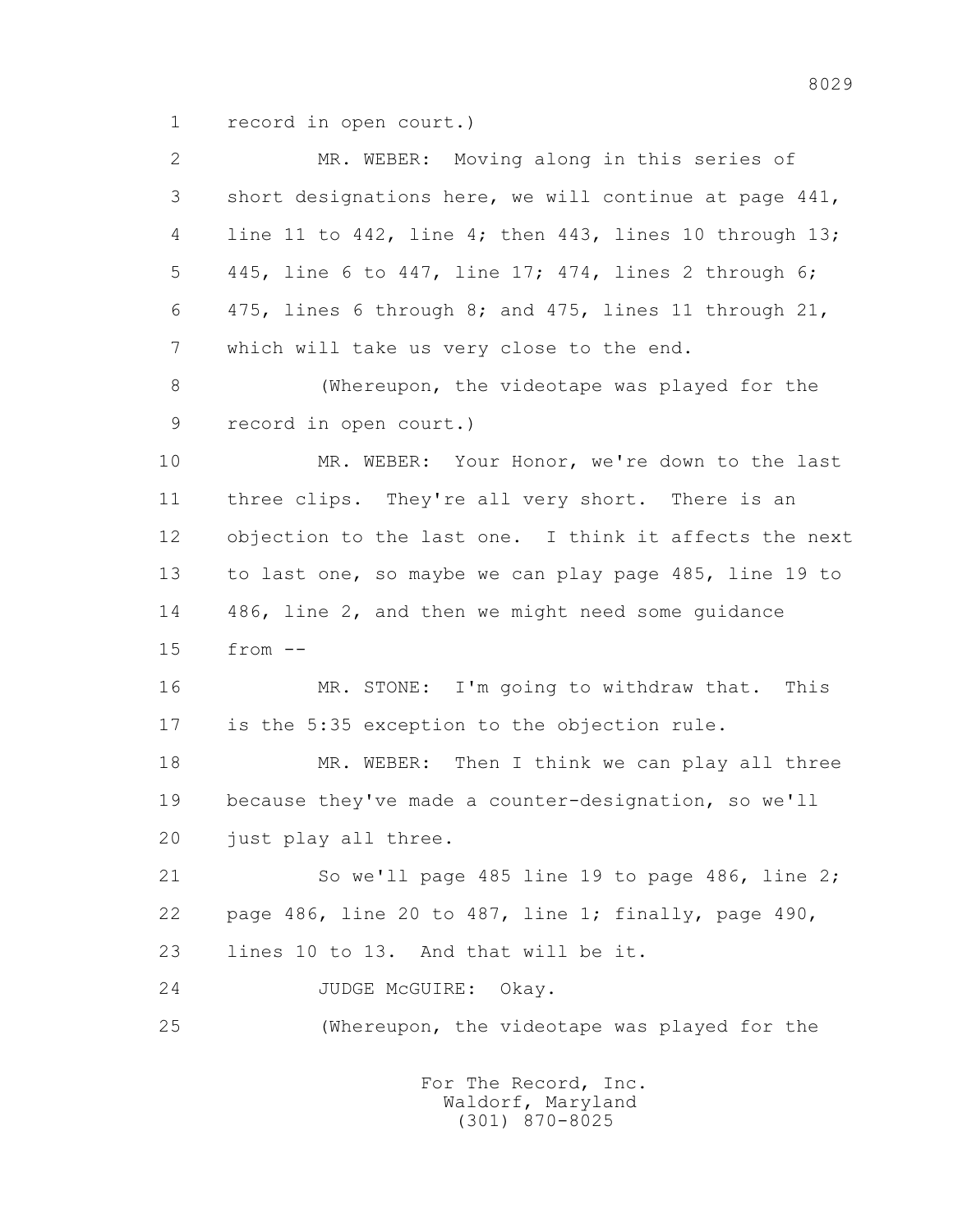1 record in open court.)

 2 MR. WEBER: That concludes our reading in of 3 the designations of Mr. Karp, Your Honor. 4 JUDGE McGUIRE: All right. Thank you, 5 Mr. Weber. 6 JUDGE McGUIRE: Mr. Oliver, does that conclude 7 the presentation of the case in chief? 8 MR. OLIVER: Your Honor, I do have a few 9 housekeeping matters. Basically, though, that 10 concludes the case in chief with the exception of the 11 designations of deposition testimony that we will be 12 submitting in written form. 13 JUDGE McGUIRE: Okay. 14 MR. OLIVER: And we're going to be working with 15 respondents on that and we'll have those presented by 16 July 9, 10 or 11. 17 JUDGE McGUIRE: All right. 18 MR. OLIVER: If I could just take care of a 19 handful of housekeeping matters. 20 First of all, with respect to the 21 demonstrative from this morning, Mr. Vincent's 22 demonstrative, if we could have a DX number and note 23 that for the record, we can then attach that number 24 later. But I would like the record to reflect what 25 the DX number will be. Unfortunately I have lost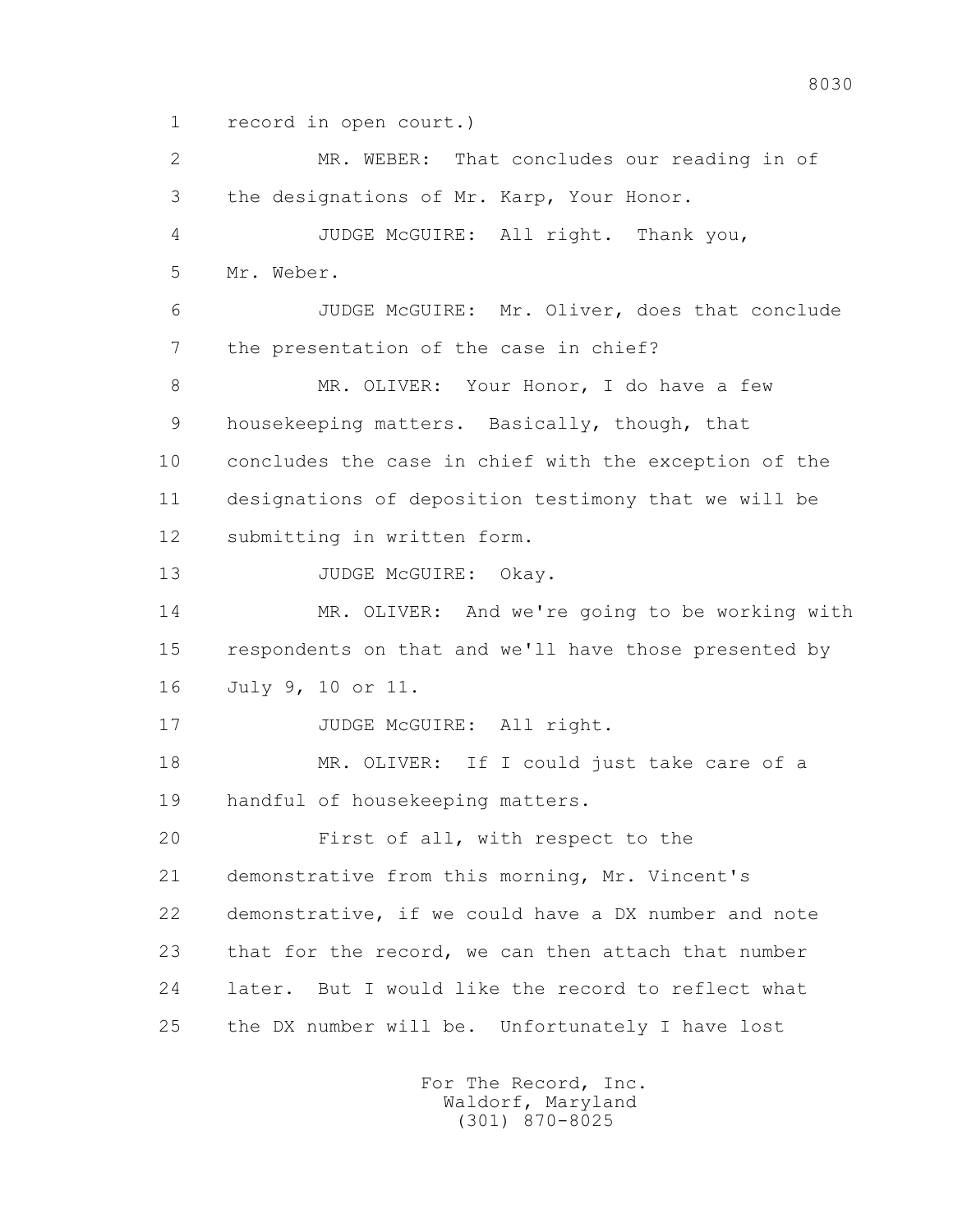1 track.

2 JUDGE McGUIRE: I have, too. 3 Does anyone have track of that? 4 MR. STONE: We believe it's DX-250, Your Honor. 5 JUDGE McGUIRE: That sounds good. 6 THE REPORTER: It is. 7 JUDGE McGUIRE: All right. DX-250. Let's have 8 that marked at this time. 9 (DX Exhibit Number 250 was marked for 10 identification.) 11 MR. OLIVER: We will attach that number to that 12 demonstrative then. 13 JUDGE McGUIRE: All right. 14 MR. OLIVER: And then Your Honor, with respect 15 to the demonstratives that we used during our opening, 16 I believe that we marked those as DX-5, but there are 17 many pages and I've noted since then we've been marking 18 each page individually. What we have done is we've 19 prepared a set of those labeled DX-5 with specific page 20 numbers, and if you'd like to make the record clear, we 21 can substitute that for the earlier one. 22 JUDGE McGUIRE: That's fine. 23 MR. OLIVER: Okay. And then also, Your Honor, 24 this weekend when we were reviewing the DX numbers we 25 noted that the demonstratives that we used with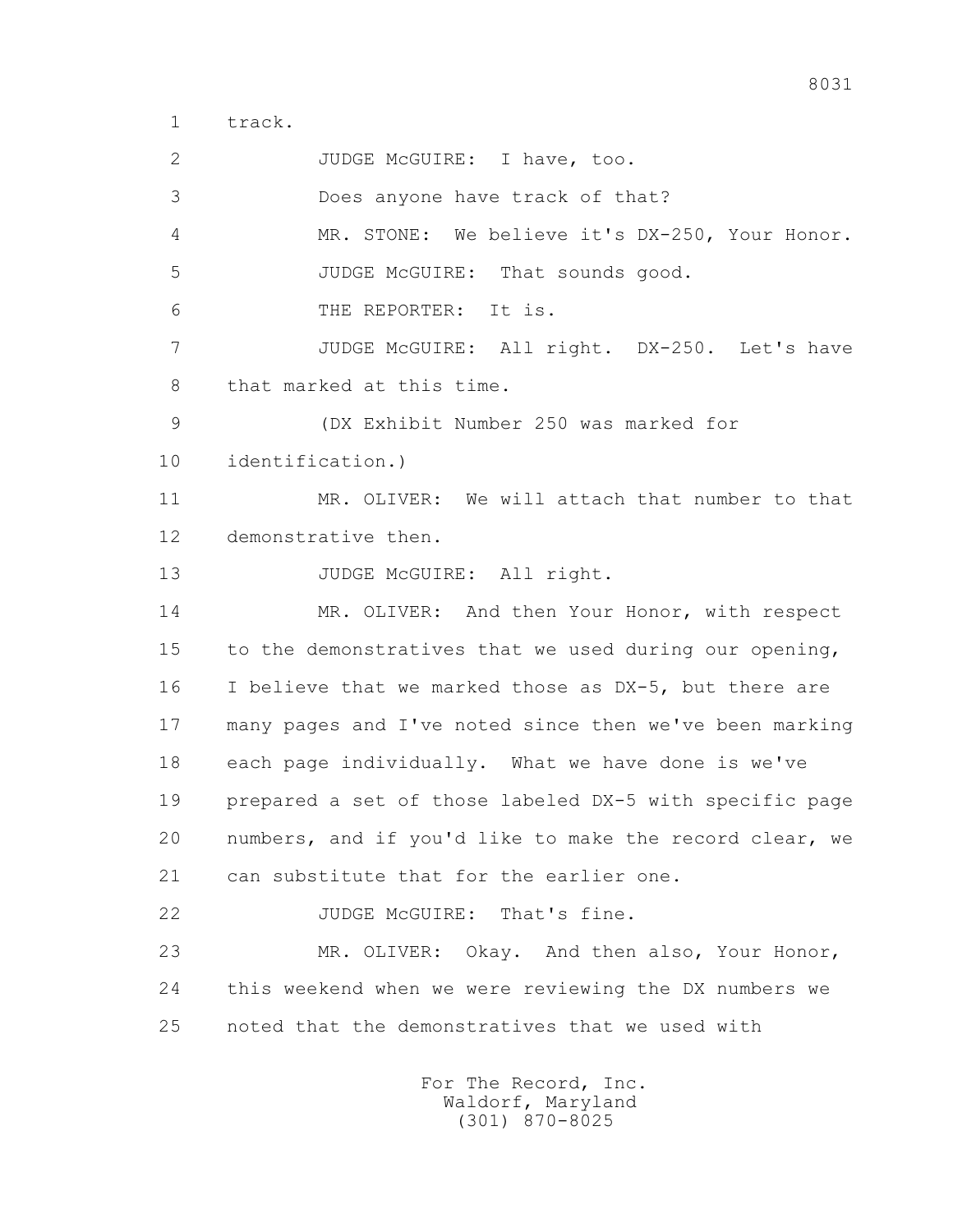1 Mr. Rhoden were not marked and we will have to go back 2 and print those out and mark those. 3 JUDGE McGUIRE: Okay. 4 MR. OLIVER: I would propose to introduce those 5 when we reconvene. 6 Your Honor, there are four exhibits that I 7 understand were used with Professor McAfee that we 8 would like to offer into evidence if we could, please. 9 The first is  $CX-2558$ . 10 MR. STONE: I have no objection to the exhibit, 11 Your Honor. 12 JUDGE McGUIRE: Entered. 13 (CX Exhibit Number 2558 was admitted into 14 evidence.) 15 MR. OLIVER: Second is CX-2561. 16 MR. STONE: No objection. 17 JUDGE McGUIRE: Entered. 18 (CX Exhibit Number 2561 was admitted into 19 evidence.) 20 MR. OLIVER: A third, Your Honor, is a document 21 that was produced to us not long ago during the course 22 of the trial. It was not included on our exhibit list 23 as a result of that. I believe it was -- that 24 Mr. Royall attempted to introduce it, but he used a 25 number that had already been used, and so we propose to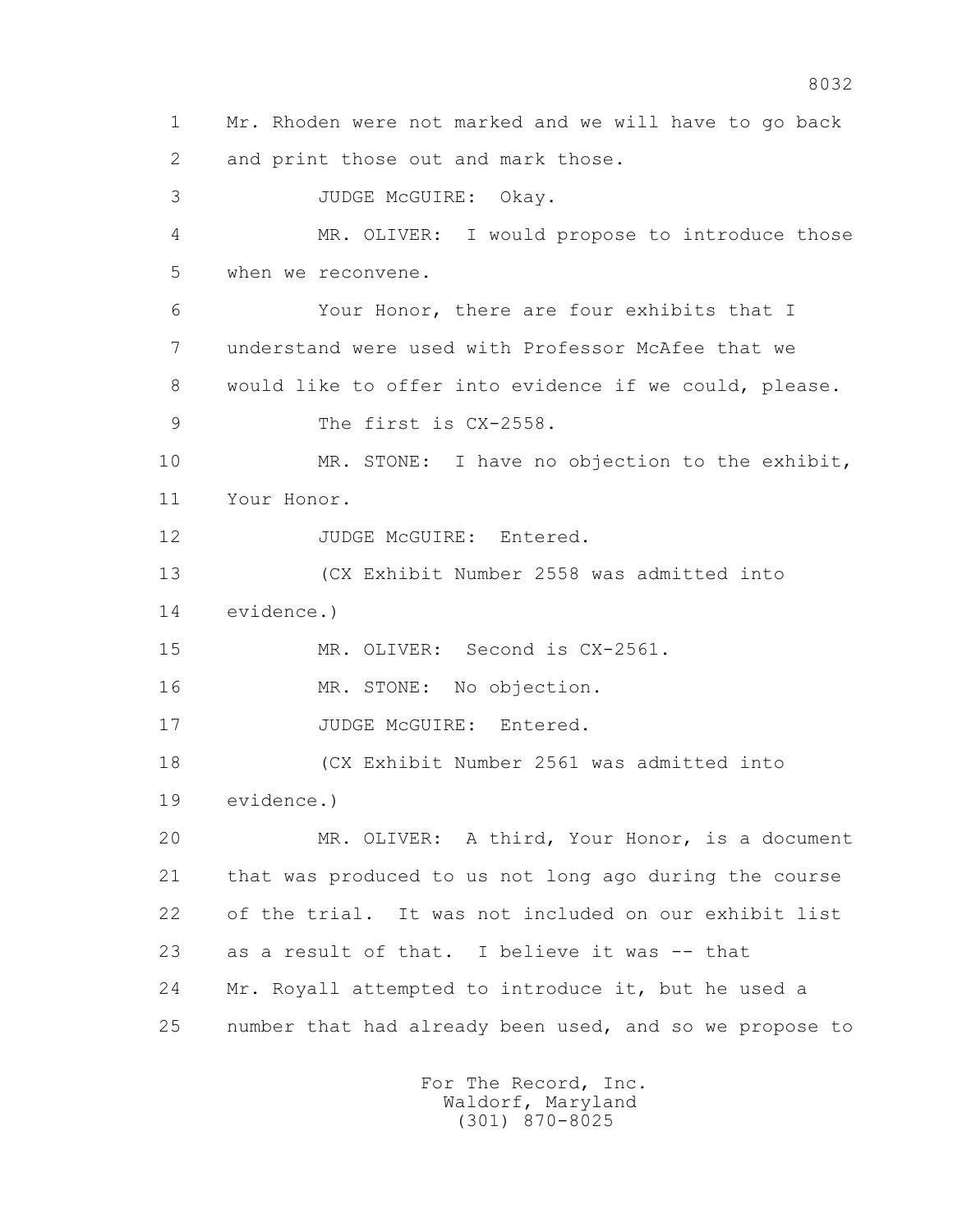1 use CX-3111.

 2 This is a document bearing Bates number 3 RF 0203604. It's a single-page document with Rambus 4 letterhead dated February 9, 2001, the letter addressed 5 to Mr. Harald Eggers of Infineon Technologies, signed 6 by Mr. Geoff Tate. 7 MR. STONE: I think that -- it's already in. 8 We don't object to the correction of the number. 9 Whatever the prior exhibit number, it should be 10 corrected to this number. 11 JUDGE McGUIRE: All right. Noted. 12 (CX Exhibit Number 3111 was admitted into 13 evidence.) 14 MR. OLIVER: Your Honor, I have one additional 15 document, a similar situation. This is a document that 16 Mr. Royall attempted to offer as CX-3093. We propose 17 instead to use the number CX-3112. 18 This is a document with Bates numbers 19 RF 0203605 through RF 0203606. It's a letter on 20 Infineon letterhead addressed to Mr. Geoff Tate of 21 Rambus from Harald, apparently Harald Eggers of 22 Infineon, with a date 2001-2-9. I can't tell if it's a 23 European date or an American date. 24 MR. STONE: It's February. 25 MR. OLIVER: February. Okay. So that would be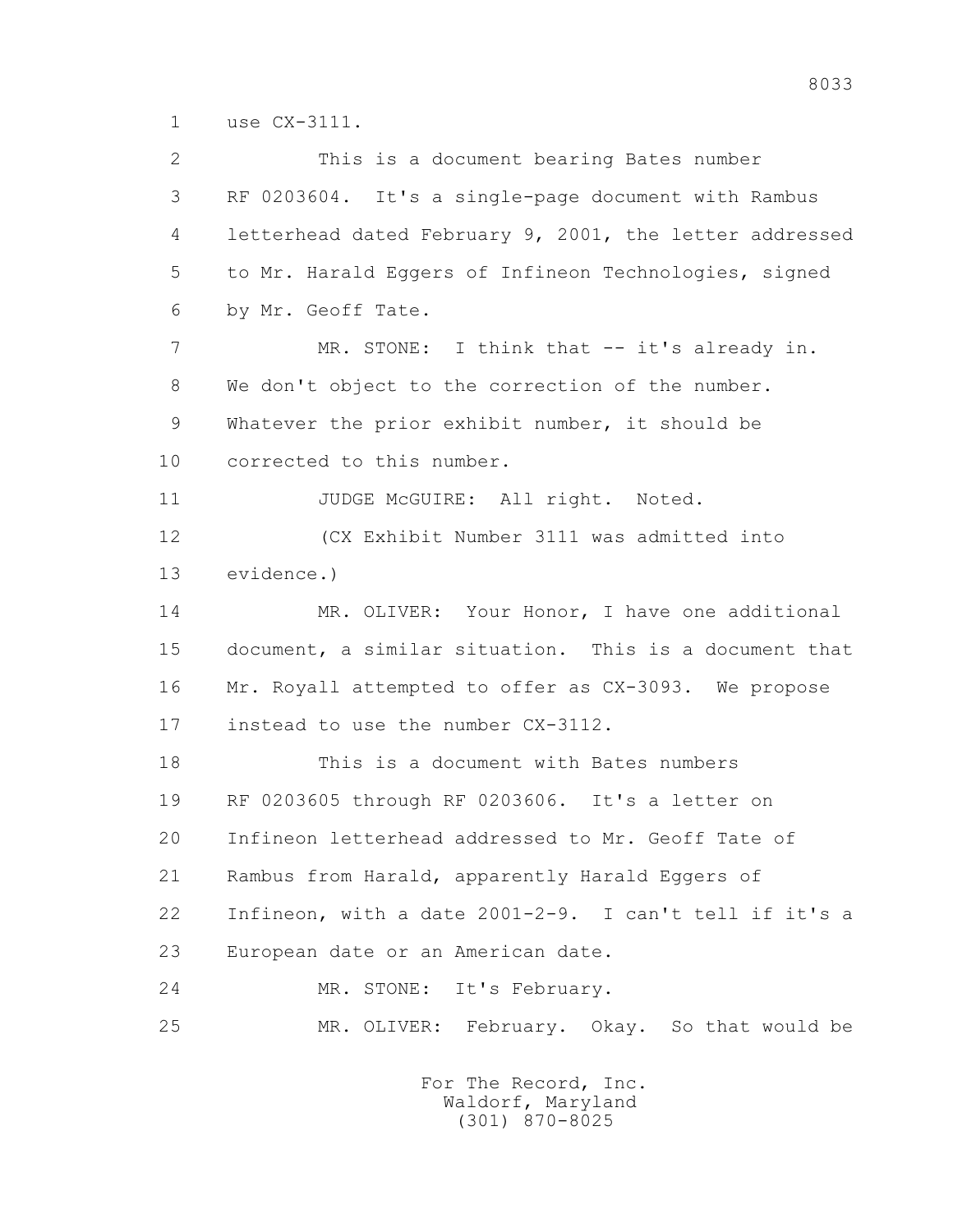1 February 9, 2001.

 2 MR. STONE: And the last two documents when 3 they were previously offered I think should still 4 continue to receive the in camera designation that they 5 were afforded provisionally pending our filing a 6 motion. 7 JUDGE McGUIRE: So noted. And entered. 8 MR. STONE: It's already entered. 9 JUDGE McGUIRE: All right. 10 (CX Exhibit Number 3112 was admitted into 11 evidence.) 12 MR. OLIVER: Next, Your Honor, we simply wanted 13 to proffer the expert reports of Professor McAfee, 14 Mr. Nussbaum and Professor Jacob for purposes not to be 15 admitted but simply to include them as part of the 16 record. I don't know what the procedure would be. We 17 have copies here if that would help or we can take that 18 up. 19 JUDGE McGUIRE: Well, that came up the other 20 day. I believe counsel was going to -- I know I'd 21 issued an earlier order where expert reports could not 22 be entered to the record, and then I think your 23 colleague wanted at least the expert report of -- I 24 can't think of the name right now. 25 MR. STONE: Professor McAfee.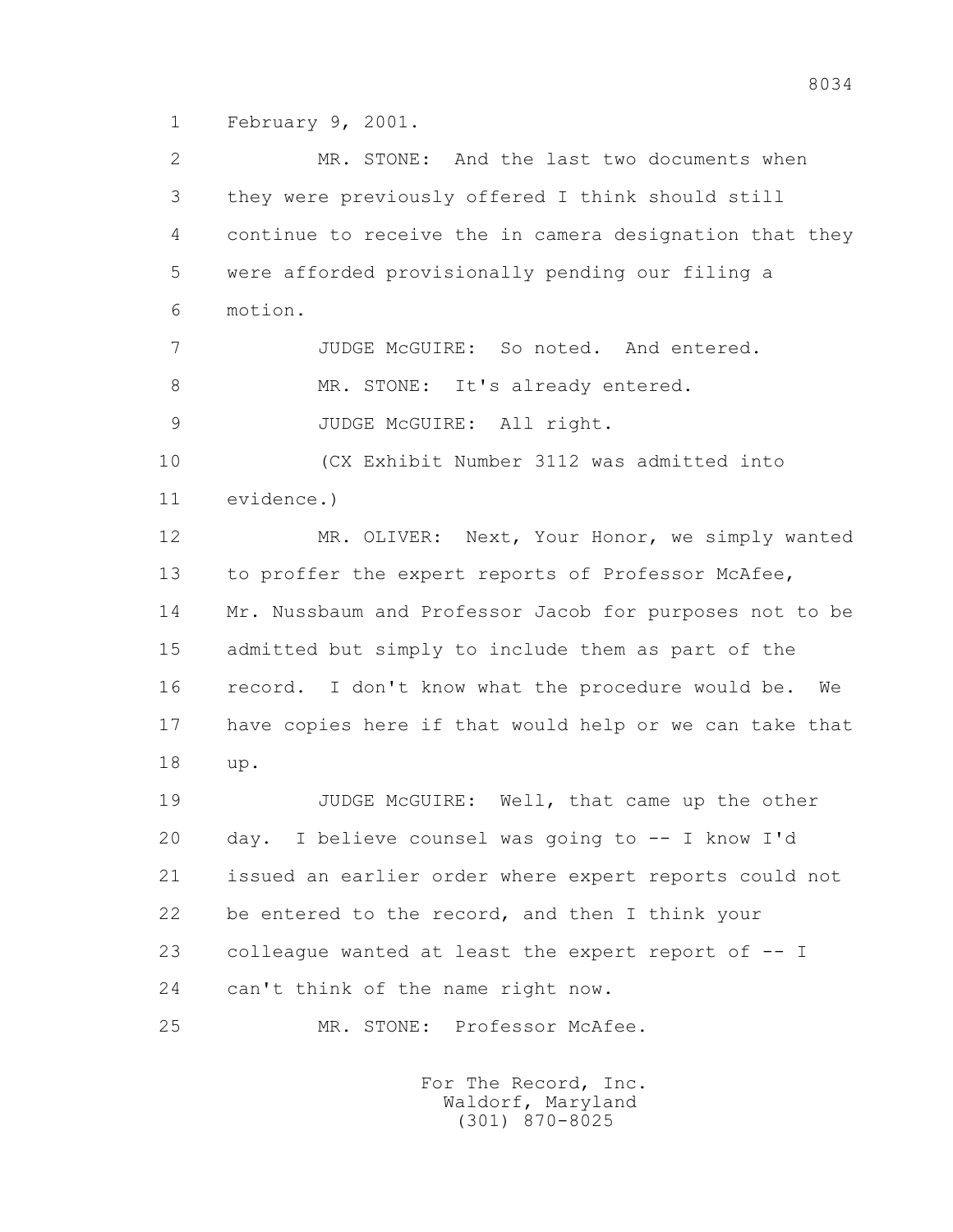1 JUDGE McGUIRE: Yeah -- Professor McAfee to be 2 offered as a DX exhibit, and I believe there was 3 opposition by I think respondent, and it was the our 4 impression that counsel may confer on this point to 5 the extent they may have any agreement, and if not, 6 I'm sure we'll hear something at this time from 7 Mr. Stone.

 8 MR. STONE: I think what Mr. Oliver is 9 proposing is to simply proffer them so that they're 10 part of the record.

11 JUDGE McGUIRE: Just so you can include them in 12 the record, right.

13 MR. STONE: And I think all those reports 14 already have CX numbers, so I think all we need to do 15 is indicate for the record that those three exhibits, 16 they have been proffered subject to Your Honor's 17 ruling.

18 JUDGE McGUIRE: All right. So noted. 19 MR. OLIVER: And then next, Your Honor, I 20 simply wanted to ensure that the record was clear that 21 with respect to the deposition testimony of

 22 Mr. Reese Brown that you had of course ruled that 23 certain of that testimony would not be admitted, and in 24 light of that ruling, we withdrew the remaining 25 portions, but again, we did want to ensure that the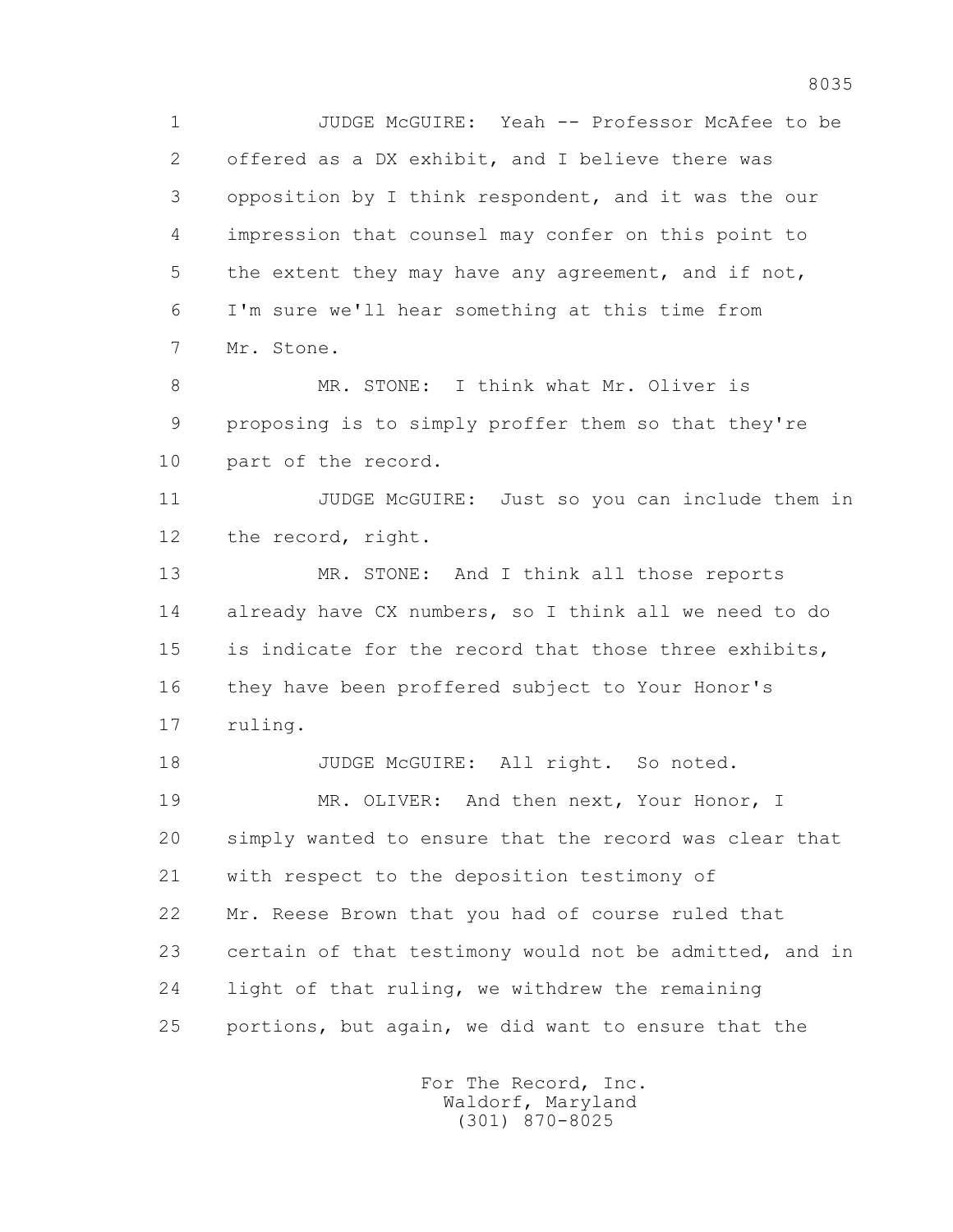1 portion that was the subject of your ruling would be 2 again proffered and thereby included as part of the 3 record.

4 JUDGE McGUIRE: Okay. Noted also.

 5 MR. OLIVER: Okay. And then I have one final 6 item. I'd like to consult briefly with respondent if I 7 could.

8 JUDGE McGUIRE: Go ahead.

9 (Pause in the proceedings.)

 10 MR. OLIVER: Your Honor, finally, I wanted to 11 offer to you a document that we have described as an 12 annotated exhibit list, and we created this in response 13 to a concern that you raised actually before the start 14 of trial asking us not to simply dump lots of documents 15 or lots of exhibits on you.

 16 And so we have done something that has been 17 done in some previous cases here, which is to try to 18 organize many of the documents that have been admitted 19 into evidence by subject, explaining their relevance 20 and provide some quotations from the documents and 21 could provide you with some guidance as to how these 22 documents are relevant. I should emphasize that this 23 consists only of documents that have been admitted into 24 evidence, not all of them but most of them.

25 And we would propose this not as substantive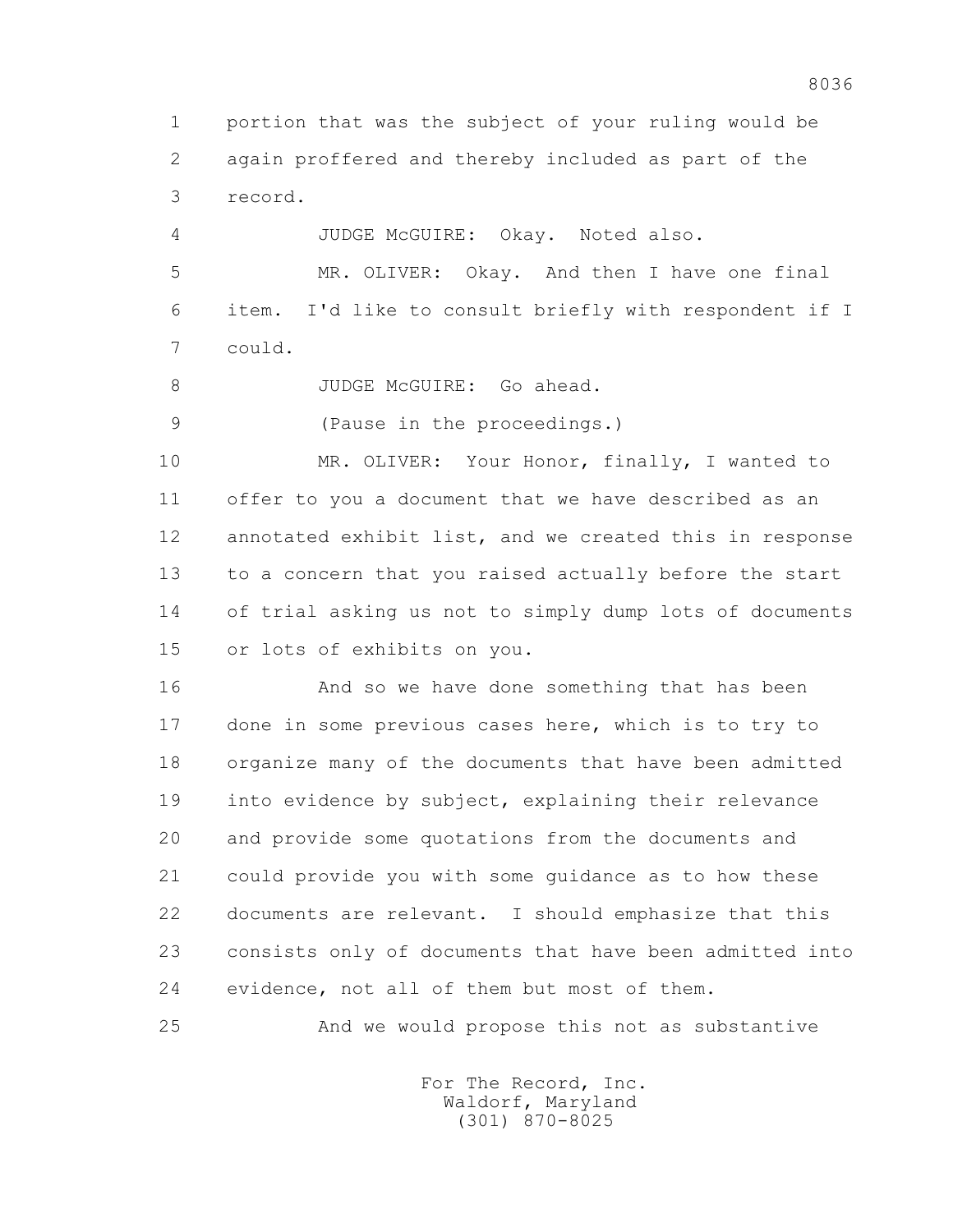1 evidence but simply as a guide to you.

 2 JUDGE McGUIRE: All right. That would be fine. 3 Mr. Stone, any objection?

 4 MR. STONE: I do, Your Honor. It seems to me 5 this is a brief in the nature of argument and should be 6 treated in accordance with however -- whatever order 7 you issue with respect to posttrial briefing. I don't 8 think it's appropriate or necessary at the end of their 9 case.

 10 I do think how we treat exhibits and how we 11 describe them for Your Honor in a helpful way is 12 something we do need to discuss or I know you've been 13 contemplating issuing an order on, but I don't think at 14 this time it's appropriate for them to sort of jump the 15 gun on argument.

 16 JUDGE McGUIRE: The thing that concerns me, the 17 court would be very appreciative of an index or 18 something at least with respect to maybe topic. What 19 I'm concerned about is the commentary apparently that's 20 included here that describes how it's relevant, so at 21 this time I'm not going to, you know, have that 22 entered, but perhaps at the appropriate time the two 23 sides could confer and maybe come up with a joint 24 exhibit that would do the same thing and would help the 25 court to at least access these documents without so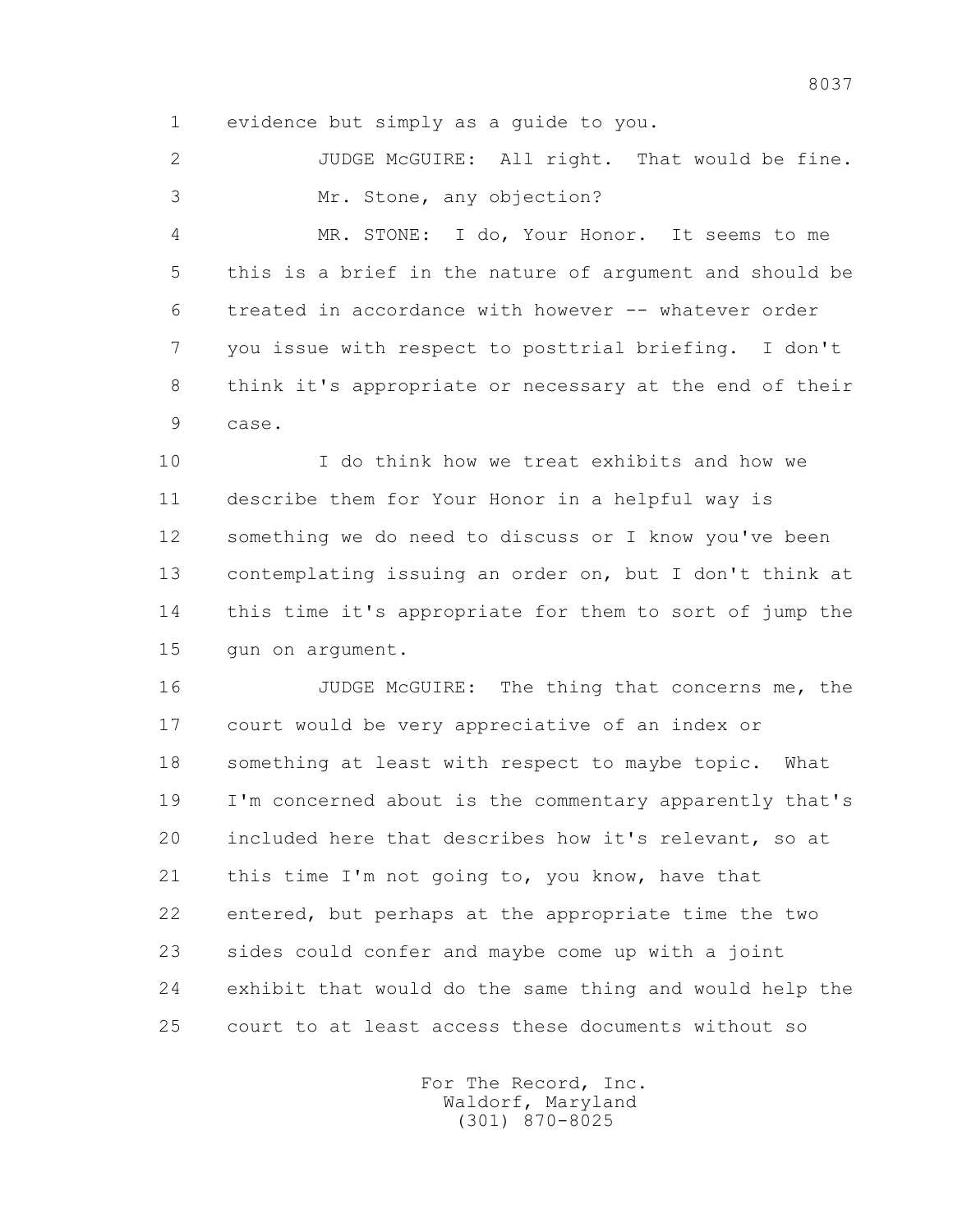1 much describing any aspect of how they might be helpful 2 to the court.

 3 MR. STONE: I agree with that. And I know 4 Your Honor had told us a couple weeks ago that at some 5 point you would issue a post-hearing -- 6 JUDGE McGUIRE: I'm going to try to do that 7 here in the next ten days. 8 MR. STONE: And I think, you know, one thing 9 you might consider in that regard is giving us 10 parameters to some extent of what would be most helpful 11 to you, and we can certainly meet and confer with 12 complaint counsel and figure out how we can best 13 respond.

 14 JUDGE McGUIRE: I think that's going to be in 15 all of our best interests and it's going to help the 16 parties when they get ready for post-hearing briefs as 17 well. And let's talk about that at the end.

 18 I know I intend to issue this order. Do the 19 parties again at this point -- perhaps you'll have 20 some idea by the time this hearing adjourns at the end 21 of, say, July. Do the parties have some idea as to 22 how much time, you know, that they would need, not 23 want but need, to at least file their opening rounds 24 of briefs, which will be filed concurrently, by the 25 way?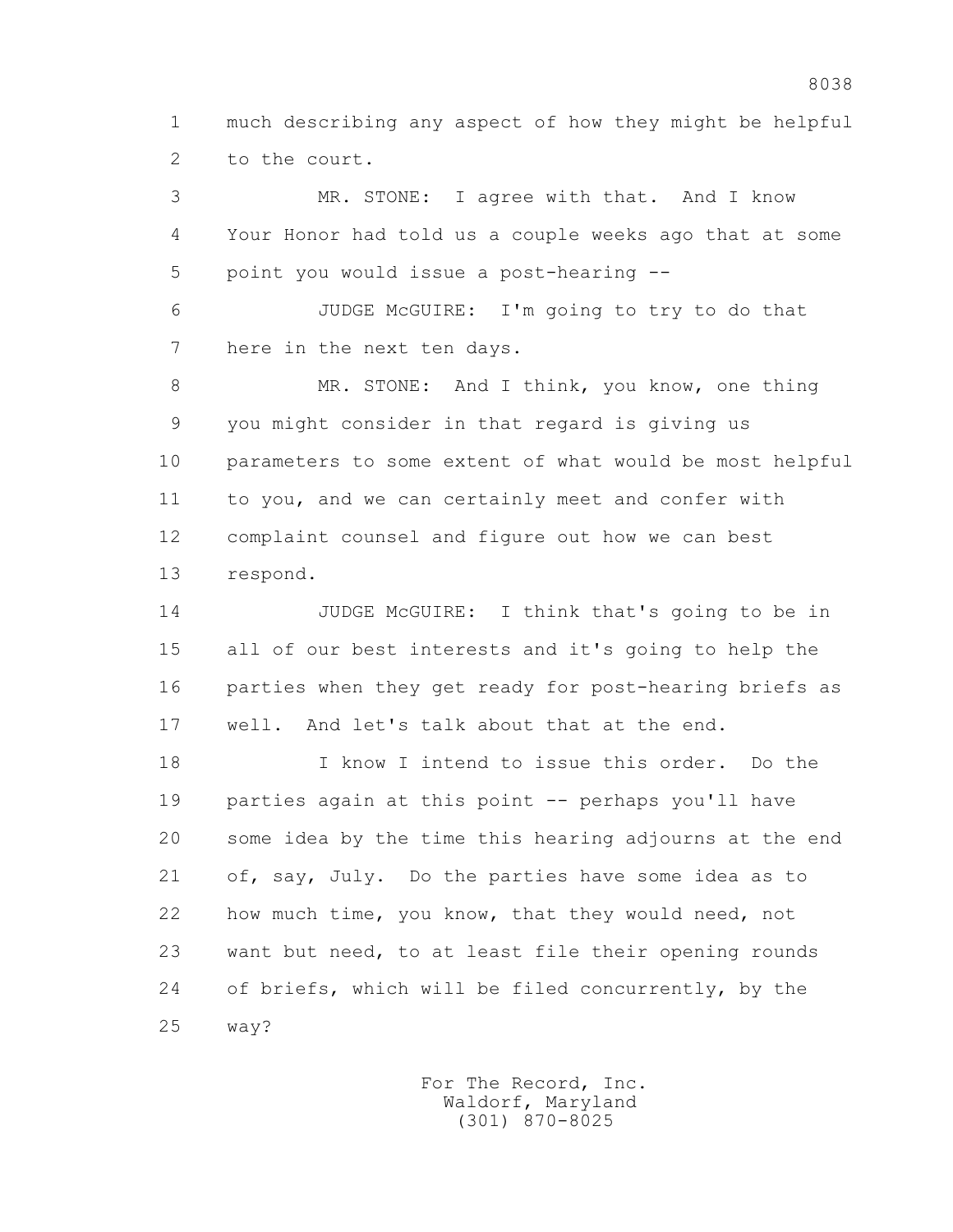1 It's just so I can help -- so I can be thinking 2 about some of the aspects of this order that I want to 3 issue. Now, again, how much time you need. I'm not 4 going to give you the time you want because I don't 5 have it to offer.

 6 MR. OLIVER: Your Honor, we had thought in 7 order to do a quality job with briefs and findings, we 8 had thought in terms of four weeks for the opening 9 round and two weeks for rebuttal.

10 JUDGE McGUIRE: Okay.

 11 MR. STONE: And what we had thought, we think 12 four weeks will work for the opening. We think we 13 should have three weeks on rebuttal because we do think 14 the rebuttal or reply briefs will be fairly extensive, 15 so I think we're only off by a week from complaint 16 counsel.

17 JUDGE McGUIRE: Then I'll keep that in mind. 18 And again, and this will come up again, but as I think 19 I said earlier, I know you all have put a whole lot of 20 time in this case, a lot of effort, and it's all going 21 to come down to obviously at the ALJ stage to your 22 post-hearing briefs, so it's going to help each side to 23 put in the quality work that I've come to expect from 24 both sides and you clearly have done up until this 25 point, so you know, I'll keep all those time frames in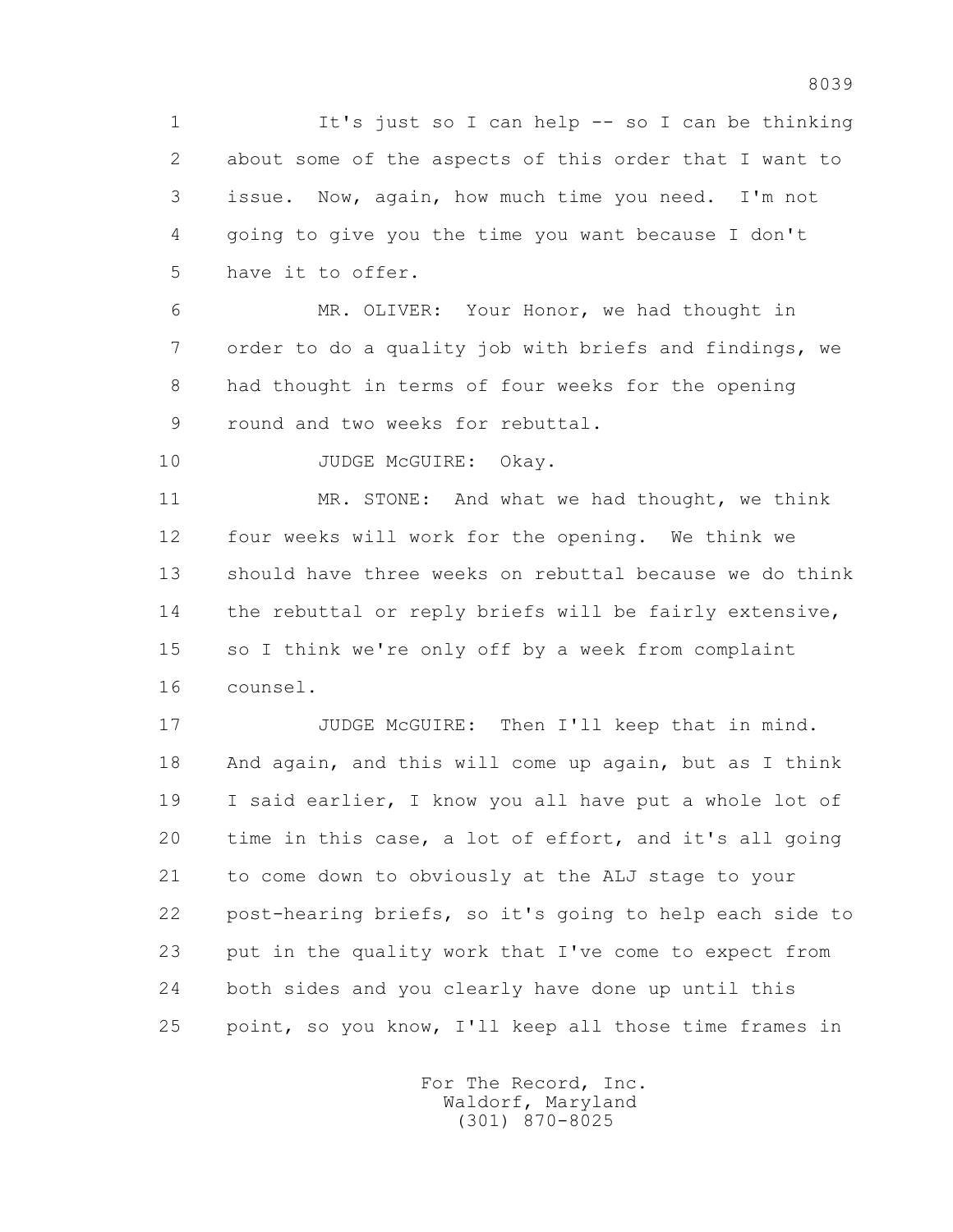1 mind when I get ready to issue this order.

2 MR. STONE: I appreciate that.

 3 JUDGE McGUIRE: I'm not going to promise you 4 that you'll get that, but I'll certainly keep that in 5 mind.

 6 MR. OLIVER: Final word, Your Honor, my 7 colleagues handed me a note for purposes of proffer of 8 the expert reports, the report of Professor McAfee 9 would be CX-3079, the report of Mr. Nussbaum would be 10 CX-3080, and the report of Professor Jacob would be 11 CX-3081.

12 JUDGE McGUIRE: Okay. Very good.

13 Is there anything else, Mr. Oliver?

14 MR. OLIVER: Not at this time, Your Honor.

15 JUDGE McGUIRE: Okay. Thank you very much.

16 And just so we're clear, I understand that

 17 respondent will start the presentation of its case in 18 chief on Wednesday, July 9.

19 MR. STONE: Yes, Your Honor.

 20 JUDGE McGUIRE: Okay. Very good. I hope 21 everyone has a good and happy and safe holiday. We'll 22 see you on the 9th.

 23 MR. STONE: Thank you, Your Honor. You, too. 24 (Time noted: 5:50 p.m.)

25